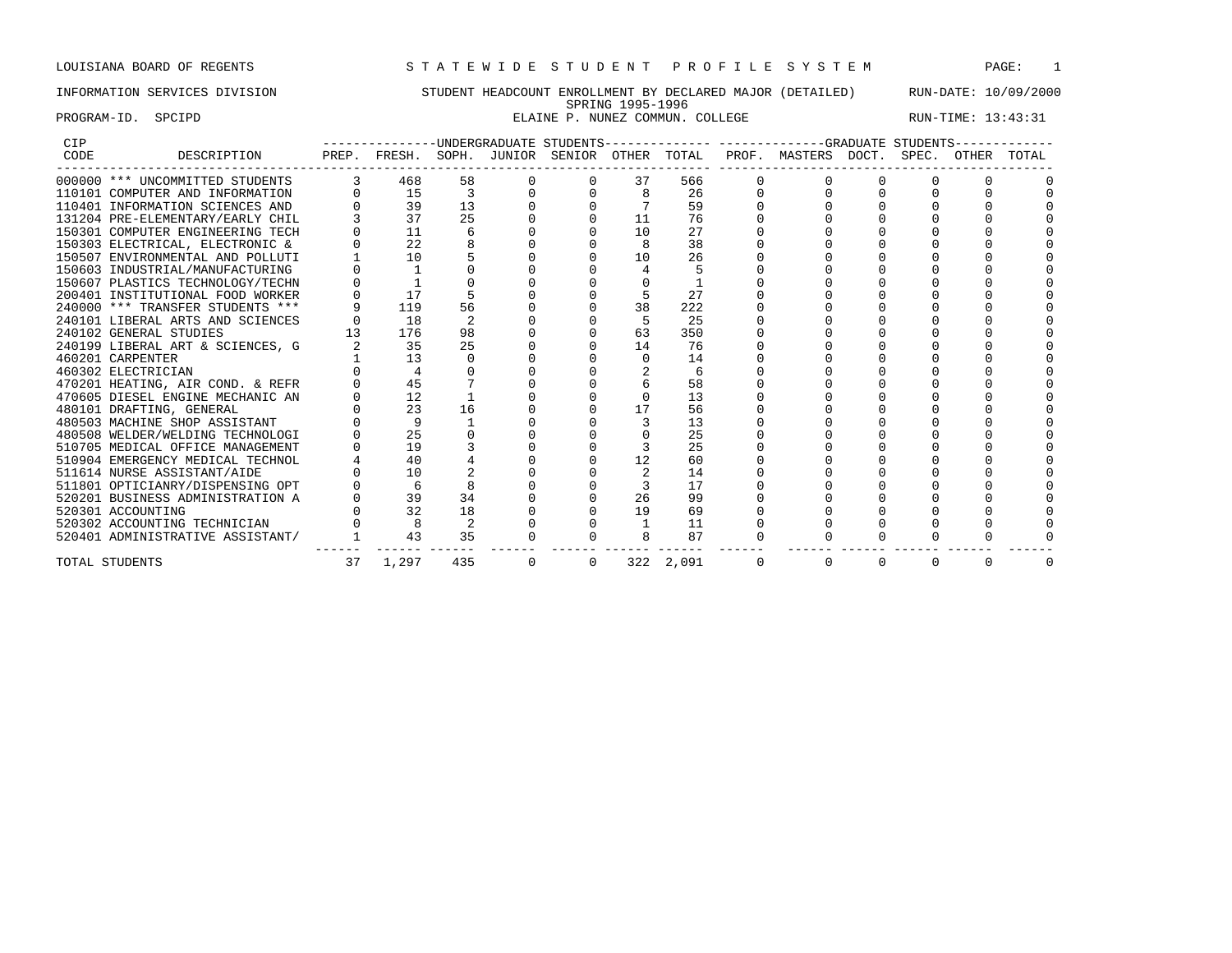# INFORMATION SERVICES DIVISION STUDENT HEADCOUNT ENROLLMENT BY DECLARED MAJOR (DETAILED) RUN-DATE: 10/09/2000 SPRING 1995-1996<br>DELGADO COMMUNITY COLLEGE PROGRAM-ID. SPCIPD **DELGADO COMMUNITY COLLEGE** RUN-TIME: 13:43:31

| ---------------UNDERGRADUATE STUDENTS------------- ------------GRADUATE STUDENTS------------<br>PREP. FRESH. SOPH. JUNIOR SENIOR OTHER TOTAL PROF. MASTERS DOCT.<br>DESCRIPTION<br>CODE<br>SPEC.<br>OTHER TOTAL<br>000000 *** UNCOMMITTED STUDENTS<br>161<br>1,166<br>302<br>$\circ$<br>$\Omega$<br>$\mathbf 0$<br>295 1,924<br>$\mathbf{0}$<br>$\Omega$<br>$\Omega$<br>117<br>$\mathbf{0}$<br>$\mathbf 0$<br>$\Omega$<br>46<br>$\mathbf{0}$<br>$\Omega$<br>040501 INTERIOR ARCHITECTURE<br>0<br>13<br>88<br>$\mathbf{0}$<br>$\mathbf{0}$<br>$\Omega$<br>0<br>$\Omega$<br>126<br>573<br>$\mathbf 0$<br>37<br>110<br>$\Omega$<br>$\Omega$<br>$\overline{4}$<br>12<br>112<br>615<br>18<br>86<br>$\Omega$<br><sup>0</sup><br>$\mathbf 0$<br>$\overline{0}$<br>26<br>75<br>$\mathbf 0$<br>54<br>0<br>204<br>$\Omega$<br>$\Omega$<br>$\overline{0}$<br>43<br>$\mathbf{0}$<br>98<br>$\Omega$<br><sup>0</sup><br>29<br>25<br>$\overline{0}$<br>25<br>79<br>190503 DIETETICS/HUMAN NUTRITION<br>0<br>$\Omega$<br>$\begin{array}{ccc} 1 & \quad & 70 \\ 0 & \quad & 885 \end{array}$<br>$\mathbf 0$<br>75<br>200401 INSTITUTIONAL FOOD WORKER<br>34<br>$\begin{matrix}0\\0\\0\end{matrix}$<br>180<br>$\Omega$<br>$\Omega$<br>$\Omega$<br>355<br>0<br>281 1,521<br>240102 GENERAL STUDIES<br>$0$ 132<br>300101 BIOLOGICAL AND PHYSICAL S<br>60<br>0<br>62<br>254<br>$\mathbf 0$<br>0<br>245<br>$\mathbf 0$<br>$\mathbf 0$<br>90<br>467<br>$\Omega$<br>430107 LAW ENFORCEMENT/POLICE SC<br>130<br>$\Omega$<br>$\Omega$<br>33<br>430201 FIRE PROTECTION AND SAFET<br>30<br>27<br>90<br>$\Omega$<br>460201 CARPENTER<br>6<br>2<br>0<br>$\mathbf 0$<br>$\overline{0}$<br>$\mathbf 0$<br>- 8<br>0<br>$\begin{array}{c} 15 \\ 15 \\ 5 \\ 33 \end{array}$<br>$\mathbf 0$<br>$\overline{4}$<br>22<br>$\Omega$<br>460302 ELECTRICIAN<br>3<br>3<br>$\Omega$<br>$\overline{1}$<br>- 9<br>$\Omega$<br>460401 BUILDING/PROPERTY MAINTEN<br>$\Omega$<br>470101 ELECTRICAL & ELECTRONIC E<br>19<br>0<br>$\overline{0}$<br>16<br>68<br>$\Omega$<br>$\Omega$<br>470104 COMPUTER INSTALLER AND RE<br>45<br>19<br>$\mathbf 0$<br>26<br>90<br>$\Omega$<br>$\Omega$<br>$\Omega$<br>18<br>$\mathbf 0$<br>$\overline{7}$<br>0<br>$\overline{4}$<br>29<br>$\Omega$<br>470201 HEATING, AIR COND. & REFR<br>$\Omega$<br>54<br>$\overline{0}$<br>18<br>20<br>92<br>470604 AUTO/AUTOMOTIVE MECHANIC/<br>$\overline{7}$<br>25<br>5<br>$\mathbf 0$<br>$\Omega$<br>470607 AIRCRAFT MECHANIC/TECHNIC<br>$\Omega$<br>-2<br>$\Omega$<br>13<br>$\Omega$<br>470608 AIRCRAFT MECHANIC/TECHNIC<br>4<br>$\Omega$<br>$\mathbf 0$<br>54<br>192<br>480101 DRAFTING, GENERAL<br>45<br>$\Omega$<br>10<br>$\mathbf 0$<br>$\overline{1}$<br>17<br>480503 MACHINE SHOP ASSISTANT<br>0<br>$\Omega$<br>$\Omega$<br>$\overline{0}$<br>$\overline{1}$<br>$\overline{7}$<br><sup>1</sup><br>480508 WELDER/WELDING TECHNOLOGI<br>$\mathbf 0$<br>60<br>500402 GRAPHIC DESIGN, COMMERCIA<br>57<br>0<br>199<br>$\Omega$<br>$\Omega$<br>29<br>$\overline{0}$<br>23<br>$\Omega$<br>500701 ART, GENERAL<br>$\Omega$<br>105<br>$\Omega$<br>$\Omega$<br>14<br>500901 MUSIC, GENERAL<br>18<br>69<br>$\Omega$<br>19<br>$\mathbf 0$<br>$\overline{0}$<br>25<br>510205 SIGN LANGUAGE INTERPRETER<br>112<br>$\Omega$<br>$\Omega$<br>61<br>$\overline{0}$<br>13<br>34<br>0<br>108<br>$\Omega$<br>510602 DENTAL HYGIENIST<br>O<br>14<br>$\overline{1}$<br>22<br>7<br>0<br>0<br>510603 DENTAL LABORATORY TECHNIC<br>0<br>52<br>$\Omega$<br>27<br>$\overline{0}$<br>43<br>122<br>510707 MEDICAL RECORDS TECHNOLOG<br>0<br>$\Omega$<br>$\Omega$<br>26<br>8<br>$\Omega$<br>510803 OCCUPATIONAL THERAPY ASSI<br>1<br>29<br>64<br>$\Omega$<br>$\mathbf{0}$<br>$5 - 5$<br>$\mathbf 0$<br>$\overline{7}$<br>510804 OPHTHALMIC MEDICAL ASSIST<br>4<br>0<br>16<br>$\Omega$<br>$\Omega$<br>158<br>$\mathbf 0$<br>$\overline{0}$<br>189<br>737<br>388<br>510806 PHYSICAL THERAPY ASSISTAN<br>23<br>510904 EMERGENCY MEDICAL TECHNOL<br>47<br>21<br>0<br>$\Omega$<br>91<br>$\Omega$<br>0<br>$\overline{\phantom{0}}^2$<br>510905 NUCLEAR MEDICAL TECHNOLOG<br>11<br>0<br>$\overline{0}$<br>11<br>24<br>$\Omega$<br>0<br>$\mathbf 0$<br>296<br>172<br>149<br>618<br>510907 MEDICAL RADIOLOGIC TECHNO<br>$\Omega$<br>$0 \qquad \qquad$<br>$\overline{0}$<br>137<br>60<br>$\mathbf{0}$<br>46<br>243<br>510908 RESPIRATORY THERAPY TECHN<br>$\Omega$<br>$\Omega$<br>$\Omega$<br>$\overline{0}$<br>$\begin{array}{ccc} 0 & 202 \\ 0 & 21 \\ 0 & 35 \\ 2 & 942 \\ 0 & 528 \\ 0 & 230 \end{array}$<br>67<br>0<br>64<br>333<br>510909 SURGICAL/OPERATING ROOM T<br>- 5<br>0<br>$\overline{0}$<br>13<br>39<br>$\Omega$<br>510910 DIAGNOSTIC MEDICAL SONOGR<br>511004 MEDICAL LABORATORY TECHNI<br>0<br>$\begin{matrix} 0 \\ 0 \\ 0 \end{matrix}$<br>28<br>78<br>$\Omega$<br>15<br>0<br><sup>0</sup><br>$\mathbf 0$<br>645<br>622 2,211<br>$\Omega$<br>511601 NURSING (R.N. TRAINING)<br>308<br>$\mathbf 0$<br>239 1,075<br>520201 BUSINESS ADMINISTRATION A<br>0<br>$\Omega$<br>$\Omega$<br>$\Omega$<br>230<br>$\Omega$<br>$\overline{0}$<br>76<br>124<br>$\Omega$<br>520301 ACCOUNTING<br>430<br>$\Omega$<br>86<br>$\Omega$<br>$\Omega$<br>38<br>$\Omega$<br>520401 ADMINISTRATIVE ASSISTANT/<br>52<br>176<br>$\Omega$<br>$\Omega$<br>$\Omega$<br>$\Omega$ | CIP |  |  |  |  |  |  |  |
|---------------------------------------------------------------------------------------------------------------------------------------------------------------------------------------------------------------------------------------------------------------------------------------------------------------------------------------------------------------------------------------------------------------------------------------------------------------------------------------------------------------------------------------------------------------------------------------------------------------------------------------------------------------------------------------------------------------------------------------------------------------------------------------------------------------------------------------------------------------------------------------------------------------------------------------------------------------------------------------------------------------------------------------------------------------------------------------------------------------------------------------------------------------------------------------------------------------------------------------------------------------------------------------------------------------------------------------------------------------------------------------------------------------------------------------------------------------------------------------------------------------------------------------------------------------------------------------------------------------------------------------------------------------------------------------------------------------------------------------------------------------------------------------------------------------------------------------------------------------------------------------------------------------------------------------------------------------------------------------------------------------------------------------------------------------------------------------------------------------------------------------------------------------------------------------------------------------------------------------------------------------------------------------------------------------------------------------------------------------------------------------------------------------------------------------------------------------------------------------------------------------------------------------------------------------------------------------------------------------------------------------------------------------------------------------------------------------------------------------------------------------------------------------------------------------------------------------------------------------------------------------------------------------------------------------------------------------------------------------------------------------------------------------------------------------------------------------------------------------------------------------------------------------------------------------------------------------------------------------------------------------------------------------------------------------------------------------------------------------------------------------------------------------------------------------------------------------------------------------------------------------------------------------------------------------------------------------------------------------------------------------------------------------------------------------------------------------------------------------------------------------------------------------------------------------------------------------------------------------------------------------------------------------------------------------------------------------------------------------------------------------------------------------------------------------------------------------------------------------------------------------------------------------------------------------------------------------------------------------------------------------------------------------------------------------------------------------------------------------------------------------------------------------------------------------------------------------------------------------------------------------------------------------------------------------------------------------------------------------------------------------------------------------------------------------------------------------------------------------------------------------------------------------------------------------------------------------------------------------------------------------------------------------------------------------------------------------------------------------------------------------------------------------------------------------------------------------------------------------------------------------------------------------------------------------------------------------------------------------------------------|-----|--|--|--|--|--|--|--|
|                                                                                                                                                                                                                                                                                                                                                                                                                                                                                                                                                                                                                                                                                                                                                                                                                                                                                                                                                                                                                                                                                                                                                                                                                                                                                                                                                                                                                                                                                                                                                                                                                                                                                                                                                                                                                                                                                                                                                                                                                                                                                                                                                                                                                                                                                                                                                                                                                                                                                                                                                                                                                                                                                                                                                                                                                                                                                                                                                                                                                                                                                                                                                                                                                                                                                                                                                                                                                                                                                                                                                                                                                                                                                                                                                                                                                                                                                                                                                                                                                                                                                                                                                                                                                                                                                                                                                                                                                                                                                                                                                                                                                                                                                                                                                                                                                                                                                                                                                                                                                                                                                                                                                                                                                                                         |     |  |  |  |  |  |  |  |
|                                                                                                                                                                                                                                                                                                                                                                                                                                                                                                                                                                                                                                                                                                                                                                                                                                                                                                                                                                                                                                                                                                                                                                                                                                                                                                                                                                                                                                                                                                                                                                                                                                                                                                                                                                                                                                                                                                                                                                                                                                                                                                                                                                                                                                                                                                                                                                                                                                                                                                                                                                                                                                                                                                                                                                                                                                                                                                                                                                                                                                                                                                                                                                                                                                                                                                                                                                                                                                                                                                                                                                                                                                                                                                                                                                                                                                                                                                                                                                                                                                                                                                                                                                                                                                                                                                                                                                                                                                                                                                                                                                                                                                                                                                                                                                                                                                                                                                                                                                                                                                                                                                                                                                                                                                                         |     |  |  |  |  |  |  |  |
|                                                                                                                                                                                                                                                                                                                                                                                                                                                                                                                                                                                                                                                                                                                                                                                                                                                                                                                                                                                                                                                                                                                                                                                                                                                                                                                                                                                                                                                                                                                                                                                                                                                                                                                                                                                                                                                                                                                                                                                                                                                                                                                                                                                                                                                                                                                                                                                                                                                                                                                                                                                                                                                                                                                                                                                                                                                                                                                                                                                                                                                                                                                                                                                                                                                                                                                                                                                                                                                                                                                                                                                                                                                                                                                                                                                                                                                                                                                                                                                                                                                                                                                                                                                                                                                                                                                                                                                                                                                                                                                                                                                                                                                                                                                                                                                                                                                                                                                                                                                                                                                                                                                                                                                                                                                         |     |  |  |  |  |  |  |  |
|                                                                                                                                                                                                                                                                                                                                                                                                                                                                                                                                                                                                                                                                                                                                                                                                                                                                                                                                                                                                                                                                                                                                                                                                                                                                                                                                                                                                                                                                                                                                                                                                                                                                                                                                                                                                                                                                                                                                                                                                                                                                                                                                                                                                                                                                                                                                                                                                                                                                                                                                                                                                                                                                                                                                                                                                                                                                                                                                                                                                                                                                                                                                                                                                                                                                                                                                                                                                                                                                                                                                                                                                                                                                                                                                                                                                                                                                                                                                                                                                                                                                                                                                                                                                                                                                                                                                                                                                                                                                                                                                                                                                                                                                                                                                                                                                                                                                                                                                                                                                                                                                                                                                                                                                                                                         |     |  |  |  |  |  |  |  |
|                                                                                                                                                                                                                                                                                                                                                                                                                                                                                                                                                                                                                                                                                                                                                                                                                                                                                                                                                                                                                                                                                                                                                                                                                                                                                                                                                                                                                                                                                                                                                                                                                                                                                                                                                                                                                                                                                                                                                                                                                                                                                                                                                                                                                                                                                                                                                                                                                                                                                                                                                                                                                                                                                                                                                                                                                                                                                                                                                                                                                                                                                                                                                                                                                                                                                                                                                                                                                                                                                                                                                                                                                                                                                                                                                                                                                                                                                                                                                                                                                                                                                                                                                                                                                                                                                                                                                                                                                                                                                                                                                                                                                                                                                                                                                                                                                                                                                                                                                                                                                                                                                                                                                                                                                                                         |     |  |  |  |  |  |  |  |
|                                                                                                                                                                                                                                                                                                                                                                                                                                                                                                                                                                                                                                                                                                                                                                                                                                                                                                                                                                                                                                                                                                                                                                                                                                                                                                                                                                                                                                                                                                                                                                                                                                                                                                                                                                                                                                                                                                                                                                                                                                                                                                                                                                                                                                                                                                                                                                                                                                                                                                                                                                                                                                                                                                                                                                                                                                                                                                                                                                                                                                                                                                                                                                                                                                                                                                                                                                                                                                                                                                                                                                                                                                                                                                                                                                                                                                                                                                                                                                                                                                                                                                                                                                                                                                                                                                                                                                                                                                                                                                                                                                                                                                                                                                                                                                                                                                                                                                                                                                                                                                                                                                                                                                                                                                                         |     |  |  |  |  |  |  |  |
|                                                                                                                                                                                                                                                                                                                                                                                                                                                                                                                                                                                                                                                                                                                                                                                                                                                                                                                                                                                                                                                                                                                                                                                                                                                                                                                                                                                                                                                                                                                                                                                                                                                                                                                                                                                                                                                                                                                                                                                                                                                                                                                                                                                                                                                                                                                                                                                                                                                                                                                                                                                                                                                                                                                                                                                                                                                                                                                                                                                                                                                                                                                                                                                                                                                                                                                                                                                                                                                                                                                                                                                                                                                                                                                                                                                                                                                                                                                                                                                                                                                                                                                                                                                                                                                                                                                                                                                                                                                                                                                                                                                                                                                                                                                                                                                                                                                                                                                                                                                                                                                                                                                                                                                                                                                         |     |  |  |  |  |  |  |  |
|                                                                                                                                                                                                                                                                                                                                                                                                                                                                                                                                                                                                                                                                                                                                                                                                                                                                                                                                                                                                                                                                                                                                                                                                                                                                                                                                                                                                                                                                                                                                                                                                                                                                                                                                                                                                                                                                                                                                                                                                                                                                                                                                                                                                                                                                                                                                                                                                                                                                                                                                                                                                                                                                                                                                                                                                                                                                                                                                                                                                                                                                                                                                                                                                                                                                                                                                                                                                                                                                                                                                                                                                                                                                                                                                                                                                                                                                                                                                                                                                                                                                                                                                                                                                                                                                                                                                                                                                                                                                                                                                                                                                                                                                                                                                                                                                                                                                                                                                                                                                                                                                                                                                                                                                                                                         |     |  |  |  |  |  |  |  |
|                                                                                                                                                                                                                                                                                                                                                                                                                                                                                                                                                                                                                                                                                                                                                                                                                                                                                                                                                                                                                                                                                                                                                                                                                                                                                                                                                                                                                                                                                                                                                                                                                                                                                                                                                                                                                                                                                                                                                                                                                                                                                                                                                                                                                                                                                                                                                                                                                                                                                                                                                                                                                                                                                                                                                                                                                                                                                                                                                                                                                                                                                                                                                                                                                                                                                                                                                                                                                                                                                                                                                                                                                                                                                                                                                                                                                                                                                                                                                                                                                                                                                                                                                                                                                                                                                                                                                                                                                                                                                                                                                                                                                                                                                                                                                                                                                                                                                                                                                                                                                                                                                                                                                                                                                                                         |     |  |  |  |  |  |  |  |
|                                                                                                                                                                                                                                                                                                                                                                                                                                                                                                                                                                                                                                                                                                                                                                                                                                                                                                                                                                                                                                                                                                                                                                                                                                                                                                                                                                                                                                                                                                                                                                                                                                                                                                                                                                                                                                                                                                                                                                                                                                                                                                                                                                                                                                                                                                                                                                                                                                                                                                                                                                                                                                                                                                                                                                                                                                                                                                                                                                                                                                                                                                                                                                                                                                                                                                                                                                                                                                                                                                                                                                                                                                                                                                                                                                                                                                                                                                                                                                                                                                                                                                                                                                                                                                                                                                                                                                                                                                                                                                                                                                                                                                                                                                                                                                                                                                                                                                                                                                                                                                                                                                                                                                                                                                                         |     |  |  |  |  |  |  |  |
|                                                                                                                                                                                                                                                                                                                                                                                                                                                                                                                                                                                                                                                                                                                                                                                                                                                                                                                                                                                                                                                                                                                                                                                                                                                                                                                                                                                                                                                                                                                                                                                                                                                                                                                                                                                                                                                                                                                                                                                                                                                                                                                                                                                                                                                                                                                                                                                                                                                                                                                                                                                                                                                                                                                                                                                                                                                                                                                                                                                                                                                                                                                                                                                                                                                                                                                                                                                                                                                                                                                                                                                                                                                                                                                                                                                                                                                                                                                                                                                                                                                                                                                                                                                                                                                                                                                                                                                                                                                                                                                                                                                                                                                                                                                                                                                                                                                                                                                                                                                                                                                                                                                                                                                                                                                         |     |  |  |  |  |  |  |  |
|                                                                                                                                                                                                                                                                                                                                                                                                                                                                                                                                                                                                                                                                                                                                                                                                                                                                                                                                                                                                                                                                                                                                                                                                                                                                                                                                                                                                                                                                                                                                                                                                                                                                                                                                                                                                                                                                                                                                                                                                                                                                                                                                                                                                                                                                                                                                                                                                                                                                                                                                                                                                                                                                                                                                                                                                                                                                                                                                                                                                                                                                                                                                                                                                                                                                                                                                                                                                                                                                                                                                                                                                                                                                                                                                                                                                                                                                                                                                                                                                                                                                                                                                                                                                                                                                                                                                                                                                                                                                                                                                                                                                                                                                                                                                                                                                                                                                                                                                                                                                                                                                                                                                                                                                                                                         |     |  |  |  |  |  |  |  |
|                                                                                                                                                                                                                                                                                                                                                                                                                                                                                                                                                                                                                                                                                                                                                                                                                                                                                                                                                                                                                                                                                                                                                                                                                                                                                                                                                                                                                                                                                                                                                                                                                                                                                                                                                                                                                                                                                                                                                                                                                                                                                                                                                                                                                                                                                                                                                                                                                                                                                                                                                                                                                                                                                                                                                                                                                                                                                                                                                                                                                                                                                                                                                                                                                                                                                                                                                                                                                                                                                                                                                                                                                                                                                                                                                                                                                                                                                                                                                                                                                                                                                                                                                                                                                                                                                                                                                                                                                                                                                                                                                                                                                                                                                                                                                                                                                                                                                                                                                                                                                                                                                                                                                                                                                                                         |     |  |  |  |  |  |  |  |
|                                                                                                                                                                                                                                                                                                                                                                                                                                                                                                                                                                                                                                                                                                                                                                                                                                                                                                                                                                                                                                                                                                                                                                                                                                                                                                                                                                                                                                                                                                                                                                                                                                                                                                                                                                                                                                                                                                                                                                                                                                                                                                                                                                                                                                                                                                                                                                                                                                                                                                                                                                                                                                                                                                                                                                                                                                                                                                                                                                                                                                                                                                                                                                                                                                                                                                                                                                                                                                                                                                                                                                                                                                                                                                                                                                                                                                                                                                                                                                                                                                                                                                                                                                                                                                                                                                                                                                                                                                                                                                                                                                                                                                                                                                                                                                                                                                                                                                                                                                                                                                                                                                                                                                                                                                                         |     |  |  |  |  |  |  |  |
|                                                                                                                                                                                                                                                                                                                                                                                                                                                                                                                                                                                                                                                                                                                                                                                                                                                                                                                                                                                                                                                                                                                                                                                                                                                                                                                                                                                                                                                                                                                                                                                                                                                                                                                                                                                                                                                                                                                                                                                                                                                                                                                                                                                                                                                                                                                                                                                                                                                                                                                                                                                                                                                                                                                                                                                                                                                                                                                                                                                                                                                                                                                                                                                                                                                                                                                                                                                                                                                                                                                                                                                                                                                                                                                                                                                                                                                                                                                                                                                                                                                                                                                                                                                                                                                                                                                                                                                                                                                                                                                                                                                                                                                                                                                                                                                                                                                                                                                                                                                                                                                                                                                                                                                                                                                         |     |  |  |  |  |  |  |  |
|                                                                                                                                                                                                                                                                                                                                                                                                                                                                                                                                                                                                                                                                                                                                                                                                                                                                                                                                                                                                                                                                                                                                                                                                                                                                                                                                                                                                                                                                                                                                                                                                                                                                                                                                                                                                                                                                                                                                                                                                                                                                                                                                                                                                                                                                                                                                                                                                                                                                                                                                                                                                                                                                                                                                                                                                                                                                                                                                                                                                                                                                                                                                                                                                                                                                                                                                                                                                                                                                                                                                                                                                                                                                                                                                                                                                                                                                                                                                                                                                                                                                                                                                                                                                                                                                                                                                                                                                                                                                                                                                                                                                                                                                                                                                                                                                                                                                                                                                                                                                                                                                                                                                                                                                                                                         |     |  |  |  |  |  |  |  |
|                                                                                                                                                                                                                                                                                                                                                                                                                                                                                                                                                                                                                                                                                                                                                                                                                                                                                                                                                                                                                                                                                                                                                                                                                                                                                                                                                                                                                                                                                                                                                                                                                                                                                                                                                                                                                                                                                                                                                                                                                                                                                                                                                                                                                                                                                                                                                                                                                                                                                                                                                                                                                                                                                                                                                                                                                                                                                                                                                                                                                                                                                                                                                                                                                                                                                                                                                                                                                                                                                                                                                                                                                                                                                                                                                                                                                                                                                                                                                                                                                                                                                                                                                                                                                                                                                                                                                                                                                                                                                                                                                                                                                                                                                                                                                                                                                                                                                                                                                                                                                                                                                                                                                                                                                                                         |     |  |  |  |  |  |  |  |
|                                                                                                                                                                                                                                                                                                                                                                                                                                                                                                                                                                                                                                                                                                                                                                                                                                                                                                                                                                                                                                                                                                                                                                                                                                                                                                                                                                                                                                                                                                                                                                                                                                                                                                                                                                                                                                                                                                                                                                                                                                                                                                                                                                                                                                                                                                                                                                                                                                                                                                                                                                                                                                                                                                                                                                                                                                                                                                                                                                                                                                                                                                                                                                                                                                                                                                                                                                                                                                                                                                                                                                                                                                                                                                                                                                                                                                                                                                                                                                                                                                                                                                                                                                                                                                                                                                                                                                                                                                                                                                                                                                                                                                                                                                                                                                                                                                                                                                                                                                                                                                                                                                                                                                                                                                                         |     |  |  |  |  |  |  |  |
|                                                                                                                                                                                                                                                                                                                                                                                                                                                                                                                                                                                                                                                                                                                                                                                                                                                                                                                                                                                                                                                                                                                                                                                                                                                                                                                                                                                                                                                                                                                                                                                                                                                                                                                                                                                                                                                                                                                                                                                                                                                                                                                                                                                                                                                                                                                                                                                                                                                                                                                                                                                                                                                                                                                                                                                                                                                                                                                                                                                                                                                                                                                                                                                                                                                                                                                                                                                                                                                                                                                                                                                                                                                                                                                                                                                                                                                                                                                                                                                                                                                                                                                                                                                                                                                                                                                                                                                                                                                                                                                                                                                                                                                                                                                                                                                                                                                                                                                                                                                                                                                                                                                                                                                                                                                         |     |  |  |  |  |  |  |  |
|                                                                                                                                                                                                                                                                                                                                                                                                                                                                                                                                                                                                                                                                                                                                                                                                                                                                                                                                                                                                                                                                                                                                                                                                                                                                                                                                                                                                                                                                                                                                                                                                                                                                                                                                                                                                                                                                                                                                                                                                                                                                                                                                                                                                                                                                                                                                                                                                                                                                                                                                                                                                                                                                                                                                                                                                                                                                                                                                                                                                                                                                                                                                                                                                                                                                                                                                                                                                                                                                                                                                                                                                                                                                                                                                                                                                                                                                                                                                                                                                                                                                                                                                                                                                                                                                                                                                                                                                                                                                                                                                                                                                                                                                                                                                                                                                                                                                                                                                                                                                                                                                                                                                                                                                                                                         |     |  |  |  |  |  |  |  |
|                                                                                                                                                                                                                                                                                                                                                                                                                                                                                                                                                                                                                                                                                                                                                                                                                                                                                                                                                                                                                                                                                                                                                                                                                                                                                                                                                                                                                                                                                                                                                                                                                                                                                                                                                                                                                                                                                                                                                                                                                                                                                                                                                                                                                                                                                                                                                                                                                                                                                                                                                                                                                                                                                                                                                                                                                                                                                                                                                                                                                                                                                                                                                                                                                                                                                                                                                                                                                                                                                                                                                                                                                                                                                                                                                                                                                                                                                                                                                                                                                                                                                                                                                                                                                                                                                                                                                                                                                                                                                                                                                                                                                                                                                                                                                                                                                                                                                                                                                                                                                                                                                                                                                                                                                                                         |     |  |  |  |  |  |  |  |
|                                                                                                                                                                                                                                                                                                                                                                                                                                                                                                                                                                                                                                                                                                                                                                                                                                                                                                                                                                                                                                                                                                                                                                                                                                                                                                                                                                                                                                                                                                                                                                                                                                                                                                                                                                                                                                                                                                                                                                                                                                                                                                                                                                                                                                                                                                                                                                                                                                                                                                                                                                                                                                                                                                                                                                                                                                                                                                                                                                                                                                                                                                                                                                                                                                                                                                                                                                                                                                                                                                                                                                                                                                                                                                                                                                                                                                                                                                                                                                                                                                                                                                                                                                                                                                                                                                                                                                                                                                                                                                                                                                                                                                                                                                                                                                                                                                                                                                                                                                                                                                                                                                                                                                                                                                                         |     |  |  |  |  |  |  |  |
|                                                                                                                                                                                                                                                                                                                                                                                                                                                                                                                                                                                                                                                                                                                                                                                                                                                                                                                                                                                                                                                                                                                                                                                                                                                                                                                                                                                                                                                                                                                                                                                                                                                                                                                                                                                                                                                                                                                                                                                                                                                                                                                                                                                                                                                                                                                                                                                                                                                                                                                                                                                                                                                                                                                                                                                                                                                                                                                                                                                                                                                                                                                                                                                                                                                                                                                                                                                                                                                                                                                                                                                                                                                                                                                                                                                                                                                                                                                                                                                                                                                                                                                                                                                                                                                                                                                                                                                                                                                                                                                                                                                                                                                                                                                                                                                                                                                                                                                                                                                                                                                                                                                                                                                                                                                         |     |  |  |  |  |  |  |  |
|                                                                                                                                                                                                                                                                                                                                                                                                                                                                                                                                                                                                                                                                                                                                                                                                                                                                                                                                                                                                                                                                                                                                                                                                                                                                                                                                                                                                                                                                                                                                                                                                                                                                                                                                                                                                                                                                                                                                                                                                                                                                                                                                                                                                                                                                                                                                                                                                                                                                                                                                                                                                                                                                                                                                                                                                                                                                                                                                                                                                                                                                                                                                                                                                                                                                                                                                                                                                                                                                                                                                                                                                                                                                                                                                                                                                                                                                                                                                                                                                                                                                                                                                                                                                                                                                                                                                                                                                                                                                                                                                                                                                                                                                                                                                                                                                                                                                                                                                                                                                                                                                                                                                                                                                                                                         |     |  |  |  |  |  |  |  |
|                                                                                                                                                                                                                                                                                                                                                                                                                                                                                                                                                                                                                                                                                                                                                                                                                                                                                                                                                                                                                                                                                                                                                                                                                                                                                                                                                                                                                                                                                                                                                                                                                                                                                                                                                                                                                                                                                                                                                                                                                                                                                                                                                                                                                                                                                                                                                                                                                                                                                                                                                                                                                                                                                                                                                                                                                                                                                                                                                                                                                                                                                                                                                                                                                                                                                                                                                                                                                                                                                                                                                                                                                                                                                                                                                                                                                                                                                                                                                                                                                                                                                                                                                                                                                                                                                                                                                                                                                                                                                                                                                                                                                                                                                                                                                                                                                                                                                                                                                                                                                                                                                                                                                                                                                                                         |     |  |  |  |  |  |  |  |
|                                                                                                                                                                                                                                                                                                                                                                                                                                                                                                                                                                                                                                                                                                                                                                                                                                                                                                                                                                                                                                                                                                                                                                                                                                                                                                                                                                                                                                                                                                                                                                                                                                                                                                                                                                                                                                                                                                                                                                                                                                                                                                                                                                                                                                                                                                                                                                                                                                                                                                                                                                                                                                                                                                                                                                                                                                                                                                                                                                                                                                                                                                                                                                                                                                                                                                                                                                                                                                                                                                                                                                                                                                                                                                                                                                                                                                                                                                                                                                                                                                                                                                                                                                                                                                                                                                                                                                                                                                                                                                                                                                                                                                                                                                                                                                                                                                                                                                                                                                                                                                                                                                                                                                                                                                                         |     |  |  |  |  |  |  |  |
|                                                                                                                                                                                                                                                                                                                                                                                                                                                                                                                                                                                                                                                                                                                                                                                                                                                                                                                                                                                                                                                                                                                                                                                                                                                                                                                                                                                                                                                                                                                                                                                                                                                                                                                                                                                                                                                                                                                                                                                                                                                                                                                                                                                                                                                                                                                                                                                                                                                                                                                                                                                                                                                                                                                                                                                                                                                                                                                                                                                                                                                                                                                                                                                                                                                                                                                                                                                                                                                                                                                                                                                                                                                                                                                                                                                                                                                                                                                                                                                                                                                                                                                                                                                                                                                                                                                                                                                                                                                                                                                                                                                                                                                                                                                                                                                                                                                                                                                                                                                                                                                                                                                                                                                                                                                         |     |  |  |  |  |  |  |  |
|                                                                                                                                                                                                                                                                                                                                                                                                                                                                                                                                                                                                                                                                                                                                                                                                                                                                                                                                                                                                                                                                                                                                                                                                                                                                                                                                                                                                                                                                                                                                                                                                                                                                                                                                                                                                                                                                                                                                                                                                                                                                                                                                                                                                                                                                                                                                                                                                                                                                                                                                                                                                                                                                                                                                                                                                                                                                                                                                                                                                                                                                                                                                                                                                                                                                                                                                                                                                                                                                                                                                                                                                                                                                                                                                                                                                                                                                                                                                                                                                                                                                                                                                                                                                                                                                                                                                                                                                                                                                                                                                                                                                                                                                                                                                                                                                                                                                                                                                                                                                                                                                                                                                                                                                                                                         |     |  |  |  |  |  |  |  |
|                                                                                                                                                                                                                                                                                                                                                                                                                                                                                                                                                                                                                                                                                                                                                                                                                                                                                                                                                                                                                                                                                                                                                                                                                                                                                                                                                                                                                                                                                                                                                                                                                                                                                                                                                                                                                                                                                                                                                                                                                                                                                                                                                                                                                                                                                                                                                                                                                                                                                                                                                                                                                                                                                                                                                                                                                                                                                                                                                                                                                                                                                                                                                                                                                                                                                                                                                                                                                                                                                                                                                                                                                                                                                                                                                                                                                                                                                                                                                                                                                                                                                                                                                                                                                                                                                                                                                                                                                                                                                                                                                                                                                                                                                                                                                                                                                                                                                                                                                                                                                                                                                                                                                                                                                                                         |     |  |  |  |  |  |  |  |
|                                                                                                                                                                                                                                                                                                                                                                                                                                                                                                                                                                                                                                                                                                                                                                                                                                                                                                                                                                                                                                                                                                                                                                                                                                                                                                                                                                                                                                                                                                                                                                                                                                                                                                                                                                                                                                                                                                                                                                                                                                                                                                                                                                                                                                                                                                                                                                                                                                                                                                                                                                                                                                                                                                                                                                                                                                                                                                                                                                                                                                                                                                                                                                                                                                                                                                                                                                                                                                                                                                                                                                                                                                                                                                                                                                                                                                                                                                                                                                                                                                                                                                                                                                                                                                                                                                                                                                                                                                                                                                                                                                                                                                                                                                                                                                                                                                                                                                                                                                                                                                                                                                                                                                                                                                                         |     |  |  |  |  |  |  |  |
|                                                                                                                                                                                                                                                                                                                                                                                                                                                                                                                                                                                                                                                                                                                                                                                                                                                                                                                                                                                                                                                                                                                                                                                                                                                                                                                                                                                                                                                                                                                                                                                                                                                                                                                                                                                                                                                                                                                                                                                                                                                                                                                                                                                                                                                                                                                                                                                                                                                                                                                                                                                                                                                                                                                                                                                                                                                                                                                                                                                                                                                                                                                                                                                                                                                                                                                                                                                                                                                                                                                                                                                                                                                                                                                                                                                                                                                                                                                                                                                                                                                                                                                                                                                                                                                                                                                                                                                                                                                                                                                                                                                                                                                                                                                                                                                                                                                                                                                                                                                                                                                                                                                                                                                                                                                         |     |  |  |  |  |  |  |  |
|                                                                                                                                                                                                                                                                                                                                                                                                                                                                                                                                                                                                                                                                                                                                                                                                                                                                                                                                                                                                                                                                                                                                                                                                                                                                                                                                                                                                                                                                                                                                                                                                                                                                                                                                                                                                                                                                                                                                                                                                                                                                                                                                                                                                                                                                                                                                                                                                                                                                                                                                                                                                                                                                                                                                                                                                                                                                                                                                                                                                                                                                                                                                                                                                                                                                                                                                                                                                                                                                                                                                                                                                                                                                                                                                                                                                                                                                                                                                                                                                                                                                                                                                                                                                                                                                                                                                                                                                                                                                                                                                                                                                                                                                                                                                                                                                                                                                                                                                                                                                                                                                                                                                                                                                                                                         |     |  |  |  |  |  |  |  |
|                                                                                                                                                                                                                                                                                                                                                                                                                                                                                                                                                                                                                                                                                                                                                                                                                                                                                                                                                                                                                                                                                                                                                                                                                                                                                                                                                                                                                                                                                                                                                                                                                                                                                                                                                                                                                                                                                                                                                                                                                                                                                                                                                                                                                                                                                                                                                                                                                                                                                                                                                                                                                                                                                                                                                                                                                                                                                                                                                                                                                                                                                                                                                                                                                                                                                                                                                                                                                                                                                                                                                                                                                                                                                                                                                                                                                                                                                                                                                                                                                                                                                                                                                                                                                                                                                                                                                                                                                                                                                                                                                                                                                                                                                                                                                                                                                                                                                                                                                                                                                                                                                                                                                                                                                                                         |     |  |  |  |  |  |  |  |
|                                                                                                                                                                                                                                                                                                                                                                                                                                                                                                                                                                                                                                                                                                                                                                                                                                                                                                                                                                                                                                                                                                                                                                                                                                                                                                                                                                                                                                                                                                                                                                                                                                                                                                                                                                                                                                                                                                                                                                                                                                                                                                                                                                                                                                                                                                                                                                                                                                                                                                                                                                                                                                                                                                                                                                                                                                                                                                                                                                                                                                                                                                                                                                                                                                                                                                                                                                                                                                                                                                                                                                                                                                                                                                                                                                                                                                                                                                                                                                                                                                                                                                                                                                                                                                                                                                                                                                                                                                                                                                                                                                                                                                                                                                                                                                                                                                                                                                                                                                                                                                                                                                                                                                                                                                                         |     |  |  |  |  |  |  |  |
|                                                                                                                                                                                                                                                                                                                                                                                                                                                                                                                                                                                                                                                                                                                                                                                                                                                                                                                                                                                                                                                                                                                                                                                                                                                                                                                                                                                                                                                                                                                                                                                                                                                                                                                                                                                                                                                                                                                                                                                                                                                                                                                                                                                                                                                                                                                                                                                                                                                                                                                                                                                                                                                                                                                                                                                                                                                                                                                                                                                                                                                                                                                                                                                                                                                                                                                                                                                                                                                                                                                                                                                                                                                                                                                                                                                                                                                                                                                                                                                                                                                                                                                                                                                                                                                                                                                                                                                                                                                                                                                                                                                                                                                                                                                                                                                                                                                                                                                                                                                                                                                                                                                                                                                                                                                         |     |  |  |  |  |  |  |  |
|                                                                                                                                                                                                                                                                                                                                                                                                                                                                                                                                                                                                                                                                                                                                                                                                                                                                                                                                                                                                                                                                                                                                                                                                                                                                                                                                                                                                                                                                                                                                                                                                                                                                                                                                                                                                                                                                                                                                                                                                                                                                                                                                                                                                                                                                                                                                                                                                                                                                                                                                                                                                                                                                                                                                                                                                                                                                                                                                                                                                                                                                                                                                                                                                                                                                                                                                                                                                                                                                                                                                                                                                                                                                                                                                                                                                                                                                                                                                                                                                                                                                                                                                                                                                                                                                                                                                                                                                                                                                                                                                                                                                                                                                                                                                                                                                                                                                                                                                                                                                                                                                                                                                                                                                                                                         |     |  |  |  |  |  |  |  |
|                                                                                                                                                                                                                                                                                                                                                                                                                                                                                                                                                                                                                                                                                                                                                                                                                                                                                                                                                                                                                                                                                                                                                                                                                                                                                                                                                                                                                                                                                                                                                                                                                                                                                                                                                                                                                                                                                                                                                                                                                                                                                                                                                                                                                                                                                                                                                                                                                                                                                                                                                                                                                                                                                                                                                                                                                                                                                                                                                                                                                                                                                                                                                                                                                                                                                                                                                                                                                                                                                                                                                                                                                                                                                                                                                                                                                                                                                                                                                                                                                                                                                                                                                                                                                                                                                                                                                                                                                                                                                                                                                                                                                                                                                                                                                                                                                                                                                                                                                                                                                                                                                                                                                                                                                                                         |     |  |  |  |  |  |  |  |
|                                                                                                                                                                                                                                                                                                                                                                                                                                                                                                                                                                                                                                                                                                                                                                                                                                                                                                                                                                                                                                                                                                                                                                                                                                                                                                                                                                                                                                                                                                                                                                                                                                                                                                                                                                                                                                                                                                                                                                                                                                                                                                                                                                                                                                                                                                                                                                                                                                                                                                                                                                                                                                                                                                                                                                                                                                                                                                                                                                                                                                                                                                                                                                                                                                                                                                                                                                                                                                                                                                                                                                                                                                                                                                                                                                                                                                                                                                                                                                                                                                                                                                                                                                                                                                                                                                                                                                                                                                                                                                                                                                                                                                                                                                                                                                                                                                                                                                                                                                                                                                                                                                                                                                                                                                                         |     |  |  |  |  |  |  |  |
|                                                                                                                                                                                                                                                                                                                                                                                                                                                                                                                                                                                                                                                                                                                                                                                                                                                                                                                                                                                                                                                                                                                                                                                                                                                                                                                                                                                                                                                                                                                                                                                                                                                                                                                                                                                                                                                                                                                                                                                                                                                                                                                                                                                                                                                                                                                                                                                                                                                                                                                                                                                                                                                                                                                                                                                                                                                                                                                                                                                                                                                                                                                                                                                                                                                                                                                                                                                                                                                                                                                                                                                                                                                                                                                                                                                                                                                                                                                                                                                                                                                                                                                                                                                                                                                                                                                                                                                                                                                                                                                                                                                                                                                                                                                                                                                                                                                                                                                                                                                                                                                                                                                                                                                                                                                         |     |  |  |  |  |  |  |  |
|                                                                                                                                                                                                                                                                                                                                                                                                                                                                                                                                                                                                                                                                                                                                                                                                                                                                                                                                                                                                                                                                                                                                                                                                                                                                                                                                                                                                                                                                                                                                                                                                                                                                                                                                                                                                                                                                                                                                                                                                                                                                                                                                                                                                                                                                                                                                                                                                                                                                                                                                                                                                                                                                                                                                                                                                                                                                                                                                                                                                                                                                                                                                                                                                                                                                                                                                                                                                                                                                                                                                                                                                                                                                                                                                                                                                                                                                                                                                                                                                                                                                                                                                                                                                                                                                                                                                                                                                                                                                                                                                                                                                                                                                                                                                                                                                                                                                                                                                                                                                                                                                                                                                                                                                                                                         |     |  |  |  |  |  |  |  |
|                                                                                                                                                                                                                                                                                                                                                                                                                                                                                                                                                                                                                                                                                                                                                                                                                                                                                                                                                                                                                                                                                                                                                                                                                                                                                                                                                                                                                                                                                                                                                                                                                                                                                                                                                                                                                                                                                                                                                                                                                                                                                                                                                                                                                                                                                                                                                                                                                                                                                                                                                                                                                                                                                                                                                                                                                                                                                                                                                                                                                                                                                                                                                                                                                                                                                                                                                                                                                                                                                                                                                                                                                                                                                                                                                                                                                                                                                                                                                                                                                                                                                                                                                                                                                                                                                                                                                                                                                                                                                                                                                                                                                                                                                                                                                                                                                                                                                                                                                                                                                                                                                                                                                                                                                                                         |     |  |  |  |  |  |  |  |
|                                                                                                                                                                                                                                                                                                                                                                                                                                                                                                                                                                                                                                                                                                                                                                                                                                                                                                                                                                                                                                                                                                                                                                                                                                                                                                                                                                                                                                                                                                                                                                                                                                                                                                                                                                                                                                                                                                                                                                                                                                                                                                                                                                                                                                                                                                                                                                                                                                                                                                                                                                                                                                                                                                                                                                                                                                                                                                                                                                                                                                                                                                                                                                                                                                                                                                                                                                                                                                                                                                                                                                                                                                                                                                                                                                                                                                                                                                                                                                                                                                                                                                                                                                                                                                                                                                                                                                                                                                                                                                                                                                                                                                                                                                                                                                                                                                                                                                                                                                                                                                                                                                                                                                                                                                                         |     |  |  |  |  |  |  |  |
|                                                                                                                                                                                                                                                                                                                                                                                                                                                                                                                                                                                                                                                                                                                                                                                                                                                                                                                                                                                                                                                                                                                                                                                                                                                                                                                                                                                                                                                                                                                                                                                                                                                                                                                                                                                                                                                                                                                                                                                                                                                                                                                                                                                                                                                                                                                                                                                                                                                                                                                                                                                                                                                                                                                                                                                                                                                                                                                                                                                                                                                                                                                                                                                                                                                                                                                                                                                                                                                                                                                                                                                                                                                                                                                                                                                                                                                                                                                                                                                                                                                                                                                                                                                                                                                                                                                                                                                                                                                                                                                                                                                                                                                                                                                                                                                                                                                                                                                                                                                                                                                                                                                                                                                                                                                         |     |  |  |  |  |  |  |  |
|                                                                                                                                                                                                                                                                                                                                                                                                                                                                                                                                                                                                                                                                                                                                                                                                                                                                                                                                                                                                                                                                                                                                                                                                                                                                                                                                                                                                                                                                                                                                                                                                                                                                                                                                                                                                                                                                                                                                                                                                                                                                                                                                                                                                                                                                                                                                                                                                                                                                                                                                                                                                                                                                                                                                                                                                                                                                                                                                                                                                                                                                                                                                                                                                                                                                                                                                                                                                                                                                                                                                                                                                                                                                                                                                                                                                                                                                                                                                                                                                                                                                                                                                                                                                                                                                                                                                                                                                                                                                                                                                                                                                                                                                                                                                                                                                                                                                                                                                                                                                                                                                                                                                                                                                                                                         |     |  |  |  |  |  |  |  |
|                                                                                                                                                                                                                                                                                                                                                                                                                                                                                                                                                                                                                                                                                                                                                                                                                                                                                                                                                                                                                                                                                                                                                                                                                                                                                                                                                                                                                                                                                                                                                                                                                                                                                                                                                                                                                                                                                                                                                                                                                                                                                                                                                                                                                                                                                                                                                                                                                                                                                                                                                                                                                                                                                                                                                                                                                                                                                                                                                                                                                                                                                                                                                                                                                                                                                                                                                                                                                                                                                                                                                                                                                                                                                                                                                                                                                                                                                                                                                                                                                                                                                                                                                                                                                                                                                                                                                                                                                                                                                                                                                                                                                                                                                                                                                                                                                                                                                                                                                                                                                                                                                                                                                                                                                                                         |     |  |  |  |  |  |  |  |
|                                                                                                                                                                                                                                                                                                                                                                                                                                                                                                                                                                                                                                                                                                                                                                                                                                                                                                                                                                                                                                                                                                                                                                                                                                                                                                                                                                                                                                                                                                                                                                                                                                                                                                                                                                                                                                                                                                                                                                                                                                                                                                                                                                                                                                                                                                                                                                                                                                                                                                                                                                                                                                                                                                                                                                                                                                                                                                                                                                                                                                                                                                                                                                                                                                                                                                                                                                                                                                                                                                                                                                                                                                                                                                                                                                                                                                                                                                                                                                                                                                                                                                                                                                                                                                                                                                                                                                                                                                                                                                                                                                                                                                                                                                                                                                                                                                                                                                                                                                                                                                                                                                                                                                                                                                                         |     |  |  |  |  |  |  |  |
|                                                                                                                                                                                                                                                                                                                                                                                                                                                                                                                                                                                                                                                                                                                                                                                                                                                                                                                                                                                                                                                                                                                                                                                                                                                                                                                                                                                                                                                                                                                                                                                                                                                                                                                                                                                                                                                                                                                                                                                                                                                                                                                                                                                                                                                                                                                                                                                                                                                                                                                                                                                                                                                                                                                                                                                                                                                                                                                                                                                                                                                                                                                                                                                                                                                                                                                                                                                                                                                                                                                                                                                                                                                                                                                                                                                                                                                                                                                                                                                                                                                                                                                                                                                                                                                                                                                                                                                                                                                                                                                                                                                                                                                                                                                                                                                                                                                                                                                                                                                                                                                                                                                                                                                                                                                         |     |  |  |  |  |  |  |  |
|                                                                                                                                                                                                                                                                                                                                                                                                                                                                                                                                                                                                                                                                                                                                                                                                                                                                                                                                                                                                                                                                                                                                                                                                                                                                                                                                                                                                                                                                                                                                                                                                                                                                                                                                                                                                                                                                                                                                                                                                                                                                                                                                                                                                                                                                                                                                                                                                                                                                                                                                                                                                                                                                                                                                                                                                                                                                                                                                                                                                                                                                                                                                                                                                                                                                                                                                                                                                                                                                                                                                                                                                                                                                                                                                                                                                                                                                                                                                                                                                                                                                                                                                                                                                                                                                                                                                                                                                                                                                                                                                                                                                                                                                                                                                                                                                                                                                                                                                                                                                                                                                                                                                                                                                                                                         |     |  |  |  |  |  |  |  |
|                                                                                                                                                                                                                                                                                                                                                                                                                                                                                                                                                                                                                                                                                                                                                                                                                                                                                                                                                                                                                                                                                                                                                                                                                                                                                                                                                                                                                                                                                                                                                                                                                                                                                                                                                                                                                                                                                                                                                                                                                                                                                                                                                                                                                                                                                                                                                                                                                                                                                                                                                                                                                                                                                                                                                                                                                                                                                                                                                                                                                                                                                                                                                                                                                                                                                                                                                                                                                                                                                                                                                                                                                                                                                                                                                                                                                                                                                                                                                                                                                                                                                                                                                                                                                                                                                                                                                                                                                                                                                                                                                                                                                                                                                                                                                                                                                                                                                                                                                                                                                                                                                                                                                                                                                                                         |     |  |  |  |  |  |  |  |
|                                                                                                                                                                                                                                                                                                                                                                                                                                                                                                                                                                                                                                                                                                                                                                                                                                                                                                                                                                                                                                                                                                                                                                                                                                                                                                                                                                                                                                                                                                                                                                                                                                                                                                                                                                                                                                                                                                                                                                                                                                                                                                                                                                                                                                                                                                                                                                                                                                                                                                                                                                                                                                                                                                                                                                                                                                                                                                                                                                                                                                                                                                                                                                                                                                                                                                                                                                                                                                                                                                                                                                                                                                                                                                                                                                                                                                                                                                                                                                                                                                                                                                                                                                                                                                                                                                                                                                                                                                                                                                                                                                                                                                                                                                                                                                                                                                                                                                                                                                                                                                                                                                                                                                                                                                                         |     |  |  |  |  |  |  |  |
|                                                                                                                                                                                                                                                                                                                                                                                                                                                                                                                                                                                                                                                                                                                                                                                                                                                                                                                                                                                                                                                                                                                                                                                                                                                                                                                                                                                                                                                                                                                                                                                                                                                                                                                                                                                                                                                                                                                                                                                                                                                                                                                                                                                                                                                                                                                                                                                                                                                                                                                                                                                                                                                                                                                                                                                                                                                                                                                                                                                                                                                                                                                                                                                                                                                                                                                                                                                                                                                                                                                                                                                                                                                                                                                                                                                                                                                                                                                                                                                                                                                                                                                                                                                                                                                                                                                                                                                                                                                                                                                                                                                                                                                                                                                                                                                                                                                                                                                                                                                                                                                                                                                                                                                                                                                         |     |  |  |  |  |  |  |  |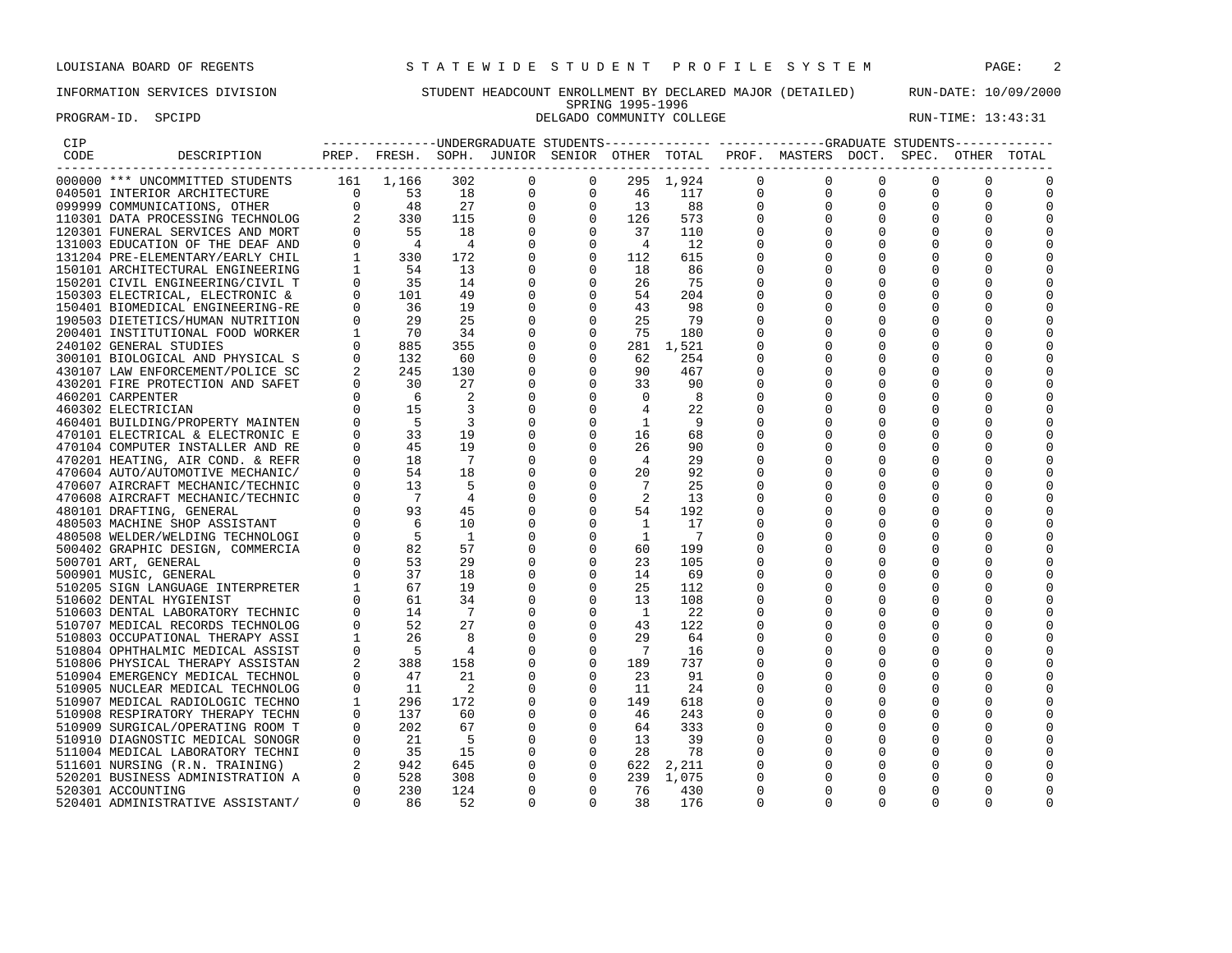|             | LOUISIANA BOARD OF REGENTS    |       |               |       |                           |                  |                           |       | STATEWIDE STUDENT PROFILE SYSTEM                                                |       |       |                    | $\mathcal{R}$<br>PAGE: |
|-------------|-------------------------------|-------|---------------|-------|---------------------------|------------------|---------------------------|-------|---------------------------------------------------------------------------------|-------|-------|--------------------|------------------------|
|             | INFORMATION SERVICES DIVISION |       |               |       |                           | SPRING 1995-1996 |                           |       | STUDENT HEADCOUNT ENROLLMENT BY DECLARED MAJOR (DETAILED)                       |       |       |                    | RUN-DATE: 10/09/2000   |
| PROGRAM-ID. | SPCIPD                        |       |               |       |                           |                  | DELGADO COMMUNITY COLLEGE |       |                                                                                 |       |       | RUN-TIME: 13:43:31 |                        |
| CIP         |                               |       | ------------- |       |                           |                  |                           |       | -UNDERGRADUATE STUDENTS------------- ------------GRADUATE STUDENTS------------- |       |       |                    |                        |
|             |                               |       |               |       |                           |                  |                           |       |                                                                                 |       |       |                    |                        |
| CODE        | DESCRIPTION                   | PREP. | FRESH.        | SOPH. | JUNIOR SENIOR OTHER TOTAL |                  |                           | PROF. | MASTERS                                                                         | DOCT. | SPEC. | OTHER              | TOTAL                  |
|             |                               |       |               |       |                           |                  |                           |       |                                                                                 |       |       |                    |                        |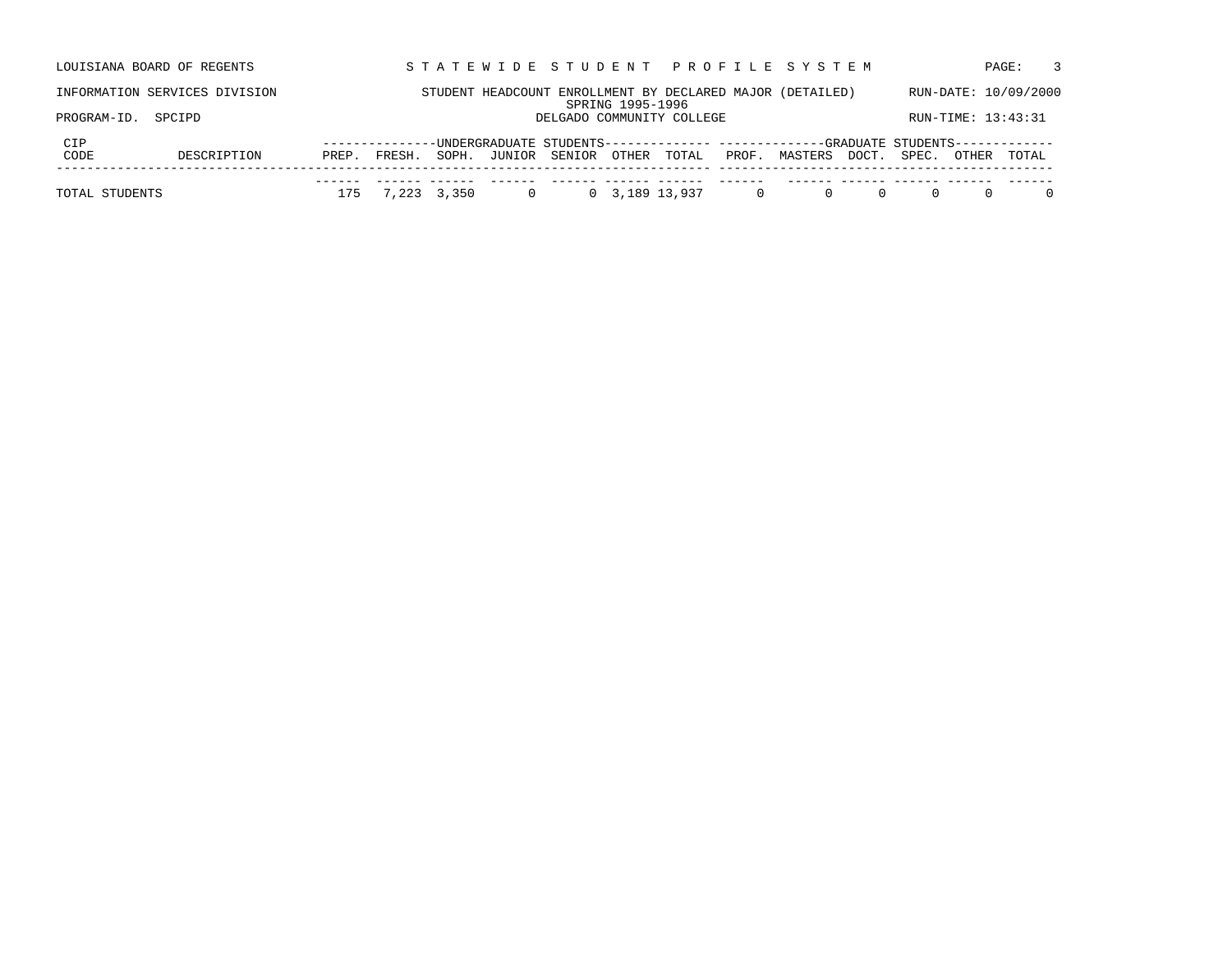PROGRAM-ID. SPCIPD GRAMBLING STATE UNIVERSITY RUN-TIME: 13:43:31

# INFORMATION SERVICES DIVISION STUDENT HEADCOUNT ENROLLMENT BY DECLARED MAJOR (DETAILED) RUN-DATE: 10/09/2000 SPRING 1995-1996

| CIP  |                                  |             |                                        |                |              |                |              |     |          | ---------------UNDERGRADUATE STUDENTS------------- ------------GRADUATE STUDENTS------------ |             |          |          |          |
|------|----------------------------------|-------------|----------------------------------------|----------------|--------------|----------------|--------------|-----|----------|----------------------------------------------------------------------------------------------|-------------|----------|----------|----------|
| CODE | DESCRIPTION                      |             |                                        |                |              |                |              |     |          | PREP. FRESH. SOPH. JUNIOR SENIOR OTHER TOTAL PROF. MASTERS DOCT. SPEC. OTHER                 |             |          |          | TOTAL    |
|      | 000000 *** UNCOMMITTED STUDENTS  | $\mathbf 0$ | 248                                    | 143            | 36           | 19             | 91           | 537 | $\Omega$ | 0                                                                                            | 0           | $\Omega$ | 85       | 85       |
|      | 090403 MASS COMMUNICATIONS       | $\Omega$    | 57                                     | 59             | 50           | 97             | $\Omega$     | 263 | 0        | 0                                                                                            | $\mathbf 0$ | $\Omega$ | $\Omega$ | $\Omega$ |
|      | 110401 INFORMATION SCIENCES AND  | $\Omega$    | 62                                     | 70             | 56           | 88             | $\Omega$     | 276 |          | $\Omega$                                                                                     | $\Omega$    | $\Omega$ |          |          |
|      | 110701 COMPUTER SCIENCE          | $\Omega$    | 66                                     | 31             | 30           | 56             | $\mathbf{1}$ | 184 |          | 0                                                                                            | 0           | 0        |          | $\Omega$ |
|      | 130401 EDUCATION ADMINISTRATION  |             | - 0                                    | $\Omega$       | $\Omega$     | $\Omega$       |              | - 0 |          |                                                                                              | 2           |          |          |          |
|      | 131001 SPECIAL EDUCATION, GENERA |             | $7^{\circ}$                            | 10             | 6            | 8              | 0            | 31  |          | 0                                                                                            | 0           | 0        |          | 0        |
|      | 131202 ELEMENTARY TEACHER EDUCAT | $\Omega$    | 44                                     | 50             | 42           | 74             | 0            | 210 |          | 26                                                                                           |             |          |          | 26       |
|      | 131204 PRE-ELEMENTARY/EARLY CHIL | $\Omega$    |                                        | 16             | 13           | 18             | $\Omega$     | 70  |          | 9                                                                                            | 0           |          |          |          |
|      | 131302 ART TEACHER EDUCATION     |             |                                        | $\overline{3}$ | 2            | $\overline{1}$ | 0            | 10  |          | 0                                                                                            | 0           | 0        |          | 0        |
|      | 131303 BUSINESS TEACHER EDUCATIO |             |                                        | 20             | 3            | 11             | 0            | 61  |          |                                                                                              | 0           |          |          |          |
|      | 131305 ENGLISH TEACHER EDUCATION |             | $\frac{1}{23}$<br>$\frac{4}{27}$<br>10 | 11             |              | 15             | $\Omega$     | 42  |          |                                                                                              | O           | 0        |          | 0        |
|      | 131308 HOME ECONOMICS TEACHER ED |             | 1                                      | $\Omega$       |              | $\Omega$       | 0            | 3   |          |                                                                                              |             |          | $\Omega$ |          |
|      | 131309 TECHNOLOGY TEACHER EDUCAT |             | $\Omega$                               |                |              | $\Omega$       | $\Omega$     | 1   |          |                                                                                              | $\Omega$    |          |          |          |
|      | 131311 MATHEMATICS TEACHER EDUCA |             |                                        |                |              | 9              | 0            | 28  |          | 0                                                                                            | 0           |          |          |          |
|      | 131312 MUSIC TEACHER EDUCATION   |             | 12                                     |                | 5            | 6              | 0            | 27  |          | 0                                                                                            | 0           | 0        |          |          |
|      | 131314 PHYSICAL EDUCATION TEACHI |             | 63                                     | 44             | 30           | 28             | 0            | 165 |          | $\Omega$                                                                                     | O           | 0        |          | O        |
|      | 131316 SCIENCE TEACHER EDUCATION |             | 5                                      | 2              |              |                | 0            | 18  |          | 19                                                                                           | 0           | 0        |          | 19       |
|      | 131317 SOCIAL SCIENCE TEACHER ED |             | 11                                     | 12             |              | 8              | 0            | 39  |          | 51                                                                                           | $\Omega$    | 0        |          | 51       |
|      | 131399 TEACHER ED., SPECIFIC ACA |             | 1                                      | 1              |              | 1              | 0            | 6   |          | 0                                                                                            | 0           | 0        | $\Omega$ | 0        |
|      | 139999 EDUCATION, OTHER          |             | $\Omega$                               | $\Omega$       |              | 0              | 0            | 0   |          | 22                                                                                           | 131         | 0        |          | 153      |
|      | 150303 ELECTRICAL, ELECTRONIC &  |             | 34                                     | 42             | 32           | 54             | 0            | 162 |          | $\Omega$                                                                                     | 0           | O        |          | 0        |
|      | 150603 INDUSTRIAL/MANUFACTURING  |             | -6                                     | 6              | 3            | 4              | $\Omega$     | 19  |          | $\Omega$                                                                                     | 0           |          |          | $\Omega$ |
|      | 150803 AUTOMOTIVE ENGINEERING TE | $\Omega$    | 12                                     |                |              | 4              | 0            | 25  |          |                                                                                              | 0           |          |          |          |
|      | 151001 CONSTRUCTION/BUILDING TEC |             | 18                                     |                |              |                | 0            | 34  |          | O                                                                                            | 0           |          |          | 0        |
|      | 160901 FRENCH LANGUAGE AND LITER |             | 1                                      |                |              | $\mathbf 0$    |              | -1  |          |                                                                                              | 0           |          | 0        |          |
|      | 160905 SPANISH LANGUAGE AND LITE |             | $\Omega$                               | $\Omega$       |              | 1              | 0            | 2   |          |                                                                                              | 0           | O        |          | U        |
|      | 190706 CHILD GROWTH, CARE AND DE |             |                                        | $\Omega$       |              | 12             | 0            | 15  |          |                                                                                              |             |          |          |          |
|      | 200401 INSTITUTIONAL FOOD WORKER |             | 2                                      | 1              |              | $\overline{4}$ | 1            | 10  |          |                                                                                              | 0           |          |          |          |
|      | 220102 PRE-LAW STUDIES           |             | 36                                     | 27             | 28           | 23             | 0            | 114 |          | 0                                                                                            | 0           | 0        |          | $\Omega$ |
|      | 230101 ENGLISH LANGUAGE AND LITE |             | 12.                                    | .5             | 12.          | 14             |              | 43  |          | $\Omega$                                                                                     | 0           |          |          |          |
|      | 240103 HUMANITIES/HUMANISTIC STU |             | $\Omega$                               | $\mathbf 0$    | $\mathbf 0$  | $\Omega$       | $\Omega$     | - 0 |          | 14                                                                                           | 0           | 0        |          | 14       |
|      | 260101 BIOLOGY, GENERAL          |             | 78                                     | 66             | 70           | 111            | 1            | 326 |          | $\Omega$                                                                                     |             |          |          | $\Omega$ |
|      | 270101 MATHEMATICS               | $\Omega$    | .5                                     | -6             | 4            | 10             | $\Omega$     | 25  |          | $\Omega$                                                                                     | 0           |          |          | $\Omega$ |
|      | 310101 PARKS, RECREATION AND LEI |             | 5                                      | 19             | 6            | 7              | 0            | 37  |          | 0                                                                                            | 0           | 0        |          | $\Omega$ |
|      | 310301 PARKS, RECREATION AND LEI |             | $\Omega$                               | $\Omega$       | 0            | - 0            |              | - 0 |          | 25                                                                                           | 0           |          |          | 25       |
|      | 310502 ADAPTED PHYSICAL EDUCATIO | $\Omega$    | 54                                     | 37             | 39           | 80             | 0            | 210 |          | 0                                                                                            | 0           | O        |          | 0        |
|      | 400501 CHEMISTRY, GENERAL        | $\Omega$    | 12                                     | 11             | 9            | 10             | $\Omega$     | 42  |          | O                                                                                            |             |          |          | $\Omega$ |
|      | 400801 PHYSICS, GENERAL          | $\Omega$    | $\overline{1}$                         | 4              | .5           | 10             |              | 20  |          | 0                                                                                            | 0           |          |          |          |
|      | 420101 PSYCHOLOGY, GENERAL       |             | 99                                     | 69             | 74           | 64             | 0            | 306 |          | 0                                                                                            | 0           |          |          | 0        |
|      | 430104 CRIMINAL JUSTICE STUDIES  |             | 176                                    | 112            | 107          | 145            |              | 542 |          | 82                                                                                           | 0           | 0        |          | 82       |
|      | 430107 LAW ENFORCEMENT/POLICE SC |             | 10                                     | .5             | 8            | 14             | $\Omega$     | 37  |          | $\Omega$                                                                                     | O           | 0        |          | $\Omega$ |
|      | 440401 PUBLIC ADMINISTRATION     |             | $\overline{0}$                         | 3              | 7            | 11             |              | 22  |          | 71                                                                                           | 0           | $\Omega$ | ∩        | 71       |
|      | 440701 SOCIAL WORK               |             | 39                                     | 43             | 46           | 75             | 0            | 203 |          | 130                                                                                          | 0           | 0        | $\Omega$ | 130      |
|      | 450701 GEOGRAPHY                 |             | $\overline{1}$                         | $\Omega$       | <sup>1</sup> | $\mathbf{1}$   | $\Omega$     | 3   |          | 0                                                                                            | 0           | 0        |          | $\Omega$ |
|      | 450801 HISTORY, GENERAL          |             | $\overline{4}$                         | 9              | 10           | 17             | 0            | 40  |          | 0                                                                                            | 0           |          | 0        | 0        |
|      | 451001 POLITICAL SCIENCE, GENERA |             | 58                                     | 19             | 20           | 44             | $\Omega$     | 141 |          | O                                                                                            | 0           | 0        | $\Omega$ | $\Omega$ |
|      | 451101 SOCIOLOGY                 |             | 26                                     | 12             | 11           | 17             | 0            | 66  |          | 0                                                                                            | 0           |          |          | $\Omega$ |
|      | 480101 DRAFTING, GENERAL         |             | 31                                     | 24             | 21           | 24             | 0            | 100 |          |                                                                                              | 0           |          |          |          |
|      | 500501 DRAMA/THEATER ARTS, GENER | $\Omega$    | <sup>1</sup>                           | 4              | $\Omega$     | 3              | $\Omega$     | 8   |          | O                                                                                            | O           | O        |          |          |
|      | 500701 ART, GENERAL              | $\Omega$    | 16                                     |                |              | 7              |              | 34  |          | U                                                                                            | O           | O        |          |          |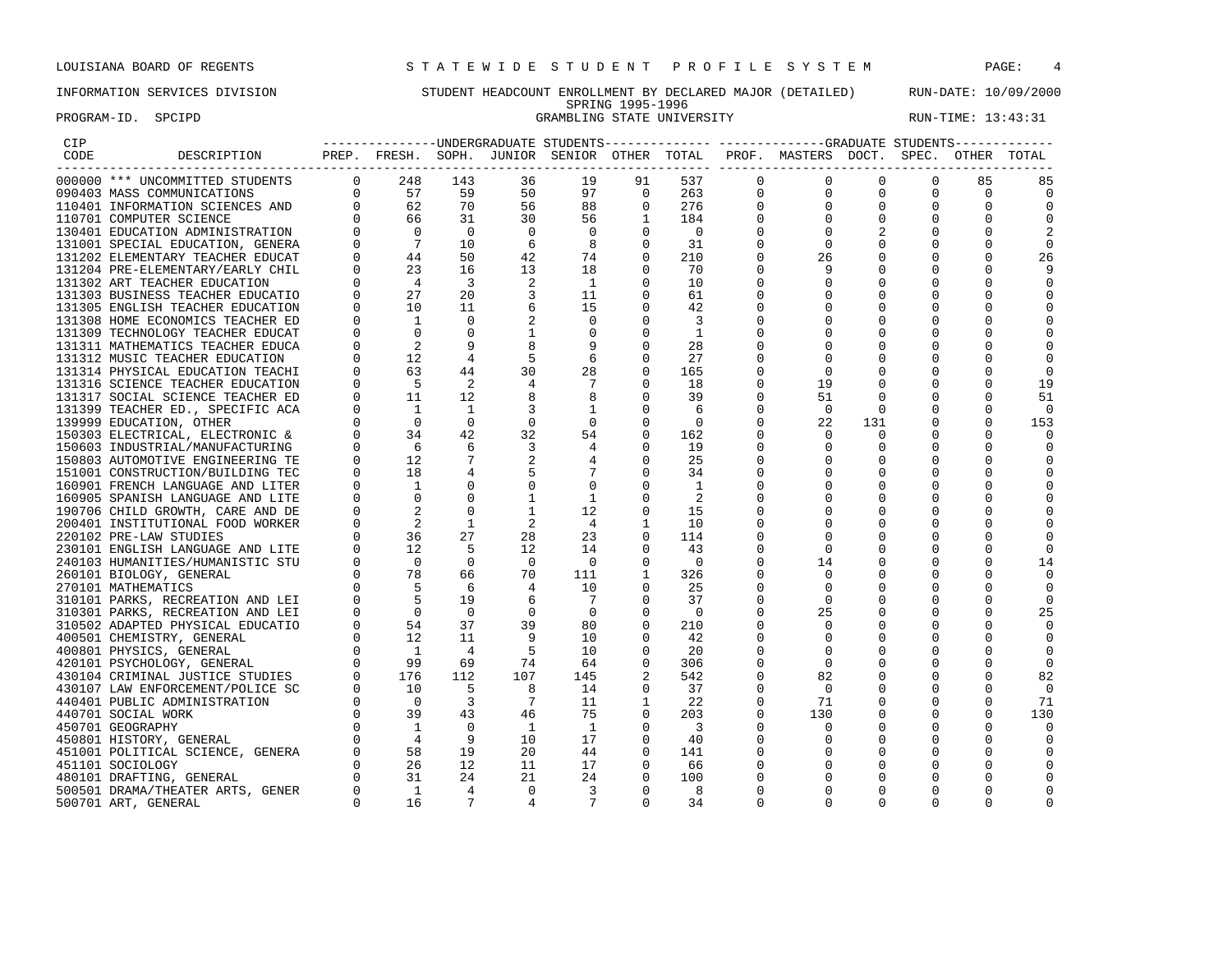# INFORMATION SERVICES DIVISION STUDENT HEADCOUNT ENROLLMENT BY DECLARED MAJOR (DETAILED) RUN-DATE: 10/09/2000 SPRING 1995-1996 PROGRAM-ID. SPCIPD GRAMBLING STATE UNIVERSITY RUN-TIME: 13:43:31

| CIP  |                                  |       |        |             | INDERGRADUATE STUDENTS- |        |       |           |       |         |       | --GRADUATE STUDENTS- |       |       |
|------|----------------------------------|-------|--------|-------------|-------------------------|--------|-------|-----------|-------|---------|-------|----------------------|-------|-------|
| CODE | DESCRIPTION                      | PREP. | FRESH. | SOPH.       | JUNIOR                  | SENIOR | OTHER | TOTAL     | PROF. | MASTERS | DOCT. | SPEC.                | OTHER | TOTAL |
|      | 500903 MUSIC - GENERAL PERFORMAN |       |        |             |                         |        |       |           |       |         |       |                      |       |       |
|      | 510203 SPEECH-LANGUAGE PATHOLOGY |       |        |             |                         |        |       | 23        |       |         |       |                      |       |       |
|      | 511601 NURSING (R.N. TRAINING)   |       | 183    | 138         | 134                     | 233    |       | 696       |       |         |       |                      |       |       |
|      | 520201 BUSINESS ADMINISTRATION A |       | 70     | 62          | 52                      | 75     |       | 260       |       |         |       |                      |       |       |
|      | 520204 OFFICE SUPERVISION AND MA |       | 16     | 16          |                         | 19     |       | 59        |       |         |       |                      |       |       |
|      | 520301 ACCOUNTING                |       | 98     | 70          | 65                      | 81     |       | 317       |       |         |       |                      |       |       |
|      | 520401 ADMINISTRATIVE ASSISTANT/ |       |        |             |                         |        |       |           |       |         |       |                      |       |       |
|      | 520408 GENERAL OFFICE/CLERICAL A |       |        |             |                         |        |       |           |       |         |       |                      |       |       |
|      | 520601 BUSINESS/MANAGERIAL ECONO |       | 28     |             |                         |        |       |           |       |         |       |                      |       |       |
|      | 520902 HOTEL/MOTEL AND RESTAURAN |       |        | 10          |                         |        |       | 38        |       |         |       |                      |       |       |
|      | 521101 INTERNATIONAL BUSINESS    |       |        |             |                         |        |       |           |       |         |       |                      |       |       |
|      | 521201 MANAGEMENT INFO. SYSTEMS  |       |        |             |                         |        |       |           |       |         |       |                      |       |       |
|      | 521401 BUSINESS MARKETING AND MA |       | 75     | 55          | 63                      |        |       | 271       |       |         |       |                      |       |       |
|      | TOTAL STUDENTS                   |       |        | 1,872 1,400 | 1,177                   | 1,740  |       | 112 6,301 |       | 501     | 133   |                      | 85    | 719   |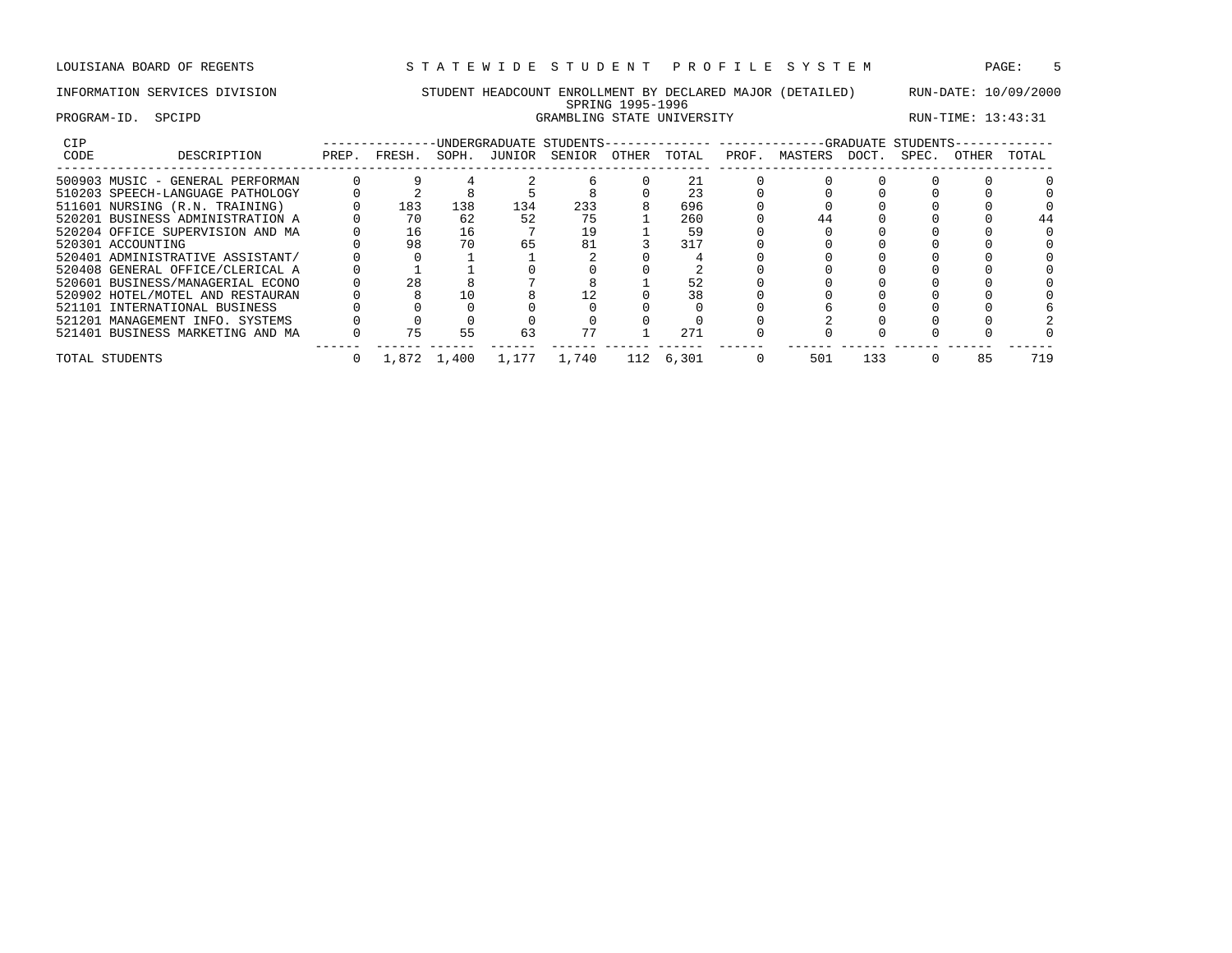PROGRAM-ID. SPCIPD **EXAM-ID.** SPCIPD **RUN-TIME:** 13:43:31

# INFORMATION SERVICES DIVISION STUDENT HEADCOUNT ENROLLMENT BY DECLARED MAJOR (DETAILED) RUN-DATE: 10/09/2000 SPRING 1995-1996<br>LOUISIANA TECH UNIVERSITY

| CIP  |                                  |          |                                                                                              |                |                |                |                |           |             | -----------------WIDERGRADUATE STUDENTS-------------- ------------GRADUATE STUDENTS------------- |             |             |             |             |
|------|----------------------------------|----------|----------------------------------------------------------------------------------------------|----------------|----------------|----------------|----------------|-----------|-------------|--------------------------------------------------------------------------------------------------|-------------|-------------|-------------|-------------|
| CODE | DESCRIPTION                      |          |                                                                                              |                |                |                |                |           |             | PREP. FRESH. SOPH. JUNIOR SENIOR OTHER TOTAL PROF. MASTERS DOCT. SPEC. OTHER                     |             |             |             | TOTAL       |
|      | 000000 *** UNCOMMITTED STUDENTS  | 15       | 687                                                                                          | 168            | 44             | 38             |                | 467 1,419 | $\Omega$    | 0                                                                                                | 0           | 0           | 253         | 253         |
|      | 010101 AGRICULTURAL BUSINESS AND |          | $0\qquad 6$                                                                                  | 11             | 12             | 12             | $\overline{0}$ | 41        | $\mathbf 0$ | $\mathbf 0$                                                                                      | $\mathbf 0$ | $\mathbf 0$ | $\mathbf 0$ | $\mathbf 0$ |
|      | 010603 ORNAMENTAL HORTICULTURE O | $\Omega$ | $\overline{\phantom{a}}$                                                                     | $\mathbf{1}$   | $\overline{1}$ | 9              | $\mathbf{0}$   | 14        |             |                                                                                                  | $\mathbf 0$ | 0           |             | $\Omega$    |
|      | 020201 ANIMAL SCIENCES, GENERAL  |          | 19                                                                                           | 33             | 25             | 38             | $\Omega$       | 115       |             | $\Omega$                                                                                         | $\Omega$    | $\Omega$    |             |             |
|      | 020402 AGRONOMY AND CROP SCIENCE |          | 1                                                                                            | 1              | $\Omega$       | $\overline{4}$ | $\Omega$       | - 6       |             |                                                                                                  |             |             |             |             |
|      | 030101 NATURAL RESOURCES CONSERV |          |                                                                                              | 6              |                | 12             | 0              | 26        |             | O                                                                                                | $\Omega$    |             |             |             |
|      | 030102 ENVIRONMENTAL SCIENCE/STU |          |                                                                                              |                |                | 11             |                | 24        |             |                                                                                                  |             |             |             |             |
|      | 030404 FOREST PRODUCTS TECH./TEC |          | $\Omega$                                                                                     | $\Omega$       | $\Omega$       | $\overline{4}$ |                | 4         |             |                                                                                                  |             |             |             |             |
|      | 030501 FORESTRY, GENERAL         |          | 23                                                                                           | 29             | 27             | 51             |                | 130       |             | O                                                                                                | O           | O           |             |             |
|      | 040201 ARCHITECTURE              | $\Omega$ | 17                                                                                           | 21             | 18             | 59             |                | 115       |             |                                                                                                  |             |             |             |             |
|      | 040501 INTERIOR ARCHITECTURE     |          | $\begin{bmatrix} 0 \\ 0 \\ 2 \\ 4 \end{bmatrix}$<br>- 8                                      |                | 6              | 13             |                | 32        |             |                                                                                                  |             |             |             |             |
|      | 090401 JOURNALISM                |          | 13                                                                                           |                | 8              | 11             | $\Omega$       | 40        |             | $\Omega$                                                                                         | 0           |             |             |             |
|      | 110701 COMPUTER SCIENCE          |          | 40                                                                                           |                | 19             | 25             |                | 90        |             | 19                                                                                               | 0           |             |             | 19          |
|      | 119999 COMPUTER AND INFORMATION  |          | $\Omega$                                                                                     |                | $\Omega$       | $\Omega$       | $\Omega$       | $\Omega$  |             | $\Omega$                                                                                         | 17          | $\Omega$    |             | 17          |
|      | 130101 EDUCATION, GENERAL        |          | $\Omega$                                                                                     |                |                |                | $\Omega$       | 0         |             | 39                                                                                               | $\Omega$    |             |             | 39          |
|      | 130301 CURRICULUM AND INSTRUCTIO |          |                                                                                              |                |                |                |                | 0         |             | 41                                                                                               | 11          |             |             | 52          |
|      | 130401 EDUCATION ADMINISTRATION  |          |                                                                                              |                |                |                | 0              | 0         |             | $\Omega$                                                                                         | 12          | O           |             | 12          |
|      | 130802 EDUCATIONAL PSYCHOLOGY    |          |                                                                                              |                |                |                |                |           |             | 3                                                                                                | $\Omega$    |             |             | 3           |
|      | 131001 SPECIAL EDUCATION, GENERA |          | $\Omega$                                                                                     |                |                |                | $\Omega$       |           |             | U                                                                                                | $\Omega$    |             |             | 0           |
|      | 131012 EDUCATION OF THE SPEECH I |          | $\Omega$                                                                                     |                |                |                |                |           |             | 0                                                                                                |             |             |             |             |
|      | 131101 COUNSELOR EDUCATION COUNS |          | $\Omega$                                                                                     | $\Omega$       | $\Omega$       | $\Omega$       |                | $\Omega$  |             | 160                                                                                              | $\Omega$    |             |             | 167         |
|      | 131202 ELEMENTARY TEACHER EDUCAT |          | 20                                                                                           | 51             | 44             | 74             | 0              | 189       |             | $\Omega$                                                                                         |             |             |             |             |
|      |                                  |          | - 9                                                                                          | 12             | 11             | 26             | $\Omega$       |           |             |                                                                                                  |             |             |             |             |
|      | 131204 PRE-ELEMENTARY/EARLY CHIL |          | 21                                                                                           | 26             | 32             |                | 0              | 58        |             | 0                                                                                                |             | 0           |             |             |
|      | 131205 SECONDARY TEACHER EDUCATI |          |                                                                                              |                |                | 61             |                | 140       |             |                                                                                                  |             |             |             |             |
|      | 131302 ART TEACHER EDUCATION     |          | $\Omega$                                                                                     | $\Omega$       | 3              | 6<br>$\Omega$  | 0              | 14        |             | 0<br>11                                                                                          |             |             |             | $\Omega$    |
|      | 131308 HOME ECONOMICS TEACHER ED |          |                                                                                              |                |                |                | $\Omega$       | - 0       |             | $\Omega$                                                                                         |             |             |             | 11          |
|      | 131312 MUSIC TEACHER EDUCATION   |          |                                                                                              |                |                | 6              |                | 24        |             |                                                                                                  |             |             |             | $\Omega$    |
|      | 131314 PHYSICAL EDUCATION TEACHI |          |                                                                                              | 15             | 19             | 45             |                | 86        |             | 10                                                                                               | 0           | 0           |             | 10          |
|      | 131315 READING TEACHER EDUCATION |          |                                                                                              | $\Omega$       | $\Omega$       |                |                | $\Omega$  |             | $\Omega$                                                                                         |             |             |             | 5           |
|      | 131325 FRENCH LANGUAGE TEACHER E |          | $\Omega$                                                                                     | 1              |                |                |                |           |             | $\Omega$                                                                                         |             |             |             | $\Omega$    |
|      | 131331 SPEECH TEACHER EDUCATION  |          | $\Omega$                                                                                     | $\Omega$       |                | 2              |                | 3         |             | $\Omega$                                                                                         | $\Omega$    |             |             | $\Omega$    |
|      | 140101 ENGINEERING, GENERAL      |          | $\Omega$                                                                                     | $\Omega$       |                | 0              |                | 0         |             | 106                                                                                              | 33          |             |             | 139         |
|      | 140501 BIOENGINEERING AND BIOMED | $\Omega$ | 42                                                                                           | 36             | 28             | 59             |                | 165       |             | 0                                                                                                | 11          | 0           |             | 11          |
|      | 140701 CHEMICAL ENGINEERING      |          | 49                                                                                           | 44             | 22             | 73             |                | 188       |             | $\Omega$                                                                                         | $\Omega$    |             |             | $\Omega$    |
|      | 140801 CIVIL ENGINEERING, GENERA |          | 33                                                                                           | 33             | 35             | 70             |                | 171       |             |                                                                                                  | 0           |             |             | $\Omega$    |
|      | 141001 ELECTRICAL, ELECTRONICS A |          | 40                                                                                           | 50             | 30             | 76             |                | 196       |             | O                                                                                                | $\Omega$    |             |             |             |
|      | 141701 INDUSTRIAL/MANUFACTURING  |          | - 5<br>$\begin{array}{c} 5 \\ 66 \\ 0 \end{array}$                                           | - 6            | $\overline{4}$ | 14             | $\Omega$       | 29        |             |                                                                                                  |             |             |             |             |
|      | 141901 MECHANICAL ENGINEERING    |          |                                                                                              | 58             | 51             | 103            | $\Omega$       | 278       |             |                                                                                                  | 0           |             |             |             |
|      | 142501 PETROLEUM ENGINEERING     |          |                                                                                              | $\Omega$       | <sup>1</sup>   | -3             | 0              | 4         |             |                                                                                                  |             |             |             |             |
|      | 142701 SYSTEMS ENGINEERING       |          | $\Omega$                                                                                     |                | $\mathbf 0$    | $\Omega$       | 0              | 0         |             |                                                                                                  |             |             |             |             |
|      | 150201 CIVIL ENGINEERING/CIVIL T |          | -6                                                                                           | 7              | 12             | 25             | $\Omega$       | 50        |             |                                                                                                  | $\Omega$    | U           |             |             |
|      | 150303 ELECTRICAL, ELECTRONIC &  |          |                                                                                              | 17             | 20             | 26             | 0              | 66        |             |                                                                                                  |             |             |             |             |
|      | 160901 FRENCH LANGUAGE AND LITER | $\Omega$ | 1                                                                                            | $\mathbf 0$    | $\Omega$       |                |                | 3         |             |                                                                                                  | $\Omega$    |             |             |             |
|      | 160905 SPANISH LANGUAGE AND LITE |          | $\Omega$                                                                                     | 1              | 2              | -1             |                | 4         |             | O                                                                                                |             |             |             | 0           |
|      | 190402 CONSUMER ECONOMICS AND SC |          | $\begin{matrix} 0 & & & \\ 0 & & & \\ & \ddots & & \\ & & & 1 \\ & & & & \end{matrix}$<br>12 | 9              | 11             | 13             |                | 45        |             |                                                                                                  |             |             |             |             |
|      | 190503 DIETETICS/HUMAN NUTRITION |          | 13                                                                                           | 22             | 19             | 35             | 0              | 89        |             | 44                                                                                               | 0           | 0           |             | 44          |
|      | 190706 CHILD GROWTH, CARE AND DE |          | 8                                                                                            | 31             | 30             | 78             | 0              | 147       |             | $\Omega$                                                                                         |             |             |             | $\Omega$    |
|      | 220102 PRE-LAW STUDIES           |          | 9                                                                                            | 12             |                | - 8            | $\Omega$       | 36        |             | $\Omega$                                                                                         |             |             |             | $\Omega$    |
|      | 230101 ENGLISH LANGUAGE AND LITE |          | 6                                                                                            | $\overline{4}$ | 5              | 21             | $\Omega$       | 36        |             | 13                                                                                               | O           | U           |             | 13          |
|      | 231001 SPEECH AND RHETORICAL STU | $\Omega$ | 6                                                                                            | 12             | 15             | 24             |                | 57        |             |                                                                                                  | O           |             |             |             |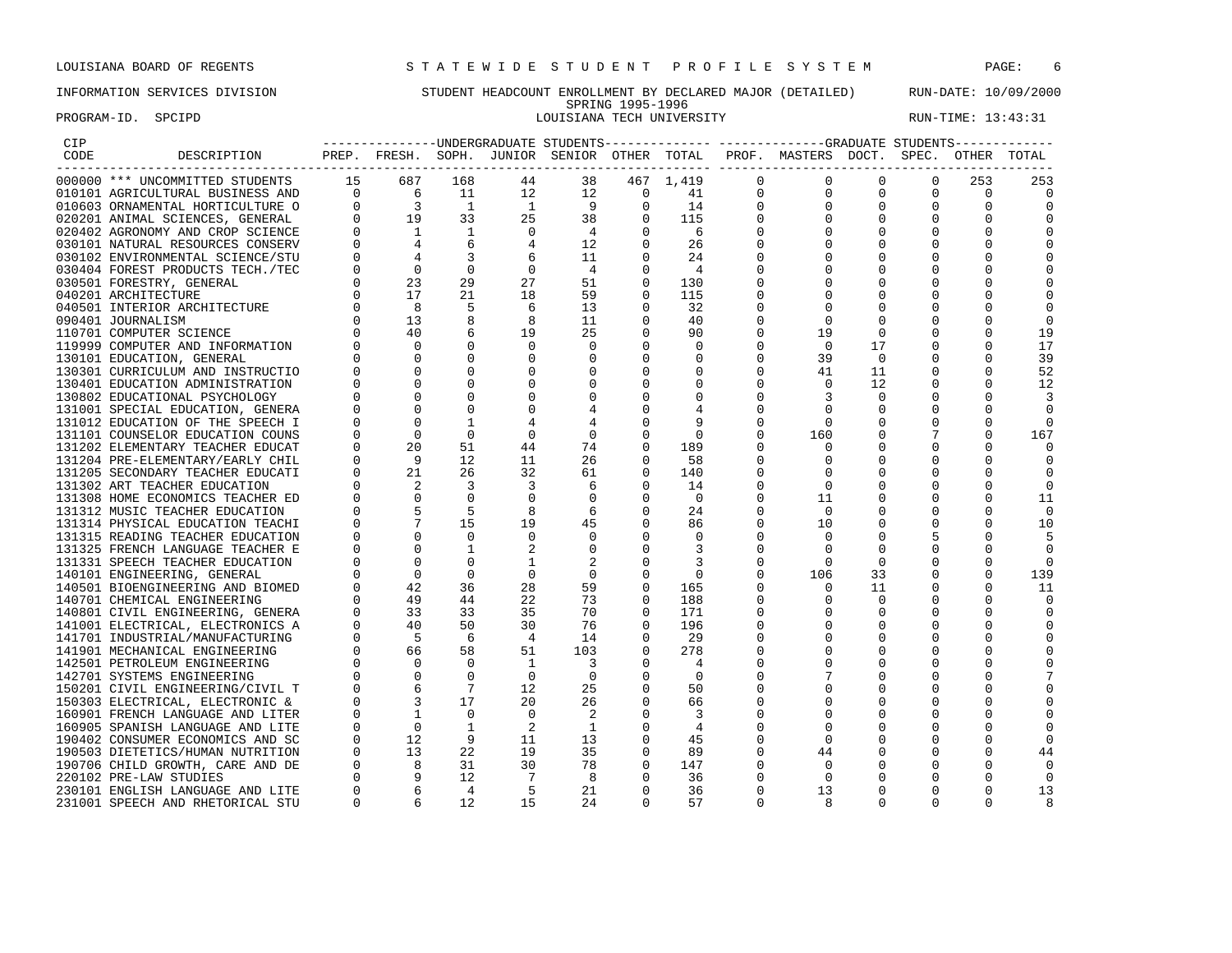# INFORMATION SERVICES DIVISION STUDENT HEADCOUNT ENROLLMENT BY DECLARED MAJOR (DETAILED) RUN-DATE: 10/09/2000 SPRING 1995-1996 PROGRAM-ID. SPCIPD SECTRO SOLUSIANA TECH UNIVERSITY RUN-TIME: 13:43:31

| CIP  |                                  |          |                          |                |          |          |          |                |          | -------------UNDERGRADUATE STUDENTS-------------- ------------GRADUATE STUDENTS------------ |          |          |          |          |
|------|----------------------------------|----------|--------------------------|----------------|----------|----------|----------|----------------|----------|---------------------------------------------------------------------------------------------|----------|----------|----------|----------|
| CODE | DESCRIPTION                      |          |                          |                |          |          |          |                |          | PREP. FRESH. SOPH. JUNIOR SENIOR OTHER TOTAL PROF. MASTERS DOCT. SPEC. OTHER TOTAL          |          |          |          |          |
|      | 240000 *** TRANSFER STUDENTS *** |          | $0$ 80                   | 101            | 43       | 104      | $\Omega$ | 328            | $\Omega$ |                                                                                             |          |          |          |          |
|      | 240102 GENERAL STUDIES           |          | $0 \qquad \qquad$<br>212 | 111            | 117      | 231      | $\Omega$ | 671            | $\Omega$ |                                                                                             |          |          |          | $\Omega$ |
|      | 260101 BIOLOGY, GENERAL          |          | 52                       | 64             | 48       | 66       | $\Omega$ | 230            |          | 44                                                                                          |          |          |          | 44       |
|      | 260501 MICROBIOLOGY/BACTERIOLOGY |          | $\Omega$                 | $\Omega$       | $\Omega$ | -1       | $\Omega$ | $\overline{1}$ |          | $\Omega$                                                                                    |          |          |          |          |
|      | 270101 MATHEMATICS               |          |                          | 2              |          |          |          | 22             |          |                                                                                             |          |          |          |          |
|      | 310501 HEALTH AND PHYSICAL EDUCA |          |                          | 22             | 16       | 34       |          | 80             |          |                                                                                             |          |          |          |          |
|      | 400501 CHEMISTRY, GENERAL        |          |                          |                |          | 18       |          | 31             |          | 15                                                                                          |          |          |          | 15       |
|      | 400601 GEOLOGY                   |          |                          |                |          |          |          | 21             |          |                                                                                             |          |          |          |          |
|      | 400801 PHYSICS, GENERAL          |          |                          |                |          | 4        |          | 9              |          |                                                                                             |          |          |          |          |
|      | 420101 PSYCHOLOGY, GENERAL       |          | 43                       | 30             | 41       | 47       | $\Omega$ | 161            |          |                                                                                             |          |          |          |          |
|      | 420601 COUNSELING PSYCHOLOGY     |          | $\cap$                   | $\cap$         | $\Omega$ | $\Omega$ |          | $\Omega$       |          |                                                                                             |          |          |          |          |
|      | 420901 INDUSTRIAL AND ORGANIZATI |          |                          |                |          |          |          |                |          | 71                                                                                          |          |          |          | 71       |
|      | 450701 GEOGRAPHY                 |          |                          |                |          |          |          |                |          | $\Omega$                                                                                    |          |          |          | $\Omega$ |
|      | 450801 HISTORY, GENERAL          |          | 5                        | 15             |          | 23       |          | 45             |          | 15                                                                                          |          |          |          | 15       |
|      | 451001 POLITICAL SCIENCE, GENERA |          | 16                       | 24             | 10       | 17       |          | 67             |          | $\Omega$                                                                                    |          |          |          |          |
|      | 451101 SOCIOLOGY                 |          | 12                       | 17             | 30       | 56       | $\Omega$ | 115            |          |                                                                                             |          |          |          |          |
|      | 490101 AVIATION AND AIRWAY SCIEN |          | 30                       | 21             | 34       | 65       | $\Omega$ | 150            |          |                                                                                             |          |          |          |          |
|      | 500402 GRAPHIC DESIGN, COMMERCIA |          | 18                       | 2.2            | 10       | 28       |          | 78             |          |                                                                                             |          |          |          |          |
|      | 500605 PHOTOGRAPHY               |          |                          | 3              |          | २        |          | 17             |          |                                                                                             |          |          |          |          |
|      | 500701 ART, GENERAL              |          |                          |                |          | 20       |          | 26             |          |                                                                                             |          |          |          |          |
|      | 500901 MUSIC, GENERAL            |          |                          |                |          | 9        |          | 11             |          |                                                                                             |          |          |          |          |
|      | 500903 MUSIC - GENERAL PERFORMAN |          |                          |                |          | 2        |          | 13             |          |                                                                                             |          |          |          |          |
|      | 510204 SPEECH-LANGUAGE PATHOLOGY |          |                          | 11             | 22       | 25       |          | 66             |          | 44                                                                                          |          |          |          | 44       |
|      | 510706 MEDICAL RECORDS ADMINISTR |          | 13                       | 13             | 15       | 27       |          | 68             |          |                                                                                             |          |          |          |          |
|      | 510707 MEDICAL RECORDS TECHNOLOG |          | 6                        | 16             | 20       | 13       |          | 55             |          |                                                                                             |          |          |          |          |
|      | 511005 MEDICAL TECHNOLOGY        |          | 18                       | 22             | 17       | 31       |          | 88             |          |                                                                                             |          |          |          |          |
|      | 511601 NURSING (R.N. TRAINING)   |          | $\overline{1}$           | 27             | 38       | 85       | $\Omega$ | 151            |          |                                                                                             |          |          |          |          |
|      | 520201 BUSINESS ADMINISTRATION A |          | 48                       | 56             | 43       | 58       | $\Omega$ | 205            | $\Omega$ | 127                                                                                         | 51       |          |          | 178      |
|      | 520205 OPERATIONS MANAGEMENT AND |          |                          | 8              | 13       | 9        |          | 32             |          | $\Omega$                                                                                    |          |          |          |          |
|      | 520301 ACCOUNTING                |          | 39                       | 65             | 37       | 50       | $\Omega$ | 191            |          | 13                                                                                          |          |          |          | 13       |
|      | 520601 BUSINESS/MANAGERIAL ECONO |          |                          | 3              | $\Omega$ | .5       |          | 10             |          |                                                                                             |          |          |          |          |
|      | 520801 FINANCE, GENERAL          |          |                          | 15             | 23       | 48       |          | 94             |          |                                                                                             |          |          |          |          |
|      | 521001 HUMAN RESOURCES MANAGEMEN |          | 3                        | .5             | 8        | 18       |          | 34             |          |                                                                                             |          |          |          |          |
|      | 521201 MANAGEMENT INFO. SYSTEMS  |          |                          | 19             | 17       | 34       | $\Omega$ | 78             |          |                                                                                             |          |          |          |          |
|      | 521301 MANAGEMENT SCIENCE        |          | $\Omega$                 | $\overline{1}$ |          | 4        | 0        | 6              |          |                                                                                             |          |          |          |          |
|      | 521401 BUSINESS MARKETING AND MA | $\sim$ 0 | 13                       | 37             | 24       | 50       | $\Omega$ | 124            | $\Omega$ |                                                                                             | $\Omega$ | $\Omega$ | $\Omega$ |          |
|      | TOTAL STUDENTS                   | 15       |                          | 1,862 1,498    | 1,240    | 2,352    |          | 467 7.434      | $\Omega$ | 813                                                                                         | 141      | 12       | 253      | 1,219    |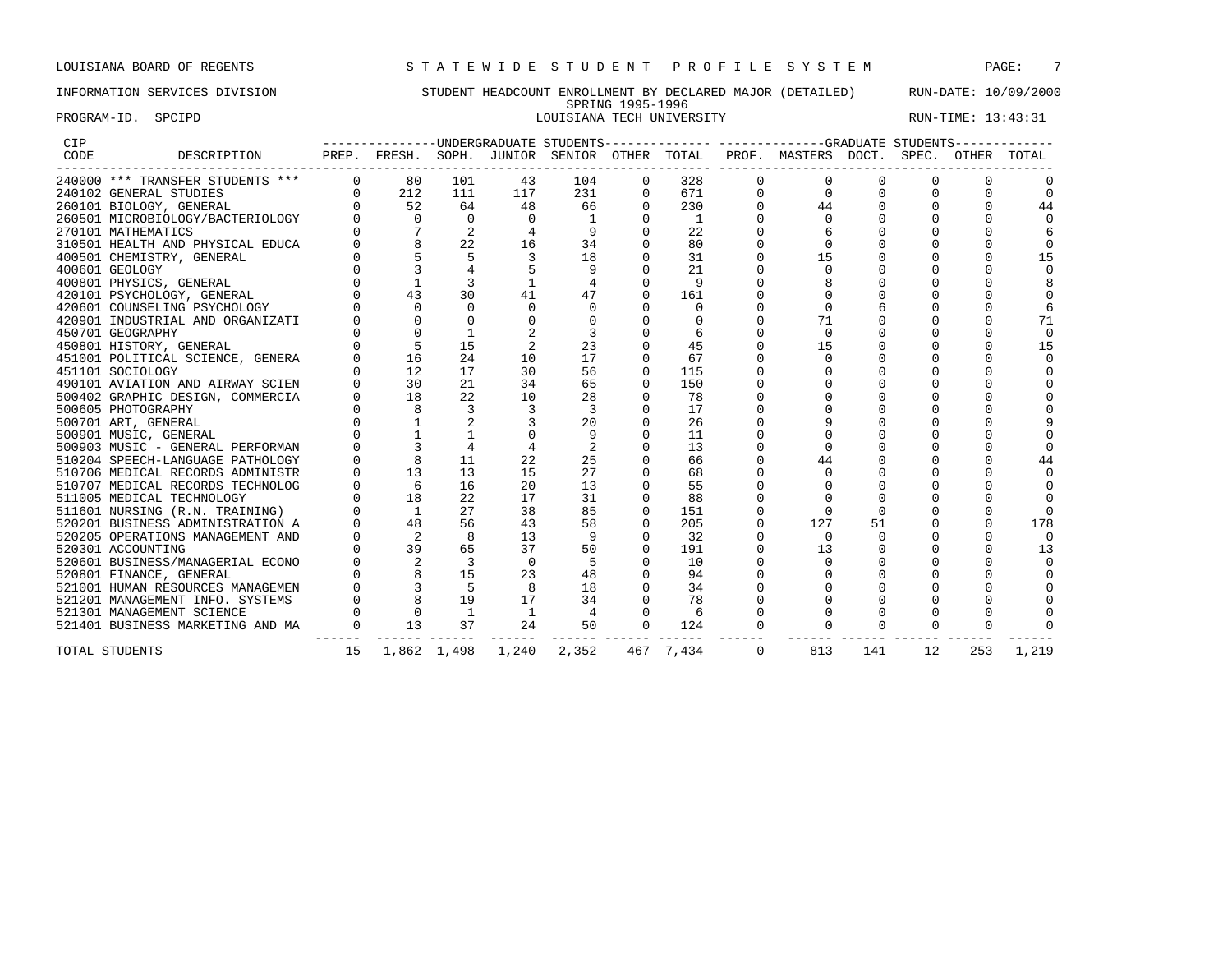PROGRAM-ID. SPCIPD SECTATION SECTATION CONSIDER STATE UNIVERSITY STATE UNIVERSITY RUN-TIME: 13:43:31

# INFORMATION SERVICES DIVISION STUDENT HEADCOUNT ENROLLMENT BY DECLARED MAJOR (DETAILED) RUN-DATE: 10/09/2000 SPRING 1995-1996

| CIP  |                                  |          |                                                                            |                |                |                                        |             |                          |             | ---------------UNDERGRADUATE STUDENTS-------------- ------------GRADUATE STUDENTS------------ |             |             |             |                |
|------|----------------------------------|----------|----------------------------------------------------------------------------|----------------|----------------|----------------------------------------|-------------|--------------------------|-------------|-----------------------------------------------------------------------------------------------|-------------|-------------|-------------|----------------|
| CODE | DESCRIPTION                      | PREP.    |                                                                            |                |                | FRESH. SOPH. JUNIOR SENIOR OTHER TOTAL |             |                          |             | PROF. MASTERS DOCT. SPEC. OTHER                                                               |             |             |             | TOTAL          |
|      | 000000 *** UNCOMMITTED STUDENTS  | 59       | 429                                                                        | 72             | 22             | 17                                     |             | 608                      | 0           | 0                                                                                             | 0           | 0           | 543         | 543            |
|      | 020101 AGRICULTURE/AGRICULTURAL  |          |                                                                            | 19             | 20             | 28                                     | 0           | 88                       | $\mathbf 0$ | $\mathbf 0$                                                                                   | $\mathbf 0$ | $\mathbf 0$ | $\mathbf 0$ | $\overline{0}$ |
|      | 030601 WILDLIFE AND WILDLANDS MA |          |                                                                            | 14             | 17             | 15                                     |             | 64                       |             |                                                                                               | 0           | 0           | 0           | $\Omega$       |
|      | 090403 MASS COMMUNICATIONS       |          | $\begin{bmatrix} 0 & 21 \ 0 & 18 \ 0 & 36 \ 0 & 14 \ 0 & 19 \end{bmatrix}$ | 26             | 21             | 26                                     | $\Omega$    | 109                      |             | $\Omega$                                                                                      | $\Omega$    | $\Omega$    | $\Omega$    | $\Omega$       |
|      | 110301 DATA PROCESSING TECHNOLOG |          |                                                                            | - 9            | 2              | 7                                      |             | 32                       |             | 0                                                                                             |             |             |             | 0              |
|      | 110701 COMPUTER SCIENCE          |          |                                                                            | 14             | 19             | 15                                     | 0           | 67                       |             | 0                                                                                             | 0           | 0           |             | 0              |
|      | 130401 EDUCATION ADMINISTRATION  |          | $\overline{0}$                                                             | $\Omega$       | $\Omega$       | $\Omega$                               |             | 0                        |             | 70                                                                                            |             |             |             | 78             |
|      | 130501 EDUCATIONAL/INSTRUCTIONAL |          | $\Omega$                                                                   | $\Omega$       |                | $\Omega$                               |             | $\Omega$                 |             | 50                                                                                            |             |             |             | 50             |
|      | 130802 EDUCATIONAL PSYCHOLOGY    |          | $\overline{0}$                                                             | 0              |                | 6                                      |             | 10                       |             | 0                                                                                             |             | $\Omega$    |             | 0              |
|      | 131001 SPECIAL EDUCATION, GENERA |          | 20                                                                         | 28             | 24             | 40                                     |             | 112                      |             | 6                                                                                             |             |             |             | 6              |
|      | 131101 COUNSELOR EDUCATION COUNS |          | $\Omega$                                                                   | $\Omega$       | $\Omega$       | $\bigcirc$                             |             | - 0                      |             | 29                                                                                            |             | 0           |             | 29             |
|      | 131202 ELEMENTARY TEACHER EDUCAT |          | 92                                                                         | 74             | 74             | 154                                    | $\Omega$    | 394                      |             | 51                                                                                            | O           | 0           |             | 51             |
|      | 131204 PRE-ELEMENTARY/EARLY CHIL |          | 67                                                                         | 51             | 53             | 99                                     |             | 270                      |             | 26                                                                                            | 0           |             |             | 26             |
|      | 131205 SECONDARY TEACHER EDUCATI |          | 69                                                                         | 56             | 54             | 115                                    |             | 294                      |             | 11                                                                                            | $\Omega$    | $\Omega$    |             | 11             |
|      | 131308 HOME ECONOMICS TEACHER ED |          | $\overline{3}$                                                             | 10             | 9              | 15                                     |             | 37                       |             | $\Omega$                                                                                      |             |             |             | $\Omega$       |
|      | 131312 MUSIC TEACHER EDUCATION   |          | 14                                                                         | 14             | $\overline{4}$ | 12                                     |             | 44                       |             | 3                                                                                             |             |             |             | 3              |
|      | 131314 PHYSICAL EDUCATION TEACHI |          | 81                                                                         | 72             | 62             | 134                                    | $\Omega$    | 349                      |             | 16                                                                                            | 0           | 0           |             | 16             |
|      | 131315 READING TEACHER EDUCATION |          | $\overline{0}$                                                             | $\Omega$       | $\Omega$       | $\overline{0}$                         |             | - 0                      |             | - 1                                                                                           |             |             |             | -1             |
|      | 140101 ENGINEERING, GENERAL      |          | 117                                                                        | 76             | 59             | 106                                    |             | 359                      |             | 22                                                                                            | O           | 0           |             | 22             |
|      | 150303 ELECTRICAL, ELECTRONIC &  |          | 15                                                                         | 16             | 17             | 32                                     |             | 80                       |             |                                                                                               |             |             |             | $\Omega$       |
|      | 150404 INSTRUMENTATION TECHNOLOG |          | 14                                                                         | 8              | 6              | -5                                     |             | 33                       |             | $\Omega$                                                                                      |             |             |             | $\Omega$       |
|      | 150903 PETROLEUM TECHNOLOGY/TECH |          | 10                                                                         | 3              | 2              | <sup>1</sup>                           | $\Omega$    | 16                       |             | O                                                                                             |             | O           |             | 0              |
|      |                                  |          | 79                                                                         | 45             | 36             |                                        |             | 183                      |             |                                                                                               |             |             |             |                |
|      | 159999 ENGINEERING-RELATED TECHN |          | $\overline{0}$                                                             |                |                | 23                                     |             |                          |             |                                                                                               |             | O           |             |                |
|      | 160901 FRENCH LANGUAGE AND LITER |          |                                                                            | <sup>1</sup>   | 2              | $\mathbf 0$                            |             | 3                        |             |                                                                                               |             |             |             | 0              |
|      | 160905 SPANISH LANGUAGE AND LITE |          | $\overline{2}$<br>23                                                       | 0<br>17        | $\circ$<br>27  | <sup>1</sup>                           | $\Omega$    | 3                        |             | O                                                                                             |             | 0           |             | $\Omega$       |
|      | 190101 HOME ECONOMICS, GENERAL   |          | 31                                                                         | 16             | 19             | 50                                     | $\Omega$    | 117                      |             |                                                                                               |             |             |             |                |
|      | 220103 PARALEGAL/LEGAL ASSISTANT |          |                                                                            |                |                | 8                                      |             | 74                       |             | $\Omega$                                                                                      |             |             |             | $\Omega$       |
|      | 230101 ENGLISH LANGUAGE AND LITE |          | $\overline{7}$                                                             | 11             | 8              | 12                                     | 0           | 38                       |             | 17                                                                                            | 0           | 0           | 0           | 17             |
|      | 230501 ENGLISH CREATIVE WRITING  |          | $\Omega$                                                                   | $\overline{0}$ | $\Omega$       | $\bigcirc$                             |             | $\Omega$                 |             | 20                                                                                            |             |             |             | 20             |
|      | 231001 SPEECH AND RHETORICAL STU |          | $\overline{4}$                                                             | 13             | 12             | 10                                     |             | 39                       |             |                                                                                               |             |             |             | $\Omega$       |
|      | 240000 *** TRANSFER STUDENTS *** |          | 20                                                                         | <sup>1</sup>   | 6              | 2                                      |             | 29                       |             | 0                                                                                             |             |             |             | 0              |
|      | 240102 GENERAL STUDIES           |          | 15                                                                         | 11             | 9              | $7\phantom{.0}$                        |             | 42                       |             |                                                                                               |             |             |             | $\Omega$       |
|      | 240103 HUMANITIES/HUMANISTIC STU |          | 33                                                                         | 40             | 24             | 45                                     |             | 142                      |             | O                                                                                             |             | 0           |             |                |
|      | 260101 BIOLOGY, GENERAL          |          | 85                                                                         | 38             | 25             | 45                                     | ∩           | 193                      |             |                                                                                               |             |             |             | $\Omega$       |
|      | 260301 BOTANY, GENERAL           |          | $\Omega$                                                                   | $\Omega$       | 0              | 1                                      |             | -1                       |             |                                                                                               |             |             |             | 0              |
|      | 260501 MICROBIOLOGY/BACTERIOLOGY |          | $\Omega$                                                                   | $\Omega$       | $\Omega$       | 2                                      |             | 2                        |             | $\Omega$                                                                                      |             |             |             | $\Omega$       |
|      | 260603 ECOLOGY                   |          | 22                                                                         | 41             | 33             | 50                                     |             | 146                      |             | 24                                                                                            |             |             |             | 24             |
|      | 270101 MATHEMATICS               |          | 2                                                                          | 8              | 2              | - 6                                    |             | 18                       |             | 24                                                                                            |             | 0           |             | 24             |
|      | 400501 CHEMISTRY, GENERAL        |          | $_{\rm 8}$                                                                 | 6              |                | 13                                     | $\Omega$    | 34                       |             | 14                                                                                            |             |             |             | 14             |
|      | 400601 GEOLOGY                   |          | $\Omega$                                                                   |                |                |                                        |             |                          |             | $\Omega$                                                                                      |             |             |             | $\Omega$       |
|      | 400801 PHYSICS, GENERAL          |          | $\overline{0}$                                                             |                | $\Omega$       | 0                                      |             | - 1                      |             | $\Omega$                                                                                      | O           | 0           |             | 0              |
|      | 420101 PSYCHOLOGY, GENERAL       |          | 84                                                                         | 56             | 55             | 71                                     | $\Omega$    | 266                      |             | $\Omega$                                                                                      |             |             |             | $\overline{0}$ |
|      | 420601 COUNSELING PSYCHOLOGY     |          | $\overline{0}$                                                             | $\overline{0}$ | $\overline{0}$ | $\overline{0}$                         | $\Omega$    | $\overline{\phantom{0}}$ |             | 62                                                                                            | 0           | 0           | $\Omega$    | 62             |
|      | 430104 CRIMINAL JUSTICE STUDIES  |          | 65                                                                         | 58             | 59             | 77                                     | 0           | 259                      |             | 0                                                                                             | 0           |             |             | $\Omega$       |
|      | 430107 LAW ENFORCEMENT/POLICE SC |          | $\overline{0}$                                                             | $\Omega$       | <sup>1</sup>   | $\overline{\mathbf{3}}$                |             | $\overline{4}$           |             | $\Omega$                                                                                      |             |             |             |                |
|      | 450801 HISTORY, GENERAL          |          | 6                                                                          | 8              | 5              | 13                                     | $\mathbf 0$ | 32                       |             | 0                                                                                             | 0           | 0           | O           | 0              |
|      | 451001 POLITICAL SCIENCE, GENERA |          | 15                                                                         | 9              | 17             | 13                                     |             | 54                       |             |                                                                                               |             |             |             |                |
|      | 451101 SOCIOLOGY                 |          | 25                                                                         | 20             | 23             | 36                                     | $\Omega$    | 104                      |             | O                                                                                             |             | 0           |             |                |
|      | 480101 DRAFTING, GENERAL         |          | $\Omega$                                                                   | <sup>1</sup>   | 4              | 2                                      | $\Omega$    | 7                        |             | O                                                                                             | O           | O           | U           |                |
|      | 500501 DRAMA/THEATER ARTS, GENER | $\Omega$ |                                                                            |                | 3              |                                        |             | 17                       | $\cap$      | $\cap$                                                                                        | O           | O           |             |                |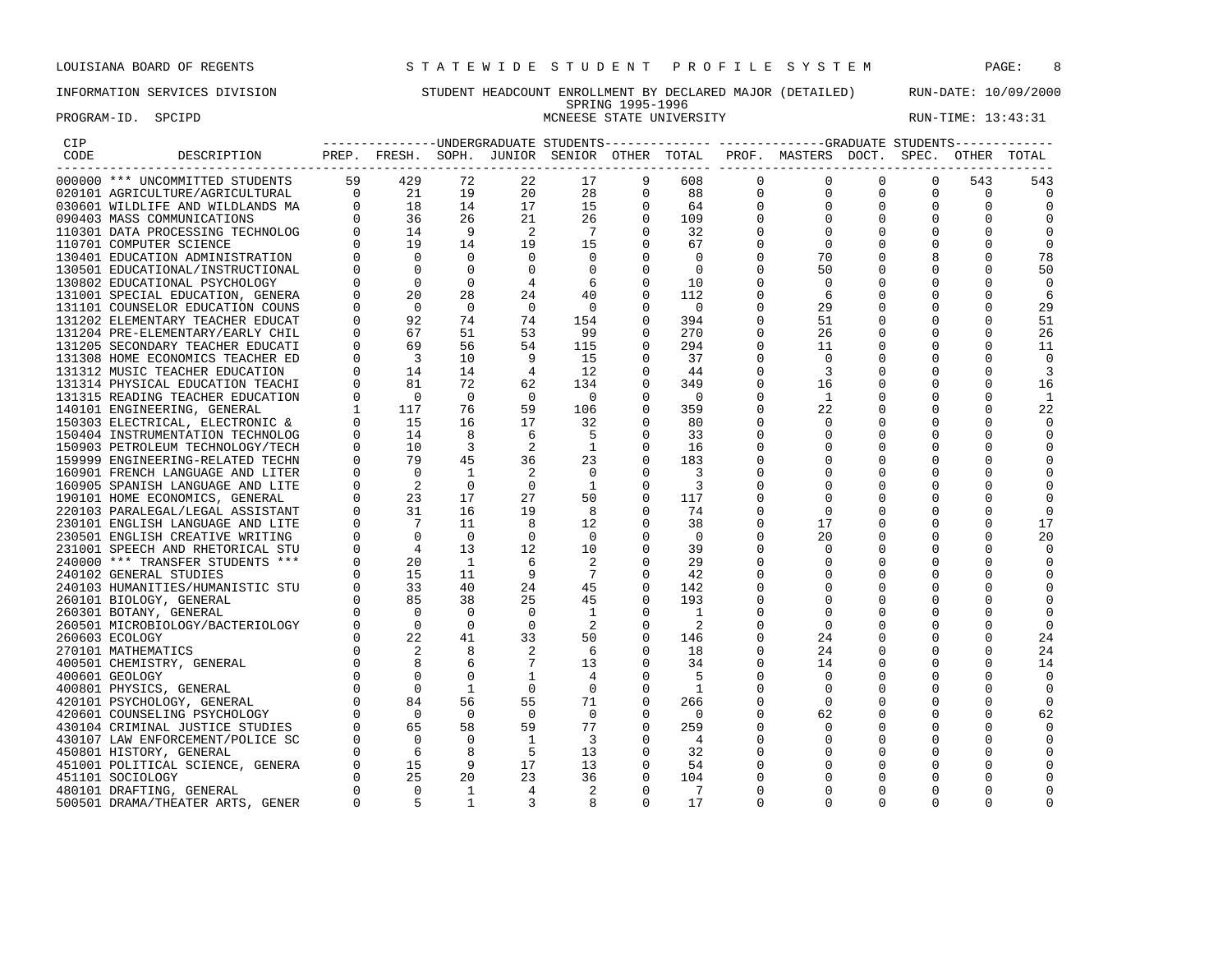# PROGRAM-ID. SPCIPD SECTATION SECTATION CONSIDER STATE UNIVERSITY STATE UNIVERSITY RUN-TIME: 13:43:31

# INFORMATION SERVICES DIVISION STUDENT HEADCOUNT ENROLLMENT BY DECLARED MAJOR (DETAILED) RUN-DATE: 10/09/2000 SPRING 1995-1996

| <b>CIP</b> |                                  |       |        |             |              | -UNDERGRADUATE STUDENTS-------------- |       |       |       | -------------GRADUATE STUDENTS- |       |       |              |       |
|------------|----------------------------------|-------|--------|-------------|--------------|---------------------------------------|-------|-------|-------|---------------------------------|-------|-------|--------------|-------|
| CODE       | DESCRIPTION                      | PREP. | FRESH. |             | SOPH. JUNIOR | SENIOR                                | OTHER | TOTAL | PROF. | MASTERS                         | DOCT. | SPEC. | <b>OTHER</b> | TOTAL |
|            | 500701 ART, GENERAL              |       |        | 20          | 16           | 41                                    |       | 94    |       |                                 |       |       |              |       |
|            | 500903 MUSIC - GENERAL PERFORMAN |       |        |             |              |                                       |       | 36    |       |                                 |       |       |              |       |
|            | 510907 MEDICAL RADIOLOGIC TECHNO |       | 73     | 38          | 42           | 48                                    |       | 201   |       |                                 |       |       |              |       |
|            | 511005 MEDICAL TECHNOLOGY        |       | 27     |             | 23           | 30                                    |       | 88    |       |                                 |       |       |              |       |
|            | 511101 PRE-DENTISTRY STUDIES     |       |        |             |              |                                       |       |       |       |                                 |       |       |              |       |
|            | 511601 NURSING (R.N. TRAINING)   |       | 192    | 120         | 121          | 276                                   |       | 709   |       |                                 |       |       |              |       |
|            | 511603 NURSING, ADULT HEALTH (PO |       |        |             |              |                                       |       |       |       | 38                              |       |       |              | 38    |
|            | 520201 BUSINESS ADMINISTRATION A |       | 114    | 68          | 53           |                                       |       | 306   |       |                                 |       |       |              | 72    |
|            | 520301 ACCOUNTING                |       | 67     | 55          | 47           |                                       |       | 242   |       |                                 |       |       |              |       |
|            | 520401 ADMINISTRATIVE ASSISTANT/ |       | 24     | 2.2         | 14           |                                       |       | 74    |       |                                 |       |       |              |       |
|            | 520601 BUSINESS/MANAGERIAL ECONO |       |        |             |              |                                       |       |       |       |                                 |       |       |              |       |
|            | 520801 FINANCE, GENERAL          |       | 13     |             | 20           | 26                                    |       | 68    |       |                                 |       |       |              |       |
|            | 521401 BUSINESS MARKETING AND MA |       | 12     | 24          |              | 35                                    |       | 88    |       |                                 |       |       |              |       |
|            | TOTAL STUDENTS                   | 60    |        | 2,120 1,331 | 1,208        | 1,960                                 |       | 6,688 |       | 556                             |       |       | 543          | 1,107 |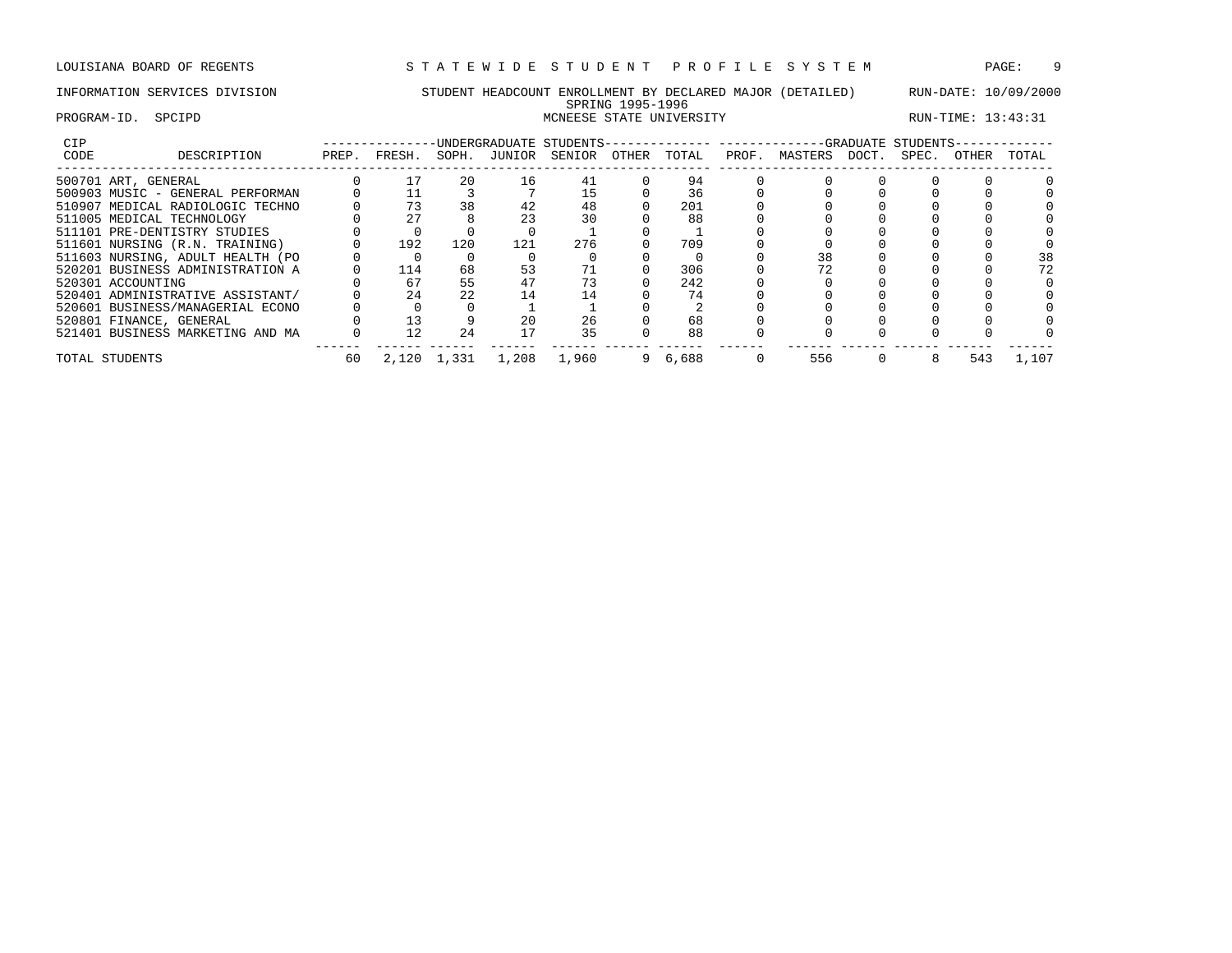# INFORMATION SERVICES DIVISION STUDENT HEADCOUNT ENROLLMENT BY DECLARED MAJOR (DETAILED) RUN-DATE: 10/09/2000 SPRING 1995-1996 PROGRAM-ID. SPCIPD SECTED SECTED SERVICE STATE UNIVERSITY STATE UNIVERSITY RUN-TIME: 13:43:31

| CIP  |                                  |             |                                                                                                                                                     |                |                |                         |                |                |          | --------------DIMDERGRADUATE STUDENTS-------------- ------------GRADUATE STUDENTS------------ |              |          |             |                |
|------|----------------------------------|-------------|-----------------------------------------------------------------------------------------------------------------------------------------------------|----------------|----------------|-------------------------|----------------|----------------|----------|-----------------------------------------------------------------------------------------------|--------------|----------|-------------|----------------|
| CODE | DESCRIPTION                      |             |                                                                                                                                                     |                |                |                         |                |                |          | PREP. FRESH. SOPH. JUNIOR SENIOR OTHER TOTAL PROF. MASTERS DOCT. SPEC. OTHER TOTAL            |              |          |             |                |
|      | 000000 *** UNCOMMITTED STUDENTS  |             | 6 1,780                                                                                                                                             | 355            | 36             | 4                       | $\overline{0}$ | 2,181          | 0        | 0                                                                                             | $\mathbf{0}$ | 0        | 596         | 596            |
|      | 010101 AGRICULTURAL BUSINESS AND |             | $0 \qquad \qquad 2$                                                                                                                                 | 4              | 11             | 8                       | 0              | 25             | 0        | $\Omega$                                                                                      | 0            | 0        | $\circ$     | 0              |
|      | 010603 ORNAMENTAL HORTICULTURE O |             | $\begin{matrix} 0 & \hspace{1.5cm} & 0 \end{matrix}$                                                                                                | $\overline{0}$ | $\mathbf{1}$   | 1                       | 0              | $\overline{c}$ | $\Omega$ |                                                                                               | 0            |          | $\mathbf 0$ | 0              |
|      | 080102 FASHION MERCHANDISING     |             |                                                                                                                                                     | 1              | <sup>1</sup>   | <sup>1</sup>            | 0              | $\overline{3}$ |          |                                                                                               |              |          | $\Omega$    |                |
|      | 090403 MASS COMMUNICATIONS       |             |                                                                                                                                                     | 27             | 21             | 34                      |                | 93             |          |                                                                                               |              |          |             | $\Omega$       |
|      | 110701 COMPUTER SCIENCE          |             | $\begin{bmatrix} 0 & 0 \ 0 & 11 \ 0 & 8 \ 0 & 0 \end{bmatrix}$                                                                                      | 23             | 17             | 19                      | $\mathbf 0$    | 67             |          |                                                                                               |              |          |             |                |
|      | 120503 CULINARY ARTS/CHEF TRAINI |             |                                                                                                                                                     | -5             | 1              | 5                       | 0              | 11             |          | $\mathbf 0$                                                                                   |              |          | $\Omega$    | 0              |
|      | 130401 EDUCATION ADMINISTRATION  |             | $\overline{0}$                                                                                                                                      | $\Omega$       | $\Omega$       | $\Omega$                | $\Omega$       | $\Omega$       |          | 39                                                                                            | 0            | $\Omega$ | $\Omega$    | 39             |
|      | 130802 EDUCATIONAL PSYCHOLOGY    |             | $\mathbf 0$                                                                                                                                         | $\mathbf 0$    | $\mathbf 0$    | $\overline{0}$          | $\mathbf 0$    | 0              |          | $\mathbf 0$                                                                                   | 0            | 10       | ∩           | 10             |
|      | 131001 SPECIAL EDUCATION, GENERA |             |                                                                                                                                                     | 12             | 18             | 22                      | 0              | 54             |          | $\Omega$                                                                                      |              | 0        | n           | 0              |
|      | 131101 COUNSELOR EDUCATION COUNS |             | $\Omega$                                                                                                                                            | $\overline{0}$ | $\Omega$       | $\overline{0}$          | $\mathbf 0$    | $\overline{0}$ |          | 17                                                                                            |              | 0        | $\Omega$    | 17             |
|      | 131202 ELEMENTARY TEACHER EDUCAT |             | 18                                                                                                                                                  | 82             | 96             | 183                     | 0              | 379            |          | 50                                                                                            |              | $\Omega$ | $\Omega$    | 50             |
|      | 131205 SECONDARY TEACHER EDUCATI | $\Omega$    | 11                                                                                                                                                  | 54             | 51             | 93                      | $\Omega$       | 209            |          | 13                                                                                            |              |          | $\Omega$    | 13             |
|      | 131312 MUSIC TEACHER EDUCATION   |             | 4                                                                                                                                                   | 8              | 4              | 9                       | 0              | 25             | O        | $\mathbf 0$                                                                                   |              |          | 0           | $\overline{0}$ |
|      | 131315 READING TEACHER EDUCATION |             |                                                                                                                                                     |                | 0              | 0                       | 0              | 0              |          | 29                                                                                            |              |          | $\Omega$    | 29             |
|      | 150201 CIVIL ENGINEERING/CIVIL T |             | 0                                                                                                                                                   |                |                |                         | 0              | $\overline{4}$ |          | 0                                                                                             |              |          | 0           | 0              |
|      | 150303 ELECTRICAL, ELECTRONIC &  |             | $\mathbf{1}$                                                                                                                                        |                |                | 9                       | $\mathbf 0$    | 17             |          |                                                                                               |              |          | $\Omega$    | 0              |
|      | 150805 MECHANICAL ENGINEERING/ME |             | $\Omega$                                                                                                                                            | 1              | 1              | -4                      | 0              | -6             |          |                                                                                               |              |          | $\Omega$    | $\Omega$       |
|      | 150903 PETROLEUM TECHNOLOGY/TECH |             | 18                                                                                                                                                  | 16             | 13             | 35                      | 0              | 82             |          |                                                                                               |              |          | $\Omega$    | 0              |
|      | 151101 ENGINEERING-RELATED TECHN |             |                                                                                                                                                     | 13             | 4              | -7                      | 0              | 26             |          |                                                                                               |              |          | $\Omega$    | $\Omega$       |
|      | 160901 FRENCH LANGUAGE AND LITER |             |                                                                                                                                                     | $\overline{0}$ | -1             | $\Omega$                | $\Omega$       | $\overline{1}$ |          |                                                                                               |              |          | $\Omega$    |                |
|      | 190101 HOME ECONOMICS, GENERAL   |             |                                                                                                                                                     | 26             | 48             | 88                      | 0              | 166            |          |                                                                                               |              |          | $\Omega$    | 0              |
|      | 190503 DIETETICS/HUMAN NUTRITION |             |                                                                                                                                                     | 18             | 14             | 27                      | $\Omega$       | 66             |          |                                                                                               |              |          | $\Omega$    |                |
|      | 220102 PRE-LAW STUDIES           |             | $\begin{bmatrix} 0 && 1 & 0 \ 0 && 2 & 0 \ 0 && 4 & 7 \ 0 && 4 & 1 \ 0 && 3 & 1 \ 1 && 1 & 1 \ 0 && 3 & 3 \ 0 && 2 & 14 \ 0 && 0 & 0 \end{bmatrix}$ | 13             | 10             | 6                       | 0              | 33             |          |                                                                                               |              |          | $\Omega$    |                |
|      | 220103 PARALEGAL/LEGAL ASSISTANT |             |                                                                                                                                                     | 9              | 14             | 11                      | 0              | 38             |          |                                                                                               |              |          | $\Omega$    | 0              |
|      | 230101 ENGLISH LANGUAGE AND LITE |             |                                                                                                                                                     | 4              | 8              | -7                      | $\Omega$       | 21             |          |                                                                                               |              |          | n           | O              |
|      | 240000 *** TRANSFER STUDENTS *** |             |                                                                                                                                                     | 85             | 47             | 27                      |                | 194            |          |                                                                                               |              |          | $\Omega$    | 0              |
|      | 240102 GENERAL STUDIES           |             |                                                                                                                                                     | 59             | 85             | 205                     | $\Omega$       | 388            |          |                                                                                               |              |          | $\Omega$    |                |
|      | 260101 BIOLOGY, GENERAL          |             |                                                                                                                                                     | 44             | 41             | 59                      | 0              | 160            |          | 0                                                                                             |              |          | $\Omega$    | 0              |
|      | 260607 MARINE/AQUATIC BIOLOGY    |             |                                                                                                                                                     |                | $\overline{0}$ |                         | $\Omega$       | -5             |          | $\Omega$                                                                                      |              |          |             | $\Omega$       |
|      | 270101 MATHEMATICS               |             |                                                                                                                                                     |                |                | 9                       | $\Omega$       | 22             |          | 15                                                                                            |              |          | $\Omega$    | 15             |
|      | 400501 CHEMISTRY, GENERAL        |             |                                                                                                                                                     |                |                | 11                      | 0              | 35             |          | $\Omega$                                                                                      |              |          | ∩           | 0              |
|      | 400601 GEOLOGY                   |             |                                                                                                                                                     | 3              | .5             | - 6                     | $\Omega$       | 15             |          | $\Omega$                                                                                      |              |          | $\Omega$    | $\Omega$       |
|      | 420101 PSYCHOLOGY, GENERAL       |             |                                                                                                                                                     | 28             | 49             | 28                      | 0              | 116            |          | $\Omega$                                                                                      |              |          | $\Omega$    | $\Omega$       |
|      | 420601 COUNSELING PSYCHOLOGY     |             |                                                                                                                                                     | $\overline{0}$ | $\Omega$       | 0                       | 0              | $\overline{0}$ |          | 29                                                                                            |              |          | $\Omega$    | 29             |
|      | 430107 LAW ENFORCEMENT/POLICE SC |             |                                                                                                                                                     | 21             | 14             | $\overline{4}$          | $\Omega$       | 41             |          | 0                                                                                             |              |          |             | $\Omega$       |
|      | 450801 HISTORY, GENERAL          |             |                                                                                                                                                     | 6              | 4              | 16                      | 0              | 31             |          |                                                                                               |              |          | $\Omega$    | 0              |
|      | 451001 POLITICAL SCIENCE, GENERA |             |                                                                                                                                                     | 8              | 14             | 28                      | $\Omega$       | 56             |          |                                                                                               |              |          | $\Omega$    | $\Omega$       |
|      | 451101 SOCIOLOGY                 |             |                                                                                                                                                     |                |                | 11                      | 0              | 20             |          |                                                                                               |              |          | ∩           | O              |
|      | 490102 AIRCRAFT PILOT AND NAVIGA |             |                                                                                                                                                     |                | $\mathbf 0$    | 1                       | 0              | -1             |          |                                                                                               |              |          |             |                |
|      | 500501 DRAMA/THEATER ARTS, GENER |             |                                                                                                                                                     | $\Omega$       | $\Omega$       | 1                       | 0              | -1             |          |                                                                                               |              |          | $\Omega$    |                |
|      | 500701 ART, GENERAL              |             | $\mathbf 0$                                                                                                                                         | 13             |                | 22                      | 0              | 42             |          |                                                                                               |              |          | 0           | 0              |
|      | 500999 MUSIC, OTHER              |             | $\Omega$                                                                                                                                            | 2              |                | $\overline{0}$          | 0              | -3             |          |                                                                                               |              |          | $\Omega$    |                |
|      | 510204 SPEECH-LANGUAGE PATHOLOGY |             |                                                                                                                                                     | 17             |                | 24                      | 0              | 54             |          |                                                                                               |              |          | $\Omega$    | O              |
|      | 510904 EMERGENCY MEDICAL TECHNOL | $\Omega$    | $\mathbf 0$                                                                                                                                         | <sup>1</sup>   | 4              | $\overline{\mathbf{3}}$ | 0              | -8             |          |                                                                                               |              |          | 0           |                |
|      | 510908 RESPIRATORY THERAPY TECHN |             |                                                                                                                                                     | 28             | 20             | 16                      | $\mathbf 0$    | 67             |          |                                                                                               |              |          | $\Omega$    |                |
|      | 511199 HEALTH AND MEDICAL PREPAR |             | $\overline{0}$                                                                                                                                      | 1              | 1              | - 8                     | 0              | 10             |          |                                                                                               |              |          | $\Omega$    |                |
|      | 511601 NURSING (R.N. TRAINING)   | $\mathbf 0$ | 26                                                                                                                                                  | 117            | 171            | 259                     | 0              | 573            |          |                                                                                               |              |          | ∩           | $\Omega$       |
|      | 520101 BUSINESS, GENERAL         |             | 6                                                                                                                                                   | 25             | 16             | 3                       | $\Omega$       | 50             |          | $\Omega$                                                                                      | O            | O        | ∩           | $\Omega$       |
|      | 520201 BUSINESS ADMINISTRATION A | $\Omega$    | -6                                                                                                                                                  | 47             | 35             | 66                      | $\cap$         | 154            | U        | 99                                                                                            | $\Omega$     | 0        | $\Omega$    | 99             |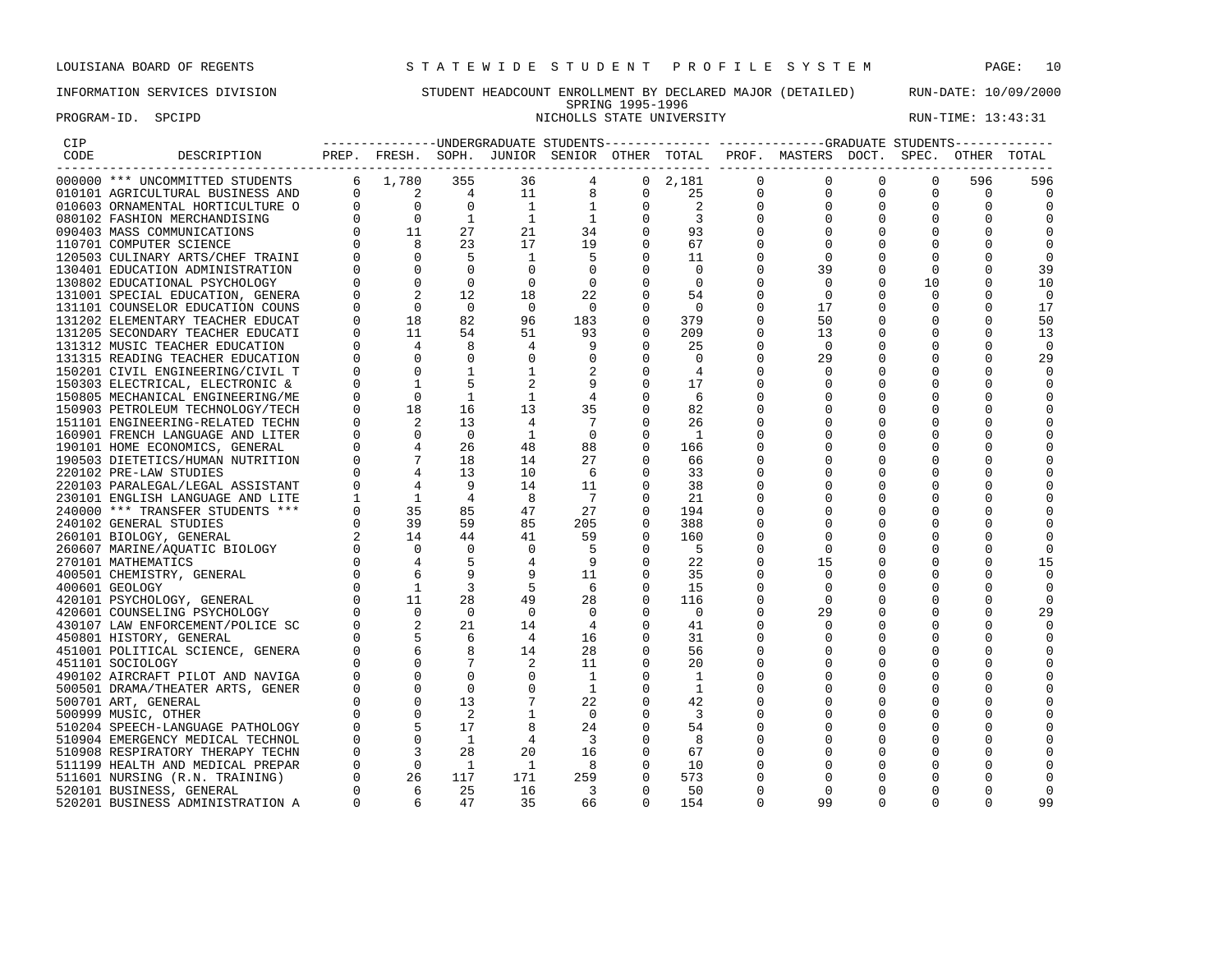# INFORMATION SERVICES DIVISION STUDENT HEADCOUNT ENROLLMENT BY DECLARED MAJOR (DETAILED) RUN-DATE: 10/09/2000 SPRING 1995-1996 PROGRAM-ID. SPCIPD SECTED SERVICE STATE UNIVERSITY STATE UNIVERSITY RUN-TIME: 13:43:31

| CIP<br>CODE | DESCRIPTION                      | PREP. | FRESH. | SOPH. | JUNIOR | -UNDERGRADUATE STUDENTS--<br>SENIOR | OTHER | TOTAL | ------------- ------------<br>PROF. | MASTERS | <b>DOCT</b> | -GRADUATE STUDENTS-<br>SPEC. | OTHER | TOTAL    |
|-------------|----------------------------------|-------|--------|-------|--------|-------------------------------------|-------|-------|-------------------------------------|---------|-------------|------------------------------|-------|----------|
|             | 520301 ACCOUNTING                |       |        | 45    | 54     | 70                                  |       | 181   |                                     |         |             |                              |       | $\Omega$ |
|             | 520401 ADMINISTRATIVE ASSISTANT/ |       |        | ⊥8    |        |                                     |       | 34    |                                     |         |             |                              |       | $\Omega$ |
|             | 520601 BUSINESS/MANAGERIAL ECONO |       |        |       |        |                                     |       |       |                                     |         |             |                              |       | $\Omega$ |
|             | 520801 FINANCE, GENERAL          |       |        |       |        | L8                                  |       |       |                                     |         |             |                              |       | $\Omega$ |
|             | 521201 MANAGEMENT INFO. SYSTEMS  |       |        |       |        |                                     |       | 36    |                                     |         |             |                              |       | $\Omega$ |
|             | 521401 BUSINESS MARKETING AND MA |       |        |       |        | 34                                  |       | 57    |                                     |         |             |                              |       | $\Omega$ |
|             | TOTAL STUDENTS                   |       | 2,062  | .295  | ,006   | $\perp$ , 529                       |       | 5,902 |                                     | 291     |             |                              | 596   | 897      |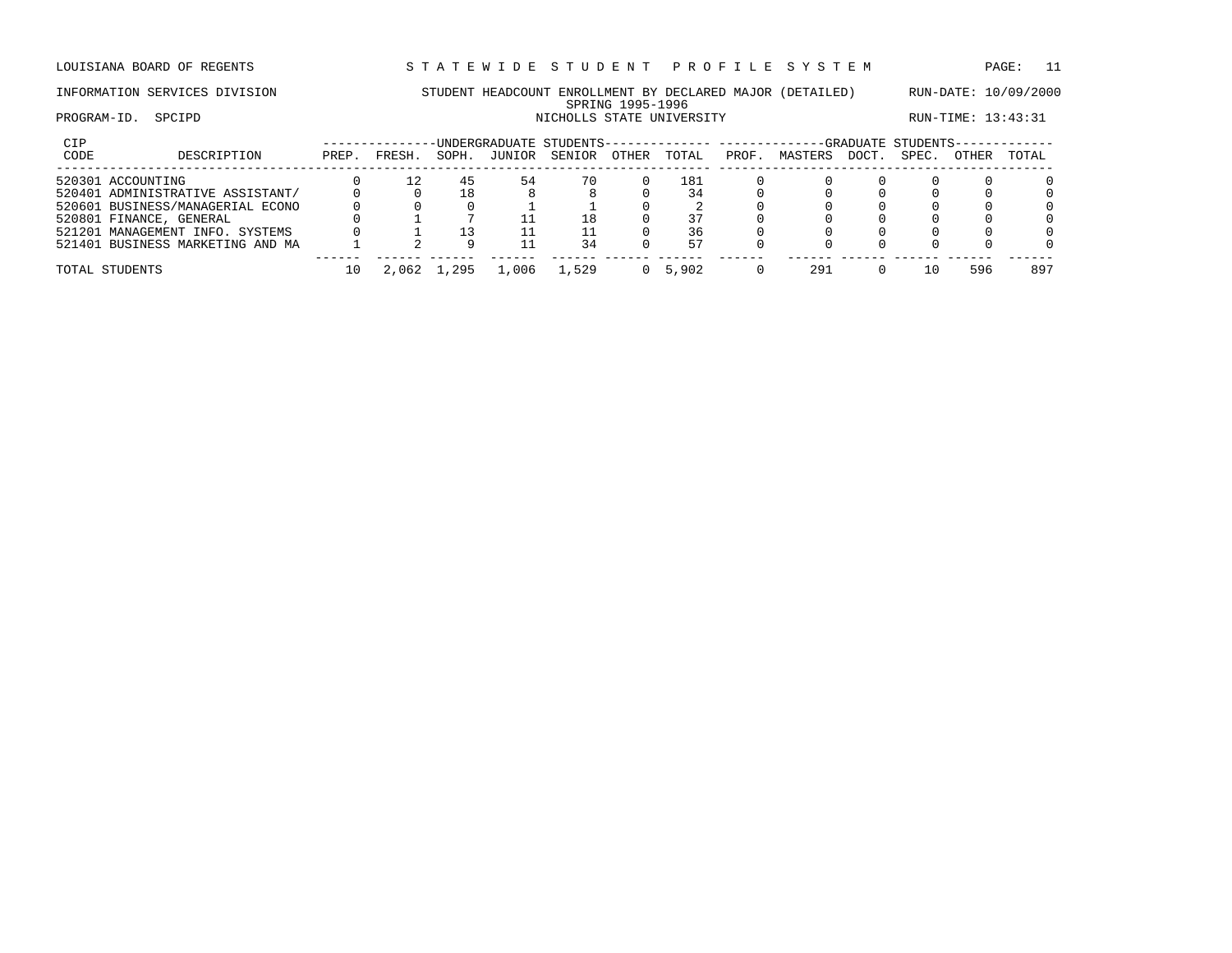PROGRAM-ID. SPCIPD SECTED SECTED SERVICES IN THE SERVICE OF LA. IN MONROE RUN-TIME: 13:43:31

# INFORMATION SERVICES DIVISION STUDENT HEADCOUNT ENROLLMENT BY DECLARED MAJOR (DETAILED) RUN-DATE: 10/09/2000 SPRING 1995-1996<br>UNIVERSITY OF LA. IN MONROE

| CIP  |                                  |                |                                                 |                |                |                                              |             |                |             | ---------------UNDERGRADUATE STUDENTS-------------- ------------GRADUATE STUDENTS------------ |          |          |          |          |
|------|----------------------------------|----------------|-------------------------------------------------|----------------|----------------|----------------------------------------------|-------------|----------------|-------------|-----------------------------------------------------------------------------------------------|----------|----------|----------|----------|
| CODE | DESCRIPTION                      |                |                                                 |                |                | PREP. FRESH. SOPH. JUNIOR SENIOR OTHER TOTAL |             |                |             | PROF. MASTERS DOCT. SPEC.                                                                     |          |          | OTHER    |          |
|      | 000000 *** UNCOMMITTED STUDENTS  | $\overline{a}$ | 185                                             | 52             | 19             | 103                                          |             | 362            | $\mathbf 0$ | $\Omega$                                                                                      | $\Omega$ | $\Omega$ | 380      | 380      |
|      | 010101 AGRICULTURAL BUSINESS AND |                | 1 56                                            | 33             | 34             | 51                                           | $\Omega$    | 175            | $\mathbf 0$ | $\Omega$                                                                                      |          | $\Omega$ | $\Omega$ | $\Omega$ |
|      | 029999 AGRICULTURE/AGRICULTURAL  |                | $\bigcirc$                                      | $\overline{1}$ | $\overline{1}$ | 6                                            | $\Omega$    | 8              | $\Omega$    |                                                                                               |          |          | 0        |          |
|      | 030509 WOOD SCIENCE AND PULP/PAP |                | $\overline{2}$                                  |                | $\Omega$       | $\mathbf{1}$                                 | $\Omega$    | 5              | $\Omega$    | $\Omega$                                                                                      |          | $\Omega$ | O        |          |
|      | 090101 COMMUNICATIONS, GENERAL   |                | $\mathbf 0$                                     |                |                | $\Omega$                                     | $\Omega$    | 0              |             | 28                                                                                            |          |          |          | 28       |
|      | 090401 JOURNALISM                |                | 16                                              |                | 5              | 9                                            | $\Omega$    | 38             |             |                                                                                               |          |          |          |          |
|      | 090501 PUBLIC RELATIONS AND ORGA |                | 12.                                             | 10             | 12             | 23                                           | $\Omega$    | 57             |             |                                                                                               |          |          |          |          |
|      | 090701 RADIO AND TELEVISION BROA |                | 32                                              | 24             | 12             | 19                                           | $\Omega$    | 87             |             |                                                                                               |          |          |          |          |
|      | 110701 COMPUTER SCIENCE          |                | 69                                              | 30             | 20             | 26                                           | $\mathbf 0$ | 145            |             | ∩                                                                                             |          | n        |          |          |
|      | 130301 CURRICULUM AND INSTRUCTIO |                | $\Omega$                                        | $\Omega$       | $\Omega$       | $\mathbf 0$                                  | $\Omega$    | $\Omega$       |             |                                                                                               |          |          |          |          |
|      | 130401 EDUCATION ADMINISTRATION  |                | $\mathbf 0$                                     | $\Omega$       | $\Omega$       | $\mathbf 0$                                  | $\mathbf 0$ | 0              |             | 73                                                                                            |          | 20       |          | 101      |
|      | 130802 EDUCATIONAL PSYCHOLOGY    |                | $\Omega$                                        |                | $\Omega$       | $\Omega$                                     | $\Omega$    | $\Omega$       |             | -1                                                                                            |          | 18       |          | 19       |
|      | 131001 SPECIAL EDUCATION, GENERA |                |                                                 |                |                | 23                                           | $\Omega$    | 41             |             | 76                                                                                            |          | $\Omega$ | n        | 76       |
|      | 131101 COUNSELOR EDUCATION COUNS |                | $\cap$                                          | $\Omega$       |                | $\overline{0}$                               | $\Omega$    | $\Omega$       |             | 45                                                                                            |          |          |          | 49       |
|      | 131202 ELEMENTARY TEACHER EDUCAT |                | 111                                             | 82             | 65             | 144                                          | 0           | 402            | U           | 72                                                                                            |          | 10       |          | 82       |
|      | 131204 PRE-ELEMENTARY/EARLY CHIL |                | 51                                              | 34             | 30             | 52                                           | $\mathbf 0$ | 167            |             | $\Omega$                                                                                      |          | $\Omega$ | O        | $\cap$   |
|      | 131205 SECONDARY TEACHER EDUCATI |                | $\Omega$                                        | $\Omega$       | $\Omega$       | $\Omega$                                     | $\Omega$    | $\bigcirc$     | U           | 50                                                                                            |          |          |          | 59       |
|      | 131302 ART TEACHER EDUCATION     |                |                                                 | $\Omega$       | 3              | 3                                            | $\Omega$    | 10             |             |                                                                                               |          |          |          |          |
|      | 131303 BUSINESS TEACHER EDUCATIO |                |                                                 | 2              | $\Omega$       | 6                                            | $\Omega$    | 10             |             |                                                                                               |          |          |          |          |
|      | 131305 ENGLISH TEACHER EDUCATION |                | $\begin{bmatrix} 0 & 2 \\ 0 & 19 \end{bmatrix}$ | 18             | 14             | 20                                           | 1           | 72             |             |                                                                                               |          |          |          |          |
|      | 131306 FOREIGN LANGUAGES TEACHER |                | $\overline{4}$                                  | $\Omega$       | $\Omega$       | -2                                           | $\Omega$    | -6             |             |                                                                                               |          |          |          |          |
|      | 131308 HOME ECONOMICS TEACHER ED |                | 10                                              | 20             | 19             | 33                                           | $\Omega$    | 82             |             |                                                                                               |          |          |          |          |
|      | 131311 MATHEMATICS TEACHER EDUCA |                | - 9                                             | 3              | 6              | 8                                            | $\Omega$    | 26             |             |                                                                                               |          |          |          |          |
|      | 131312 MUSIC TEACHER EDUCATION   |                | 13                                              | 5              | 3              | - 9                                          | $\Omega$    | 30             |             | <sup>0</sup>                                                                                  |          |          |          |          |
|      | 131314 PHYSICAL EDUCATION TEACHI |                | 40                                              | 47             | 29             | 48                                           | $\mathbf 0$ | 164            |             | 33                                                                                            |          |          |          | 33       |
|      | 131315 READING TEACHER EDUCATION |                | $\Omega$                                        | $\Omega$       | $\Omega$       | $\mathbf 0$                                  | 0           | 0              |             |                                                                                               |          |          |          |          |
|      | 131316 SCIENCE TEACHER EDUCATION |                | 6                                               |                | 8              | 14                                           | $\Omega$    | 33             |             |                                                                                               |          |          |          |          |
|      | 131318 SOCIAL STUDIES TEACHER ED |                | 11                                              |                | 10             | 21                                           | $\Omega$    | 51             |             |                                                                                               |          |          |          |          |
|      | 131322 BIOLOGY TEACHER EDUCATION |                | $\Omega$                                        |                | $\Omega$       | 1                                            | $\Omega$    | 1              |             |                                                                                               |          |          |          |          |
|      | 131325 FRENCH LANGUAGE TEACHER E |                | $\Omega$                                        |                |                |                                              | $\Omega$    |                |             |                                                                                               |          |          |          |          |
|      | 131330 SPANISH LANGUAGE TEACHER  |                |                                                 |                |                |                                              | $\Omega$    |                |             |                                                                                               |          |          |          |          |
|      | 131331 SPEECH TEACHER EDUCATION  |                |                                                 |                |                | $\Omega$                                     | $\Omega$    |                |             |                                                                                               |          |          |          |          |
|      | 139999 EDUCATION, OTHER          |                | $\Omega$                                        |                |                | 2                                            | $\Omega$    | 2              |             |                                                                                               |          |          |          |          |
|      | 151001 CONSTRUCTION/BUILDING TEC |                | 35                                              | 37             | 19             | 35                                           | $\Omega$    | 126            |             |                                                                                               |          |          |          |          |
|      | 160901 FRENCH LANGUAGE AND LITER |                |                                                 |                |                |                                              | $\Omega$    |                |             |                                                                                               |          |          |          |          |
|      | 160905 SPANISH LANGUAGE AND LITE |                |                                                 |                |                |                                              | $\Omega$    |                |             |                                                                                               |          |          |          |          |
|      | 190101 HOME ECONOMICS, GENERAL   |                |                                                 |                |                |                                              | $\Omega$    |                |             |                                                                                               |          |          |          |          |
|      | 190703 FAMILY AND MARRIAGE COUNS |                |                                                 |                |                |                                              |             | $\Omega$       |             | 30                                                                                            |          |          | $\Omega$ | 30       |
|      | 190705 GERONTOLOGICAL SERVICES   |                |                                                 |                |                | 0                                            | $\Omega$    | 0              |             |                                                                                               |          |          | 12       | 12       |
|      | 190706 CHILD GROWTH, CARE AND DE |                | $\mathbf 0$                                     | $\Omega$       |                |                                              | 0           | 1              |             |                                                                                               |          |          |          |          |
|      | 200203 CHILD CARE SERVICES MANAG |                | 16                                              | 15             | 6              | 6                                            | $\Omega$    | 43             |             |                                                                                               |          |          |          |          |
|      | 220102 PRE-LAW STUDIES           |                | 36                                              | 23             | 11             | 16                                           | $\Omega$    | 86             |             |                                                                                               |          |          |          |          |
|      | 230101 ENGLISH LANGUAGE AND LITE |                | $-5$                                            | 10             | 14             | 14                                           | $\Omega$    | 43             |             | 29                                                                                            |          |          |          | 29       |
|      | 231001 SPEECH AND RHETORICAL STU |                | 11                                              | 13             | 9              | -6                                           | $\Omega$    | 39             |             |                                                                                               |          |          |          |          |
|      | 240000 *** TRANSFER STUDENTS *** |                | 49                                              | 16             | 11             | - 6                                          | $\Omega$    | 85             |             |                                                                                               |          |          |          |          |
|      | 240102 GENERAL STUDIES           |                | 181                                             | 87             | 107            | 226                                          | $\Omega$    | 602            |             | $\Omega$                                                                                      |          |          |          |          |
|      | 260101 BIOLOGY, GENERAL          |                | 41                                              | 33             | 32             | 60                                           | 0           | 168            |             | 32                                                                                            |          |          | O        | 32       |
|      | 260612 TOXICOLOGY                |                | 14                                              | 17             | 16             | 73                                           | $\Omega$    | 120            | U           |                                                                                               |          | n        |          |          |
|      | 260701 ZOOLOGY, GENERAL          |                | $\Omega$                                        | $\Omega$       | $\Omega$       | $\mathfrak{D}$                               | $\Omega$    | $\mathfrak{D}$ | $\Omega$    |                                                                                               |          |          |          |          |

270101 MATHEMATICS 0 2 2 3 5 0 12 0 0 0 0 0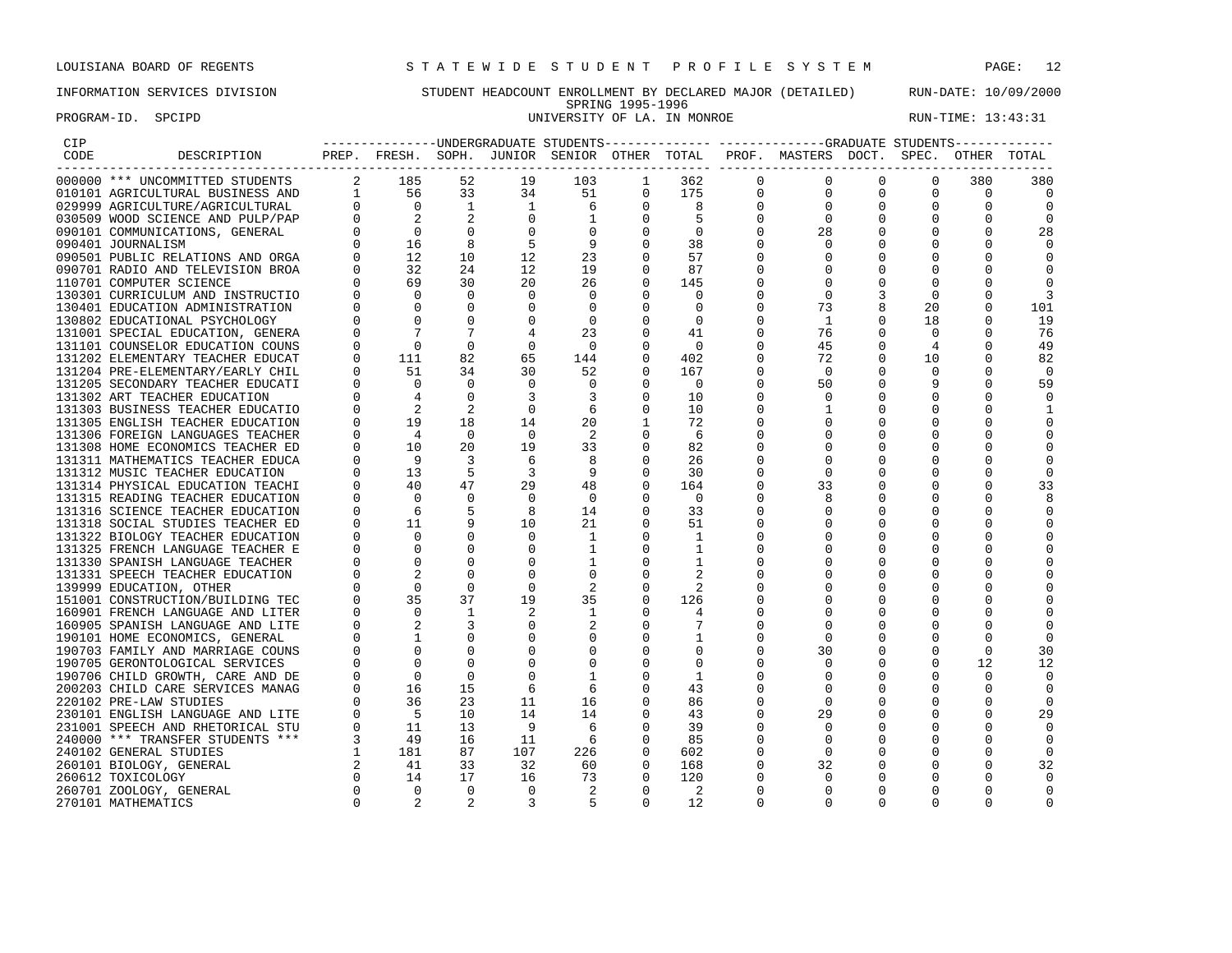# INFORMATION SERVICES DIVISION STUDENT HEADCOUNT ENROLLMENT BY DECLARED MAJOR (DETAILED) RUN-DATE: 10/09/2000 SPRING 1995-1996<br>UNIVERSITY OF LA. IN MONROE PROGRAM-ID. SPCIPD **EXAM-ID.** SPCIPD **EXAM-ID.** SPCIPD **UNIVERSITY OF LA.** IN MONROE **RUN-TIME:** 13:43:31

| <b>CIP</b> |                                                                                                                                                                                                                                               |                |                                        |                          |                   |                          |                |                |             | ---------------UNDERGRADUATE STUDENTS------------- ------------GRADUATE STUDENTS------------ |             |             |             |                |
|------------|-----------------------------------------------------------------------------------------------------------------------------------------------------------------------------------------------------------------------------------------------|----------------|----------------------------------------|--------------------------|-------------------|--------------------------|----------------|----------------|-------------|----------------------------------------------------------------------------------------------|-------------|-------------|-------------|----------------|
| CODE       | DESCRIPTION                                                                                                                                                                                                                                   |                |                                        |                          |                   |                          |                |                |             | PREP. FRESH. SOPH. JUNIOR SENIOR OTHER TOTAL PROF. MASTERS DOCT. SPEC. OTHER                 |             |             |             | TOTAL          |
|            | 301101 GERONTOLOGY                                                                                                                                                                                                                            | $\Omega$       | $\overline{0}$                         | $\overline{0}$           | $\circ$           | 0                        | 0              | 0              | $\Omega$    | 22                                                                                           | $\Omega$    | $\Omega$    | $\Omega$    | 22             |
|            |                                                                                                                                                                                                                                               | $\Omega$       | 25<br>$\begin{matrix}0\\0\end{matrix}$ | 15                       | 12                | 42                       | $\Omega$       | 94             | $\mathbf 0$ | $\Omega$                                                                                     |             | $\Omega$    | 0           | $\Omega$       |
|            |                                                                                                                                                                                                                                               |                | $\overline{9}$                         | 10                       | 2                 | 10                       |                | 31             | $\Omega$    | $\Omega$                                                                                     |             | $\Omega$    | $\Omega$    | $\Omega$       |
|            |                                                                                                                                                                                                                                               |                | 10                                     | $\overline{4}$           |                   | 12                       |                | 28             | $\Omega$    | 19                                                                                           |             |             |             | 19             |
|            |                                                                                                                                                                                                                                               | $\Omega$       | $\overline{\mathbf{3}}$                | $\mathbf{1}$             |                   | $\overline{4}$           | $\Omega$       | 10             | $\mathbf 0$ | 12                                                                                           |             | $\Omega$    | $\Omega$    | 12             |
|            |                                                                                                                                                                                                                                               |                |                                        |                          | 3                 | $\overline{1}$           | $\Omega$       | 9              |             | $\Omega$                                                                                     |             | $\cap$      |             | $\overline{0}$ |
|            | 301101 GERONTOLOGY<br>310501 HEALTH AND PHYSICAL EDUCA<br>400401 ATMOSPHERIC SCIENCES AND<br>400501 CHEMISTRY, GENERAL<br>400601 GEOLOGY<br>400801 PHYSICS, GENERAL<br>420101 PSYCHOLOGY, GENERAL<br>420801 EXPERIMENTAL PSYCHOLOGY<br>430104 |                | 96                                     | 66                       | 71                | 107                      | $\Omega$       | 341            |             | 59                                                                                           |             | $\cap$      |             | 59             |
|            |                                                                                                                                                                                                                                               |                | $\Omega$                               | $\Omega$                 | $\overline{0}$    | $\bigcirc$               | $\Omega$       | $\Omega$       |             | -1                                                                                           | 0           | $\Omega$    | $\mathbf 0$ |                |
|            |                                                                                                                                                                                                                                               |                | 135                                    | 87                       | 80                | 104                      | $\Omega$       | 406            |             | 28                                                                                           |             | $\Omega$    | $\Omega$    | 28             |
|            |                                                                                                                                                                                                                                               |                | 32                                     | 16                       | 12                | -5                       | $\Omega$       | 65             |             |                                                                                              |             |             |             |                |
|            | 440701 SOCIAL WORK                                                                                                                                                                                                                            |                | 37                                     | 49                       | 46                | 78                       | $\Omega$       | 211            |             |                                                                                              | $\Omega$    | $\cap$      |             | $\Omega$       |
|            | 450701 GEOGRAPHY                                                                                                                                                                                                                              |                | $\Omega$                               | 1                        | $\Omega$          | 3                        | $\Omega$       | 4              |             | $\Omega$                                                                                     | $\Omega$    | $\Omega$    |             | $\Omega$       |
|            | 450801 HISTORY, GENERAL                                                                                                                                                                                                                       |                |                                        | 9                        | 14                | 16                       | $\Omega$       | 45             |             | 19                                                                                           |             |             |             | 19             |
|            | 451001 POLITICAL SCIENCE, GENERA                                                                                                                                                                                                              |                | $\overline{3}$                         | 2                        | 6                 | 6                        | $\Omega$       | 17             |             |                                                                                              |             |             |             |                |
|            | 451101 SOCIOLOGY                                                                                                                                                                                                                              |                | 36                                     | 37                       | 15                | 37                       | $\Omega$       | 125            |             |                                                                                              |             |             |             |                |
|            | 490101 AVIATION AND AIRWAY SCIEN                                                                                                                                                                                                              |                | 25                                     | 15                       | 12                | 26                       | $\Omega$       | 78             |             |                                                                                              |             |             |             |                |
|            | 490106 FLIGHT ATTENDANT                                                                                                                                                                                                                       |                | 8                                      | 6                        |                   | -1                       | $\Omega$       | 17             |             |                                                                                              |             |             |             |                |
|            | 500701 ART, GENERAL                                                                                                                                                                                                                           | $\Omega$       | 22                                     | 13                       |                   | 19                       | $\mathbf 0$    | 59             |             |                                                                                              | $\Omega$    |             |             | $\Omega$       |
|            | 500901 MUSIC, GENERAL                                                                                                                                                                                                                         |                | $\overline{3}$                         | $\Omega$                 |                   | 4                        | $\Omega$       | -9             |             | 20                                                                                           |             | $\cap$      | $\Omega$    | 20             |
|            | 500903 MUSIC - GENERAL PERFORMAN                                                                                                                                                                                                              |                | 2                                      |                          | 5                 | - 5                      | $\Omega$       | 17             |             | $\Omega$                                                                                     | $\Omega$    | $\Omega$    | $\cap$      | $\Omega$       |
|            | 510204 SPEECH-LANGUAGE PATHOLOGY                                                                                                                                                                                                              |                | 21                                     | 29                       | 35                | 39                       | $\Omega$       | 124            |             | 53                                                                                           | $\Omega$    | $\Omega$    | $\Omega$    | 53             |
|            | 510602 DENTAL HYGIENIST                                                                                                                                                                                                                       |                | 67                                     | 48                       | 29                | 55                       | $\Omega$       | 200            |             | $\Omega$                                                                                     |             | $\cap$      |             | $\Omega$       |
|            | 510803 OCCUPATIONAL THERAPY ASSI                                                                                                                                                                                                              |                | 84                                     | 71                       | 66                | 68                       | $\Omega$       | 289            |             |                                                                                              |             |             |             |                |
|            | 510907 MEDICAL RADIOLOGIC TECHNO                                                                                                                                                                                                              |                | 97                                     | 47                       | 51                | 95                       | $\Omega$       | 290            |             |                                                                                              |             |             |             |                |
|            | 511005 MEDICAL TECHNOLOGY                                                                                                                                                                                                                     |                | 25                                     | 31                       | 38                | 104                      | $\Omega$       | 198            |             |                                                                                              | $\Omega$    | $\Omega$    |             | $\Omega$       |
|            | 511199 HEALTH AND MEDICAL PREPAR                                                                                                                                                                                                              |                | 55                                     | 24                       | 15                | 28                       | $\Omega$       | 124            |             |                                                                                              |             | $\Omega$    | $\Omega$    | $\Omega$       |
|            | 511501 ALCOHOL/DRUG ABUSE COUNSE                                                                                                                                                                                                              |                | $\overline{0}$                         | $\overline{\phantom{0}}$ | $\overline{0}$    | $\Omega$                 | $\Omega$       | $\overline{0}$ |             | 19                                                                                           | $\Omega$    | $\cap$      |             | 19             |
|            | 511601 NURSING (R.N. TRAINING)                                                                                                                                                                                                                |                | 324                                    | 193                      | 156               | 266                      | $\Omega$       | 939            |             | $\Omega$                                                                                     |             | $\Omega$    |             | $\Omega$       |
|            | 512001 PHARMACY (B. PHARM., PHAR                                                                                                                                                                                                              |                | 185                                    | 105                      | 110               | 550                      | $\Omega$       | 950            |             | $\Omega$                                                                                     | $\Omega$    | $\cap$      |             | $\Omega$       |
|            | 512003 MEDICAL PHARMACOLOGY AND                                                                                                                                                                                                               |                | $\overline{0}$                         | $\overline{0}$           | $\overline{0}$    | $\overline{\phantom{0}}$ | $\Omega$       | $\Omega$       |             | 11                                                                                           | 41          |             |             | 52             |
|            | 512306 OCCUPATIONAL THERAPY                                                                                                                                                                                                                   |                | 157                                    | 91                       | 87                | 119                      | $\Omega$       | 455            |             | $\Omega$                                                                                     | $\Omega$    | $\Omega$    | $\Omega$    | $\Omega$       |
|            | 520201 BUSINESS ADMINISTRATION A                                                                                                                                                                                                              | $\Omega$       | 140                                    | 69                       | 60                | 130                      | $\Omega$       | 399            | $\Omega$    | 132                                                                                          | $\Omega$    | $\Omega$    | $\Omega$    | 132            |
|            | 520301 ACCOUNTING                                                                                                                                                                                                                             |                | 108                                    | 66                       | 46                | 77                       | $\Omega$       | 298            |             |                                                                                              |             |             |             |                |
|            | 520401 ADMINISTRATIVE ASSISTANT/                                                                                                                                                                                                              |                | 21                                     | 15                       | 5                 | 6                        | $\Omega$       | 47             |             |                                                                                              |             |             | $\Omega$    |                |
|            | 520601 BUSINESS/MANAGERIAL ECONO                                                                                                                                                                                                              | $\Omega$       | $\overline{\phantom{0}}^2$             | $\overline{4}$           | $\overline{4}$    | 5                        | $\Omega$       | 15             |             |                                                                                              |             | $\Omega$    | $\Omega$    |                |
|            | 520801 FINANCE, GENERAL                                                                                                                                                                                                                       |                | 26                                     | 29                       | 13                | 27                       | $\Omega$       | 95             |             |                                                                                              |             |             |             |                |
|            | 521203 BUSINESS SYSTEMS ANALYSIS                                                                                                                                                                                                              |                | 82                                     | 37                       | 33                | 66                       | $\Omega$       | 218            |             |                                                                                              | $\Omega$    | $\Omega$    |             |                |
|            | 521401 BUSINESS MARKETING AND MA                                                                                                                                                                                                              | $\mathbf 0$    | 29                                     | 21                       | 24                | 35                       | $\Omega$       | 109            | $\mathbf 0$ | $\Omega$                                                                                     | $\Omega$    | $\Omega$    | $\Omega$    |                |
|            | 529999 BUSINESS MANAGEMENT AND A                                                                                                                                                                                                              | $\overline{0}$ | 10                                     | $\overline{4}$           | $\overline{4}$    | 19                       | $\overline{0}$ | 37             | $\mathbf 0$ |                                                                                              | $\mathbf 0$ | $\mathbf 0$ | $\mathbf 0$ |                |
|            | TOTAL STUDENTS                                                                                                                                                                                                                                | 16             |                                        |                          | 2,942 1,871 1,591 | 3,248                    |                | 2 9,670        | $\Omega$    | 873                                                                                          | 52          | 61          | 392         | 1,378          |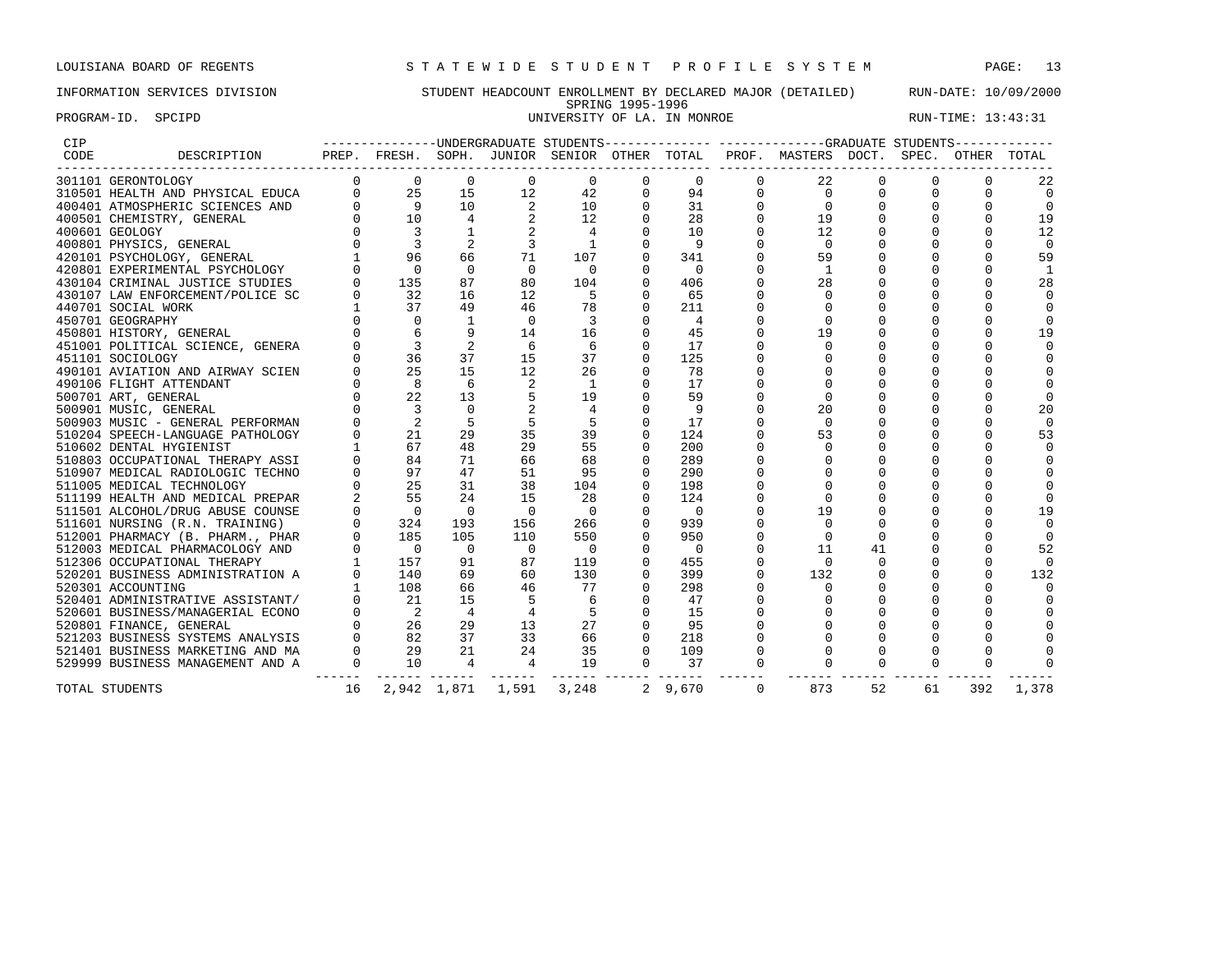# INFORMATION SERVICES DIVISION STUDENT HEADCOUNT ENROLLMENT BY DECLARED MAJOR (DETAILED) RUN-DATE: 10/09/2000 SPRING 1995-1996 PROGRAM-ID. SPCIPD NORTHWESTERN STATE UNIVERSITY NORTHWESTERN STATE ON RUN-TIME: 13:43:31

| CIP  |                                                                                                |          |                                                                                                                                                                                                                                                                                                                                                                                                                          |                |                |                         |                      |                |   | ---------------UNDERGRADUATE STUDENTS-------------- ------------GRADUATE STUDENTS------------ |             |              |             |                      |
|------|------------------------------------------------------------------------------------------------|----------|--------------------------------------------------------------------------------------------------------------------------------------------------------------------------------------------------------------------------------------------------------------------------------------------------------------------------------------------------------------------------------------------------------------------------|----------------|----------------|-------------------------|----------------------|----------------|---|-----------------------------------------------------------------------------------------------|-------------|--------------|-------------|----------------------|
| CODE | DESCRIPTION PREP. FRESH. SOPH. JUNIOR SENIOR OTHER TOTAL PROF. MASTERS DOCT. SPEC. OTHER TOTAL |          |                                                                                                                                                                                                                                                                                                                                                                                                                          |                |                |                         |                      |                |   |                                                                                               |             |              |             |                      |
|      | 000000 *** UNCOMMITTED STUDENTS                                                                | 17       | $\begin{array}{ccccc} 17 & & 8 \\ 0 & & 0 \\ 0 & & 47 \\ 0 & & 85 \\ 0 & & 0 \\ 0 & & 0 \\ 0 & & 22 \\ 0 & & & 0 \\ 0 & & & 0 \\ 0 & & & & 0 \\ 0 & & & & 0 \\ 0 & & & & & 0 \\ 0 & & & & & 0 \\ 0 & & & & & & 0 \\ 0 & & & & & & 0 \\ 0 & & & & & & 0 \\ 0 & & & & & & & 0 \\ 0 & & & & & & & 0 \\ 0 & & & & & & & 0 \\ 0 & & & & & & & 0 \\ 0 & & & & & & & 0 \\ 0 & & & & & & & 0 \\$                                 |                |                | 0                       | $\Omega$             | 31             | 0 | 0                                                                                             | $\Omega$    | $\Omega$     | 343         | 343                  |
|      | 030601 WILDLIFE AND WILDLANDS MA                                                               |          |                                                                                                                                                                                                                                                                                                                                                                                                                          | $\overline{0}$ | $\mathbf 0$    | 1                       | $\mathbf 0$          | $\overline{1}$ | 0 | 0                                                                                             | 0           | $\mathbf 0$  | $\mathbf 0$ | $\mathbf 0$          |
|      | 090401 JOURNALISM                                                                              |          |                                                                                                                                                                                                                                                                                                                                                                                                                          | 21             | 26             | 36                      | $\mathbf 0$          | 130            |   | $\mathbf 0$                                                                                   | $\mathbf 0$ | 0            |             | 0                    |
|      | 110401 INFORMATION SCIENCES AND                                                                |          |                                                                                                                                                                                                                                                                                                                                                                                                                          | 40             | 28             | 30                      | $\Omega$             | 183            |   | $\mathbf 0$                                                                                   |             |              |             | $\Omega$             |
|      | 130101 EDUCATION, GENERAL                                                                      |          |                                                                                                                                                                                                                                                                                                                                                                                                                          | $\mathbf 0$    | $\mathbf 0$    | $\overline{0}$          |                      | $\overline{0}$ |   | 297                                                                                           | 0           | $\mathbf{0}$ |             | 297                  |
|      | 130401 EDUCATION ADMINISTRATION                                                                |          |                                                                                                                                                                                                                                                                                                                                                                                                                          | $\overline{0}$ | $\Omega$       | $\mathbf 0$             | 0                    | $\Omega$       |   | $\Omega$                                                                                      | 0           | 28           |             | 28                   |
|      | 131001 SPECIAL EDUCATION, GENERA                                                               |          |                                                                                                                                                                                                                                                                                                                                                                                                                          | 15             | 16             | 26                      |                      | 79             |   | $\Omega$                                                                                      |             | $\Omega$     |             | $\Omega$             |
|      | 131101 COUNSELOR EDUCATION COUNS                                                               |          |                                                                                                                                                                                                                                                                                                                                                                                                                          | $\overline{0}$ | $\bigcirc$     | $\bigcirc$              | $\Omega$             | $\bigcirc$     |   | 50                                                                                            |             |              |             | 50                   |
|      | 131202 ELEMENTARY TEACHER EDUCAT                                                               |          | 128                                                                                                                                                                                                                                                                                                                                                                                                                      | 133            | 121            | 160                     |                      | 544            |   | $\Omega$                                                                                      |             |              |             | ∩                    |
|      | 131204 PRE-ELEMENTARY/EARLY CHIL                                                               |          | 39                                                                                                                                                                                                                                                                                                                                                                                                                       | 28             | 14             | 26                      | $\Omega$             | 107            |   | $\Omega$                                                                                      |             |              |             |                      |
|      | 131205 SECONDARY TEACHER EDUCATI                                                               |          | 73<br>$\begin{matrix} 0 \\ 0 \end{matrix}$                                                                                                                                                                                                                                                                                                                                                                               | 42             | 40             | 66                      | $\Omega$             | 221            |   |                                                                                               |             |              |             |                      |
|      | 131312 MUSIC TEACHER EDUCATION                                                                 |          | 35                                                                                                                                                                                                                                                                                                                                                                                                                       | 19             | 12             | 20                      | 0                    | 86             |   | $\Omega$                                                                                      |             |              |             |                      |
|      | 131314 PHYSICAL EDUCATION TEACHI                                                               |          | 59                                                                                                                                                                                                                                                                                                                                                                                                                       | 50             | 33             | 59                      | $\mathbf 0$          | 201            |   | 39                                                                                            | $\mathbf 0$ |              |             | 40                   |
|      | 139999 EDUCATION, OTHER                                                                        |          | $\overline{0}$                                                                                                                                                                                                                                                                                                                                                                                                           | $\Omega$       | $\Omega$       | $\mathbf 0$             |                      | - 0            |   | $\Omega$                                                                                      | 16          |              |             | 16                   |
|      | 150301 COMPUTER ENGINEERING TECH                                                               | $\Omega$ | 19                                                                                                                                                                                                                                                                                                                                                                                                                       | 5              | 2              | $\mathbf 0$             | 0                    | 26             |   | 0                                                                                             | 0           |              |             |                      |
|      | 150303 ELECTRICAL, ELECTRONIC &                                                                |          | 37<br>$\begin{matrix} 1 \\ 0 \end{matrix}$                                                                                                                                                                                                                                                                                                                                                                               | 13             | 11             | 14                      |                      | 76             |   | 0                                                                                             |             |              |             | $\Omega$             |
|      | 150603 INDUSTRIAL/MANUFACTURING                                                                |          | 24                                                                                                                                                                                                                                                                                                                                                                                                                       | 20             | 14             | 29                      | $\Omega$             | 87             |   | O                                                                                             |             |              |             | $\Omega$             |
|      | 190101 HOME ECONOMICS, GENERAL                                                                 |          | 13                                                                                                                                                                                                                                                                                                                                                                                                                       | 11             | 12             | 10                      | $\Omega$             | 48             |   | $\Omega$                                                                                      |             |              |             |                      |
|      | 230101 ENGLISH LANGUAGE AND LITE                                                               |          | 14                                                                                                                                                                                                                                                                                                                                                                                                                       | - 9            | 8              | 17                      | $\Omega$             | 48             |   | 25                                                                                            |             |              |             | 25                   |
|      | 231001 SPEECH AND RHETORICAL STU                                                               |          | 21                                                                                                                                                                                                                                                                                                                                                                                                                       | 13             | 15             | 22                      | $\Omega$             | 71             |   | $\Omega$                                                                                      |             |              |             | $\Omega$             |
|      | 240000 *** TRANSFER STUDENTS ***                                                               |          | 64                                                                                                                                                                                                                                                                                                                                                                                                                       | 44             | 35             | 37                      | $\Omega$             | 181            |   | 0                                                                                             |             |              |             | $\Omega$             |
|      | 240102 GENERAL STUDIES                                                                         |          | 599                                                                                                                                                                                                                                                                                                                                                                                                                      | 187            | 128            | 161                     | $\Omega$             | 1,089          |   | 0                                                                                             |             |              |             |                      |
|      | 260101 BIOLOGY, GENERAL                                                                        |          | 242                                                                                                                                                                                                                                                                                                                                                                                                                      | 91             | 59             | 46                      | 0                    | 440            |   |                                                                                               |             |              |             |                      |
|      | 270101 MATHEMATICS                                                                             |          | $\overline{4}$                                                                                                                                                                                                                                                                                                                                                                                                           | 10             | 4              | 9                       | $\Omega$             | 28             |   |                                                                                               |             |              |             |                      |
|      | 400501 CHEMISTRY, GENERAL                                                                      |          | - 6<br>$\begin{matrix} 0 \\ 0 \end{matrix}$                                                                                                                                                                                                                                                                                                                                                                              | 3              | 2              | 7                       | 0                    | 18             |   |                                                                                               |             |              |             |                      |
|      | 400801 PHYSICS, GENERAL                                                                        |          | 23                                                                                                                                                                                                                                                                                                                                                                                                                       | 9              |                | $\overline{4}$          | 0                    | 38             |   | 0                                                                                             |             |              |             |                      |
|      | 420101 PSYCHOLOGY, GENERAL                                                                     |          |                                                                                                                                                                                                                                                                                                                                                                                                                          | 61             | 72             | 71                      | 0                    | 303            |   | 0                                                                                             |             |              |             | $\Omega$             |
|      | 420201 CLINICAL PSYCHOLOGY                                                                     |          |                                                                                                                                                                                                                                                                                                                                                                                                                          | $\overline{0}$ | $\overline{0}$ | $\overline{0}$          |                      | - 0            |   | 42                                                                                            |             |              |             | 42                   |
|      | 440701 SOCIAL WORK                                                                             |          |                                                                                                                                                                                                                                                                                                                                                                                                                          | 49<br>3        | 55<br>2        | 79<br>8                 | $\Omega$<br>$\Omega$ | 240            |   | $\Omega$<br>0                                                                                 |             |              |             | $\Omega$<br>$\Omega$ |
|      | 450101 SOCIAL SCIENCES, GENERAL                                                                |          |                                                                                                                                                                                                                                                                                                                                                                                                                          |                | 12             | 9                       | $\Omega$             | 18             |   | $\Omega$                                                                                      |             |              |             |                      |
|      | 450201 ANTHROPOLOGY                                                                            |          |                                                                                                                                                                                                                                                                                                                                                                                                                          | 4<br>2         | 12.            | 12                      | $\Omega$             | 30<br>39       |   | 31                                                                                            |             |              |             | 31                   |
|      | 450801 HISTORY, GENERAL<br>451001 POLITICAL SCIENCE, GENERA                                    |          |                                                                                                                                                                                                                                                                                                                                                                                                                          | 28             | 12             | 23                      | $\Omega$             | 112            |   | $\Omega$                                                                                      |             |              |             |                      |
|      | 451101 SOCIOLOGY                                                                               |          |                                                                                                                                                                                                                                                                                                                                                                                                                          | 11             | - 9            | 17                      | $\Omega$             | 47             |   | 0                                                                                             |             |              |             | 0                    |
|      | 480101 DRAFTING, GENERAL                                                                       |          |                                                                                                                                                                                                                                                                                                                                                                                                                          | 1              | $\circ$        | $\overline{\mathbf{0}}$ |                      | -1             |   |                                                                                               |             |              |             |                      |
|      | 500401 DESIGN AND VISUAL COMMUNI                                                               |          | $\begin{array}{ccccccc} & & & \text{\bf 1} & & & \text{\bf 9} & & & \ & 0 & & & \text{\bf 0} & & \text{\bf 5}7 & & \ & 0 & & \text{\bf 5}7 & & \ & 0 & & \text{\bf 5} & & \ & 0 & & \text{\bf 1} & & \ & 0 & & \text{\bf 1} & & \ & 0 & & \text{\bf 1} & & \ & 0 & & \text{\bf 0} & & \ & 0 & & \text{\bf 0} & & \ & 0 & & \text{\bf 0} & & \ & 0 & & \text{\bf 0} & & \ & 0 & & \text{\bf 0} & & \ & 0 & & \text{\bf 0$ | 14             | 13             | 22                      | 0                    | 58             |   | O                                                                                             |             |              |             |                      |
|      | 500605 PHOTOGRAPHY                                                                             |          |                                                                                                                                                                                                                                                                                                                                                                                                                          | 0              | $\Omega$       | <sup>1</sup>            |                      | <sup>1</sup>   |   |                                                                                               |             |              |             |                      |
|      | 500701 ART, GENERAL                                                                            |          |                                                                                                                                                                                                                                                                                                                                                                                                                          |                | 7              | 10                      | $\Omega$             | 29             |   |                                                                                               |             |              |             |                      |
|      | 500901 MUSIC, GENERAL                                                                          |          |                                                                                                                                                                                                                                                                                                                                                                                                                          | 0              | $\mathbf 0$    | $\overline{4}$          | 0                    | -6             |   |                                                                                               |             |              |             |                      |
|      | 500903 MUSIC - GENERAL PERFORMAN                                                               |          |                                                                                                                                                                                                                                                                                                                                                                                                                          | 10             |                | 16                      | 0                    | 36             |   |                                                                                               |             |              |             |                      |
|      | 510808 VETERINARIAN ASSISTANT/AN                                                               |          |                                                                                                                                                                                                                                                                                                                                                                                                                          | 6              |                | 7                       | $\Omega$             | 32             |   | 0                                                                                             |             |              |             |                      |
|      | 510907 MEDICAL RADIOLOGIC TECHNO                                                               |          |                                                                                                                                                                                                                                                                                                                                                                                                                          | 33             | 37             | 37                      | $\Omega$             | 157            |   | 0                                                                                             |             |              |             |                      |
|      | 511005 MEDICAL TECHNOLOGY                                                                      |          | $\begin{bmatrix} 0 & 50 \\ 0 & 14 \end{bmatrix}$                                                                                                                                                                                                                                                                                                                                                                         | 12             | - 8            | - 9                     | $\Omega$             | 43             |   | 0                                                                                             |             |              |             |                      |
|      | 511601 NURSING (R.N. TRAINING)                                                                 |          | 644                                                                                                                                                                                                                                                                                                                                                                                                                      | 506            | 382            | 428                     | 0                    | 1,963          |   | $\Omega$                                                                                      |             |              |             |                      |
|      | 511602 NURSING ADMINISTRATION (P                                                               |          | $\overline{0}$                                                                                                                                                                                                                                                                                                                                                                                                           | $\Omega$       | $\Omega$       | $\overline{0}$          | $\Omega$             | $\Omega$       |   | 107                                                                                           | 0           |              |             | 107                  |
|      | 520201 BUSINESS ADMINISTRATION A                                                               | 1        | 186                                                                                                                                                                                                                                                                                                                                                                                                                      | 133            | 95             | 117                     | $\Omega$             | 532            |   | 6                                                                                             |             |              |             | 6                    |
|      | 520301 ACCOUNTING                                                                              |          | 75                                                                                                                                                                                                                                                                                                                                                                                                                       | 50             | 30             | 41                      | 0                    | 197            |   | 0                                                                                             | 0           |              |             |                      |
|      | 520302 ACCOUNTING TECHNICIAN                                                                   |          | $\overline{\phantom{0}}$                                                                                                                                                                                                                                                                                                                                                                                                 | $\mathbf 0$    | 3              | $\mathbf 0$             | $\Omega$             | $\overline{4}$ |   | U                                                                                             |             |              |             |                      |
|      | 520401 ADMINISTRATIVE ASSISTANT/                                                               | $\Omega$ |                                                                                                                                                                                                                                                                                                                                                                                                                          | 10             | 9              | $\overline{a}$          | $\cap$               | 29             |   | $\Omega$                                                                                      |             |              |             |                      |

520903 TRAVEL-TOURISM MANAGEMENT 0 21 19 29 23 0 92 0 0 0 0 0 0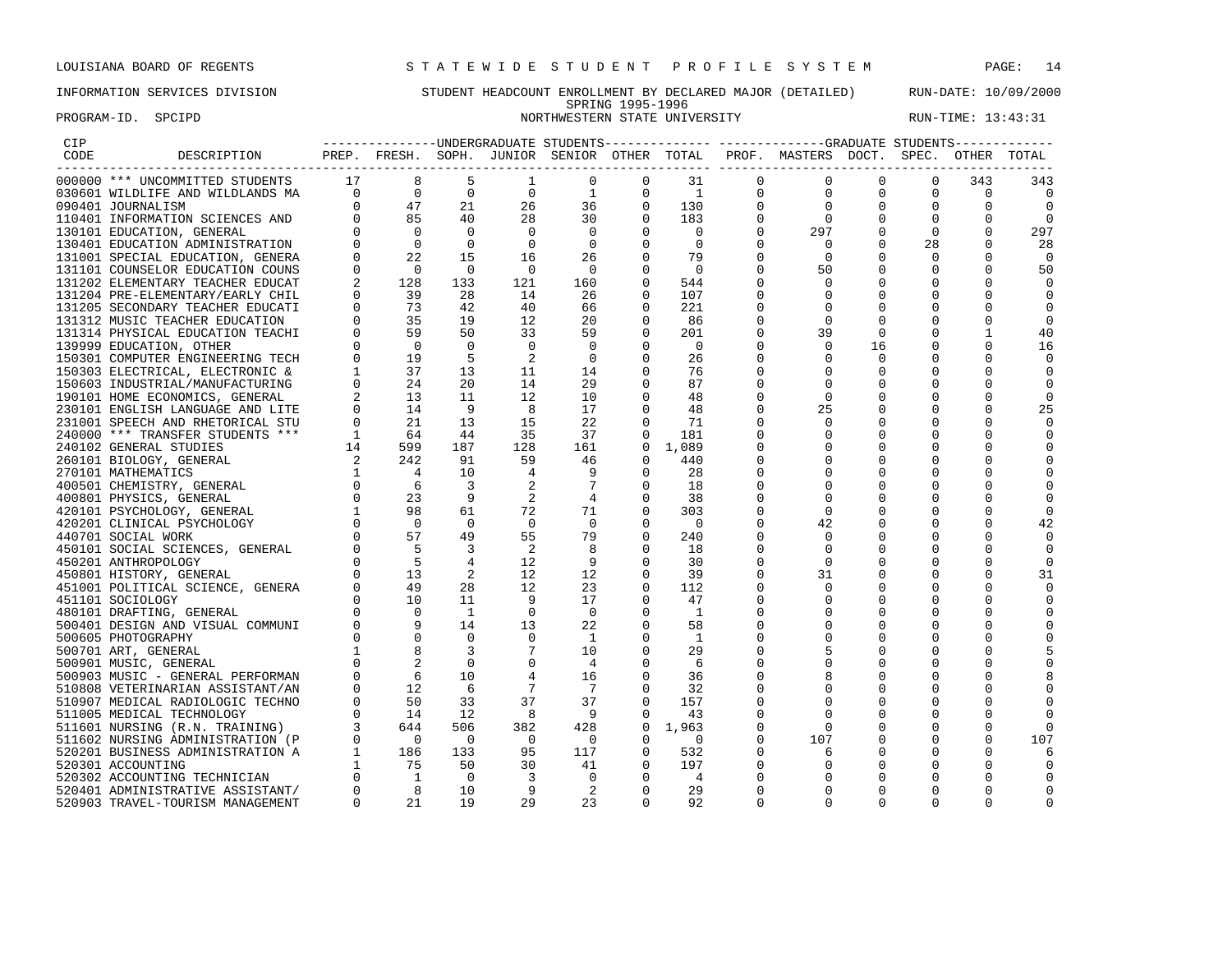| LOUISIANA BOARD OF REGENTS |                               |               |       |       |        |                               |                  |       |       | STATEWIDE STUDENT PROFILE SYSTEM                                                |       |       |                    | 15<br>PAGE:          |
|----------------------------|-------------------------------|---------------|-------|-------|--------|-------------------------------|------------------|-------|-------|---------------------------------------------------------------------------------|-------|-------|--------------------|----------------------|
|                            | INFORMATION SERVICES DIVISION |               |       |       |        |                               |                  |       |       | STUDENT HEADCOUNT ENROLLMENT BY DECLARED MAJOR (DETAILED)                       |       |       |                    | RUN-DATE: 10/09/2000 |
| PROGRAM-ID.                | SPCIPD                        |               |       |       |        | NORTHWESTERN STATE UNIVERSITY | SPRING 1995-1996 |       |       |                                                                                 |       |       | RUN-TIME: 13:43:31 |                      |
|                            |                               |               |       |       |        |                               |                  |       |       |                                                                                 |       |       |                    |                      |
| CIP                        |                               | ------------- |       |       |        |                               |                  |       |       | -UNDERGRADUATE STUDENTS------------- ------------GRADUATE STUDENTS------------- |       |       |                    |                      |
| CODE                       | DESCRIPTION                   | PREP.         | FRESH | SOPH. | JUNIOR | SENIOR                        | OTHER            | TOTAL | PROF. | MASTERS                                                                         | DOCT. | SPEC. | OTHER              | TOTAL                |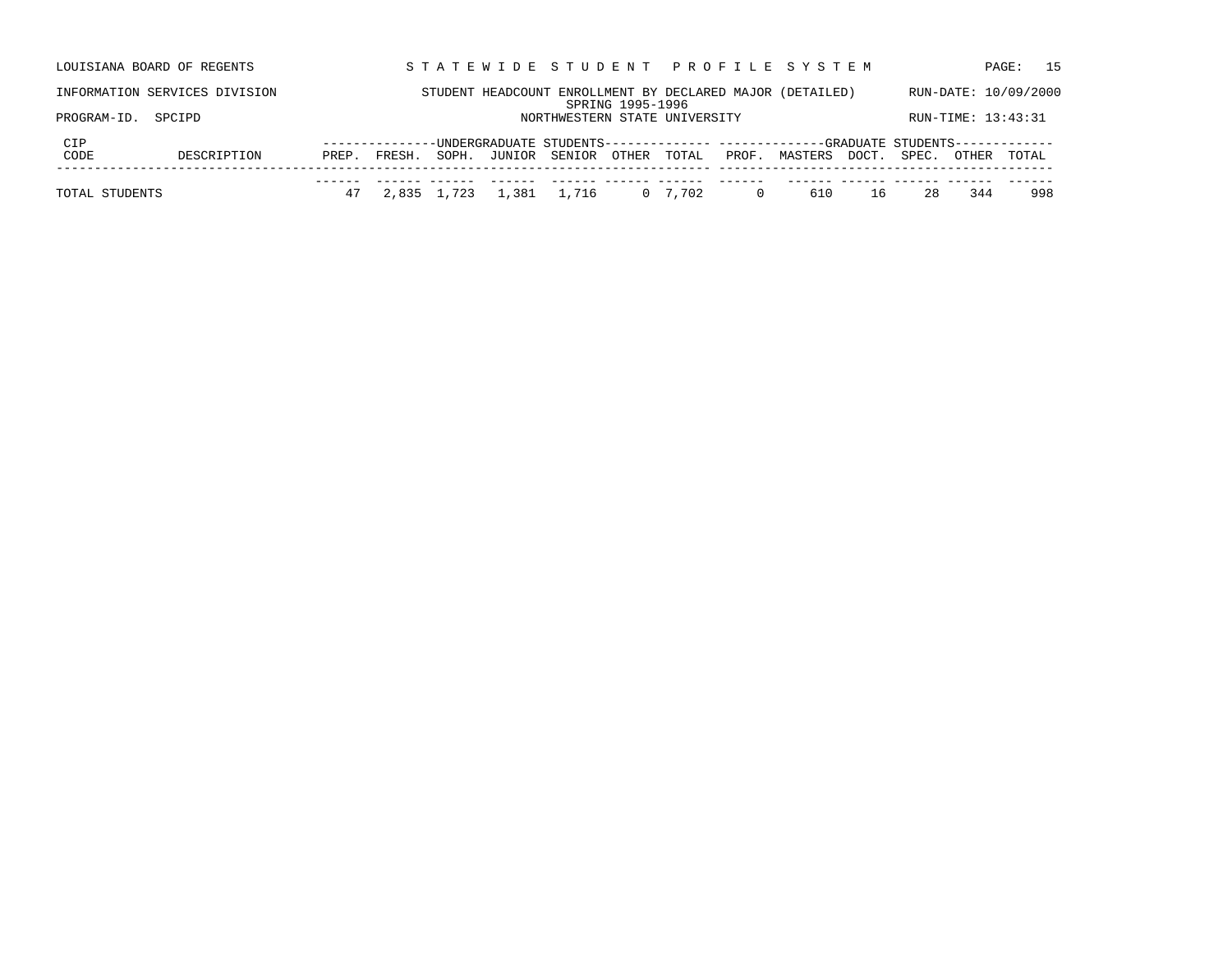PROGRAM-ID. SPCIPD SOUTHEASTERN LA. UNIVERSITY RUN-TIME: 13:43:31

# INFORMATION SERVICES DIVISION STUDENT HEADCOUNT ENROLLMENT BY DECLARED MAJOR (DETAILED) RUN-DATE: 10/09/2000 SPRING 1995-1996

| CIP  |                                  |                                                                                                                                                                                                                                                                         |                                                 |                |                |                |                |          |             | --------------UNDERGRADUATE STUDENTS-------------- ------------GRADUATE STUDENTS------------ |          |          |             |                |
|------|----------------------------------|-------------------------------------------------------------------------------------------------------------------------------------------------------------------------------------------------------------------------------------------------------------------------|-------------------------------------------------|----------------|----------------|----------------|----------------|----------|-------------|----------------------------------------------------------------------------------------------|----------|----------|-------------|----------------|
| CODE | DESCRIPTION                      |                                                                                                                                                                                                                                                                         |                                                 |                |                |                |                |          |             | PREP. FRESH. SOPH. JUNIOR SENIOR OTHER TOTAL PROF. MASTERS DOCT. SPEC.                       |          |          | OTHER       | TOTAL          |
|      | 000000 *** UNCOMMITTED STUDENTS  | $\mathbf{0}$                                                                                                                                                                                                                                                            | 2,396                                           | 346            | 45             | 23             | $\mathbf{0}$   | 2,810    | $\Omega$    | 0                                                                                            |          |          | 913         | 913            |
|      | 020403 HORTICULTURE SCIENCE      | $\Omega$                                                                                                                                                                                                                                                                | $\overline{7}$                                  | $\overline{7}$ | 13             | 9              | $\mathbf 0$    | 36       | $\mathbf 0$ | $\Omega$                                                                                     | $\Omega$ | $\Omega$ | $\mathbf 0$ | $\overline{0}$ |
|      | 090101 COMMUNICATIONS, GENERAL   |                                                                                                                                                                                                                                                                         |                                                 | 56             | 56             | 85             | $\mathbf{0}$   | 247      |             | $\Omega$                                                                                     |          |          | $\Omega$    |                |
|      | 110701 COMPUTER SCIENCE          |                                                                                                                                                                                                                                                                         |                                                 | 49             | 35             | 58             | $\overline{0}$ | 218      |             | 0                                                                                            |          |          |             |                |
|      | 130401 EDUCATION ADMINISTRATION  |                                                                                                                                                                                                                                                                         |                                                 | $\mathbf 0$    | $\Omega$       | $\Omega$       |                | $\Omega$ |             | 37                                                                                           |          |          |             | 40             |
|      | 130404 EDUCATIONAL SUPERVISION   |                                                                                                                                                                                                                                                                         |                                                 | $\Omega$       | $\Omega$       | $\Omega$       | $\Omega$       | - 0      |             | 3                                                                                            |          |          |             |                |
|      | 130405 ELEMENTARY, MIDDLE AND SE |                                                                                                                                                                                                                                                                         |                                                 | $\mathbf 0$    | $\circ$        | 0              | 0              | 0        |             |                                                                                              |          |          |             |                |
|      | 131001 SPECIAL EDUCATION, GENERA |                                                                                                                                                                                                                                                                         |                                                 | 22             | 29             | 49             | 0              | 115      |             | 63                                                                                           |          |          | $\Omega$    | 63             |
|      | 131012 EDUCATION OF THE SPEECH I |                                                                                                                                                                                                                                                                         | 29                                              | 41             | 28             | 56             | $\Omega$       | 154      |             | $\Omega$                                                                                     |          |          |             | 0              |
|      | 131101 COUNSELOR EDUCATION COUNS |                                                                                                                                                                                                                                                                         | $\overline{0}$                                  | $\mathbf 0$    | $\overline{0}$ | $\overline{0}$ | 0              | $\Omega$ |             | 85                                                                                           |          |          |             | 85             |
|      | 131202 ELEMENTARY TEACHER EDUCAT |                                                                                                                                                                                                                                                                         | 196                                             | 259            | 282            | 346            | 0              | 1,083    |             | 23                                                                                           |          |          | $\Omega$    | 23             |
|      | 131204 PRE-ELEMENTARY/EARLY CHIL |                                                                                                                                                                                                                                                                         | 2                                               | 1              | 1              | 22             | $\Omega$       | 26       |             | $\Omega$                                                                                     |          |          |             | $\Omega$       |
|      | 131205 SECONDARY TEACHER EDUCATI |                                                                                                                                                                                                                                                                         | $\Omega$                                        | $\mathbf 0$    | $\Omega$       | $\Omega$       | 0              | 0        |             | 20                                                                                           |          |          | $\Omega$    | 20             |
|      | 131302 ART TEACHER EDUCATION     |                                                                                                                                                                                                                                                                         | 6                                               |                | 5              | 11             | 0              | 29       |             |                                                                                              |          |          |             | <sup>0</sup>   |
|      | 131303 BUSINESS TEACHER EDUCATIO |                                                                                                                                                                                                                                                                         | $\begin{array}{c} 6 \\ 4 \\ 20 \end{array}$     | 3              | 7              | 11             | 0              | 25       |             |                                                                                              |          |          |             |                |
|      | 131305 ENGLISH TEACHER EDUCATION |                                                                                                                                                                                                                                                                         | 20                                              | 19             | 21             | 14             | $\overline{0}$ | 74       |             | $\Omega$                                                                                     |          |          | $\Omega$    | $\Omega$       |
|      | 131307 HEALTH TEACHER EDUCATION  |                                                                                                                                                                                                                                                                         | $\Omega$                                        | $\Omega$       |                | $\Omega$       | 0              | 0        |             | 10                                                                                           |          |          |             | 10             |
|      | 131309 TECHNOLOGY TEACHER EDUCAT |                                                                                                                                                                                                                                                                         | $\overline{\phantom{0}}$                        | 0              | 0              | 1              | 0              | 1        |             | 0                                                                                            |          |          |             |                |
|      | 131311 MATHEMATICS TEACHER EDUCA |                                                                                                                                                                                                                                                                         | 13                                              | 10             |                | 15             | 0              | 47       |             |                                                                                              |          |          |             |                |
|      | 131312 MUSIC TEACHER EDUCATION   |                                                                                                                                                                                                                                                                         | 12                                              | 6              | 8              | 12             |                | 38       |             |                                                                                              |          |          |             |                |
|      | 131314 PHYSICAL EDUCATION TEACHI |                                                                                                                                                                                                                                                                         | 57                                              | 78             | 99             | 141            | 0              | 375      |             |                                                                                              |          |          | ∩           |                |
|      | 131315 READING TEACHER EDUCATION |                                                                                                                                                                                                                                                                         | $\Omega$                                        | $\Omega$       | $\Omega$       | 0              |                | 0        |             | 13                                                                                           |          |          |             | 13             |
|      | 131316 SCIENCE TEACHER EDUCATION |                                                                                                                                                                                                                                                                         | $\overline{7}$                                  | 7              | 8              | 19             | $\Omega$       | 41       |             |                                                                                              |          |          |             |                |
|      | 131318 SOCIAL STUDIES TEACHER ED |                                                                                                                                                                                                                                                                         | 20                                              | 29             | 20             | 31             | 0              | 100      |             |                                                                                              |          |          |             |                |
|      | 131325 FRENCH LANGUAGE TEACHER E |                                                                                                                                                                                                                                                                         | $\Omega$                                        |                | $\Omega$       | 1              |                | 3        |             |                                                                                              |          |          |             |                |
|      | 131330 SPANISH LANGUAGE TEACHER  |                                                                                                                                                                                                                                                                         |                                                 | 5              |                | 3              | 0              | 11       |             |                                                                                              |          |          |             |                |
|      | 131331 SPEECH TEACHER EDUCATION  |                                                                                                                                                                                                                                                                         | 2                                               | 3              | -5             | 10             | 0              | 20       |             |                                                                                              |          |          |             |                |
|      | 150603 INDUSTRIAL/MANUFACTURING  |                                                                                                                                                                                                                                                                         | 50                                              | 67             | 62             | 92             | 0              | 271      |             |                                                                                              |          |          |             |                |
|      | 160901 FRENCH LANGUAGE AND LITER |                                                                                                                                                                                                                                                                         |                                                 | 3              |                | 4              | 0              | 12       |             |                                                                                              |          |          |             |                |
|      | 160905 SPANISH LANGUAGE AND LITE |                                                                                                                                                                                                                                                                         |                                                 | 1              | -5             | -7             |                | 15       |             |                                                                                              |          |          |             |                |
|      | 190402 CONSUMER ECONOMICS AND SC |                                                                                                                                                                                                                                                                         |                                                 | 15             | 13             | 22             | 0              | 57       |             |                                                                                              |          |          | $\Omega$    |                |
|      | 190901 CLOTHING/APPAREL AND TEXT |                                                                                                                                                                                                                                                                         | - 5                                             | 13             | 8              | 19             | $\Omega$       | 45       |             | $\Omega$                                                                                     |          |          |             | <sup>0</sup>   |
|      | 230101 ENGLISH LANGUAGE AND LITE |                                                                                                                                                                                                                                                                         | 22                                              | 19             | 20             | 37             |                | 98       |             | 16                                                                                           |          |          | $\Omega$    | 16             |
|      | 240000 *** TRANSFER STUDENTS *** |                                                                                                                                                                                                                                                                         | 18                                              | 109            | 82             | 56             | 0              | 265      |             | $\mathbf 0$                                                                                  |          |          | $\Omega$    | 0              |
|      | 240102 GENERAL STUDIES           |                                                                                                                                                                                                                                                                         | - 6                                             | 20             | 30             | 104            | 0              | 160      |             |                                                                                              |          |          |             |                |
|      | 240103 HUMANITIES/HUMANISTIC STU |                                                                                                                                                                                                                                                                         | 15                                              | 18             | 12             | 28             | 0              | 73       |             | $\Omega$                                                                                     |          |          | $\Omega$    | 0              |
|      | 260101 BIOLOGY, GENERAL          | $\begin{array}{ccccc} \texttt{1} & \texttt{ER} & & & & \\ \texttt{LITE} & & & 0 & & \\ \texttt{SC} & & & 0 & & \\ \texttt{YRT} & & 0 & & \\ \texttt{YE} & & & 0 & & \\ \texttt{V} & & & 0 & & \\ & & 0 & & 0 & & \\ & & 0 & & 0 & & \\ & & & 0 & & 1. & \\ \end{array}$ | 111                                             | 122            | 104            | 151            | $\Omega$       | 488      |             | 23                                                                                           |          |          |             | 23             |
|      | 270101 MATHEMATICS               |                                                                                                                                                                                                                                                                         | $\overline{7}$                                  | -5             | 4              | 10             | $\Omega$       | 26       |             |                                                                                              |          |          |             |                |
|      | 400501 CHEMISTRY, GENERAL        | $\mathbf 0$                                                                                                                                                                                                                                                             | 18                                              | 18             | 8              | 18             | 0              | 62       |             |                                                                                              |          |          |             |                |
|      | 400801 PHYSICS, GENERAL          |                                                                                                                                                                                                                                                                         | $-5$                                            | 4              | -1             | - 0            | 0              | 10       |             |                                                                                              |          |          |             |                |
|      | 420101 PSYCHOLOGY, GENERAL       |                                                                                                                                                                                                                                                                         | $\begin{matrix} 0 \\ 0 \\ 0 \end{matrix}$<br>85 | 79             | 65             | 109            | 0              | 338      |             | 17                                                                                           |          |          | $\Omega$    | 17             |
|      | 430104 CRIMINAL JUSTICE STUDIES  |                                                                                                                                                                                                                                                                         | 84                                              | 110            | 106            | 140            | 0              | 440      |             |                                                                                              |          |          |             | $\Omega$       |
|      | 430107 LAW ENFORCEMENT/POLICE SC |                                                                                                                                                                                                                                                                         | - 6                                             | 4              | -6             | - 6            |                | 22       |             |                                                                                              |          |          |             |                |
|      | 440701 SOCIAL WORK               |                                                                                                                                                                                                                                                                         | 39                                              | 105            | 90             | 121            | 0              | 355      |             | 0                                                                                            |          |          | $\Omega$    | 0              |
|      | 450801 HISTORY, GENERAL          |                                                                                                                                                                                                                                                                         | 23                                              | 28             | 35             | 45             | 0              | 131      |             | 21                                                                                           |          |          |             | 21             |
|      | 451001 POLITICAL SCIENCE, GENERA |                                                                                                                                                                                                                                                                         | 16                                              | 19             | 15             | 37             | 0              | 87       |             | 0                                                                                            |          |          |             |                |
|      | 451101 SOCIOLOGY                 |                                                                                                                                                                                                                                                                         | 11                                              | 8              | 15             | 34             | 0              | 68       |             |                                                                                              |          |          |             |                |
|      | 480101 DRAFTING, GENERAL         |                                                                                                                                                                                                                                                                         | 23                                              | 26             | 15             | - 9            | $\Omega$       | 73       |             |                                                                                              |          |          |             |                |
|      | 500701 ART, GENERAL              |                                                                                                                                                                                                                                                                         | 37                                              | 21             | 20             | 26             | $\Omega$       | 104      |             |                                                                                              |          |          | n           |                |
|      | 500704 ARTS MANAGEMENT           | $\Omega$                                                                                                                                                                                                                                                                | 3                                               | 2              | 7              | 13             |                | 25       |             |                                                                                              |          |          | $\Omega$    |                |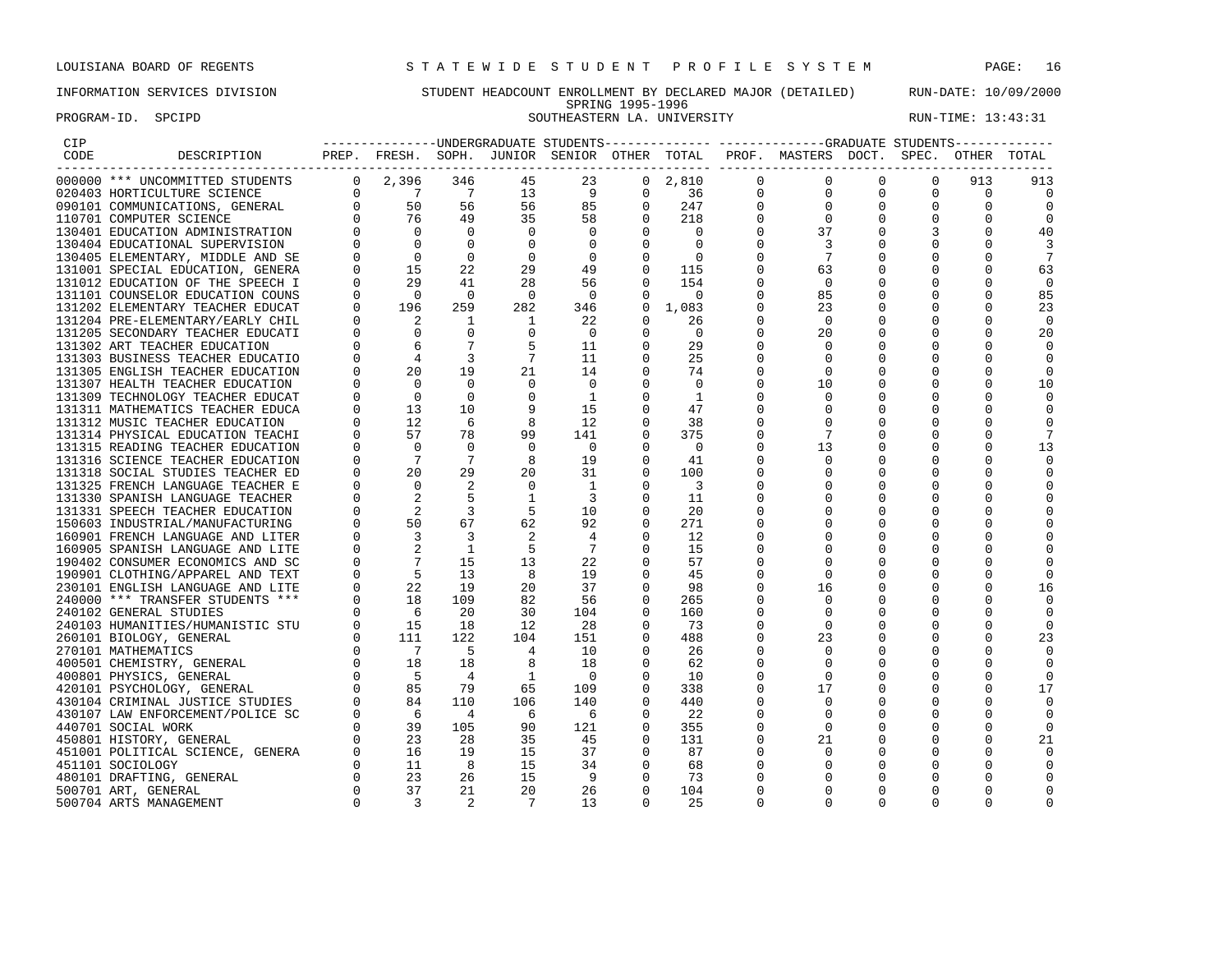# INFORMATION SERVICES DIVISION STUDENT HEADCOUNT ENROLLMENT BY DECLARED MAJOR (DETAILED) RUN-DATE: 10/09/2000 SPRING 1995-1996 PROGRAM-ID. SPCIPD SOUTHEASTERN LA. UNIVERSITY RUN-TIME: 13:43:31

| CIP  |                                  |       |        |             |              | -UNDERGRADUATE STUDENTS-------------- |       |            |       | -------------GRADUATE STUDENTS- |       |       |              |       |
|------|----------------------------------|-------|--------|-------------|--------------|---------------------------------------|-------|------------|-------|---------------------------------|-------|-------|--------------|-------|
| CODE | DESCRIPTION                      | PREP. | FRESH. |             | SOPH. JUNIOR | SENIOR                                | OTHER | TOTAL      | PROF. | MASTERS                         | DOCT. | SPEC. | <b>OTHER</b> | TOTAL |
|      | 500901 MUSIC, GENERAL            |       |        |             |              |                                       |       |            |       |                                 |       |       |              |       |
|      | 500903 MUSIC - GENERAL PERFORMAN |       | 22     |             |              |                                       |       |            |       |                                 |       |       |              |       |
|      | 510201 COMMUNICATION DISORDERS.  |       |        |             |              |                                       |       |            |       |                                 |       |       |              |       |
|      | 510908 RESPIRATORY THERAPY TECHN |       | 54     | 76          | 51           | 26                                    |       | 207        |       |                                 |       |       |              |       |
|      | 511601 NURSING (R.N. TRAINING)   |       | 321    | 392         | 402          | 452                                   |       | 1,567      |       |                                 |       |       |              |       |
|      | 511610 NURSING, PSYCHIATRIC/MENT |       |        |             |              |                                       |       |            |       |                                 |       |       |              | 22    |
|      | 520201 BUSINESS ADMINISTRATION A |       | 135    | 150         | 160          | 173                                   |       | 618        |       | 130                             |       |       |              | 130   |
|      | 520204 OFFICE SUPERVISION AND MA |       | 34     | 44          | 29           | 38                                    |       | 145        |       |                                 |       |       |              |       |
|      | 520301 ACCOUNTING                |       | 142    | 156         | 130          | 157                                   |       | 585        |       |                                 |       |       |              |       |
|      | 520401 ADMINISTRATIVE ASSISTANT/ |       |        |             |              |                                       |       | 25         |       |                                 |       |       |              |       |
|      | 520601 BUSINESS/MANAGERIAL ECONO |       |        |             |              |                                       |       | 44         |       |                                 |       |       |              |       |
|      | 520801 FINANCE, GENERAL          |       | 23     | 26          | 30           | 33                                    |       | 112        |       |                                 |       |       |              |       |
|      | 521401 BUSINESS MARKETING AND MA |       | 64     | 99          | 82           | 131                                   |       | 376        |       |                                 |       |       |              |       |
|      | TOTAL STUDENTS                   |       |        | 4,320 2,729 | 2,299        | 3,058                                 |       | 0, 12, 406 |       | 546                             |       |       | 913          | 1,462 |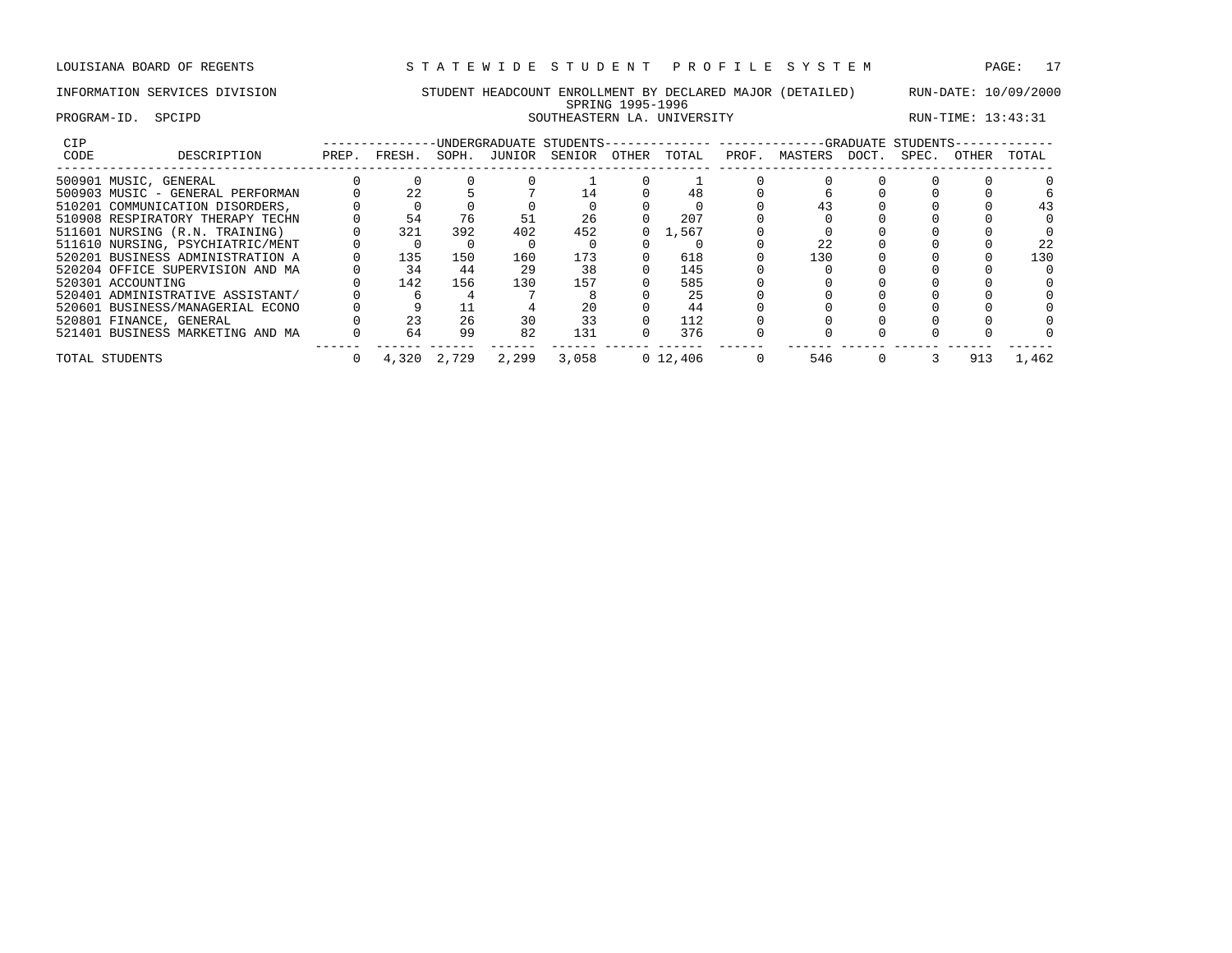# INFORMATION SERVICES DIVISION STUDENT HEADCOUNT ENROLLMENT BY DECLARED MAJOR (DETAILED) RUN-DATE: 10/09/2000 SPRING 1995-1996<br>UNIVERSITY OF LA. IN LAFAYETTE PROGRAM-ID. SPCIPD **EXAM-ID.** SPCIPD **EXAM-ID.** SPCIPD **UNIVERSITY OF LA. IN LAFAYETTE** RUN-TIME: 13:43:31

| CIP  |                                    |              |                                                 |                |                                                                     |                                            |                |                                  |                | ---------------UNDERGRADUATE STUDENTS------------- -----------GRADUATE STUDENTS------------ |             |              |              |                |
|------|------------------------------------|--------------|-------------------------------------------------|----------------|---------------------------------------------------------------------|--------------------------------------------|----------------|----------------------------------|----------------|---------------------------------------------------------------------------------------------|-------------|--------------|--------------|----------------|
| CODE | DESCRIPTION                        |              |                                                 |                |                                                                     |                                            |                |                                  |                | PREP. FRESH. SOPH. JUNIOR SENIOR OTHER TOTAL PROF. MASTERS DOCT. SPEC. OTHER                |             |              |              | TOTAL          |
|      | 000000 *** UNCOMMITTED STUDENTS    | 17           | 255                                             | 69             | 28                                                                  | 336                                        |                | 631 1,336<br>$1,336$<br>41<br>48 | 0              | $\mathbf 0$                                                                                 | $\mathbf 0$ | 0            | 373          | 373            |
|      | 010101 AGRICULTURAL BUSINESS AND   |              | $0$ 17                                          |                |                                                                     | $6\overline{6}$                            | $\overline{0}$ |                                  | $\overline{0}$ | $\mathbf 0$                                                                                 | $\mathbf 0$ | $\mathbf{0}$ | $\mathbf 0$  | $\overline{0}$ |
|      | 020201 ANIMAL SCIENCES, GENERAL    | $\Omega$     |                                                 |                | $\begin{array}{ccc} 12 & \qquad & 6 \\ 11 & \qquad & 5 \end{array}$ |                                            | $\mathbf{0}$   |                                  | 0              | 0                                                                                           | 0           | 0            | $\mathbf 0$  | $\mathbf 0$    |
|      | 020401 PLANT SCIENCES, GENERAL     | $\Omega$     | $\begin{array}{c} 26 \\ 4 \end{array}$          | $\overline{1}$ | 3                                                                   | $\begin{array}{c} 6 \\ 3 \\ 5 \end{array}$ | $\Omega$       | 11                               | $\Omega$       | $\Omega$                                                                                    | $\Omega$    | $\Omega$     | $\Omega$     | $\Omega$       |
|      | 020402 AGRONOMY AND CROP SCIENCE   |              | $\overline{0}$                                  | 2              | 4                                                                   |                                            | $\mathbf 0$    | 11                               | 0              | $\mathbf 0$                                                                                 | $\Omega$    | $\Omega$     | $\Omega$     | $\Omega$       |
|      | 020403 HORTICULTURE SCIENCE        |              | $\mathbf 0$                                     |                | $\mathbf 0$                                                         | $6\overline{6}$                            | $\mathbf 0$    | $\overline{7}$                   | 0              | $\Omega$                                                                                    | 0           | $\Omega$     | $\Omega$     | $\Omega$       |
|      | 030601 WILDLIFE AND WILDLANDS MA   |              | $\overline{0}$                                  | $\Omega$       | 1                                                                   | $\overline{0}$                             | $\mathbf 0$    | $\overline{1}$                   | U              | $\Omega$                                                                                    | $\Omega$    |              | <sup>0</sup> | $\Omega$       |
|      | 039999 CONSERVATION AND RENEWABL   |              | 53                                              | 54             | 34                                                                  | 55                                         | $\mathbf 0$    | 196                              | 0              | $\mathbf 0$                                                                                 | 0           |              | 0            | 0              |
|      | 040201 ARCHITECTURE                |              | 54                                              | 34             | 26                                                                  | 77                                         | $\overline{0}$ | 191                              | O              | $\Omega$                                                                                    | $\Omega$    | $\Omega$     | $\Omega$     | $\Omega$       |
|      | 040301 CITY/URBAN, COMMUNITY AND   |              | $\bigcirc$                                      | $\Omega$       | $\Omega$                                                            | -2                                         | $\Omega$       | 2                                | U              | $\Omega$                                                                                    | $\Omega$    |              |              | $\Omega$       |
|      | 040501 INTERIOR ARCHITECTURE       |              | $\begin{matrix} 0 \\ 0 \end{matrix}$<br>20      | 11             | 12                                                                  | 19                                         | $\Omega$       | 62                               | U              | $\Omega$                                                                                    | $\Omega$    | $\Omega$     | $\Omega$     | $\Omega$       |
|      | 050199 AREA STUDIES, OTHER         |              | $\overline{0}$                                  | $\overline{0}$ | $\overline{0}$                                                      | $\overline{\phantom{0}}$                   | $\mathbf 0$    | 0                                | 0              | $\mathbf 0$                                                                                 | 10          | 0            | $\Omega$     | 10             |
|      | 080102 FASHION MERCHANDISING       |              | $\begin{matrix} 0 \\ 0 \\ 0 \end{matrix}$<br>14 | 16             | 17                                                                  | 23                                         | $\Omega$       | 70                               | 0              | $\Omega$                                                                                    | $\Omega$    | 0            |              | $\Omega$       |
|      | 090101 COMMUNICATIONS, GENERAL     |              | 12                                              | 13             | 7                                                                   | 19                                         | $\Omega$       | 51                               | U              | 36                                                                                          | $\Omega$    | 0            | ∩            | 36             |
|      | 090401 JOURNALISM                  |              | 34                                              | 19             | 9                                                                   | 16                                         | $\Omega$       | 78                               | 0              | $\Omega$                                                                                    |             | 0            |              | $\Omega$       |
|      | 090403 MASS COMMUNICATIONS         | $\Omega$     | 89                                              | 61             | 57                                                                  | 59                                         | $\Omega$       | 266                              | $\Omega$       | $\overline{0}$                                                                              | $\Omega$    | $\mathbf 0$  | <sup>0</sup> | $\Omega$       |
|      |                                    | $\Omega$     | 25                                              | 33             | 29                                                                  | 27                                         | $\Omega$       | 114                              | U              | $\mathbf 0$                                                                                 | $\Omega$    | 0            | $\Omega$     |                |
|      | 090501 PUBLIC RELATIONS AND ORGA   |              | 123                                             | 73             | 43                                                                  | 63                                         | $\Omega$       | 302                              | $\Omega$       | 50                                                                                          | 54          | 0            | $\Omega$     | 0<br>104       |
|      | 110701 COMPUTER SCIENCE            | $\Omega$     | $\overline{0}$                                  | $\Omega$       | $\mathbf 0$                                                         | $\mathbf 0$                                | $\mathbf 0$    | $\mathbf 0$                      | 0              | 77                                                                                          | 0           | 0            | $\Omega$     | 77             |
|      | 130301 CURRICULUM AND INSTRUCTIO   | $\Omega$     |                                                 |                |                                                                     |                                            |                |                                  |                |                                                                                             |             |              |              |                |
|      | 130401 EDUCATION ADMINISTRATION    |              | $\overline{0}$                                  | $\Omega$       | $\overline{0}$                                                      | $\overline{0}$                             | $\Omega$       | $\Omega$                         | $\Omega$       | 52                                                                                          | $\Omega$    |              |              | 59             |
|      | 130405 ELEMENTARY, MIDDLE AND SE   | $\Omega$     | $\overline{0}$                                  | $\Omega$       | $\Omega$                                                            | $\bigcirc$                                 | $\Omega$       | $\Omega$                         | $\Omega$       | $\Omega$                                                                                    | $\Omega$    | 2            | ∩            | 2              |
|      | 131001 SPECIAL EDUCATION, GENERA   | $\mathbf 0$  | 19                                              | 27             | 21                                                                  | 41                                         | 0              | 108                              | 0              | $\mathbf 0$                                                                                 | 0           | 0            | 0            | 0              |
|      | 131004 EDUCATION OF THE GIFTED A   | $\Omega$     | $\overline{0}$                                  | $\Omega$       | $\mathbf 0$                                                         | $\overline{0}$                             | $\Omega$       | $\overline{\phantom{0}}$         | 0              | 25                                                                                          |             | $\mathbf 0$  | $\Omega$     | 25             |
|      | 131099 SPECIAL EDUCATION, OTHER    | $\Omega$     | $\overline{0}$                                  | 6              | 2                                                                   | 10                                         | $\Omega$       | 18                               | $\Omega$       | $\Omega$                                                                                    | $\Omega$    | 0            | $\Omega$     | $\circ$        |
|      | 131101 COUNSELOR EDUCATION COUNS   | $\Omega$     | $\overline{0}$                                  | $\Omega$       | $\Omega$                                                            | $\Omega$                                   | $\Omega$       | $\Omega$                         | $\Omega$       | 60                                                                                          | 0           | 0            | <sup>0</sup> | 60             |
|      | 131202 ELEMENTARY TEACHER EDUCAT   | $\Omega$     | 271                                             | 223            | 165                                                                 | 317                                        | $\mathbf 0$    | 976                              | 0              | 38                                                                                          | 0           | $\mathbf 0$  | $\Omega$     | 38             |
|      | 131205 SECONDARY TEACHER EDUCATI   | $\Omega$     | 96                                              | 51             | 33                                                                  | 50                                         | $\Omega$       | 230                              | 0              | 30                                                                                          | $\Omega$    | $\Omega$     | <sup>0</sup> | 30             |
|      | 131301 AGRICULTURAL TEACHER EDUC   | $\Omega$     | $\Omega$                                        | $\Omega$       | <sup>1</sup>                                                        | 4                                          | $\Omega$       | 5                                | $\Omega$       | $\Omega$                                                                                    | $\Omega$    | 0            | $\Omega$     | $\Omega$       |
|      | 131302 ART TEACHER EDUCATION       | $\Omega$     | $\mathbf 0$                                     | 1              | 1                                                                   | 6                                          | $\mathbf 0$    | 8                                | 0              | 0                                                                                           | $\Omega$    | O            | $\Omega$     | 0              |
|      | 131303 BUSINESS TEACHER EDUCATIO   | $\Omega$     | $\Omega$                                        |                | 1                                                                   | $\overline{4}$                             | $\Omega$       | -6                               | 0              | $\Omega$                                                                                    |             |              | <sup>0</sup> | $\Omega$       |
|      | 131305 ENGLISH TEACHER EDUCATION   | $\Omega$     |                                                 |                | 9                                                                   | 23                                         | $\Omega$       | 40                               | $\Omega$       | $\Omega$                                                                                    | $\Omega$    | O            | <sup>0</sup> | $\Omega$       |
|      | 131306 FOREIGN LANGUAGES TEACHER   | $\Omega$     | $\mathbf 0$                                     | $\mathbf 0$    |                                                                     | $\overline{4}$                             | $\mathbf 0$    | -6                               | 0              | $\mathbf 0$                                                                                 | 0           | O            | $\Omega$     | 0              |
|      | 131308 HOME ECONOMICS TEACHER ED   |              | $\mathbf 0$                                     |                | 2                                                                   | $\overline{4}$                             | $\mathbf 0$    | 8                                | 0              | 1                                                                                           | 0           | 0            | $\Omega$     |                |
|      | 131309 TECHNOLOGY TEACHER EDUCAT   |              | $\Omega$                                        | $\Omega$       | 0                                                                   | 1                                          | $\Omega$       | 1                                |                | $\Omega$                                                                                    | $\Omega$    |              |              | $\Omega$       |
|      | 131310 MKT. OP. TEACHER ED. / MARK | $\Omega$     | $\Omega$                                        | 2              | 0                                                                   | 1                                          | $\Omega$       | 3                                | O              |                                                                                             |             | O            | <sup>0</sup> | $\Omega$       |
|      | 131311 MATHEMATICS TEACHER EDUCA   | $\Omega$     | 1                                               | 3              | 1                                                                   | 12                                         | $\Omega$       | 17                               | U              |                                                                                             |             |              | <sup>0</sup> | $\Omega$       |
|      | 131312 MUSIC TEACHER EDUCATION     | $\Omega$     | 15                                              | 9              | 5                                                                   | 17                                         | $\mathbf 0$    | 46                               |                | $\Omega$                                                                                    | $\Omega$    |              | <sup>0</sup> | O              |
|      | 131314 PHYSICAL EDUCATION TEACHI   | $\Omega$     | 204                                             | 150            | 77                                                                  | 110                                        | 0              | 541                              | O              | 0                                                                                           | 0           | O            | $\Omega$     | 0              |
|      | 131316 SCIENCE TEACHER EDUCATION   | $\Omega$     | $\overline{0}$                                  | $\overline{4}$ |                                                                     | - 8                                        | $\mathbf 0$    | 14                               | U              | $\mathbf 0$                                                                                 | 0           |              | <sup>0</sup> | 0              |
|      | 131318 SOCIAL STUDIES TEACHER ED   | $\mathbf{0}$ | $\overline{1}$                                  | 12             | 9                                                                   | 15                                         | $\mathbf 0$    | 37                               | 0              | $\mathbf 0$                                                                                 |             |              |              | $\Omega$       |
|      | 131399 TEACHER ED., SPECIFIC ACA   | $\Omega$     | 18                                              | 10             | 5                                                                   | 11                                         | $\Omega$       | 44                               | U              | $\Omega$                                                                                    | $\Omega$    | O            | n            | $\Omega$       |
|      | 140301 AGRICULTURAL ENGINEERING    | $\Omega$     | $\Omega$                                        | $\Omega$       | $\Omega$                                                            | $\overline{1}$                             | $\Omega$       | 1                                | U              | $\Omega$                                                                                    | $\Omega$    |              |              | $\Omega$       |
|      | 140701 CHEMICAL ENGINEERING        | $\mathbf{0}$ | 24                                              | 17             | 17                                                                  | 38                                         | $\mathbf 0$    | 96                               | 0              | 17                                                                                          | 0           | 0            | 0            | 17             |
|      | 140801 CIVIL ENGINEERING, GENERA   |              | 29                                              | 8              | 15                                                                  | 45                                         | $\Omega$       | 97                               | $\Omega$       | 20                                                                                          | $\Omega$    | 0            | $\Omega$     | 20             |
|      | 140901 COMPUTER ENGINEERING        | $\Omega$     | 55                                              | 33             | 18                                                                  | 27                                         | $\mathbf 0$    | 133                              | 0              | 19                                                                                          | 22          | 0            | $\Omega$     | 41             |
|      | 141001 ELECTRICAL, ELECTRONICS A   | $\Omega$     | 45                                              | 23             | 25                                                                  | 59                                         | $\mathbf 0$    | 152                              | 0              | $\overline{0}$                                                                              | 0           | 0            | $\Omega$     | $\overline{0}$ |
|      | 141901 MECHANICAL ENGINEERING      | $\Omega$     | 70                                              | 47             | 30                                                                  | 76                                         | $\mathbf 0$    | 223                              | 0              | 14                                                                                          | 0           |              | $\Omega$     | 14             |
|      | 142501 PETROLEUM ENGINEERING       | $\Omega$     | 9                                               | 5              | 3                                                                   | 10                                         | $\mathbf 0$    | 27                               | 0              | 6                                                                                           | 0           | 0            | 0            | 6              |
|      | 143001 ENGINEERING/INDUSTRIAL MA   |              | $\Omega$                                        | $\Omega$       | $\Omega$                                                            | $\Omega$                                   | $\Omega$       | $\Omega$                         | O              | 6                                                                                           | $\Omega$    | $\Omega$     | <sup>0</sup> | 6              |
|      | 149999 ENGINEERING, OTHER          | $\Omega$     | $\Omega$                                        | $\Omega$       | $\mathbf 0$                                                         | $\Omega$                                   | $\Omega$       | $\Omega$                         | $\Omega$       | 36                                                                                          | $\Omega$    | $\Omega$     | $\Omega$     | 36             |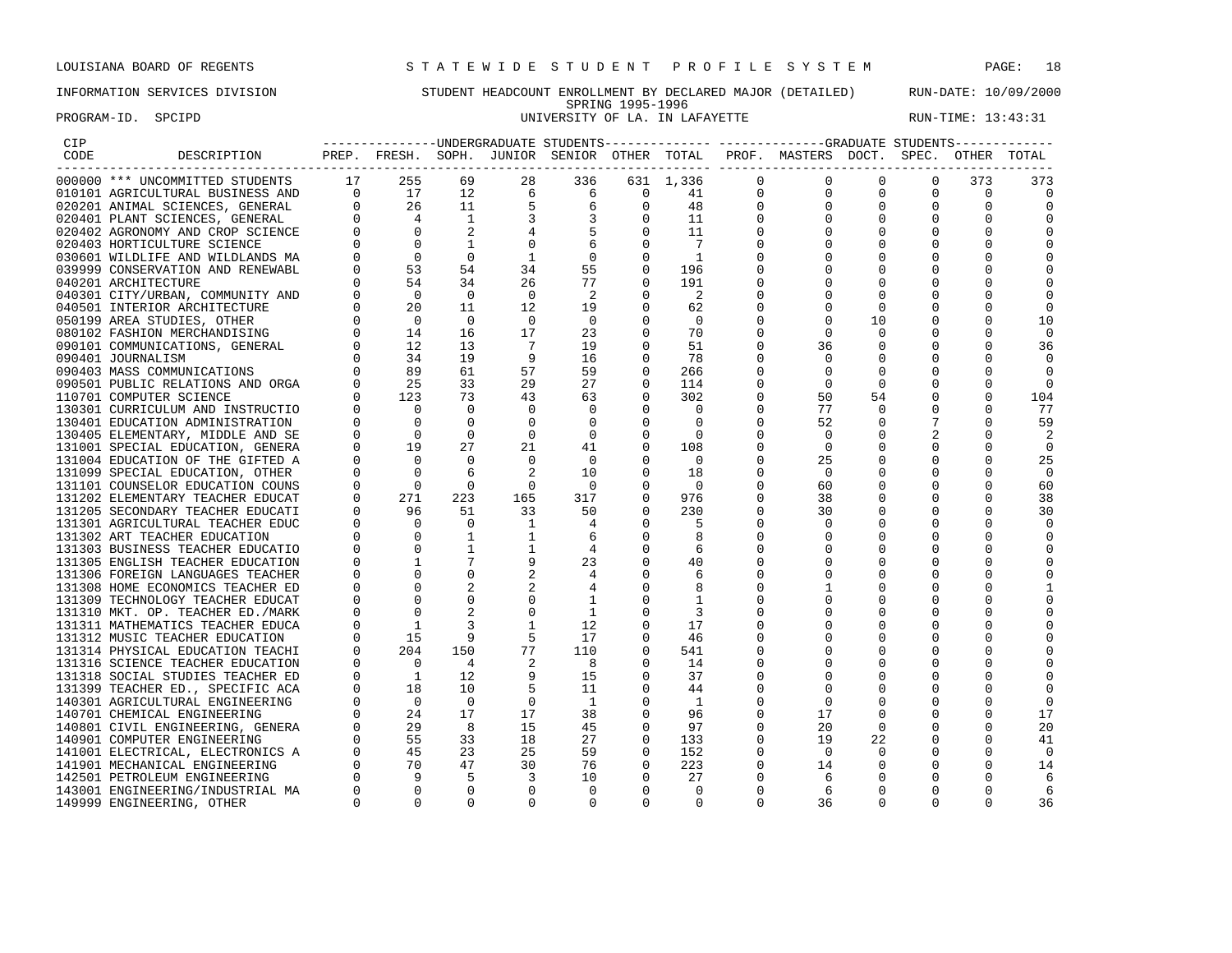### INFORMATION SERVICES DIVISION STUDENT HEADCOUNT ENROLLMENT BY DECLARED MAJOR (DETAILED) RUN-DATE: 10/09/2000 SPRING 1995-1996 PROGRAM-ID. SPCIPD **EXAM-ID.** SPCIPD **EXAM-ID.** SPCIPD **UNIVERSITY OF LA. IN LAFAYETTE** RUN-TIME: 13:43:31

| CIP          |                                                               |                                                                                                                                                                                                                                                                                                                                         |                                                                                                                                                                                           |                            |                            |                                                                                                        |                      |                          |                | ---------------UNDERGRADUATE STUDENTS-------------- ------------GRADUATE STUDENTS------------ |                |             |              |                |
|--------------|---------------------------------------------------------------|-----------------------------------------------------------------------------------------------------------------------------------------------------------------------------------------------------------------------------------------------------------------------------------------------------------------------------------------|-------------------------------------------------------------------------------------------------------------------------------------------------------------------------------------------|----------------------------|----------------------------|--------------------------------------------------------------------------------------------------------|----------------------|--------------------------|----------------|-----------------------------------------------------------------------------------------------|----------------|-------------|--------------|----------------|
| CODE         | DESCRIPTION                                                   |                                                                                                                                                                                                                                                                                                                                         |                                                                                                                                                                                           |                            |                            |                                                                                                        |                      |                          |                | PREP. FRESH. SOPH. JUNIOR SENIOR OTHER TOTAL PROF. MASTERS DOCT. SPEC. OTHER TOTAL            |                |             |              |                |
|              |                                                               |                                                                                                                                                                                                                                                                                                                                         |                                                                                                                                                                                           |                            |                            | 95                                                                                                     | 0                    | $332$<br>0<br>29         | $\mathbf{0}$   | $\overline{0}$                                                                                | 0              | $\mathbf 0$ | 0            |                |
|              |                                                               |                                                                                                                                                                                                                                                                                                                                         |                                                                                                                                                                                           |                            |                            | $\overline{0}$<br>$\begin{bmatrix} 0 & 0 \\ 9 & 0 \\ 9 & 0 \\ 0 & 0 \\ 74 & 0 \\ 73 & 0 \end{bmatrix}$ |                      |                          | $\overline{0}$ | 15                                                                                            | $\mathbf 0$    | $\mathbf 0$ |              | 15             |
|              |                                                               |                                                                                                                                                                                                                                                                                                                                         |                                                                                                                                                                                           |                            |                            |                                                                                                        |                      |                          | $\mathbf{0}$   | $\overline{0}$                                                                                | 0              | $\mathbf 0$ |              | $\Omega$       |
|              |                                                               |                                                                                                                                                                                                                                                                                                                                         |                                                                                                                                                                                           |                            |                            |                                                                                                        |                      | $\overline{0}$           | $\Omega$       | 23                                                                                            | $\Omega$       | $\Omega$    | $\Omega$     | 23             |
|              |                                                               |                                                                                                                                                                                                                                                                                                                                         |                                                                                                                                                                                           |                            |                            |                                                                                                        |                      | 228                      | $\Omega$       | $\Omega$                                                                                      |                | $\Omega$    |              | $\Omega$       |
|              |                                                               |                                                                                                                                                                                                                                                                                                                                         |                                                                                                                                                                                           |                            |                            |                                                                                                        |                      | 280                      | 0              | $\mathbf 0$                                                                                   | $\Omega$       | $\Omega$    |              | $\Omega$       |
|              |                                                               |                                                                                                                                                                                                                                                                                                                                         |                                                                                                                                                                                           |                            |                            | $\overline{4}$                                                                                         | $\Omega$             | 18                       |                | $\Omega$                                                                                      | $\Omega$       |             |              | $\Omega$       |
|              | 220102 PRE-LAW STUDIES                                        |                                                                                                                                                                                                                                                                                                                                         | 43                                                                                                                                                                                        | 31                         | 17                         | 13                                                                                                     | $\overline{0}$       | 104                      |                | $\mathbf 0$                                                                                   | $\mathbf 0$    |             |              | $\Omega$       |
|              | 230101 ENGLISH LANGUAGE AND LITE                              |                                                                                                                                                                                                                                                                                                                                         | 49                                                                                                                                                                                        | 40                         | 42                         | 72                                                                                                     | $\overline{0}$       | 203                      | O              | 44                                                                                            | 43             | $\Omega$    |              | 87             |
|              | 230501 ENGLISH CREATIVE WRITING                               | $\Omega$                                                                                                                                                                                                                                                                                                                                | $\bigcap$                                                                                                                                                                                 | $\bigcirc$                 | $\Omega$                   | $\Omega$                                                                                               | $\Omega$             | $\Omega$                 |                | $\Omega$                                                                                      | 22             |             |              | 22             |
|              | 239999 ENGLISH LANGUAGE AND LITE                              | $\Omega$                                                                                                                                                                                                                                                                                                                                | $\overline{0}$                                                                                                                                                                            | $\bigcirc$                 | $\Omega$                   | $\bigcirc$                                                                                             | $\Omega$             | $\Omega$                 | U              | $\Omega$                                                                                      | 13             | $\Omega$    |              | 13             |
|              |                                                               | $\mathbf 0$                                                                                                                                                                                                                                                                                                                             | 163                                                                                                                                                                                       |                            |                            | 16                                                                                                     | $\mathbf 0$          |                          |                | $\mathbf 0$                                                                                   | $\mathbf 0$    | $\mathbf 0$ |              | $\mathbf 0$    |
|              | 240000 *** TRANSFER STUDENTS ***                              | $\Omega$                                                                                                                                                                                                                                                                                                                                | 141                                                                                                                                                                                       | 63<br>119                  | 43<br>169                  | 457                                                                                                    | $\Omega$             | 285<br>886               |                | $\mathbf 0$                                                                                   | $\mathbf 0$    |             |              | $\Omega$       |
|              | 240102 GENERAL STUDIES                                        | $\Omega$                                                                                                                                                                                                                                                                                                                                | 239                                                                                                                                                                                       | 107                        | 61                         | 81                                                                                                     | $\Omega$             | 488                      | U              | 25                                                                                            | $\Omega$       |             |              | 25             |
|              | 260101 BIOLOGY, GENERAL                                       | $\Omega$                                                                                                                                                                                                                                                                                                                                |                                                                                                                                                                                           | 10                         |                            |                                                                                                        | $\Omega$             |                          |                | $\Omega$                                                                                      |                |             |              | $\Omega$       |
|              | 260501 MICROBIOLOGY/BACTERIOLOGY                              |                                                                                                                                                                                                                                                                                                                                         | - 11<br>$\bigcirc$                                                                                                                                                                        | $\Omega$                   | 9<br>$\mathbf{1}$          | 28                                                                                                     |                      | 58                       | O              | $\Omega$                                                                                      | $\Omega$       |             |              |                |
|              | 260607 MARINE/AOUATIC BIOLOGY                                 |                                                                                                                                                                                                                                                                                                                                         | $\overline{0}$                                                                                                                                                                            |                            |                            | 1                                                                                                      | $\Omega$             | 2                        |                |                                                                                               | $\overline{0}$ | $\Omega$    |              | $\mathbf 0$    |
|              | 260699 MISCELLANEOUS BIOLOGICAL                               |                                                                                                                                                                                                                                                                                                                                         | $\bigcirc$                                                                                                                                                                                | $\overline{0}$<br>$\Omega$ | $\mathbf 0$<br>$\mathbf 0$ | $\mathbf 0$                                                                                            | $\Omega$             | 0                        | U              | $\Omega$<br>$\Omega$                                                                          | 31             | $\Omega$    |              | 31<br>$\Omega$ |
|              | 260701 ZOOLOGY, GENERAL                                       |                                                                                                                                                                                                                                                                                                                                         |                                                                                                                                                                                           |                            |                            | 1                                                                                                      | $\mathbf 0$          | $\overline{1}$           | 0<br>O         |                                                                                               | $\Omega$       |             |              |                |
|              | 270101 MATHEMATICS                                            |                                                                                                                                                                                                                                                                                                                                         | $\Omega$                                                                                                                                                                                  |                            |                            | 6                                                                                                      | $\Omega$             | 16                       |                | 1                                                                                             | 26<br>15       | 0           |              | 28<br>16       |
|              | 270501 MATHEMATICAL STATISTICS                                |                                                                                                                                                                                                                                                                                                                                         |                                                                                                                                                                                           |                            |                            | $\overline{\mathbf{3}}$                                                                                | $\Omega$             | -9                       |                | $\Omega$                                                                                      | $\Omega$       |             |              | $\Omega$       |
|              | 380101 PHILOSOPHY                                             |                                                                                                                                                                                                                                                                                                                                         |                                                                                                                                                                                           | $7\phantom{.0}$            |                            | 14                                                                                                     | $\mathbf 0$          |                          | 0              | 2                                                                                             |                | 0           |              |                |
|              | 400501 CHEMISTRY, GENERAL                                     |                                                                                                                                                                                                                                                                                                                                         |                                                                                                                                                                                           | 5                          |                            | 17                                                                                                     | $\Omega$             | 27<br>36                 |                | 18                                                                                            | 0              |             |              | 2              |
|              | 400601 GEOLOGY                                                |                                                                                                                                                                                                                                                                                                                                         |                                                                                                                                                                                           |                            | 8                          |                                                                                                        |                      |                          | 0              | 9                                                                                             | 0              |             |              | 18             |
|              | 400801 PHYSICS, GENERAL                                       |                                                                                                                                                                                                                                                                                                                                         |                                                                                                                                                                                           | 4                          | <sup>1</sup>               | - 5                                                                                                    | $\Omega$             | 17                       | 0              |                                                                                               | O              |             |              | 9              |
|              | 420101 PSYCHOLOGY, GENERAL<br>430104 CRIMINAL JUSTICE STUDIES |                                                                                                                                                                                                                                                                                                                                         |                                                                                                                                                                                           | 106<br>108                 | 91<br>97                   | 87<br>123                                                                                              | $\Omega$<br>$\Omega$ | 475<br>458               | U<br>$\Omega$  | 34<br>$\mathbf 0$                                                                             | 0              |             |              | 34<br>$\Omega$ |
|              |                                                               |                                                                                                                                                                                                                                                                                                                                         |                                                                                                                                                                                           | 23                         | 18                         | 8                                                                                                      | $\Omega$             | 94                       | U              | 0                                                                                             | O              |             |              | $\Omega$       |
|              | 430107 LAW ENFORCEMENT/POLICE SC                              |                                                                                                                                                                                                                                                                                                                                         | $\begin{array}{cccc} 0 & & 3 \\ 0 & & 4 \\ 0 & & 6 \\ 0 & & 7 \\ 0 & & 191 \\ 0 & & 130 \\ 0 & & 45 \\ 0 & & 17 \\ 0 & & 33 \\ 0 & & 58 \\ 0 & & 3 \\ 0 & & 5 \\ 0 & & 11 \\ \end{array}$ | 15                         | - 6                        | 22                                                                                                     | $\Omega$             | 60                       | U              | $\Omega$                                                                                      | 0              |             |              | $\Omega$       |
|              | 450201 ANTHROPOLOGY                                           |                                                                                                                                                                                                                                                                                                                                         |                                                                                                                                                                                           | 17                         | 18                         | 17                                                                                                     | $\overline{0}$       | 69                       | O              | 19                                                                                            | $\Omega$       |             |              | 19             |
|              | 450801 HISTORY, GENERAL<br>451001 POLITICAL SCIENCE, GENERA   |                                                                                                                                                                                                                                                                                                                                         |                                                                                                                                                                                           | 24                         | 25                         | 46                                                                                                     | $\Omega$             | 128                      |                |                                                                                               |                |             |              | $\Omega$       |
|              |                                                               |                                                                                                                                                                                                                                                                                                                                         |                                                                                                                                                                                           | 44                         | 49                         | 61                                                                                                     | $\Omega$             | 212                      |                | $\Omega$                                                                                      | $\Omega$       |             |              |                |
| 500301 DANCE | 451101 SOCIOLOGY                                              |                                                                                                                                                                                                                                                                                                                                         |                                                                                                                                                                                           | $\overline{0}$             | $\overline{0}$             | - 5                                                                                                    | $\mathbf 0$          | - 8                      |                | 0                                                                                             | $\Omega$       |             |              |                |
|              |                                                               |                                                                                                                                                                                                                                                                                                                                         |                                                                                                                                                                                           | 8                          | 17                         | 34                                                                                                     | $\mathbf 0$          | 64                       | 0              | 0                                                                                             | 0              |             | <sup>0</sup> |                |
|              | 500402 GRAPHIC DESIGN, COMMERCIA                              | $\Omega$                                                                                                                                                                                                                                                                                                                                | 11                                                                                                                                                                                        | - 9                        | 12                         | 18                                                                                                     | $\Omega$             | 50                       |                | $\Omega$                                                                                      | $\Omega$       |             |              |                |
|              | 500404 INDUSTRIAL DESIGN<br>500501 DRAMA/THEATER ARTS, GENER  | $\Omega$                                                                                                                                                                                                                                                                                                                                | $\overline{1}$                                                                                                                                                                            | $\overline{3}$             | - 2                        | $\overline{1}$                                                                                         | $\Omega$             | - 7                      |                |                                                                                               |                |             |              |                |
|              | 500701 ART, GENERAL                                           | $\Omega$                                                                                                                                                                                                                                                                                                                                | 56                                                                                                                                                                                        | 27                         | 15                         | 19                                                                                                     | $\mathbf 0$          | 117                      |                | $\Omega$                                                                                      | $\Omega$       |             |              |                |
|              | 500702 FINE/STUDIO ARTS                                       | $\Omega$                                                                                                                                                                                                                                                                                                                                | $\overline{1}$                                                                                                                                                                            | 10                         | 8 <sup>8</sup>             | 21                                                                                                     | $\Omega$             | 40                       |                | $\Omega$                                                                                      |                |             |              |                |
|              | 500903 MUSIC - GENERAL PERFORMAN                              | $\Omega$                                                                                                                                                                                                                                                                                                                                | 17                                                                                                                                                                                        | 13 <sup>°</sup>            | 12                         | 32                                                                                                     | 0                    | 74                       | U              | 8                                                                                             | 0              | $\Omega$    |              | 8              |
|              | 510204 SPEECH-LANGUAGE PATHOLOGY                              | $\Omega$                                                                                                                                                                                                                                                                                                                                | 44                                                                                                                                                                                        | 34                         | 31                         | 35                                                                                                     | $\mathbf 0$          | 144                      | O              | 53                                                                                            | $\Omega$       |             |              | 53             |
|              | 510701 HEALTH SYSTEM/HEALTH SERV                              | $\mathbf 0$                                                                                                                                                                                                                                                                                                                             | $\overline{0}$                                                                                                                                                                            | $\overline{0}$             | $\overline{0}$             | $\overline{0}$                                                                                         | $\mathbf 0$          | $\overline{\phantom{0}}$ | 0              | 33                                                                                            | 0              |             |              | 33             |
|              | 510706 MEDICAL RECORDS ADMINISTR                              | $\Omega$                                                                                                                                                                                                                                                                                                                                | 72                                                                                                                                                                                        | 73                         | 53                         | 85                                                                                                     | $\Omega$             | 283                      | U              | $\Omega$                                                                                      | 0              | $\Omega$    |              |                |
|              | 510904 EMERGENCY MEDICAL TECHNOL                              | $\Omega$                                                                                                                                                                                                                                                                                                                                | 65                                                                                                                                                                                        | 31                         | 17                         | 15                                                                                                     | $\Omega$             | 128                      |                | $\Omega$                                                                                      |                |             |              |                |
|              | 511101 PRE-DENTISTRY STUDIES                                  |                                                                                                                                                                                                                                                                                                                                         | $\overline{0}$                                                                                                                                                                            | 2                          | <sup>1</sup>               | $\overline{\phantom{0}}^2$                                                                             | $\mathbf 0$          | - 5                      | 0              | 0                                                                                             | 0              | 0           |              | $\Omega$       |
|              | 511102 PRE-MEDICINE STUDIES                                   |                                                                                                                                                                                                                                                                                                                                         | $\overline{1}$                                                                                                                                                                            | $\overline{7}$             | $\overline{3}$             | 10                                                                                                     | $\Omega$             | 21                       |                | $\Omega$                                                                                      | $\Omega$       |             |              |                |
|              | 511199 HEALTH AND MEDICAL PREPAR                              |                                                                                                                                                                                                                                                                                                                                         | $\bigcirc$                                                                                                                                                                                | $\overline{0}$             | $\overline{1}$             | $\overline{\phantom{0}}^2$                                                                             | $\mathbf 0$          | 3                        |                | $\Omega$                                                                                      | 0              |             |              |                |
|              | 511601 NURSING (R.N. TRAINING)                                |                                                                                                                                                                                                                                                                                                                                         | 429                                                                                                                                                                                       | 256                        | 188                        | 292                                                                                                    | $\mathbf 0$          | 1,165                    | 0              | $\mathbf 0$                                                                                   | 0              | $\mathbf 0$ |              |                |
|              | 511699 NURSING, OTHER                                         |                                                                                                                                                                                                                                                                                                                                         | $\overline{0}$                                                                                                                                                                            | $\overline{0}$             | $\overline{0}$             | $\overline{0}$                                                                                         | $\mathbf 0$          | $\overline{\phantom{0}}$ | $\Omega$       | 39                                                                                            | 0              | $\Omega$    |              | 39             |
|              | 520201 BUSINESS ADMINISTRATION A                              |                                                                                                                                                                                                                                                                                                                                         | 305                                                                                                                                                                                       | 197                        | 137                        | 149                                                                                                    | $\mathbf{0}$         | 788                      | 0              | 111                                                                                           | 0              | 0           | $\Omega$     | 111            |
|              | 520301 ACCOUNTING                                             |                                                                                                                                                                                                                                                                                                                                         | 192                                                                                                                                                                                       | 148                        | 94                         | 133                                                                                                    | $\Omega$             | 567                      | $\Omega$       | $\Omega$                                                                                      | $\Omega$       | $\Omega$    |              | $\Omega$       |
|              | 520401 ADMINISTRATIVE ASSISTANT/                              | $\begin{array}{ccc} 0 & 0 & 0 \\ 0 & 0 & 0 \\ 0 & 0 & 0 \\ 0 & 0 & 0 \\ 0 & 0 & 0 \\ 0 & 0 & 0 \\ 0 & 0 & 0 \\ 0 & 0 & 0 \\ 0 & 0 & 0 \\ 0 & 0 & 0 \\ 0 & 0 & 0 \\ 0 & 0 & 0 \\ 0 & 0 & 0 \\ 0 & 0 & 0 \\ 0 & 0 & 0 \\ 0 & 0 & 0 \\ 0 & 0 & 0 \\ 0 & 0 & 0 \\ 0 & 0 & 0 \\ 0 & 0 & 0 \\ 0 & 0 & 0 \\ 0 & 0 & 0 \\ 0 & 0 & 0 \\ 0 & 0 &$ | $\overline{0}$                                                                                                                                                                            | $\Omega$                   |                            |                                                                                                        | $\Omega$             |                          | $\Omega$       | $\Omega$                                                                                      | $\Omega$       | $\Omega$    | $\Omega$     |                |
|              |                                                               |                                                                                                                                                                                                                                                                                                                                         |                                                                                                                                                                                           |                            |                            |                                                                                                        |                      |                          |                |                                                                                               |                |             |              |                |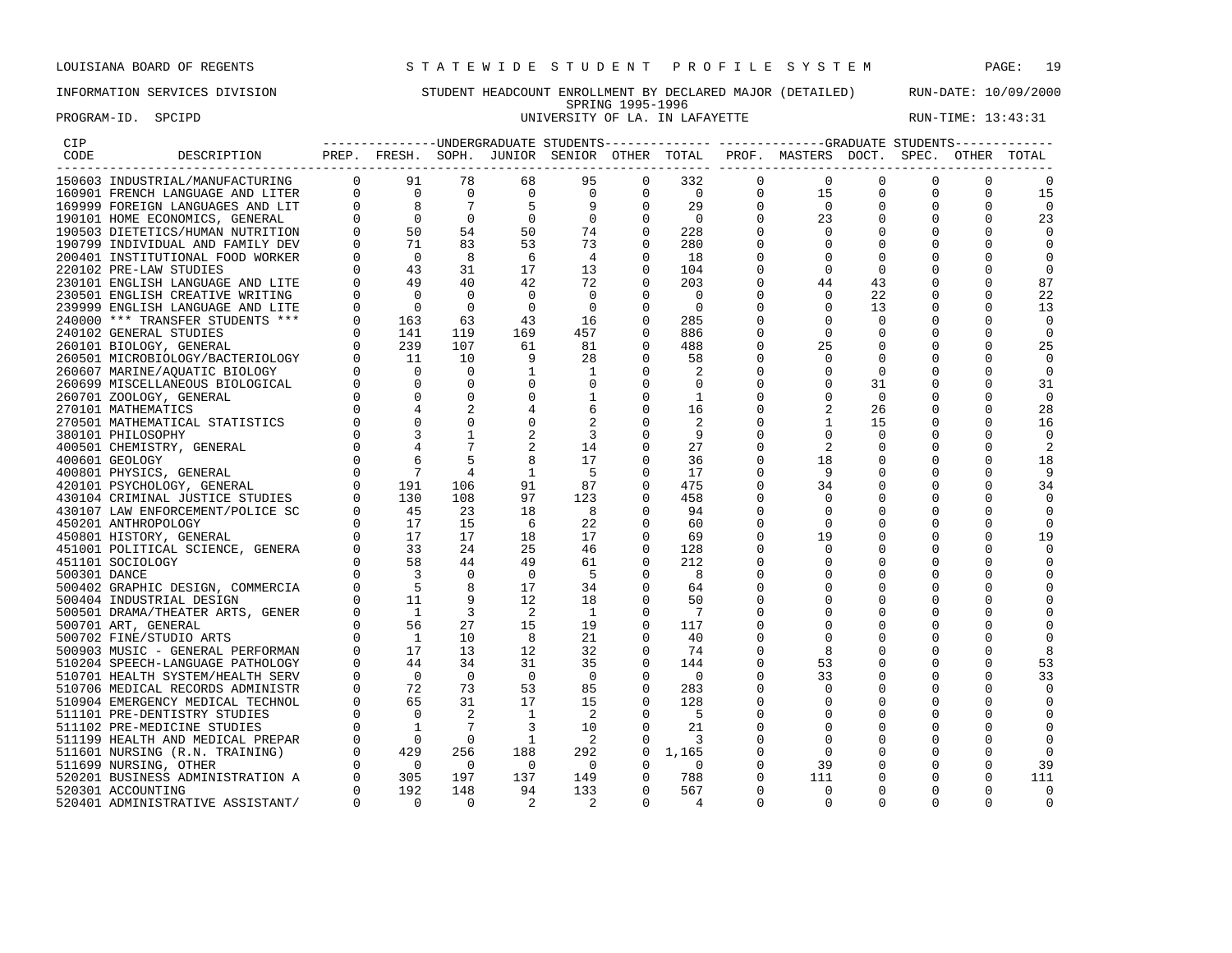LOUISIANA BOARD OF REGENTS STA TEWIDE STUDENT PROFILE SYSTEM PAGE: 20

# INFORMATION SERVICES DIVISION STUDENT HEADCOUNT ENROLLMENT BY DECLARED MAJOR (DETAILED) RUN-DATE: 10/09/2000 SPRING 1995-1996 PROGRAM-ID. SPCIPD **EXAM-ID.** SPCIPD **EXAM-ID.** SPCIPD **UNIVERSITY OF LA. IN LAFAYETTE** RUN-TIME: 13:43:31

| <b>CIP</b> |                                  |       |                |       |        | UNDERGRADUATE STUDENTS- |              |            | ----------- |         |       | -GRADUATE STUDENTS- |       |         |
|------------|----------------------------------|-------|----------------|-------|--------|-------------------------|--------------|------------|-------------|---------|-------|---------------------|-------|---------|
| CODE       | DESCRIPTION                      | PREP. | FRESH.         | SOPH. | JUNIOR | SENIOR                  | <b>OTHER</b> | TOTAL      | PROF.       | MASTERS | DOCT. | SPEC.               | OTHER | TOTAL   |
|            | 520402 EXECUTIVE ASSISTANT/SECRE |       |                |       |        |                         |              |            |             |         |       |                     |       |         |
|            | 520501 BUSINESS COMMUNICATIONS   |       |                |       |        |                         |              |            |             |         |       |                     |       |         |
|            | 520601 BUSINESS/MANAGERIAL ECONO |       | $^{\prime}$ 2. |       |        |                         |              |            |             |         |       |                     |       |         |
|            | 520801 FINANCE, GENERAL          |       | 44             |       | 62     | 66                      |              | 227        |             |         |       |                     |       |         |
|            | 520805 INSURANCE AND RISK MANAGE |       | 12             |       |        |                         |              | 45         |             |         |       |                     |       |         |
|            | 520902 HOTEL/MOTEL AND RESTAURAN |       | 26             | 19    |        |                         |              | 66         |             |         |       |                     |       |         |
|            | 521001 HUMAN RESOURCES MANAGEMEN |       |                |       |        |                         |              |            |             |         |       |                     |       |         |
|            | 521401 BUSINESS MARKETING AND MA |       |                | 46    | 51     |                         |              | 215        |             |         |       |                     |       |         |
|            | 529999 BUSINESS MANAGEMENT AND A |       |                |       |        |                         |              |            |             |         |       |                     |       |         |
|            | TOTAL STUDENTS                   |       | 4,335          | 2,966 | 2,312  | 3,973                   |              | 631 14,234 |             | 923     | 236   |                     |       | . . 541 |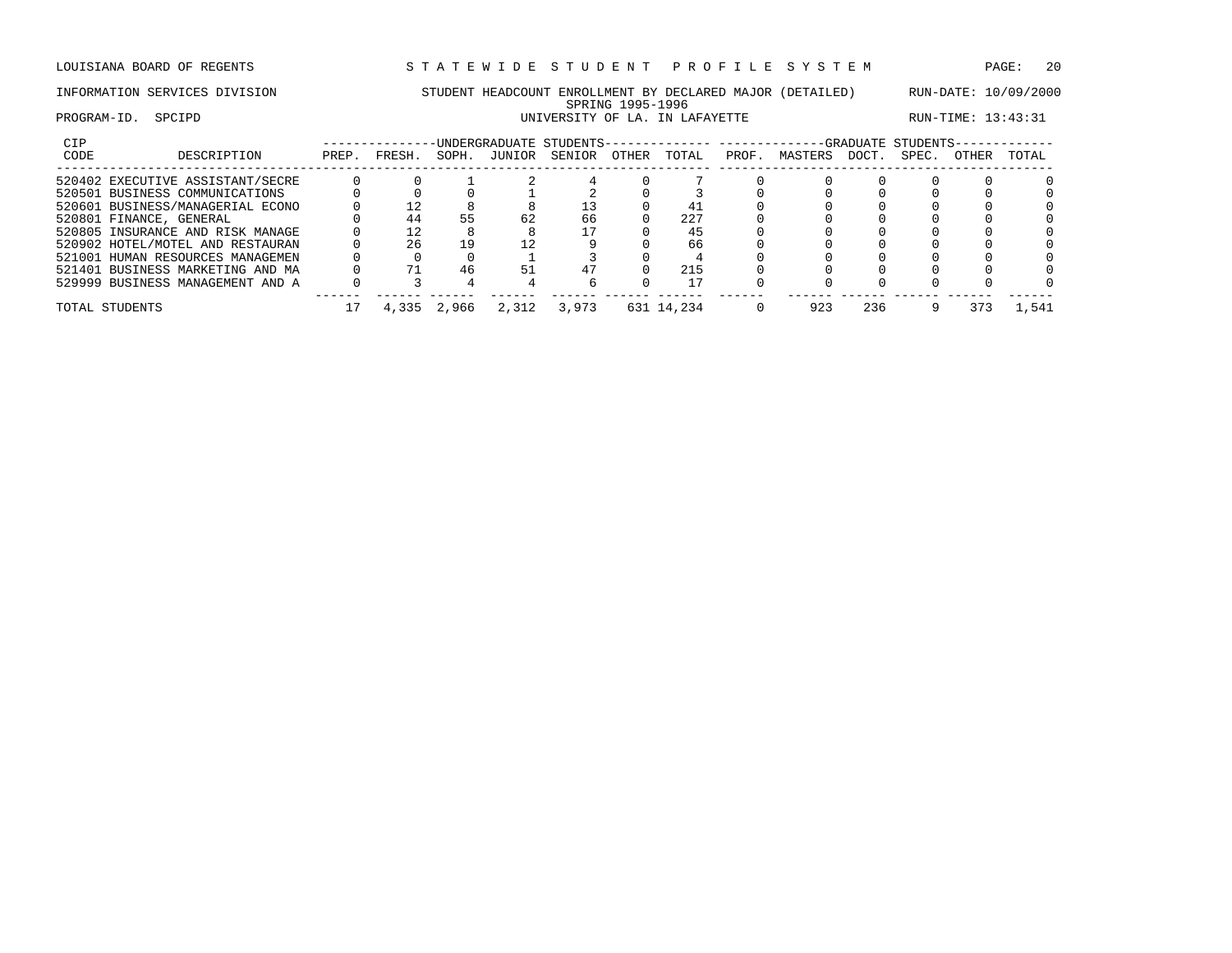# INFORMATION SERVICES DIVISION STUDENT HEADCOUNT ENROLLMENT BY DECLARED MAJOR (DETAILED) RUN-DATE: 10/09/2000

# SPRING 1995-1996<br>L.S.U. AT ALEXANDRIA PROGRAM-ID. SPCIPD **EXAMICLE SPEIPD L.S.U. AT ALEXANDRIA** RUN-TIME: 13:43:31

| CIP  |                                  |       |         |       |        | UNDERGRADUATE STUDENTS-------------- --------- |       |       |       |         |       | -GRADUATE STUDENTS- |              |          |
|------|----------------------------------|-------|---------|-------|--------|------------------------------------------------|-------|-------|-------|---------|-------|---------------------|--------------|----------|
| CODE | DESCRIPTION                      | PREP. | FRESH.  | SOPH. | JUNIOR | SENIOR                                         | OTHER | TOTAL | PROF. | MASTERS | DOCT. | SPEC.               | <b>OTHER</b> | TOTAL    |
|      | 000000 *** UNCOMMITTED STUDENTS  |       |         | 36    |        |                                                | 46    | 104   |       |         |       |                     |              | $\Omega$ |
|      | 110301 DATA PROCESSING TECHNOLOG |       | 30      |       |        |                                                |       | 34    |       |         |       |                     |              | $\Omega$ |
|      | 240000 *** TRANSFER STUDENTS *** |       | . . 165 | 167   |        |                                                | -25   | .,457 |       |         |       |                     |              | $\Omega$ |
|      | 511601 NURSING (R.N. TRAINING)   |       | 576     | 123   |        |                                                |       | 774   |       |         |       |                     |              | $\Omega$ |
|      | 520401 ADMINISTRATIVE ASSISTANT/ |       |         |       |        |                                                |       |       |       |         |       |                     |              | 0        |
|      | TOTAL STUDENTS                   |       | .,801   | 329   |        |                                                | 241   | 2.377 |       |         |       |                     |              | $\Omega$ |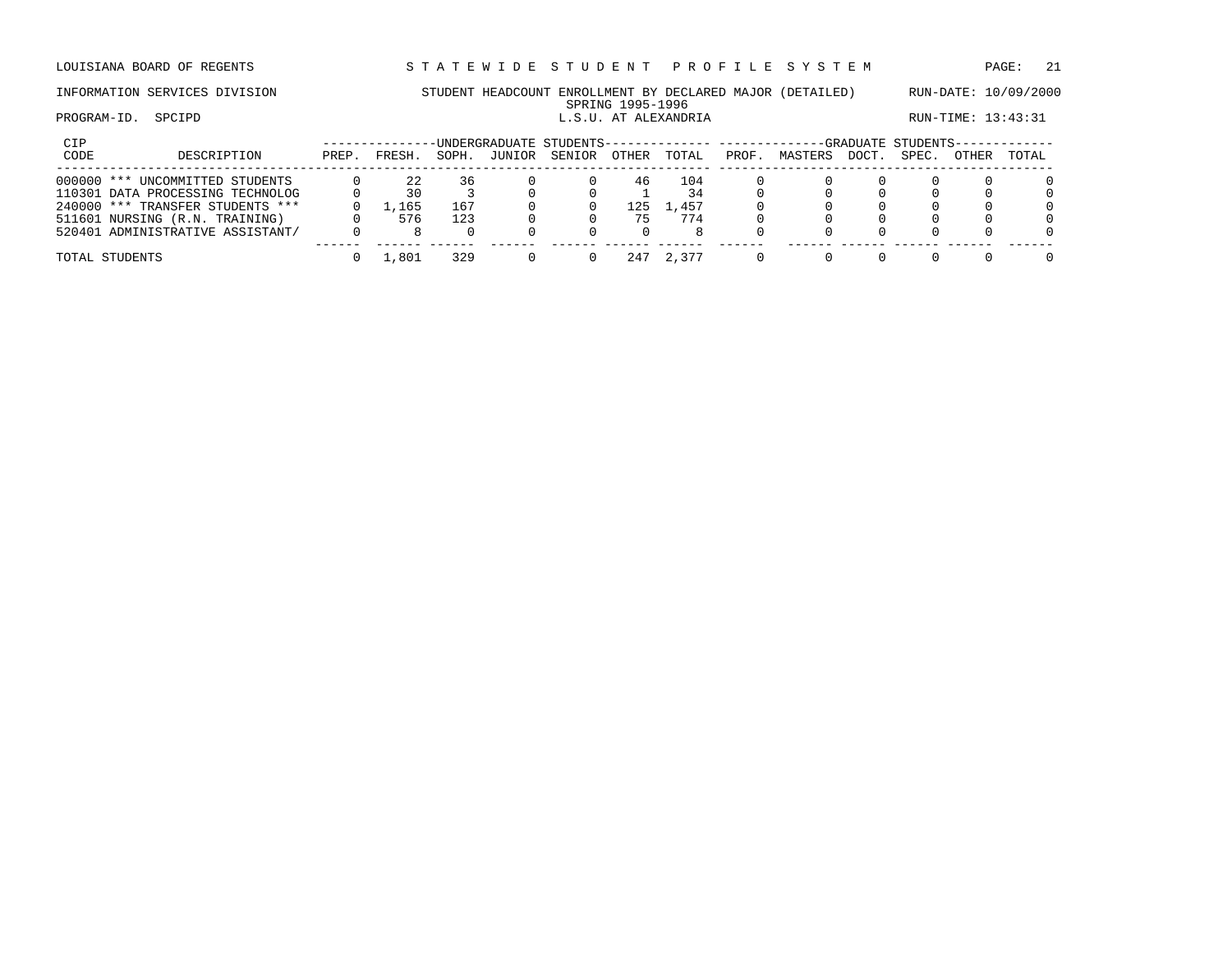# PROGRAM-ID. SPCIPD **EXECUTE:** 13:43:31

# INFORMATION SERVICES DIVISION STUDENT HEADCOUNT ENROLLMENT BY DECLARED MAJOR (DETAILED) RUN-DATE: 10/09/2000 SPRING 1995-1996<br>L.S.U. IN BATON ROUGE

| CIP  |                                  |          |                                                              |                |                          |                |              |                |              | ---------------UNDERGRADUATE STUDENTS-------------- ------------GRADUATE STUDENTS------------ |                |          |              |          |
|------|----------------------------------|----------|--------------------------------------------------------------|----------------|--------------------------|----------------|--------------|----------------|--------------|-----------------------------------------------------------------------------------------------|----------------|----------|--------------|----------|
| CODE | DESCRIPTION                      |          |                                                              |                |                          |                |              |                |              | PREP. FRESH. SOPH. JUNIOR SENIOR OTHER TOTAL PROF. MASTERS DOCT. SPEC. OTHER TOTAL            |                |          |              |          |
|      | 000000 *** UNCOMMITTED STUDENTS  |          | $0 \quad 2,015 \quad 940$                                    |                | 971                      | 748            |              | 313 4,987      | $\Omega$     | $\Omega$                                                                                      | $\Omega$       | $\Omega$ | 627          | 627      |
|      | 010101 AGRICULTURAL BUSINESS AND |          |                                                              | 19             | 13                       | 34             | $\mathbf{0}$ | 86             | $\mathbf{0}$ | $\overline{0}$                                                                                | $\mathbf 0$    | 0        | 0            | 0        |
|      | 010103 AGRICULTURAL ECONOMICS    |          | $\begin{matrix}0&1\0&0\0&0\0&51\0&0\end{matrix}$             | $\overline{1}$ | $\overline{0}$           | $\overline{4}$ | $\Omega$     | -5             | $\mathbf{0}$ | 11                                                                                            | 11             | $\Omega$ | $\Omega$     | 22       |
|      | 020201 ANIMAL SCIENCES, GENERAL  |          |                                                              | 49             | 42                       | 66             | 0            | 208            | $\mathbf{0}$ | 28                                                                                            | 14             | 0        |              | 42       |
|      | 020206 DAIRY SCIENCE             |          |                                                              | $\Omega$       | $\Omega$                 | $\Omega$       |              | $\bigcirc$     | $\Omega$     | $\overline{4}$                                                                                | - 6            |          |              | 10       |
|      | 020301 FOOD SCIENCES AND TECHNOL |          | $\overline{4}$                                               | 3              | 4                        | $\overline{4}$ |              | 15             |              | 15                                                                                            | 24             |          |              | 39       |
|      | 020401 PLANT SCIENCES, GENERAL   |          |                                                              |                | 10                       | 13             | $\Omega$     | 38             | 0            | $\overline{0}$                                                                                | $\Omega$       |          |              | $\Omega$ |
|      | 020402 AGRONOMY AND CROP SCIENCE |          | $\overline{0}$                                               |                | $\overline{\phantom{a}}$ | $\overline{4}$ | $\Omega$     | - 9            | 0            | 32                                                                                            | 14             | 0        |              | 46       |
|      | 020403 HORTICULTURE SCIENCE      |          | $\Omega$                                                     | $\overline{3}$ | 2                        | $\overline{7}$ | $\Omega$     | 12             |              | 9                                                                                             |                | 0        |              | 14       |
|      | 030102 ENVIRONMENTAL SCIENCE/STU |          | 23                                                           | 32             | 72                       | 90             | $\Omega$     | 217            | $\Omega$     | 60                                                                                            | $\Omega$       | $\Omega$ |              | 60       |
|      | 030301 FISHING AND FISHERIES SCI |          | $\Omega$                                                     | $\Omega$       |                          | $\overline{0}$ | $\Omega$     | $\Omega$       |              | 24                                                                                            | $\mathbf 0$    | 0        |              | 24       |
|      | 030501 FORESTRY, GENERAL         |          | $\overline{0}$                                               | $\Omega$       | $\Omega$                 | $\overline{0}$ |              | $\Omega$       | $\Omega$     | 13                                                                                            | 20             | $\Omega$ |              | 33       |
|      | 030506 FOREST MANAGEMENT         |          | $\overline{9}$                                               | 18             | 16                       | 43             | $\Omega$     | 86             |              | $\Omega$                                                                                      | $\Omega$       | $\Omega$ |              | $\Omega$ |
|      | 030601 WILDLIFE AND WILDLANDS MA |          | 17                                                           | 23             | 25                       | 29             |              | 94             |              | 27                                                                                            | 29             | 0        | $\Omega$     | 56       |
|      | 040201 ARCHITECTURE              |          | $\begin{array}{c} 0 \\ 0 \\ 0 \end{array}$<br>51             | 58             | 40                       | 135            |              | 284            |              | 13                                                                                            | $\Omega$       | 0        |              | 13       |
|      | 040501 INTERIOR ARCHITECTURE     |          | 30                                                           | 30             | 40                       | 55             | $\Omega$     | 155            | 0            | $\Omega$                                                                                      | $\Omega$       |          |              | $\Omega$ |
|      | 040601 LANDSCAPE ARCHITECTURE    |          | $\begin{matrix} 0 \\ 0 \end{matrix}$<br>11                   | 24             | 26                       | 72             | $\Omega$     | 133            | $\Omega$     | 50                                                                                            | $\Omega$       | $\Omega$ |              | 50       |
|      | 050110 RUSSIAN AND SLAVIC AREA S |          | $\Omega$                                                     | 2              | <sup>1</sup>             | - 5            | $\Omega$     | -8             |              | $\Omega$                                                                                      |                | $\Omega$ |              |          |
|      | 080102 FASHION MERCHANDISING     |          | 14                                                           | 21             | 18                       | 27             | $\mathbf 0$  | 80             |              | 0                                                                                             |                | 0        |              |          |
|      | 090201 ADVERTISING               |          | $\overline{0}$                                               | $\Omega$       | $\Omega$                 | 6              | $\mathbf 0$  | 6              |              | 0                                                                                             |                | 0        |              |          |
|      | 090401 JOURNALISM                |          | $\Omega$                                                     | $\Omega$       | $\Omega$                 | 1              |              |                |              | 55                                                                                            |                |          |              | 55       |
|      | 090402 BROADCAST JOURNALISM      |          | $\bigcirc$                                                   | 1              | 1                        | - 7            |              |                |              | $\Omega$                                                                                      |                | 0        |              |          |
|      | 090403 MASS COMMUNICATIONS       |          | 162                                                          | 185            | 120                      | 136            |              | 603            |              | $\Omega$                                                                                      |                |          |              |          |
|      | 110401 INFORMATION SCIENCES AND  |          | $\bigcirc$                                                   | $\Omega$       | $\cap$                   | $\Omega$       |              | <u>___</u> ດ   |              | 71                                                                                            | $\Omega$       | $\Omega$ |              | 71       |
|      | 110701 COMPUTER SCIENCE          |          |                                                              | 55             | 46                       | 97             | $\Omega$     | 260            | $\Omega$     | $\Omega$                                                                                      | 62             | $\Omega$ |              | 62       |
|      | 130101 EDUCATION, GENERAL        |          |                                                              |                | $\mathbf{0}$             | $\Omega$       |              | - 0            | 0            | 272                                                                                           | 0              | 0        |              | 272      |
|      | 130301 CURRICULUM AND INSTRUCTIO |          | $\begin{array}{ccc} 0 && 62 \\ 0 && 0 \\ 0 && 0 \end{array}$ | $\Omega$       |                          | $\mathbf 0$    | $\mathbf 0$  | 0              | $\Omega$     | $\overline{0}$                                                                                | 106            | 0        | $\Omega$     | 106      |
|      | 130401 EDUCATION ADMINISTRATION  |          | $\Omega$                                                     |                |                          | $\Omega$       | $\mathbf 0$  | 0              | 0            | 17                                                                                            | 92             | 0        |              | 109      |
|      | 130404 EDUCATIONAL SUPERVISION   |          |                                                              |                |                          |                | $\mathbf 0$  | $\Omega$       | $\Omega$     | 2                                                                                             | $\Omega$       | $\Omega$ |              |          |
|      | 130501 EDUCATIONAL/INSTRUCTIONAL |          | $\Omega$                                                     |                |                          | $\Omega$       | $\Omega$     | $\Omega$       |              | 0                                                                                             | 1              | 0        |              | 1        |
|      | 130601 EDUCATIONAL EVALUATION AN |          |                                                              |                |                          | $\Omega$       | 0            | $\Omega$       |              | $\Omega$                                                                                      | 13             | 0        | <sup>0</sup> | 13       |
|      | 131001 SPECIAL EDUCATION, GENERA |          |                                                              |                |                          | $\Omega$       | $\Omega$     |                |              | $\Omega$                                                                                      | $\Omega$       | 1        |              | -1       |
|      | 131101 COUNSELOR EDUCATION COUNS |          | $\Omega$                                                     | $\Omega$       |                          | $\Omega$       |              | $\Omega$       |              | 18                                                                                            | 0              |          |              | 18       |
|      | 131202 ELEMENTARY TEACHER EDUCAT |          | 14                                                           | 10             | 65                       | 234            | 0            | 323            |              | $\mathbf 0$                                                                                   | 0              | 0        |              |          |
|      | 131301 AGRICULTURAL TEACHER EDUC |          | $\Omega$                                                     | $\Omega$       |                          |                |              |                |              |                                                                                               |                |          |              |          |
|      | 131303 BUSINESS TEACHER EDUCATIO |          |                                                              |                |                          |                | $\Omega$     | 5              |              | $\Omega$                                                                                      |                | $\Omega$ |              |          |
|      | 131305 ENGLISH TEACHER EDUCATION |          | $\Omega$                                                     | $\Omega$       |                          |                | 0            | 4              |              | $\Omega$                                                                                      |                | $\Omega$ |              |          |
|      | 131308 HOME ECONOMICS TEACHER ED |          |                                                              |                |                          |                |              | 1              |              |                                                                                               |                | 0        |              |          |
|      | 131309 TECHNOLOGY TEACHER EDUCAT |          | $\Omega$                                                     |                |                          | 1              | $\Omega$     |                |              |                                                                                               | $\Omega$       | $\Omega$ |              |          |
|      | 131311 MATHEMATICS TEACHER EDUCA |          | $\Omega$                                                     | $\Omega$       |                          | $\overline{4}$ |              | $\overline{4}$ |              |                                                                                               | $\Omega$       |          |              |          |
|      | 131312 MUSIC TEACHER EDUCATION   | $\Omega$ | 21                                                           | 19             | 23                       | 47             |              | 110            |              | $\Omega$                                                                                      | $\overline{2}$ | 0        |              |          |
|      | 131314 PHYSICAL EDUCATION TEACHI |          | 55                                                           | 80             | 113                      | 136            | $\Omega$     | 384            |              | 48                                                                                            | 21             | 0        |              | 69       |
|      | 131318 SOCIAL STUDIES TEACHER ED |          | $\Omega$                                                     | $\Omega$       | $\Omega$                 | 10             | $\Omega$     | 10             | 0            |                                                                                               | 0              | 0        |              |          |
|      | 131325 FRENCH LANGUAGE TEACHER E |          | $\overline{0}$                                               | $\Omega$       |                          | 2              | $\Omega$     | 2              |              | $\Omega$                                                                                      | $\mathbf 0$    | $\Omega$ |              |          |
|      | 131330 SPANISH LANGUAGE TEACHER  |          | $\Omega$                                                     | $\Omega$       | $\Omega$                 | -1             | $\Omega$     | -1             |              | $\Omega$                                                                                      | 0              | 0        |              |          |
|      | 131331 SPEECH TEACHER EDUCATION  |          |                                                              | $\Omega$       | $\Omega$                 | - 1            | $\Omega$     | -1             |              | $\Omega$                                                                                      | $\Omega$       | 0        |              |          |
|      | 131399 TEACHER ED., SPECIFIC ACA |          |                                                              | 10             | 15                       | 21             | $\Omega$     | 52             |              | 51                                                                                            | 53             | 0        |              | 104      |
|      | 140301 AGRICULTURAL ENGINEERING  |          |                                                              | $\Omega$       | $\Omega$                 | $\Omega$       |              | $\Omega$       |              | 8                                                                                             | $\Omega$       | $\Omega$ | <sup>0</sup> |          |
|      | 140501 BIOENGINEERING AND BIOMED | $\Omega$ | $\begin{array}{c}0\\6\\0\\17\end{array}$<br>17               | 17             | 18                       | 27             | $\Omega$     | 79             |              | $\mathbf 0$                                                                                   | $\mathbf 0$    | $\Omega$ | U            | 0        |
|      | 140701 CHEMICAL ENGINEERING      | $\cap$   | 75                                                           | 100            | 108                      | 187            |              | 470            | $\Omega$     | 23                                                                                            | 28             | $\Omega$ | $\Omega$     | 51       |
|      |                                  |          |                                                              |                |                          |                |              |                |              |                                                                                               |                |          |              |          |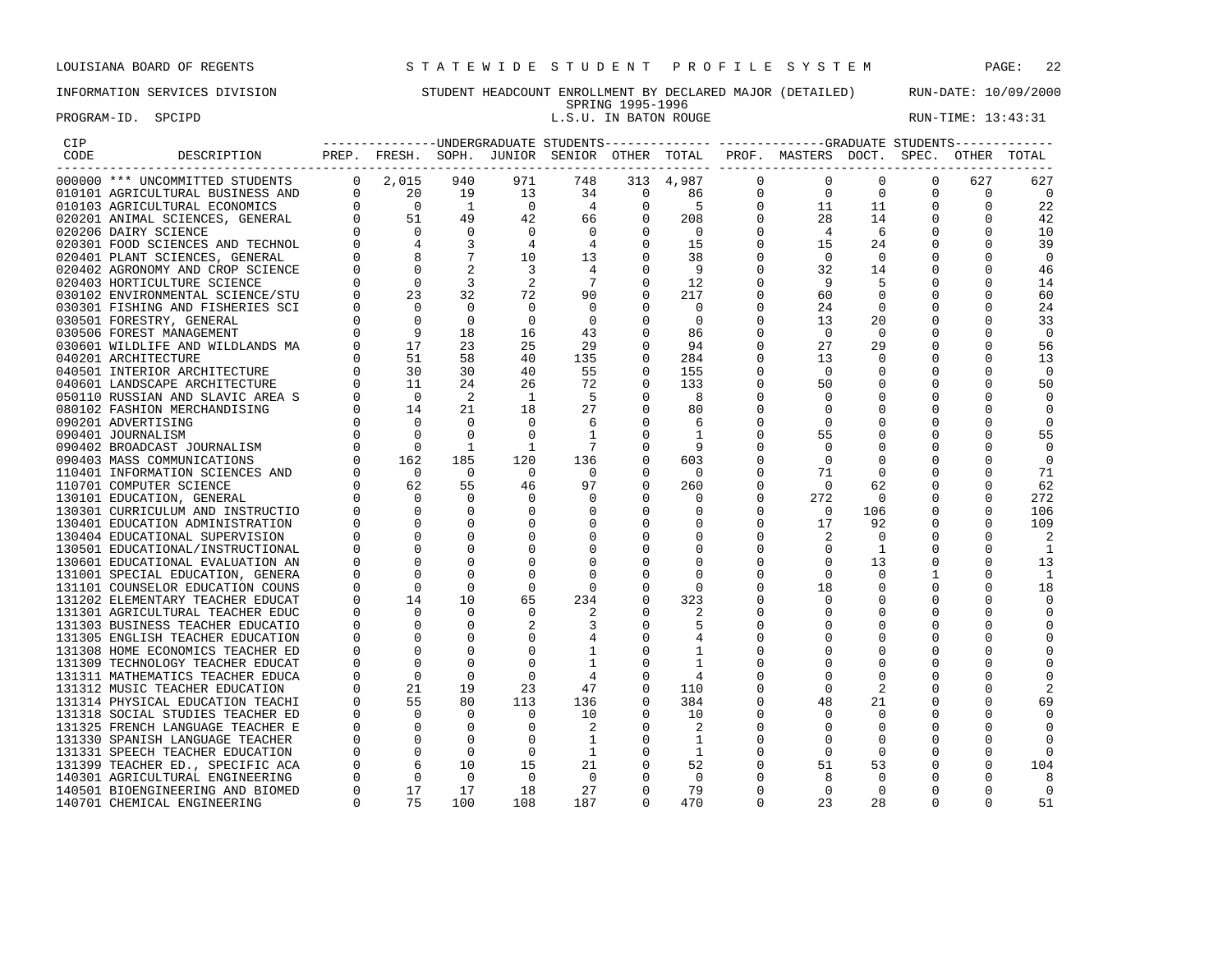# PROGRAM-ID. SPCIPD **EXECUTE:** 13:43:31

# INFORMATION SERVICES DIVISION STUDENT HEADCOUNT ENROLLMENT BY DECLARED MAJOR (DETAILED) RUN-DATE: 10/09/2000 SPRING 1995-1996<br>L.S.U. IN BATON ROUGE

|                                                                                                                                                                                                                                                |          |                                                                 |                 |                |                          |                |                          |              | ----------------UNDERGRADUATE STUDENTS-------------- -----------GRADUATE STUDENTS------------ |                          |          |             |                |
|------------------------------------------------------------------------------------------------------------------------------------------------------------------------------------------------------------------------------------------------|----------|-----------------------------------------------------------------|-----------------|----------------|--------------------------|----------------|--------------------------|--------------|-----------------------------------------------------------------------------------------------|--------------------------|----------|-------------|----------------|
| DESCRIPTION<br>UIVIL ENGINEERING, GENERA<br>JI COMPUTER ENGINEERING<br>1001 ELECTRICAL, ELECTRONICS A<br>141301 ENGINEERING SCIENCE<br>141301 ENGINEERING SCIENCE<br>141301 ENGINEERING CIENCE<br>141301 ENGINEERING CIENCE<br>141301 ENGINEER |          |                                                                 |                 |                |                          |                |                          |              | PREP. FRESH. SOPH. JUNIOR SENIOR OTHER TOTAL PROF. MASTERS DOCT. SPEC. OTHER TOTAL            |                          |          |             |                |
|                                                                                                                                                                                                                                                |          |                                                                 | 87              | 83             | 148                      | 0              | 388                      | $\mathbf{0}$ | 67                                                                                            | 44                       | 0        | 0           | 111            |
|                                                                                                                                                                                                                                                |          |                                                                 | 42              | 46             | 66                       | 0              | 219                      | 0            | $\overline{0}$                                                                                | $\overline{0}$           | 0        | 0           | $\overline{0}$ |
|                                                                                                                                                                                                                                                |          |                                                                 | 89              | 62             | 122                      | $\Omega$       | 339                      | $\Omega$     | 59                                                                                            | 33                       | $\Omega$ | $\Omega$    | 92             |
|                                                                                                                                                                                                                                                |          |                                                                 | $\overline{0}$  | $\overline{0}$ | $\overline{0}$           | 0              | $\overline{0}$           | $\mathbf 0$  | 16                                                                                            | 52                       | 0        | 0           | 68             |
|                                                                                                                                                                                                                                                |          |                                                                 | 10              | $\overline{4}$ | 10                       | $\overline{0}$ | 29                       | $\Omega$     | $\Omega$                                                                                      | $\Omega$                 | 0        |             | $\mathbf 0$    |
|                                                                                                                                                                                                                                                |          |                                                                 | 15              | 28             | 61                       | $\overline{0}$ | 118                      | $\Omega$     | 34                                                                                            | $\mathbf 0$              |          |             | 34             |
|                                                                                                                                                                                                                                                |          |                                                                 | 91              | 111            | 219                      |                | 501                      | 0            | 27                                                                                            | 26                       | 0        | $\Omega$    | 53             |
|                                                                                                                                                                                                                                                |          |                                                                 | $\overline{0}$  | $\overline{0}$ | $\overline{\phantom{0}}$ | 0              | $\overline{\phantom{0}}$ |              | 7                                                                                             | $\Omega$                 | 0        |             | 7              |
|                                                                                                                                                                                                                                                |          |                                                                 | 15              | 12             | 20                       |                | 63                       |              |                                                                                               | 12                       |          |             | 18             |
|                                                                                                                                                                                                                                                |          |                                                                 | 21              | 20             | 41                       | 0              | 91                       |              | 0                                                                                             | 0                        | 0        | U           | 0              |
|                                                                                                                                                                                                                                                |          |                                                                 | $\overline{4}$  | 13             | 27                       | $\Omega$       | 44                       |              | $\Omega$                                                                                      | $\Omega$                 | $\Omega$ | U           | $\mathbf 0$    |
|                                                                                                                                                                                                                                                |          |                                                                 | $\Omega$        | $\Omega$       | $\Omega$                 | $\Omega$       | $\Omega$                 |              | 9                                                                                             | 5                        | $\Omega$ | $\Omega$    | 14             |
|                                                                                                                                                                                                                                                |          |                                                                 |                 | 6              | 2                        | $\mathbf 0$    | 13                       |              | $\mathbf 0$                                                                                   | $\mathbf 0$              | 0        | $\Omega$    | $\mathbf 0$    |
| 160901 FRENCH LANGUAGE AND LITER                                                                                                                                                                                                               |          |                                                                 |                 |                | 15                       | 0              | 34                       |              | 6                                                                                             | 20                       | 0        |             | 26             |
| 160905 SPANISH LANGUAGE AND LITE                                                                                                                                                                                                               |          |                                                                 |                 |                | 16                       | 0              | 28                       |              |                                                                                               | 0                        | 0        | $\Omega$    | 9              |
| 161203 LATIN LANGUAGE AND LITERA                                                                                                                                                                                                               |          |                                                                 |                 |                | 6                        | 0              | 7                        | $\Omega$     | $\mathbf 0$                                                                                   | 0                        | 0        |             | $\mathbf 0$    |
| 190101 HOME ECONOMICS, GENERAL                                                                                                                                                                                                                 |          | $\Omega$                                                        | $\Omega$        |                | $\overline{0}$           | $\Omega$       | $\Omega$                 |              | 48                                                                                            | 11                       | 0        |             | 59             |
| 190501 FOODS AND NUTRITION STUDI                                                                                                                                                                                                               |          | $\Omega$                                                        | $\Omega$        | 1              | - 5                      | $\mathbf 0$    | -6                       |              | $\Omega$                                                                                      | $\Omega$                 | 0        |             | $\Omega$       |
| 190503 DIETETICS/HUMAN NUTRITION                                                                                                                                                                                                               |          | 25                                                              | 40              | 39             | 53                       | 0              | 157                      | $\Omega$     | $\Omega$                                                                                      | 0                        | 0        | O           | $\Omega$       |
| 190701 INDIVIDUAL AND FAMILY DEV                                                                                                                                                                                                               |          | $\overline{9}$                                                  | 37              | 33             | 68                       | $\Omega$       | 147                      |              | $\Omega$                                                                                      | $\Omega$                 | 0        |             | 0              |
| 220102 PRE-LAW STUDIES                                                                                                                                                                                                                         |          | 31                                                              | 13              | 3              | $\overline{4}$           |                | 51                       |              | $\Omega$                                                                                      | $\Omega$                 | 0        |             | $\Omega$       |
| 230101 ENGLISH LANGUAGE AND LITE                                                                                                                                                                                                               |          | 66                                                              | 124             | 119            | 152                      | 0              | 461                      | $\Omega$     | 28                                                                                            | 96                       | 0        | $\Omega$    | 124            |
| 230301 COMPARATIVE LITERATURE                                                                                                                                                                                                                  |          |                                                                 | $\Omega$        | $\Omega$       | $\Omega$                 | $\Omega$       | $\Omega$                 |              | $\mathbf{1}$                                                                                  | 15                       | 0        |             | 16             |
| 230501 ENGLISH CREATIVE WRITING                                                                                                                                                                                                                |          |                                                                 | $\Omega$        | $\mathbf 0$    | $\overline{0}$           | 0              | $\overline{0}$           |              | 27                                                                                            | $\overline{0}$           | 0        | $\Omega$    | 27             |
| 231001 SPEECH AND RHETORICAL STU                                                                                                                                                                                                               |          |                                                                 | 12              | 17             | 37                       | $\overline{0}$ | 71                       |              | 9                                                                                             | 28                       | 0        | $\Omega$    | 37             |
| 240101 LIBERAL ARTS AND SCIENCES                                                                                                                                                                                                               |          |                                                                 | 13              | 22             | 40                       |                | 87                       |              | $\mathbf 0$                                                                                   | $\Omega$                 | 0        |             | 0              |
| 240102 GENERAL STUDIES                                                                                                                                                                                                                         |          |                                                                 | 91              | 188            | 386                      | $\Omega$       | 707                      |              | $\Omega$                                                                                      | $\Omega$                 | 0        | U           | $\Omega$       |
| 240103 HUMANITIES/HUMANISTIC STU                                                                                                                                                                                                               |          |                                                                 | $\Omega$        | $\Omega$       | $\overline{0}$           | $\Omega$       | $\Omega$                 | 0            | 29                                                                                            | O                        | 0        |             | 29             |
| 250101 LIBRARY SCIENCE/LIBRARIAN                                                                                                                                                                                                               |          |                                                                 | $\bigcap$       | $\cap$         | $\overline{0}$           | $\Omega$       | $\cap$                   | $\Omega$     | 124                                                                                           | $\Omega$                 | $\Omega$ | $\Omega$    | 124            |
| 260202 BIOCHEMISTRY                                                                                                                                                                                                                            |          |                                                                 | 56              | 60             | 44                       | $\Omega$       | 207                      | $\Omega$     | $\Omega$                                                                                      | 27                       | $\Omega$ |             | 27             |
| 260301 BOTANY, GENERAL                                                                                                                                                                                                                         |          |                                                                 | 6               | 5              | 11                       | 0              | 22                       | 0            | 3                                                                                             | 23                       | 0        | $\mathbf 0$ | 26             |
| 260305 PLANT PATHOLOGY                                                                                                                                                                                                                         |          |                                                                 | $\Omega$        | $\mathbf 0$    | $\overline{0}$           |                | $\bigcirc$               |              | 9                                                                                             | 20                       | 0        | $\Omega$    | 29             |
| 260501 MICROBIOLOGY/BACTERIOLOGY                                                                                                                                                                                                               |          | 61                                                              | 124             | 143            | 181                      |                | 509                      |              | 5                                                                                             | 20                       |          | 0           | 25             |
| 260701 ZOOLOGY, GENERAL                                                                                                                                                                                                                        |          | 60                                                              | 105             | 135            | 168                      | $\Omega$       | 468                      | $\Omega$     | 17                                                                                            | 26                       | 0        | $\Omega$    | 43             |
| 260702 ENTOMOLOGY                                                                                                                                                                                                                              |          | $\Omega$                                                        | $\Omega$        | $\Omega$       | $\overline{0}$           | $\Omega$       | $\Omega$                 |              | 12                                                                                            | 23                       |          |             | 35             |
| 260706 PHYSIOLOGY, HUMAN AND ANI                                                                                                                                                                                                               |          | $\overline{0}$                                                  | $\Omega$        | $\mathbf 0$    | $\overline{0}$           | 0              | $\Omega$                 | $\Omega$     | $\mathbf 0$                                                                                   | -3                       | 0        | $\Omega$    | 3              |
| 270101 MATHEMATICS                                                                                                                                                                                                                             |          | 14                                                              | 15              | 32             | 43                       | 0              | 104                      |              | 5                                                                                             | 51                       | 0        | $\Omega$    | 56             |
| 270501 MATHEMATICAL STATISTICS                                                                                                                                                                                                                 |          | $\Omega$                                                        | $\Omega$        | $\Omega$       | $\Omega$                 | $\Omega$       | $\Omega$                 | $\Omega$     | 21                                                                                            | $\Omega$                 | 0        | $\Omega$    | 21             |
| 300101 BIOLOGICAL AND PHYSICAL S                                                                                                                                                                                                               |          | $\Omega$                                                        | $\Omega$        | $\Omega$       | $\Omega$                 | $\Omega$       | $\Omega$                 | $\Omega$     | 15                                                                                            | $\Omega$                 | 0        | $\Omega$    | 15             |
| 380101 PHILOSOPHY                                                                                                                                                                                                                              |          |                                                                 | $7\phantom{.0}$ | 10             | 17                       | $\mathbf 0$    | 40                       | 0            | 12                                                                                            | 0                        | 0        |             | 12             |
| 380201 RELIGION/RELIGIOUS STUDIE                                                                                                                                                                                                               |          |                                                                 | $\Omega$        | $\Omega$       | -3                       |                | 3                        | $\Omega$     | $\mathbf 0$                                                                                   | $\Omega$                 | 0        | $\Omega$    | $\overline{0}$ |
| 400501 CHEMISTRY, GENERAL                                                                                                                                                                                                                      |          |                                                                 | 17              | 17             | 46                       | $\mathbf 0$    | 86                       | $\Omega$     | 2                                                                                             | 104                      | 0        | $\Omega$    | 106            |
| 400601 GEOLOGY                                                                                                                                                                                                                                 |          |                                                                 | 7               | 7              | 17                       | 0              | 33                       | 0            | 15                                                                                            | 30                       | 0        | $\Omega$    | 45             |
| 400702 OCEANOGRAPHY                                                                                                                                                                                                                            |          |                                                                 | $\Omega$        | $\Omega$       | $\Omega$                 | $\Omega$       | - 0                      | $\Omega$     | 30                                                                                            | 47                       | 0        |             | 77             |
| 400801 PHYSICS, GENERAL                                                                                                                                                                                                                        |          | $\begin{array}{c} 0.68 \ 0.61 \ 0.81 \ 0.81 \ 0.61 \end{array}$ | 12              | 14             | 17                       | 0              | 51                       | 0            | 2                                                                                             | 65                       | 0        | $\Omega$    | 67             |
| 400806 NUCLEAR PHYSICS                                                                                                                                                                                                                         |          |                                                                 | $\overline{0}$  | $\Omega$       | $\Omega$                 | $\Omega$       | $\bigcirc$               | $\Omega$     | 9                                                                                             | $\overline{\phantom{0}}$ | 0        | $\Omega$    | -9             |
| 420101 PSYCHOLOGY, GENERAL                                                                                                                                                                                                                     |          |                                                                 | 199             | 154            | 271                      | $\Omega$       | 790                      |              | $\Omega$                                                                                      | 124                      | 0        |             | 124            |
| 430104 CRIMINAL JUSTICE STUDIES                                                                                                                                                                                                                |          | $\Omega$                                                        | $\Omega$        | 1              | 3                        | $\Omega$       | 4                        |              | $\Omega$                                                                                      | $\Omega$                 | $\Omega$ | $\Omega$    | $\bigcirc$     |
| 440401 PUBLIC ADMINISTRATION                                                                                                                                                                                                                   | $\Omega$ | $\mathbf 0$                                                     | 0               | $\mathbf{0}$   | $\mathbf 0$              | 0              | $\mathbf 0$              | 0            | 73                                                                                            | 0                        | 0        | $\Omega$    | 73             |
| 440701 SOCIAL WORK                                                                                                                                                                                                                             | $\Omega$ | $\Omega$                                                        | $\Omega$        | $\Omega$       | $\Omega$                 | $\Omega$       | $\Omega$                 | $\Omega$     | 224                                                                                           | $\Omega$                 | $\Omega$ | $\Omega$    | 224            |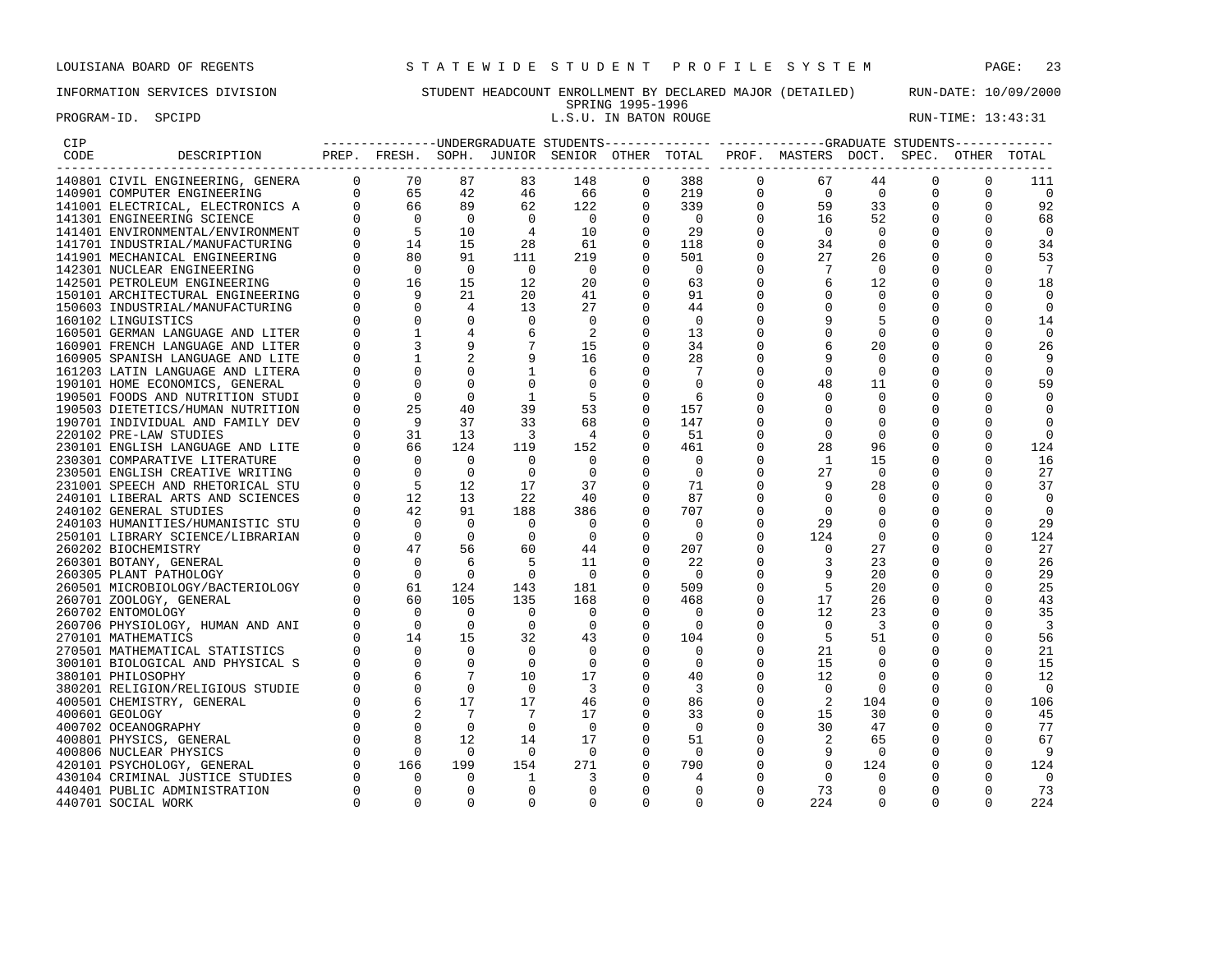PROGRAM-ID. SPCIPD **EXECUTE:** 13:43:31

# INFORMATION SERVICES DIVISION STUDENT HEADCOUNT ENROLLMENT BY DECLARED MAJOR (DETAILED) RUN-DATE: 10/09/2000 SPRING 1995-1996<br>L.S.U. IN BATON ROUGE

| CIP  |                                  |   |                |             |          |          |          |            |     | -------------UNDERGRADUATE STUDENTS-------------- ------------GRADUATE STUDENTS------ |             |   |     |          |
|------|----------------------------------|---|----------------|-------------|----------|----------|----------|------------|-----|---------------------------------------------------------------------------------------|-------------|---|-----|----------|
| CODE | DESCRIPTION                      |   |                |             |          |          |          |            |     | PREP. FRESH. SOPH. JUNIOR SENIOR OTHER TOTAL PROF. MASTERS DOCT. SPEC. OTHER          |             |   |     | TOTAL    |
|      | 450201 ANTHROPOLOGY              |   | 9              | 16          | 30       | 36       | 0        | 91         |     | 42                                                                                    | $\Omega$    |   |     | 42       |
|      | 450601 ECONOMICS, GENERAL        |   |                |             |          | 24       |          | 33         |     | $\overline{4}$                                                                        | 18          |   |     | 22       |
|      | 450701 GEOGRAPHY                 |   |                | 13          |          | 27       |          | 49         |     | 31                                                                                    | 63          |   |     | 94       |
|      | 450801 HISTORY, GENERAL          |   | 37             | 64          | 97       | 141      |          | 339        |     | 20                                                                                    | 51          |   |     | 71       |
|      | 451001 POLITICAL SCIENCE, GENERA |   | 62             | 84          | 112      | 164      |          | 422        |     | 19                                                                                    | 30          |   |     | 49       |
|      | 451101 SOCIOLOGY                 |   | 32             | 54          | 66       | 93       |          | 245        |     | 16                                                                                    | 38          |   |     | 54       |
|      | 500402 GRAPHIC DESIGN, COMMERCIA |   | $\Omega$       |             | 22       | 72       |          | 96         |     |                                                                                       |             |   |     |          |
|      | 500501 DRAMA/THEATER ARTS, GENER |   | 23             | 16          | 21       | 21       |          | 81         |     | 25                                                                                    | 18          |   |     | 43       |
|      | 500702 FINE/STUDIO ARTS          |   | 38             | 72          | 35       | 29       |          | 174        |     | 47                                                                                    |             |   |     | 47       |
|      | 500703 ART HISTORY, CRITICISM AN |   | $\Omega$       | $\Omega$    | $\Omega$ | $\Omega$ |          | $\Omega$   |     | 14                                                                                    |             |   |     | 14       |
|      | 500708 PAINTING                  |   |                |             | 10       | 25       |          | 35         |     |                                                                                       |             |   |     |          |
|      | 500709 SCULPTURE                 |   |                |             |          |          |          |            |     |                                                                                       |             |   |     |          |
|      | 500710 PRINTMAKING               |   |                |             |          |          |          | 9          |     |                                                                                       |             |   |     |          |
|      | 500711 CERAMICS ARTS AND CERAMIC |   |                |             |          |          |          | 13         |     |                                                                                       |             |   |     |          |
|      | 500903 MUSIC - GENERAL PERFORMAN |   | 36             | 35          | 30       | 44       |          | 145        |     |                                                                                       | 57          |   |     | 122      |
|      | 500905 MUSICOLOGY AND ETHNOMUSIC |   | $\Omega$       | $\Omega$    | $\Omega$ | $\Omega$ |          | $\Omega$   |     |                                                                                       | 11          |   |     | 11       |
|      | 510204 SPEECH-LANGUAGE PATHOLOGY |   | 40             | 75          | 58       | 65       | $\Omega$ | 238        |     | 55                                                                                    | 16          |   |     | 71       |
|      | 511005 MEDICAL TECHNOLOGY        |   | 17             | 29          | 19       | 11       |          | 76         |     |                                                                                       |             |   |     |          |
|      | 511101 PRE-DENTISTRY STUDIES     |   | 30             | 17          |          |          |          | 49         |     |                                                                                       |             |   |     |          |
|      | 511102 PRE-MEDICINE STUDIES      |   | 257            | 87          | 13       |          |          | 365        |     |                                                                                       |             |   |     |          |
|      | 511199 HEALTH AND MEDICAL PREPAR |   | $\cap$         | $\cap$      |          | 32       |          | 34         |     |                                                                                       |             |   |     |          |
|      | 512401 VETERINARY MEDICINE (D.V. |   |                |             |          |          |          | $\Omega$   | 288 |                                                                                       |             |   |     | 288      |
|      | 512501 VETERINARY CLINICAL SCIEN |   |                |             |          |          |          |            |     | 24                                                                                    | 42          |   |     | 66       |
|      | 520201 BUSINESS ADMINISTRATION A |   | 279            | 256         | 120      | 152      |          | 807        |     | 296                                                                                   | 15          |   |     | 311      |
|      | 520301 ACCOUNTING                |   | 128            | 157         | 102      | 182      |          | 569        |     | 15                                                                                    | 11          |   |     | 26       |
|      | 520601 BUSINESS/MANAGERIAL ECONO |   | $\overline{1}$ | 5           | 12       | 8        |          | 26         |     |                                                                                       | $\cap$      |   |     | $\Omega$ |
|      | 520801 FINANCE, GENERAL          |   | 33             | 50          | 39       | 105      |          | 227        |     | 16                                                                                    | 15          |   |     | 31       |
|      | 521101 INTERNATIONAL BUSINESS    |   | 20             | 36          | 36       | 51       |          | 143        |     |                                                                                       | $\Omega$    |   |     |          |
|      | 521401 BUSINESS MARKETING AND MA |   | 39             | 41          | 57       | 87       | $\Omega$ | 224        |     | 14                                                                                    | 15          |   |     | 29       |
|      | 521501 REAL ESTATE               |   | $\cap$         | $\Omega$    | $\Omega$ |          |          |            |     |                                                                                       | $\cap$      |   |     |          |
|      | TOTAL STUDENTS                   | 0 |                | 4,639 4,086 | 4,100    | 5,979    |          | 313 19,117 | 288 |                                                                                       | 2,514 1,806 | 1 | 627 | 5,236    |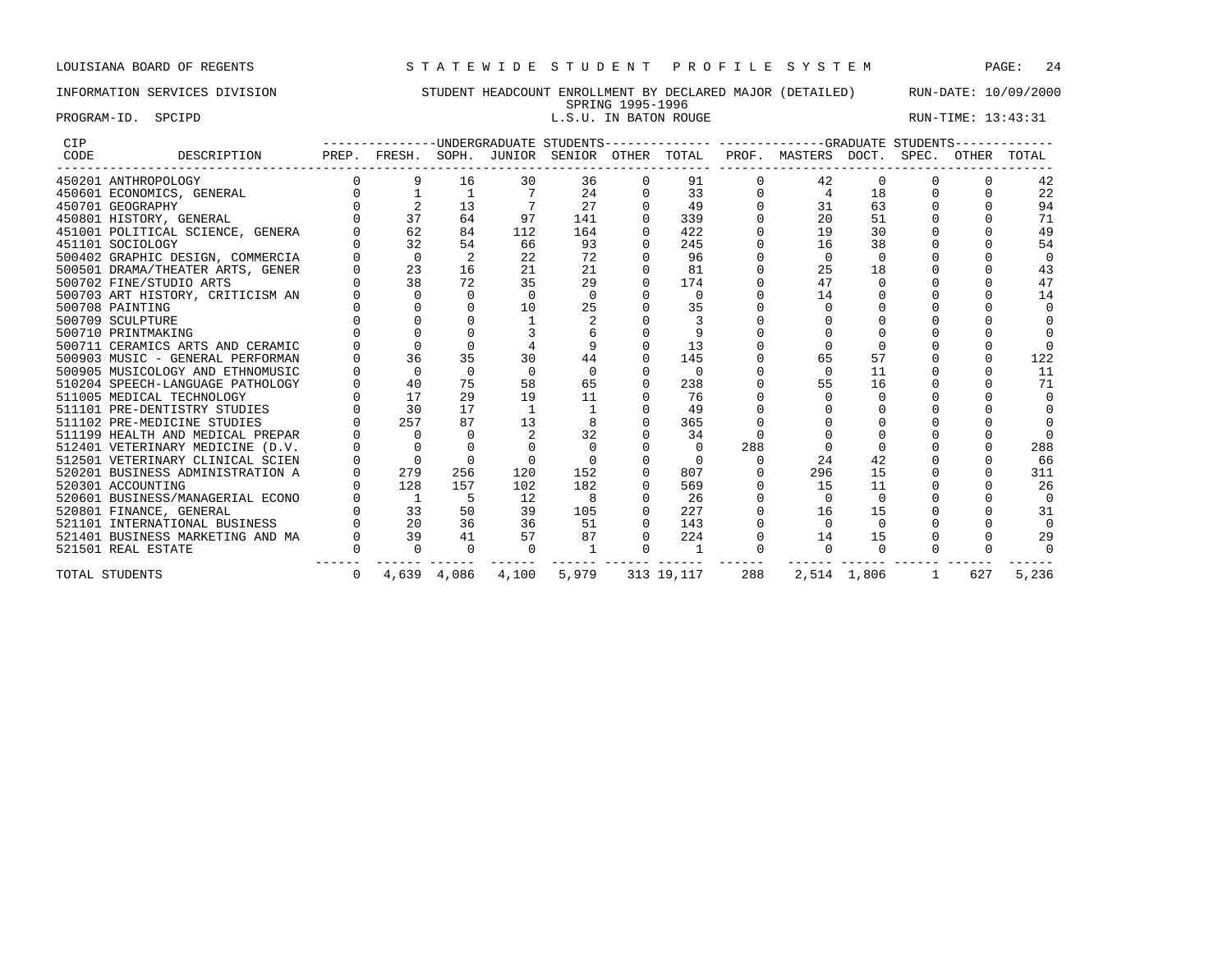# INFORMATION SERVICES DIVISION STUDENT HEADCOUNT ENROLLMENT BY DECLARED MAJOR (DETAILED) RUN-DATE: 10/09/2000 SPRING 1995-1996<br>L.S.U. AT EUNICE

### PROGRAM-ID. SPCIPD **EXAM-ID.** SPCIPD **EXAM-ID.** SPCIPD **EXAM-ID.** SPCIPD **EXAM-ID.** SPCIPD

| <b>CIP</b>                       |       |        |       |        | UNDERGRADUATE STUDENTS- |       |       |       |         |       | -GRADUATE STUDENTS- |       |       |
|----------------------------------|-------|--------|-------|--------|-------------------------|-------|-------|-------|---------|-------|---------------------|-------|-------|
| CODE<br>DESCRIPTION              | PREP. | FRESH. | SOPH. | JUNIOR | SENIOR                  | OTHER | TOTAL | PROF. | MASTERS | DOCT. | SPEC.               | OTHER | TOTAL |
| 000000 *** UNCOMMITTED STUDENTS  |       | 852    | 427   |        |                         | 185   | 1,464 |       |         |       |                     |       |       |
| 240102 GENERAL STUDIES           |       | 32     | 15    |        |                         |       |       |       |         |       |                     |       |       |
| 430107 LAW ENFORCEMENT/POLICE SC |       | 55     | 2.2   |        |                         | 10    |       |       |         |       |                     |       |       |
| 430203 FIRE SCIENCE/FIREFIGHTING |       |        |       |        |                         |       |       |       |         |       |                     |       |       |
| 439999 PROTECTIVE SERVICES, OTHE |       |        |       |        |                         |       |       |       |         |       |                     |       |       |
| 510907 MEDICAL RADIOLOGIC TECHNO |       | 68     |       |        |                         | , 5   | 134   |       |         |       |                     |       |       |
| 510908 RESPIRATORY THERAPY TECHN |       | 29     | 21    |        |                         |       |       |       |         |       |                     |       |       |
| 511601 NURSING (R.N. TRAINING)   |       | 215    | 183   |        |                         | 59    | 457   |       |         |       |                     |       |       |
| 520201 BUSINESS ADMINISTRATION A |       | 36     |       |        |                         |       | 58    |       |         |       |                     |       |       |
| 520401 ADMINISTRATIVE ASSISTANT/ |       | 61     | 58    |        |                         |       | 123   |       |         |       |                     |       |       |
| 520408 GENERAL OFFICE/CLERICAL A |       |        |       |        |                         |       |       |       |         |       |                     |       |       |
| TOTAL STUDENTS                   |       | 1,351  | 800   |        |                         | 293   | 2,444 |       |         |       |                     |       |       |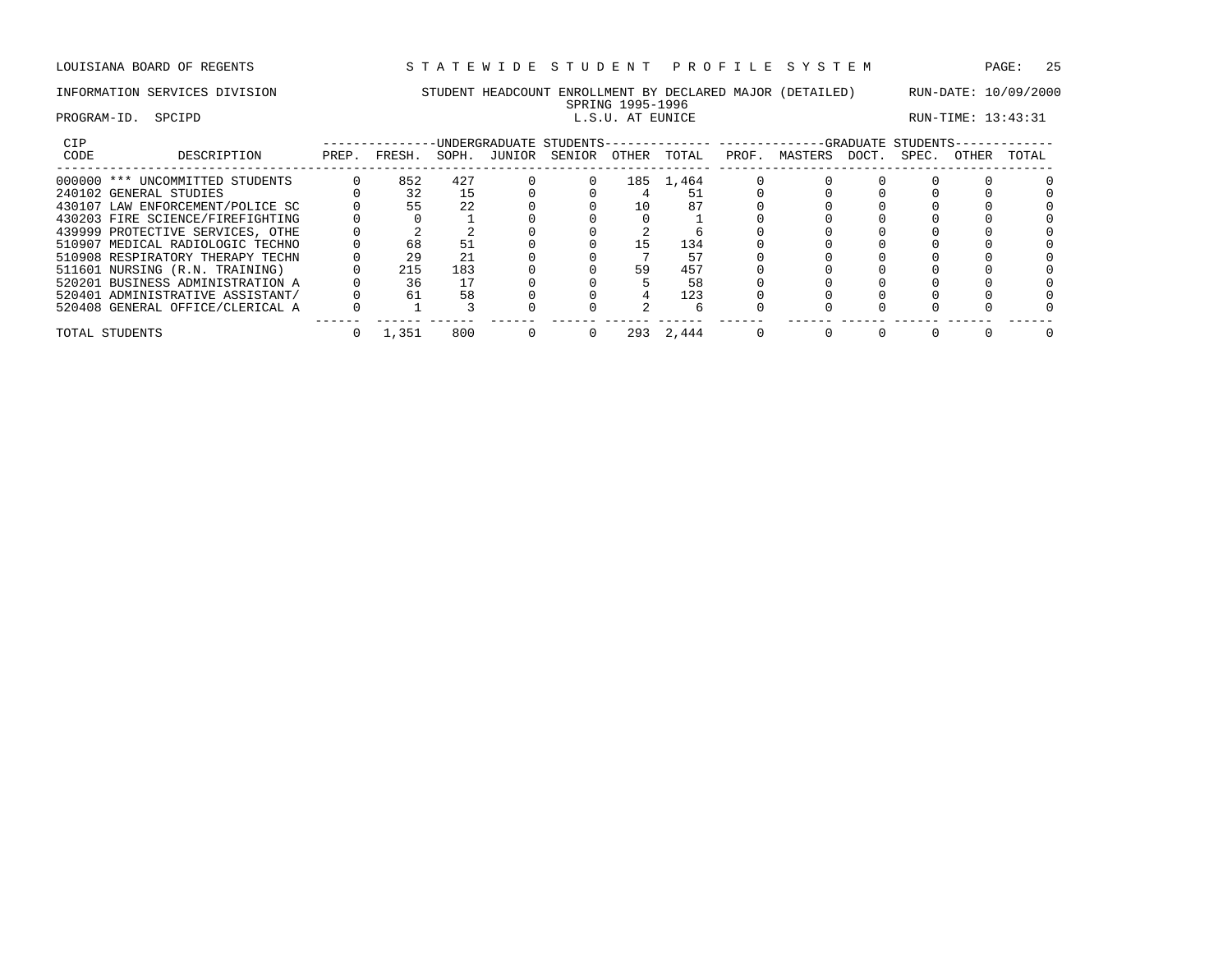# INFORMATION SERVICES DIVISION STUDENT HEADCOUNT ENROLLMENT BY DECLARED MAJOR (DETAILED) RUN-DATE: 10/09/2000

SPRING 1995-1996<br>L.S.U. IN SHREVEPORT

PROGRAM-ID. SPCIPD **EXAM-ID.** SPCIPD **EXAM-ID.** SPCIPD **EXAM-ID.** SPCIPD **EXAM-ID.** SPCIPD

| CIP  |                                                                                                                                                                                                                                                   |          |                                                                                                         |                          |                            |                |                          |              |             | ---------------UNDERGRADUATE STUDENTS-------------- ------------GRADUATE STUDENTS------------ |             |              |             |              |
|------|---------------------------------------------------------------------------------------------------------------------------------------------------------------------------------------------------------------------------------------------------|----------|---------------------------------------------------------------------------------------------------------|--------------------------|----------------------------|----------------|--------------------------|--------------|-------------|-----------------------------------------------------------------------------------------------|-------------|--------------|-------------|--------------|
| CODE | DESCRIPTION                                                                                                                                                                                                                                       |          |                                                                                                         |                          |                            |                |                          |              |             | PREP. FRESH. SOPH. JUNIOR SENIOR OTHER TOTAL PROF. MASTERS DOCT. SPEC.                        |             |              | OTHER TOTAL |              |
|      | 000000 *** UNCOMMITTED STUDENTS                                                                                                                                                                                                                   |          | $\begin{array}{cccc} & 13 & 490\ & 0 & 0\ & 0 & 11\ & 0 & 5\ & 0 & 0\ & 0 & 28 \end{array}$             | 203                      | 113                        | 83             |                          | 103 1,005    | $\Omega$    | $\mathbf{0}$                                                                                  | 0           | 0            | 445         | 445          |
|      | 030102 ENVIRONMENTAL SCIENCE/STU                                                                                                                                                                                                                  |          |                                                                                                         | $\overline{7}$           | $6^{\circ}$                | 13             | $\overline{\phantom{0}}$ | 26           | $\mathbf 0$ | $\mathbf 0$                                                                                   | $\mathbf 0$ | 0            | 0           | $\Omega$     |
|      |                                                                                                                                                                                                                                                   |          |                                                                                                         | 9                        | 14                         | 14             | $\mathbf 0$              | 48           | $\mathbf 0$ | $\mathbf 0$                                                                                   | 0           | 0            | 0           | $\Omega$     |
|      |                                                                                                                                                                                                                                                   |          |                                                                                                         | 13                       | 11                         | 10             | $\Omega$                 | 39           | $\Omega$    | $\overline{0}$                                                                                | 0           | 0            |             | $\Omega$     |
|      |                                                                                                                                                                                                                                                   |          |                                                                                                         | $\overline{0}$           | $\bigcirc$                 | $\overline{0}$ | $\Omega$                 | $\Omega$     | $\Omega$    | 43                                                                                            | 0           | $\mathbf 0$  | $\Omega$    | 43           |
|      |                                                                                                                                                                                                                                                   |          |                                                                                                         | 30                       | 20                         | 44             | $\overline{0}$           | 122          |             | $\overline{0}$                                                                                | $\Omega$    | $\mathbf{0}$ |             | $\mathbf 0$  |
|      | 990401 JOURNALISM<br>090401 JOURNALISM<br>090501 PUBLIC RELATIONS AND ORGA<br>110401 INFORMATION SCIENCES AND<br>130701 COMPUTER SCIENCE<br>130802 EDUCATIONAL PSYCHOLOGY<br>131001 SPECIAL EDUCATION, GENERA<br>131202 ELEMENTARY TEACHER EDUCAT | $\Omega$ | $\overline{0}$                                                                                          | $\Omega$                 | $\mathbf 0$                | $\overline{0}$ | $\mathbf 0$              | $\mathbf 0$  | 0           | 16                                                                                            | $\Omega$    | $\mathbf 0$  | $\Omega$    | 16           |
|      |                                                                                                                                                                                                                                                   |          | $\overline{0}$                                                                                          | $\Omega$                 | $\Omega$                   | $\overline{0}$ | $\Omega$                 | $\Omega$     |             | $\Omega$                                                                                      | $\Omega$    | 15           | $\Omega$    | 15           |
|      |                                                                                                                                                                                                                                                   |          | $\Omega$                                                                                                | $\overline{4}$           | 14                         | 13             | $\mathbf 0$              | 31           |             | 0                                                                                             | $\Omega$    | $\Omega$     | $\Omega$    | $\Omega$     |
|      |                                                                                                                                                                                                                                                   |          | 18                                                                                                      | 42                       | 84                         | 113            | $\overline{0}$           | 257          |             | $\mathbf 0$                                                                                   | $\mathbf 0$ | $\mathbf 0$  |             | $\Omega$     |
|      | 131302 ART TEACHER EDUCATION                                                                                                                                                                                                                      |          | $\Omega$                                                                                                | $\Omega$                 | 2                          | - 6            | $\mathbf 0$              | 8            |             | 0                                                                                             | 0           | $\mathbf 0$  | U           | $\Omega$     |
|      | 131305 ENGLISH TEACHER EDUCATION                                                                                                                                                                                                                  |          | $\overline{1}$                                                                                          | $\overline{4}$           | $\overline{3}$             | 12             | $\Omega$                 | 20           |             | $\Omega$                                                                                      | $\Omega$    | $\Omega$     |             | $\Omega$     |
|      | 131311 MATHEMATICS TEACHER EDUCA                                                                                                                                                                                                                  |          |                                                                                                         | 3                        |                            | 14             | $\mathbf 0$              | 24           |             | $\Omega$                                                                                      | 0           | $\mathbf 0$  | U           |              |
|      | 131314 PHYSICAL EDUCATION TEACHI                                                                                                                                                                                                                  |          |                                                                                                         | 13                       |                            | 22             | $\mathbf 0$              | 47           |             | 0                                                                                             | $\Omega$    | $\Omega$     |             |              |
|      | 131318 SOCIAL STUDIES TEACHER ED                                                                                                                                                                                                                  |          |                                                                                                         |                          |                            | 12             | $\mathbf 0$              | 23           |             | $\mathbf 0$                                                                                   | $\Omega$    | $\mathbf 0$  |             |              |
|      | 131322 BIOLOGY TEACHER EDUCATION                                                                                                                                                                                                                  |          | $\mathbf 0$                                                                                             |                          |                            | 8              | $\mathbf 0$              | 12           |             | 0                                                                                             | $\Omega$    | $\mathbf 0$  |             |              |
|      | 131323 CHEMISTRY TEACHER EDUCATI                                                                                                                                                                                                                  |          | $\Omega$                                                                                                | $\mathbf{1}$             | $\Omega$                   |                | $\Omega$                 | 4            |             | $\Omega$                                                                                      | 0           | $\mathbf 0$  | U           |              |
|      | 131325 FRENCH LANGUAGE TEACHER E                                                                                                                                                                                                                  |          | $\Omega$                                                                                                | 1                        |                            | 1              | $\mathbf 0$              | 3            |             | $\Omega$                                                                                      | $\Omega$    | $\Omega$     | U           |              |
|      | 131329 PHYSICS TEACHER EDUCATION                                                                                                                                                                                                                  |          | $\Omega$                                                                                                | $\mathbf{1}$             | 0                          |                | $\mathbf 0$              | $\mathbf{1}$ |             | $\mathbf 0$                                                                                   | $\Omega$    | $\mathbf 0$  | O           |              |
|      | 160901 FRENCH LANGUAGE AND LITER                                                                                                                                                                                                                  |          |                                                                                                         | $\mathbf 0$              | $\mathbf{0}$               | $\mathbf{1}$   | $\mathbf 0$              | 2            |             | 0                                                                                             | $\Omega$    | $\mathbf 0$  |             |              |
|      | 160905 SPANISH LANGUAGE AND LITE                                                                                                                                                                                                                  |          | $\Omega$                                                                                                | $\Omega$                 | $\Omega$                   |                | $\Omega$                 | 5            |             | $\Omega$                                                                                      | 0           | $\mathbf 0$  | U           |              |
|      | 230101 ENGLISH LANGUAGE AND LITE                                                                                                                                                                                                                  |          | 6                                                                                                       | 14                       | 12                         | 19             | $\mathbf 0$              | 51           |             | 0                                                                                             | $\Omega$    | $\Omega$     |             |              |
|      | 231001 SPEECH AND RHETORICAL STU                                                                                                                                                                                                                  |          | $\begin{bmatrix} 0 \\ 0 \\ 0 \\ 0 \\ 0 \\ 0 \end{bmatrix}$                                              | 1                        | 5                          | $\overline{1}$ | $\mathbf 0$              | 9            |             | $\mathbf 0$                                                                                   | $\Omega$    | $\mathbf 0$  |             | $\Omega$     |
|      | 240102 GENERAL STUDIES                                                                                                                                                                                                                            |          | $\overline{7}$                                                                                          | 13                       | 17                         | 92             | $\mathbf 0$              | 129          |             | $\mathbf 0$                                                                                   | $\Omega$    | $\mathbf 0$  | U           | $\Omega$     |
|      | 240103 HUMANITIES/HUMANISTIC STU                                                                                                                                                                                                                  |          | $\begin{bmatrix} 0 \\ 0 \\ 0 \\ 0 \\ 0 \\ 0 \end{bmatrix}$<br>$\overline{0}$                            | $\Omega$                 | $\Omega$                   | $\Omega$       | $\Omega$                 | $\Omega$     |             | 34                                                                                            | 0           | $\mathbf 0$  | U           | 34           |
|      | 260101 BIOLOGY, GENERAL                                                                                                                                                                                                                           |          | 26                                                                                                      | 23                       | 31                         | 70             | $\circ$                  | 150          |             | $\Omega$                                                                                      | O           | $\Omega$     | U           | <sup>0</sup> |
|      | 269999 BIOLOGICAL SCIENCES/LIFE                                                                                                                                                                                                                   |          | 10                                                                                                      | 6                        | 18                         | 23             | $\mathbf 0$              | 57           |             | 0                                                                                             | 0           | $\mathbf 0$  | O           |              |
|      | 270101 MATHEMATICS                                                                                                                                                                                                                                |          | $\overline{1}$                                                                                          |                          | $\mathbf 0$                | 7              | $\mathbf 0$              | 13           |             | 0                                                                                             | $\Omega$    | $\mathbf 0$  |             | $\Omega$     |
|      | 400501 CHEMISTRY, GENERAL                                                                                                                                                                                                                         |          | 6                                                                                                       | 1                        | 9                          | 11             | $\Omega$                 | 27           |             | $\mathbf 0$                                                                                   | $\Omega$    | $\mathbf 0$  | U           |              |
|      | 400801 PHYSICS, GENERAL                                                                                                                                                                                                                           |          | $\overline{a}$                                                                                          | 3                        | 3                          | - 5            | $\Omega$                 | 13           |             | $\Omega$                                                                                      | O           | $\Omega$     |             |              |
|      | 420101 PSYCHOLOGY, GENERAL                                                                                                                                                                                                                        |          | 28                                                                                                      | 27                       | 45                         | 76             | $\mathbf 0$              | 176          |             | $\mathbf 0$                                                                                   | $\Omega$    | $\mathbf 0$  |             |              |
|      | 430104 CRIMINAL JUSTICE STUDIES                                                                                                                                                                                                                   |          | 14                                                                                                      | 16                       | 27                         | 37             | $\mathbf 0$              | 94           |             | 0                                                                                             | $\Omega$    | $\Omega$     |             |              |
|      | 440401 PUBLIC ADMINISTRATION                                                                                                                                                                                                                      |          |                                                                                                         | $\Omega$                 | 2                          | $\overline{4}$ | $\Omega$                 | -6           |             | $\Omega$                                                                                      | 0           | $\Omega$     | 0           |              |
|      | 450701 GEOGRAPHY                                                                                                                                                                                                                                  |          |                                                                                                         | $\Omega$                 | $\Omega$                   | $\overline{3}$ | $\mathbf 0$              | 3            |             | $\Omega$                                                                                      | $\Omega$    | $\Omega$     |             |              |
|      | 450801 HISTORY, GENERAL                                                                                                                                                                                                                           |          | $\begin{bmatrix} 0 & 0 & 0 \\ 0 & 0 & 8 \\ 0 & 8 & 3 \\ 0 & 0 & 5 \\ 0 & 1 & 1 \end{bmatrix}$           | 8                        | 8                          | 17             | $\mathbf 0$              | 41           |             | $\mathbf 0$                                                                                   | $\Omega$    | 0            |             |              |
|      | 451001 POLITICAL SCIENCE, GENERA                                                                                                                                                                                                                  |          |                                                                                                         |                          | 10                         | -5             | $\mathbf 0$              | 25           |             | $\Omega$                                                                                      | $\Omega$    | $\Omega$     |             |              |
|      | 451101 SOCIOLOGY                                                                                                                                                                                                                                  |          |                                                                                                         | 6                        | 14                         | 20             | $\Omega$                 | 45           |             | $\Omega$                                                                                      | 0           | $\Omega$     | 0           |              |
|      | 500701 ART, GENERAL                                                                                                                                                                                                                               |          |                                                                                                         | 10                       | 6                          | -5             | $\Omega$                 | 32           |             | $\Omega$                                                                                      | $\Omega$    | $\Omega$     |             |              |
|      | 510204 SPEECH-LANGUAGE PATHOLOGY                                                                                                                                                                                                                  |          | $\overline{3}$                                                                                          | 7                        | 9                          | 11             | $\mathbf 0$              | 30           |             | $\Omega$                                                                                      | $\Omega$    | $\mathbf 0$  |             |              |
|      | 511199 HEALTH AND MEDICAL PREPAR                                                                                                                                                                                                                  |          |                                                                                                         | $\overline{3}$           | 6                          | - 6            | $\Omega$                 | 19           |             | $\Omega$                                                                                      | $\Omega$    | $\mathbf 0$  |             | $\Omega$     |
|      | 520201 BUSINESS ADMINISTRATION A                                                                                                                                                                                                                  |          |                                                                                                         | 50                       | 95                         | 121            | $\mathbf 0$              | 304          |             | 61                                                                                            | 0           | $\mathbf 0$  | 0           | 61           |
|      | 520301 ACCOUNTING                                                                                                                                                                                                                                 |          |                                                                                                         | 32                       | 66                         | 95             | $\Omega$                 | 224          | $\Omega$    | $\Omega$                                                                                      | $\Omega$    | $\Omega$     |             | <sup>0</sup> |
|      | 520601 BUSINESS/MANAGERIAL ECONO                                                                                                                                                                                                                  |          |                                                                                                         | $\overline{\phantom{a}}$ | $\overline{\phantom{0}}^2$ | $\overline{4}$ | $\mathbf 0$              | 11           | 0           | $\mathbf 0$                                                                                   | 0           | $\mathbf 0$  |             |              |
|      |                                                                                                                                                                                                                                                   |          |                                                                                                         | $\overline{9}$           | 12                         | 26             | $\mathbf{0}$             | 53           | 0           | 0                                                                                             | 0           | $\mathbf 0$  | 0           |              |
|      | 520801 FINANCE, GENERAL<br>521401 BUSINESS MARKETING AND MA                                                                                                                                                                                       |          | $\begin{array}{ccc} 0 & & 3 \ 0 & & 4 \ 0 & & 38 \ 0 & & 31 \ 0 & & 2 \ 0 & & 6 \ 0 & & 12 \end{array}$ | 18                       | 15                         | 32             | $\overline{0}$           | 77           | 0           | 0                                                                                             | 0           | $\mathbf 0$  | 0           |              |
|      |                                                                                                                                                                                                                                                   | -------  |                                                                                                         |                          |                            |                |                          |              |             |                                                                                               |             |              |             |              |
|      | TOTAL STUDENTS                                                                                                                                                                                                                                    | 13       | 796                                                                                                     | 597                      | 693                        | 1,064          |                          | 103 3,266    | $\Omega$    | 154                                                                                           | $\Omega$    | 15           | 445         | 614          |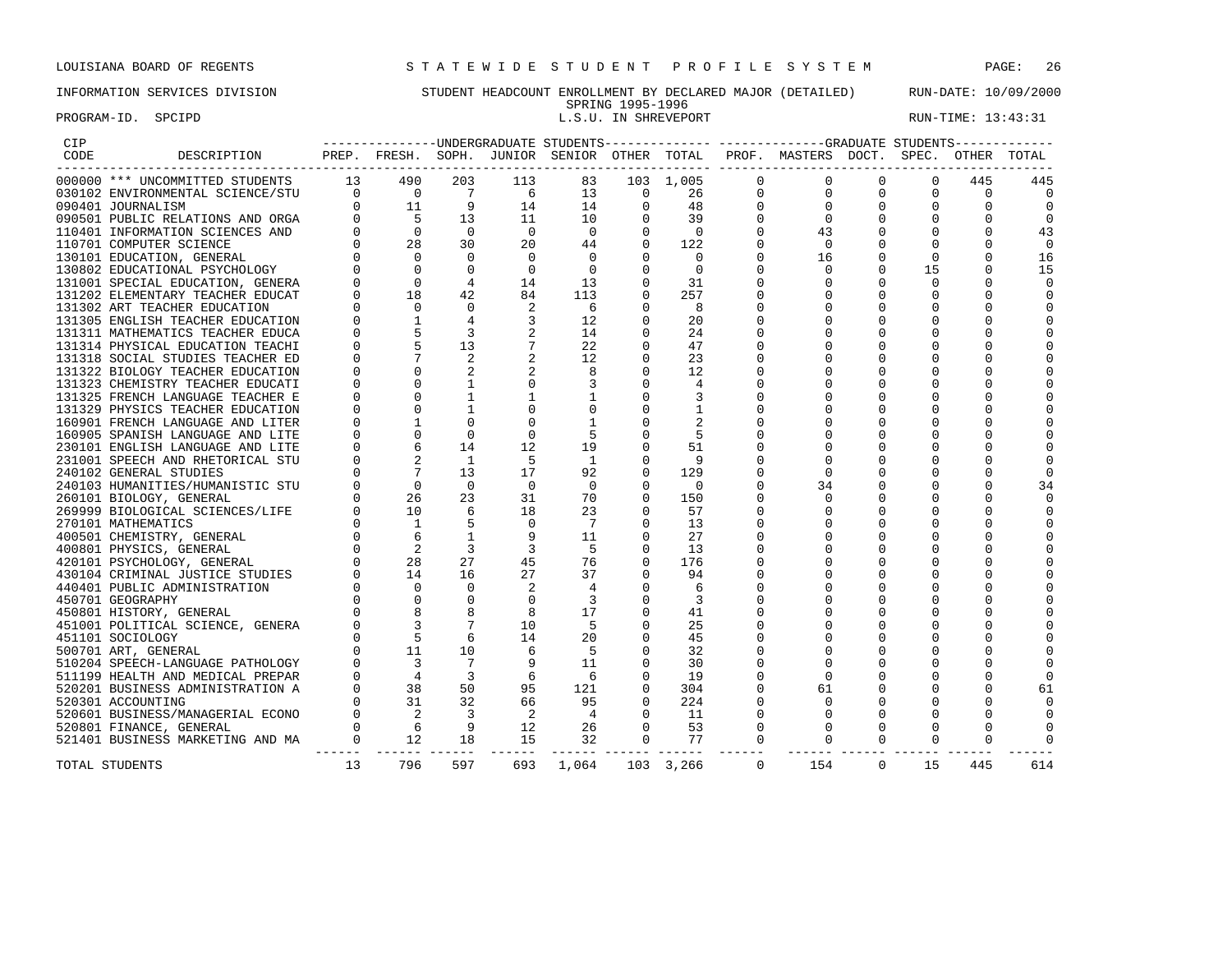# INFORMATION SERVICES DIVISION STUDENT HEADCOUNT ENROLLMENT BY DECLARED MAJOR (DETAILED) RUN-DATE: 10/09/2000 SPRING 1995-1996<br>UNIVERSITY OF NEW ORLEANS PROGRAM-ID. SPCIPD **EXECUTE:** 13:43:31

| CIP  |                                                                                                                                                                                                                                                                                                                                                                                                                                                                                                                                                                                               |             |                                                                               |                              |                                              |                                       |                                         |                                 |               | ----------------UNDERGRADUATE STUDENTS------------- -----------GRADUATE STUDENTS------------                                                                                                                                                                                                                                                                                                                                                                                                                                                                                             |                  |             |                 |                   |
|------|-----------------------------------------------------------------------------------------------------------------------------------------------------------------------------------------------------------------------------------------------------------------------------------------------------------------------------------------------------------------------------------------------------------------------------------------------------------------------------------------------------------------------------------------------------------------------------------------------|-------------|-------------------------------------------------------------------------------|------------------------------|----------------------------------------------|---------------------------------------|-----------------------------------------|---------------------------------|---------------|------------------------------------------------------------------------------------------------------------------------------------------------------------------------------------------------------------------------------------------------------------------------------------------------------------------------------------------------------------------------------------------------------------------------------------------------------------------------------------------------------------------------------------------------------------------------------------------|------------------|-------------|-----------------|-------------------|
| CODE | DESCRIPTION                                                                                                                                                                                                                                                                                                                                                                                                                                                                                                                                                                                   |             |                                                                               |                              |                                              |                                       |                                         |                                 |               | PREP. FRESH. SOPH. JUNIOR SENIOR OTHER TOTAL PROF. MASTERS DOCT. SPEC. OTHER TOTAL<br>$\begin{tabular}{cccc} \multicolumn{4}{c}{\begin{tabular}{cccccccccc} \multicolumn{4}{c}{\multicolumn{4}{c}{\multicolumn{4}{c}{\multicolumn{4}{c}{\multicolumn{4}{c}{\multicolumn{4}{c}{\multicolumn{4}{c}{\multicolumn{4}{c}{\multicolumn{4}{c}{\multicolumn{4}{c}{\multicolumn{4}{c}{\multicolumn{4}{c}{\multicolumn{4}{c}{\multicolumn{4}{c}{\multicolumn{4}{c}{\multicolumn{4}{c}{\multicolumn{4}{c}{\multicolumn{4}{c}{\multicolumn{4}{c}{\multicolumn{4}{c}{\multicolumn{4}{c}{\multicolumn$ |                  |             |                 |                   |
|      | $\begin{tabular}{cccc} 000000 & *{\color{red}*}{\color{red}*}{\color{green}*}{\color{green}*}{\color{green}*}{\color{green}*}{\color{green}*}{\color{green}*}{\color{green}*}{\color{green}*}{\color{green}*}{\color{green}*}{\color{green}*}{\color{green}*}{\color{green}*}{\color{green}*}{\color{green}*}{\color{green}*}{\color{green}*}{\color{green}*}{\color{green}*}{\color{green}*}{\color{green}*}{\color{green}*}{\color{green}*}{\color{green}*}{\color{green}*}{\color{green}*}{\color{green}*}{\color{green}*}{\color{green}*}{\color{green}*}{\color{green}*}{\color{green}*$ |             |                                                                               |                              | 379                                          | 339                                   |                                         |                                 |               |                                                                                                                                                                                                                                                                                                                                                                                                                                                                                                                                                                                          | $\mathbf{0}$     |             | $0 \quad 1,585$ | 1,585             |
|      |                                                                                                                                                                                                                                                                                                                                                                                                                                                                                                                                                                                               |             |                                                                               |                              | $\overline{0}$                               | $\sim$ 0                              |                                         |                                 |               |                                                                                                                                                                                                                                                                                                                                                                                                                                                                                                                                                                                          | $\mathbf{0}$     | 0           | $\mathbf 0$     | 59                |
|      |                                                                                                                                                                                                                                                                                                                                                                                                                                                                                                                                                                                               |             |                                                                               |                              | 102                                          | 109                                   |                                         |                                 |               |                                                                                                                                                                                                                                                                                                                                                                                                                                                                                                                                                                                          | $\mathbf 0$      | $\mathbf 0$ | $\mathbf 0$     | $\overline{0}$    |
|      |                                                                                                                                                                                                                                                                                                                                                                                                                                                                                                                                                                                               |             |                                                                               |                              |                                              | 78                                    |                                         |                                 |               |                                                                                                                                                                                                                                                                                                                                                                                                                                                                                                                                                                                          | $\overline{0}$   | $\mathbf 0$ | $\mathbf 0$     | 59                |
|      |                                                                                                                                                                                                                                                                                                                                                                                                                                                                                                                                                                                               |             |                                                                               |                              |                                              | $\overline{\phantom{0}}$              |                                         |                                 |               |                                                                                                                                                                                                                                                                                                                                                                                                                                                                                                                                                                                          | $\overline{0}$   | $\mathbf 0$ | 0               | $\overline{1}$    |
|      |                                                                                                                                                                                                                                                                                                                                                                                                                                                                                                                                                                                               |             |                                                                               |                              | $\begin{bmatrix} 56 \\ 0 \\ 0 \end{bmatrix}$ | $\overline{0}$                        |                                         |                                 |               |                                                                                                                                                                                                                                                                                                                                                                                                                                                                                                                                                                                          | 50               | 0           | 0               | 208               |
|      |                                                                                                                                                                                                                                                                                                                                                                                                                                                                                                                                                                                               |             |                                                                               |                              | $\Omega$                                     | $\overline{0}$                        |                                         |                                 |               |                                                                                                                                                                                                                                                                                                                                                                                                                                                                                                                                                                                          | 53               | $\Omega$    | $\Omega$        | 120               |
|      | 131001 SPECIAL EDUCATION, GENERA                                                                                                                                                                                                                                                                                                                                                                                                                                                                                                                                                              | $\mathbf 0$ | $\Omega$                                                                      | $\mathbf 0$                  | 0                                            | $\overline{0}$                        |                                         |                                 |               |                                                                                                                                                                                                                                                                                                                                                                                                                                                                                                                                                                                          | 19               | 0           | $\Omega$        | 105               |
|      | 131101 COUNSELOR EDUCATION COUNS                                                                                                                                                                                                                                                                                                                                                                                                                                                                                                                                                              | $\Omega$    |                                                                               | $\bigcirc$                   | $\Omega$                                     | $\overline{0}$                        |                                         |                                 |               |                                                                                                                                                                                                                                                                                                                                                                                                                                                                                                                                                                                          | 39               | $\mathbf 0$ | $\Omega$        | 140               |
|      | 131202 ELEMENTARY TEACHER EDUCAT                                                                                                                                                                                                                                                                                                                                                                                                                                                                                                                                                              |             | $\begin{array}{c}0\\102\end{array}$                                           | 146                          | 174                                          | 270                                   | $\overline{0}$                          | 692                             | 0             | $\mathbf 0$                                                                                                                                                                                                                                                                                                                                                                                                                                                                                                                                                                              | 0                | $\Omega$    | $\Omega$        | $\Omega$          |
|      | 131305 ENGLISH TEACHER EDUCATION                                                                                                                                                                                                                                                                                                                                                                                                                                                                                                                                                              |             |                                                                               | $\Omega$                     | $\overline{\phantom{a}}$                     | 29                                    | $\Omega$                                | 32                              | 0             | 8                                                                                                                                                                                                                                                                                                                                                                                                                                                                                                                                                                                        | 0                | $\Omega$    | $\Omega$        | 8                 |
|      | 131311 MATHEMATICS TEACHER EDUCA                                                                                                                                                                                                                                                                                                                                                                                                                                                                                                                                                              |             |                                                                               | $\overline{0}$               | $\overline{1}$                               | 10                                    | $\Omega$                                | 11                              | $\Omega$      | $\mathbf 0$                                                                                                                                                                                                                                                                                                                                                                                                                                                                                                                                                                              | 0                | $\Omega$    | $\Omega$        | 0                 |
|      | 131312 MUSIC TEACHER EDUCATION                                                                                                                                                                                                                                                                                                                                                                                                                                                                                                                                                                |             |                                                                               | $\overline{0}$               | $\overline{0}$                               | $\overline{7}$                        | $\mathbf 0$                             | $\overline{7}$                  | 0             | $\mathbf 0$                                                                                                                                                                                                                                                                                                                                                                                                                                                                                                                                                                              | 0                |             | 0               | $\mathbf 0$       |
|      | 131314 PHYSICAL EDUCATION TEACHI                                                                                                                                                                                                                                                                                                                                                                                                                                                                                                                                                              |             |                                                                               | 14                           | 27                                           | 53                                    | $\overline{0}$                          | 101                             | 0             | 65                                                                                                                                                                                                                                                                                                                                                                                                                                                                                                                                                                                       | 0                | $\Omega$    | $\Omega$        | 65                |
|      | 131316 SCIENCE TEACHER EDUCATION                                                                                                                                                                                                                                                                                                                                                                                                                                                                                                                                                              |             | $\begin{bmatrix} 0 & 0 & 0 \ 0 & 0 & 0 \ 0 & 0 & 7 \ 0 & 0 & 7 \end{bmatrix}$ | $\overline{0}$               | 2                                            | - 9                                   | $\mathbf 0$                             | 11                              | $\Omega$      | 16                                                                                                                                                                                                                                                                                                                                                                                                                                                                                                                                                                                       | $\mathbf 0$      | $\Omega$    | $\Omega$        | 16                |
|      | 131318 SOCIAL STUDIES TEACHER ED                                                                                                                                                                                                                                                                                                                                                                                                                                                                                                                                                              | $\Omega$    | $\overline{0}$                                                                | $\overline{0}$               | 3                                            | 15                                    | $\overline{0}$                          | 18                              | 0             | 0                                                                                                                                                                                                                                                                                                                                                                                                                                                                                                                                                                                        | 0                | $\Omega$    | $\Omega$        | 0                 |
|      |                                                                                                                                                                                                                                                                                                                                                                                                                                                                                                                                                                                               |             | $\overline{0}$                                                                | $\Omega$                     | $\Omega$                                     | $\overline{0}$                        | $\Omega$                                | $\Omega$                        | $\Omega$      | 5                                                                                                                                                                                                                                                                                                                                                                                                                                                                                                                                                                                        | 0                |             |                 | 5                 |
|      | 131328 HISTORY TEACHER EDUCATION<br>131331 SPEECH TEACHER EDUCATION                                                                                                                                                                                                                                                                                                                                                                                                                                                                                                                           |             | $\overline{0}$                                                                | $\overline{0}$               | $\mathbf 0$                                  | $\overline{\phantom{0}}$              | 0                                       | $\overline{1}$                  | 0             | $\mathbf 0$                                                                                                                                                                                                                                                                                                                                                                                                                                                                                                                                                                              | 0                | 0           | 0               | 0                 |
|      |                                                                                                                                                                                                                                                                                                                                                                                                                                                                                                                                                                                               |             | 51                                                                            | 50                           | 38                                           | 81                                    | $\mathbf 0$                             | 220                             | 0             | $\mathbf 0$                                                                                                                                                                                                                                                                                                                                                                                                                                                                                                                                                                              | 0                | 0           | <sup>0</sup>    | 0                 |
|      | 140801 CIVIL ENGINEERING, GENERA                                                                                                                                                                                                                                                                                                                                                                                                                                                                                                                                                              |             | 87                                                                            | 77                           | 46                                           | 106                                   | $\Omega$                                | 316                             | 0             | $\mathbf 0$                                                                                                                                                                                                                                                                                                                                                                                                                                                                                                                                                                              | $\mathbf 0$      |             |                 | $\mathbf 0$       |
|      | 141001 ELECTRICAL, ELECTRONICS A                                                                                                                                                                                                                                                                                                                                                                                                                                                                                                                                                              |             | $\overline{0}$                                                                | $\overline{0}$               | $\overline{0}$                               | $\overline{0}$                        | $\Omega$                                |                                 | $\Omega$      | 139                                                                                                                                                                                                                                                                                                                                                                                                                                                                                                                                                                                      | 14               | $\Omega$    | $\Omega$        | 153               |
|      | 141301 ENGINEERING SCIENCE                                                                                                                                                                                                                                                                                                                                                                                                                                                                                                                                                                    |             |                                                                               | 59                           | 46                                           |                                       |                                         | $\overline{\phantom{0}}$<br>311 | $\Omega$      | $\Omega$                                                                                                                                                                                                                                                                                                                                                                                                                                                                                                                                                                                 | $\Omega$         |             |                 | $\Omega$          |
|      |                                                                                                                                                                                                                                                                                                                                                                                                                                                                                                                                                                                               |             |                                                                               | 13                           | 16                                           | 134<br>43                             | $\overline{0}$<br>$\mathbf 0$           | 90                              | $\Omega$      | 0                                                                                                                                                                                                                                                                                                                                                                                                                                                                                                                                                                                        | 0                |             | 0               | $\overline{0}$    |
|      |                                                                                                                                                                                                                                                                                                                                                                                                                                                                                                                                                                                               |             |                                                                               |                              |                                              |                                       |                                         |                                 |               |                                                                                                                                                                                                                                                                                                                                                                                                                                                                                                                                                                                          |                  | $\Omega$    | $\Omega$        |                   |
|      |                                                                                                                                                                                                                                                                                                                                                                                                                                                                                                                                                                                               |             |                                                                               | $\overline{\mathbf{3}}$<br>6 | $\overline{5}$<br>2                          | 12<br>- 9                             | $\overline{0}$<br>$\mathbf 0$           | 21                              | 0<br>$\Omega$ | $\mathbf 0$<br>$\mathbf 0$                                                                                                                                                                                                                                                                                                                                                                                                                                                                                                                                                               | 0<br>$\mathbf 0$ |             | $\Omega$        | 0                 |
|      |                                                                                                                                                                                                                                                                                                                                                                                                                                                                                                                                                                                               |             |                                                                               | $\overline{0}$               | $\overline{0}$                               | $\overline{0}$                        | $\overline{0}$                          | 21                              | O             | 23                                                                                                                                                                                                                                                                                                                                                                                                                                                                                                                                                                                       | 0                | O           | $\Omega$        | $\mathbf 0$       |
|      |                                                                                                                                                                                                                                                                                                                                                                                                                                                                                                                                                                                               |             |                                                                               | 54                           | 42                                           |                                       | $\mathbf 0$                             | $\overline{\phantom{0}}$<br>230 | 0             | 73                                                                                                                                                                                                                                                                                                                                                                                                                                                                                                                                                                                       | 0                | $\Omega$    | $\Omega$        | 23<br>73          |
|      |                                                                                                                                                                                                                                                                                                                                                                                                                                                                                                                                                                                               |             |                                                                               | 131                          | 185                                          | 90<br>356                             | $\Omega$                                | 892                             | 0             | $\overline{0}$                                                                                                                                                                                                                                                                                                                                                                                                                                                                                                                                                                           | 0                | $\Omega$    | $\Omega$        | $\mathbf 0$       |
|      |                                                                                                                                                                                                                                                                                                                                                                                                                                                                                                                                                                                               |             |                                                                               | 96                           | 89                                           | 209                                   | $\overline{0}$                          | 473                             | 0             | 22                                                                                                                                                                                                                                                                                                                                                                                                                                                                                                                                                                                       | $\mathbf 0$      | $\mathbf 0$ | $\Omega$        |                   |
|      |                                                                                                                                                                                                                                                                                                                                                                                                                                                                                                                                                                                               |             |                                                                               | 9                            | 13                                           | 25                                    | $\mathbf 0$                             | 52                              | 0             | 29                                                                                                                                                                                                                                                                                                                                                                                                                                                                                                                                                                                       | 0                |             |                 | 22<br>29          |
|      |                                                                                                                                                                                                                                                                                                                                                                                                                                                                                                                                                                                               |             |                                                                               | $\overline{\mathbf{3}}$      | $5^{\circ}$                                  | 14                                    | $\Omega$                                | 31                              | $\Omega$      | 0                                                                                                                                                                                                                                                                                                                                                                                                                                                                                                                                                                                        | $\Omega$         | $\Omega$    | $\Omega$        | $\mathbf 0$       |
|      |                                                                                                                                                                                                                                                                                                                                                                                                                                                                                                                                                                                               |             |                                                                               | - 9                          | 11                                           | 35                                    | $\Omega$                                | 67                              | O             | 7                                                                                                                                                                                                                                                                                                                                                                                                                                                                                                                                                                                        | 35               | $\Omega$    | $\Omega$        |                   |
|      |                                                                                                                                                                                                                                                                                                                                                                                                                                                                                                                                                                                               |             |                                                                               | 8                            |                                              |                                       |                                         |                                 |               | 27                                                                                                                                                                                                                                                                                                                                                                                                                                                                                                                                                                                       |                  | $\Omega$    | $\Omega$        | 42                |
|      |                                                                                                                                                                                                                                                                                                                                                                                                                                                                                                                                                                                               |             |                                                                               |                              | 4                                            | 19                                    | $\overline{0}$                          | 35                              | 0             |                                                                                                                                                                                                                                                                                                                                                                                                                                                                                                                                                                                          | $\overline{0}$   |             |                 | 27                |
|      |                                                                                                                                                                                                                                                                                                                                                                                                                                                                                                                                                                                               |             |                                                                               | $\overline{0}$<br>6          | $\overline{0}$                               | $-5$<br>$\overline{7}$                | $\overline{\phantom{0}}$<br>$\mathbf 0$ | - 5                             | 0             | $\overline{0}$                                                                                                                                                                                                                                                                                                                                                                                                                                                                                                                                                                           | 0                | 0           | $\Omega$<br>0   | 0                 |
|      |                                                                                                                                                                                                                                                                                                                                                                                                                                                                                                                                                                                               |             |                                                                               | 102                          | 4<br>109                                     |                                       | $\mathbf 0$                             | 23                              | 0<br>0        | 24<br>$\mathbf 0$                                                                                                                                                                                                                                                                                                                                                                                                                                                                                                                                                                        | 0<br>$\Omega$    | 0           | $\Omega$        | 24<br>$\mathbf 0$ |
|      |                                                                                                                                                                                                                                                                                                                                                                                                                                                                                                                                                                                               |             |                                                                               | $\Omega$                     | $\Omega$                                     | 120<br>$\bigcirc$                     | $\Omega$                                | 450<br>$\Omega$                 | $\Omega$      | $\Omega$                                                                                                                                                                                                                                                                                                                                                                                                                                                                                                                                                                                 | 27               |             |                 |                   |
|      |                                                                                                                                                                                                                                                                                                                                                                                                                                                                                                                                                                                               |             |                                                                               | $\overline{0}$               | $\overline{0}$                               | $\overline{0}$                        | $\Omega$                                | $\overline{0}$                  | O             | 47                                                                                                                                                                                                                                                                                                                                                                                                                                                                                                                                                                                       | $\overline{0}$   | $\Omega$    | $\Omega$        | 27<br>47          |
|      |                                                                                                                                                                                                                                                                                                                                                                                                                                                                                                                                                                                               |             |                                                                               | 15                           | 10                                           | 30                                    | $\mathbf 0$                             | 66                              | 0             | $\mathbf 0$                                                                                                                                                                                                                                                                                                                                                                                                                                                                                                                                                                              | 0                |             | $\Omega$        | 0                 |
|      |                                                                                                                                                                                                                                                                                                                                                                                                                                                                                                                                                                                               |             |                                                                               | 2                            | $\overline{1}$                               | $\overline{\phantom{0}}^2$            | $\mathbf 0$                             | -6                              | 0             | $\mathbf 0$                                                                                                                                                                                                                                                                                                                                                                                                                                                                                                                                                                              | 0                | 0           | $\mathbf 0$     | $\overline{0}$    |
|      |                                                                                                                                                                                                                                                                                                                                                                                                                                                                                                                                                                                               |             |                                                                               | $\overline{\phantom{a}}$     | 12                                           | 25                                    | $\mathbf 0$                             | 41                              | 0             | 14                                                                                                                                                                                                                                                                                                                                                                                                                                                                                                                                                                                       | 0                | $\mathbf 0$ | $\Omega$        | 14                |
|      |                                                                                                                                                                                                                                                                                                                                                                                                                                                                                                                                                                                               |             |                                                                               | 23                           | 36                                           | 68                                    | $\Omega$                                | 150                             | 0             | 38                                                                                                                                                                                                                                                                                                                                                                                                                                                                                                                                                                                       | $\overline{0}$   |             | $\Omega$        | 38                |
|      |                                                                                                                                                                                                                                                                                                                                                                                                                                                                                                                                                                                               |             |                                                                               | 43                           | 30                                           | 51                                    | $\Omega$                                | 183                             | $\Omega$      | 22                                                                                                                                                                                                                                                                                                                                                                                                                                                                                                                                                                                       | 22               | $\Omega$    | $\Omega$        | 44                |
|      |                                                                                                                                                                                                                                                                                                                                                                                                                                                                                                                                                                                               |             |                                                                               | 39                           | 44                                           | 50                                    | $\overline{0}$                          | 166                             | 0             | 34                                                                                                                                                                                                                                                                                                                                                                                                                                                                                                                                                                                       | $\mathbf 0$      | 0           | $\mathbf 0$     | 34                |
|      |                                                                                                                                                                                                                                                                                                                                                                                                                                                                                                                                                                                               |             |                                                                               | $\overline{0}$               | $\overline{0}$                               | $\overline{0}$                        | $\overline{0}$                          | $\mathbf 0$                     | 0             | 47                                                                                                                                                                                                                                                                                                                                                                                                                                                                                                                                                                                       | 32               | 0           | $\mathbf 0$     | 79                |
|      |                                                                                                                                                                                                                                                                                                                                                                                                                                                                                                                                                                                               |             |                                                                               | $\overline{1}$               | $\overline{\phantom{0}}^2$                   |                                       | $\overline{0}$                          | $-5$                            | 0             | 97                                                                                                                                                                                                                                                                                                                                                                                                                                                                                                                                                                                       | $\overline{0}$   | $\mathbf 0$ | $\Omega$        | 97                |
|      |                                                                                                                                                                                                                                                                                                                                                                                                                                                                                                                                                                                               |             |                                                                               | $\overline{0}$               | $\overline{0}$                               | $\begin{array}{c} 2 \\ 0 \end{array}$ | $\overline{0}$                          | $\overline{\phantom{0}}$        | 0             | 16                                                                                                                                                                                                                                                                                                                                                                                                                                                                                                                                                                                       | 0                | 0           | $\Omega$        | 16                |
|      |                                                                                                                                                                                                                                                                                                                                                                                                                                                                                                                                                                                               |             |                                                                               | 47                           | 46                                           | 92                                    | $\overline{\phantom{0}}$                | 237                             | $\Omega$      | $\Omega$                                                                                                                                                                                                                                                                                                                                                                                                                                                                                                                                                                                 | 0                | $\Omega$    | $\Omega$        | $\overline{0}$    |
|      | $\begin{tabular}{cccc} 141001 EEC/RLAL, EEC/RLAL, EEC/RLAL, EEC/RLAL, EUC/RLAL, EUC/LRAL141301 INGCHANICAL ENGINBERING & 0 & 72\\ 141301 INICHANICAL RCHINERTCURE AND & 0 & 72\\ 14201 NACIAR LANGUAGE AND LITER & 0 & 1\\ 160991 FFRNCH LANGUAGE AND LITER & 0 & 4\\ 160999 ROMANCE LANGUGE AND LITT & 0 & 4\\ 230101 ENCILISH LANGUAGE AND LITT & 0 & 44\\ 240102 GEBWERAL STUDAGE AND$                                                                                                                                                                                                     |             |                                                                               | $\overline{0}$               | $\Omega$                                     | $\bigcirc$                            | $\Omega$                                | $\Omega$                        | $\Omega$      | 31                                                                                                                                                                                                                                                                                                                                                                                                                                                                                                                                                                                       | $\Omega$         | $\Omega$    | $\Omega$        | 31                |
|      |                                                                                                                                                                                                                                                                                                                                                                                                                                                                                                                                                                                               |             |                                                                               | 15                           | 16                                           | 41                                    | $\Omega$                                | 96                              | $\Omega$      | 16                                                                                                                                                                                                                                                                                                                                                                                                                                                                                                                                                                                       | $\Omega$         | $\Omega$    | $\Omega$        | 16                |
|      |                                                                                                                                                                                                                                                                                                                                                                                                                                                                                                                                                                                               |             |                                                                               |                              |                                              |                                       |                                         |                                 |               |                                                                                                                                                                                                                                                                                                                                                                                                                                                                                                                                                                                          |                  |             |                 |                   |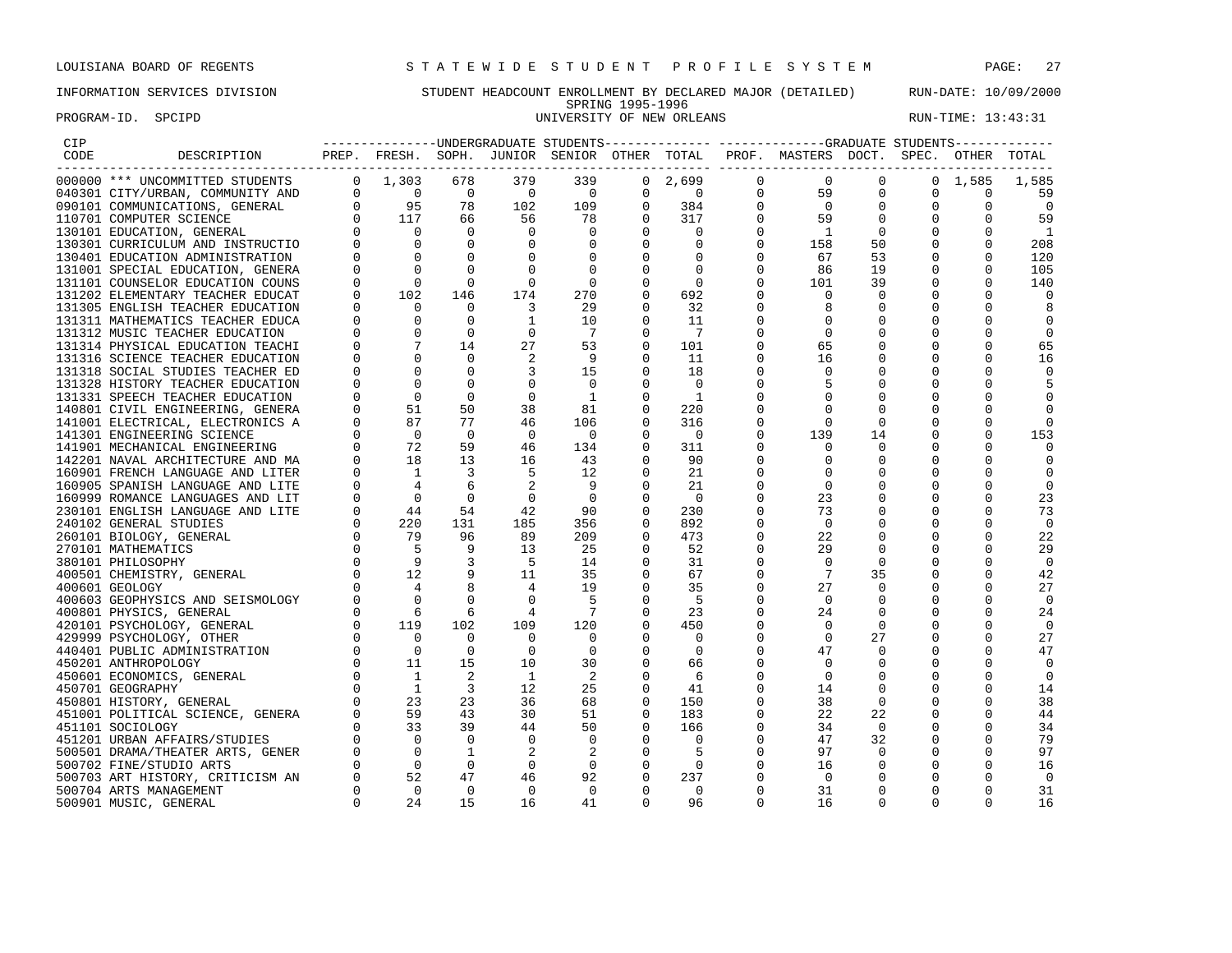# INFORMATION SERVICES DIVISION STUDENT HEADCOUNT ENROLLMENT BY DECLARED MAJOR (DETAILED) RUN-DATE: 10/09/2000 SPRING 1995-1996<br>UNIVERSITY OF NEW ORLEANS PROGRAM-ID. SPCIPD SECTED SECTED SERVICE SUBSEXTION OF NEW ORLEANS RUN-TIME: 13:43:31

| <b>CIP</b> |                                  |       |        |       |        | -UNDERGRADUATE STUDENTS- |       |            |       |         |       | -GRADUATE STUDENTS- |                 |       |
|------------|----------------------------------|-------|--------|-------|--------|--------------------------|-------|------------|-------|---------|-------|---------------------|-----------------|-------|
| CODE       | DESCRIPTION                      | PREP. | FRESH. | SOPH. | JUNIOR | SENIOR                   | OTHER | TOTAL      | PROF. | MASTERS | DOCT. | SPEC.               | <b>OTHER</b>    | TOTAL |
|            | 511005 MEDICAL TECHNOLOGY        |       |        | 10    |        |                          |       | 40         |       |         |       |                     |                 |       |
|            | 520201 BUSINESS ADMINISTRATION A |       | 185    | 190   | 203    | 318                      |       | 896        |       | 423     |       |                     |                 | 423   |
|            | 520301 ACCOUNTING                |       | 163    | 154   | 158    | 248                      |       | 723        |       | 41      |       |                     |                 | 41    |
|            | 520601 BUSINESS/MANAGERIAL ECONO |       |        |       |        |                          |       | 38         |       |         | 36    |                     |                 | 42    |
|            | 520801 FINANCE, GENERAL          |       | 27     | 35    |        | 85                       |       | 200        |       |         |       |                     |                 |       |
|            | 520901 HOSPITALITY/ADMINISTRATIO |       | 49     | 69    | 62     | 92                       |       | 272        |       |         |       |                     |                 |       |
|            | 521201 MANAGEMENT INFO. SYSTEMS  |       | 18     | 31    | 24     | 32                       |       | 105        |       |         |       |                     |                 |       |
|            | 521401 BUSINESS MARKETING AND MA |       | 41     | 56    | 60     | 104                      |       | 261        |       |         |       |                     |                 |       |
|            | 521501 REAL ESTATE               |       |        |       |        |                          |       |            |       |         |       |                     |                 |       |
|            | 521601 TAXATION                  |       |        |       |        |                          |       |            |       | 25      |       |                     |                 | 25    |
|            | TOTAL STUDENTS                   |       | 3,066  | 2,347 | 2,132  | 3,454                    |       | 0, 10, 999 |       | 1,826   | 327   |                     | $0 \quad 1.585$ | 3,738 |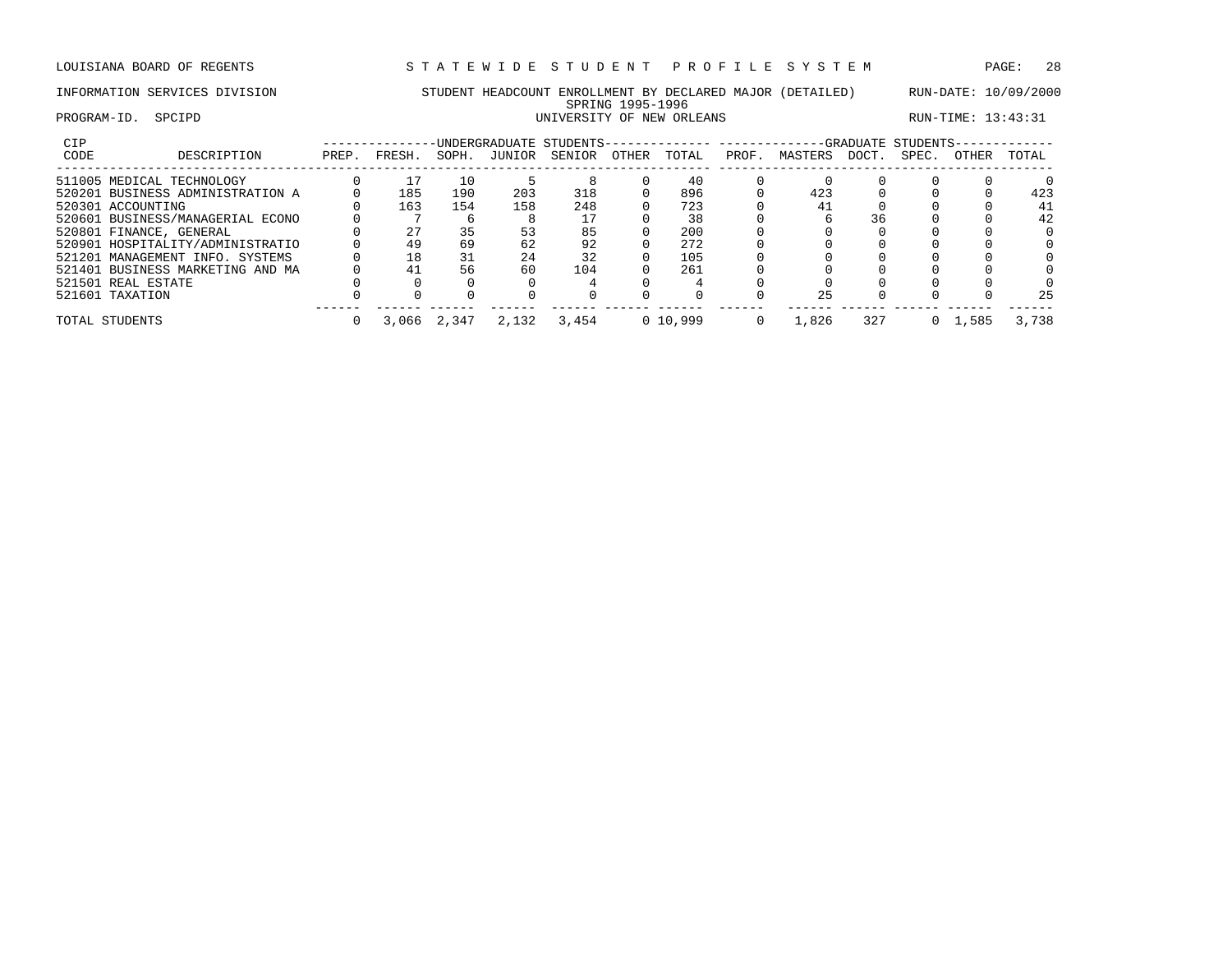LOUISIANA BOARD OF REGENTS STA TEWIDE STUDENT PROFILE SYSTEM PAGE: 29

### INFORMATION SERVICES DIVISION STUDENT HEADCOUNT ENROLLMENT BY DECLARED MAJOR (DETAILED) RUN-DATE: 10/09/2000 SPRING 1995-1996<br>L.S.U. LAW CENTER PROGRAM-ID. SPCIPD SPORT SALL SULLAR CENTER L.S.U. LAW CENTER LOGIC RUN-TIME: 13:43:31

| CIP                                                           |       |        |       |        |        |                              |                 |       | --UNDERGRADUATE STUDENTS-------------- -------------GRADUATE STUDENTS------------ |       |       |       |           |
|---------------------------------------------------------------|-------|--------|-------|--------|--------|------------------------------|-----------------|-------|-----------------------------------------------------------------------------------|-------|-------|-------|-----------|
| CODE<br>DESCRIPTION                                           | PREP. | FRESH. | SOPH. | JUNIOR | SENIOR | OTHER                        | TOTAL           | PROF. | MASTERS                                                                           | DOCT. | SPEC. | OTHER | TOTAL     |
| 000000 *** UNCOMMITTED STUDENTS<br>$220101$ LAW (LL.B., J.D.) |       |        |       |        |        | $\overline{0}$ .<br>$\Omega$ | $\bigcap$       | 623   |                                                                                   |       |       |       | 14<br>623 |
|                                                               |       |        |       |        |        |                              |                 |       |                                                                                   |       |       |       |           |
| TOTAL STUDENTS                                                |       |        |       |        |        |                              | $\Omega$<br>(1) | 623   |                                                                                   |       |       | -14   | 637       |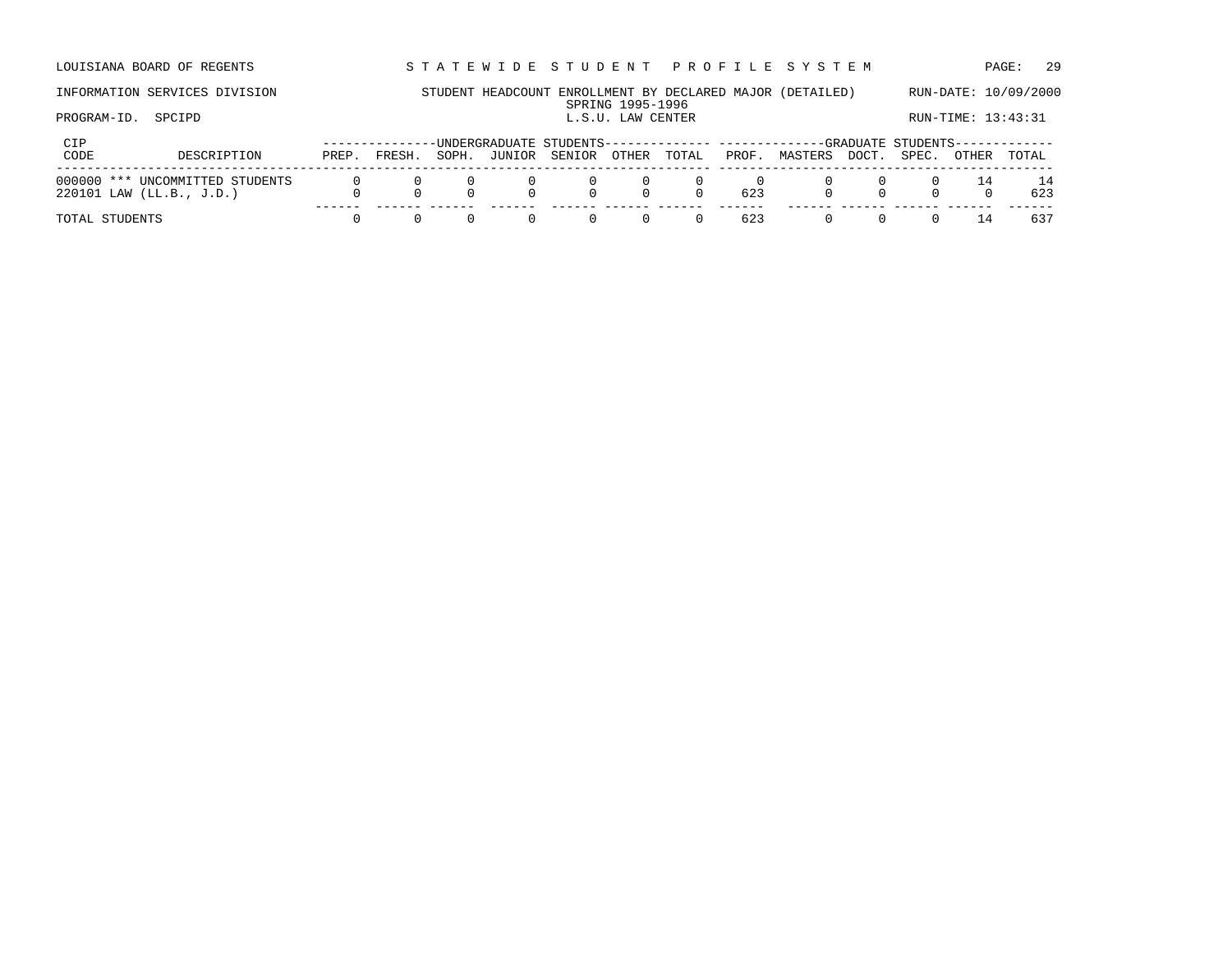PROGRAM-ID. SPCIPD SOUTHERN U. IN BATON ROUGE RUN-TIME: 13:43:31

# INFORMATION SERVICES DIVISION STUDENT HEADCOUNT ENROLLMENT BY DECLARED MAJOR (DETAILED) RUN-DATE: 10/09/2000 SPRING 1995-1996<br>SOUTHERN U. IN BATON ROUGE

| CIP  |                                  |                |                                                                                                                                                                                                                                                                                                                                                                                              |                            |                                       |                            |                |                          |              | ---------------UNDERGRADUATE STUDENTS-------------- ------------GRADUATE STUDENTS------------ |             |             |              |                |
|------|----------------------------------|----------------|----------------------------------------------------------------------------------------------------------------------------------------------------------------------------------------------------------------------------------------------------------------------------------------------------------------------------------------------------------------------------------------------|----------------------------|---------------------------------------|----------------------------|----------------|--------------------------|--------------|-----------------------------------------------------------------------------------------------|-------------|-------------|--------------|----------------|
| CODE | DESCRIPTION                      |                |                                                                                                                                                                                                                                                                                                                                                                                              |                            |                                       |                            |                |                          |              | PREP. FRESH. SOPH. JUNIOR SENIOR OTHER TOTAL PROF. MASTERS DOCT. SPEC. OTHER TOTAL            |             |             |              |                |
|      |                                  |                |                                                                                                                                                                                                                                                                                                                                                                                              | 412                        | 400                                   | 206                        |                | 17 1,334                 | $\mathbf{0}$ | $\mathbf 0$                                                                                   | 0           | $\circ$     | 318          | 318            |
|      |                                  |                |                                                                                                                                                                                                                                                                                                                                                                                              | 10                         | 11                                    | 22                         | $\mathbf 0$    | 70                       | $\mathbf{0}$ | $\mathbf 0$                                                                                   | $\mathbf 0$ | $\Omega$    | $\Omega$     | $\mathbf 0$    |
|      |                                  |                |                                                                                                                                                                                                                                                                                                                                                                                              | 10                         | $\overline{6}$                        |                            | $\mathbf 0$    | 70                       | $\mathbf 0$  | $\mathbf 0$                                                                                   | $\mathbf 0$ | $\mathbf 0$ | $\mathbf 0$  | $\overline{0}$ |
|      |                                  |                |                                                                                                                                                                                                                                                                                                                                                                                              | $\mathbf 0$                |                                       |                            | 0              | 17                       | 0            | $\mathbf 0$                                                                                   | $\mathbf 0$ | $\mathbf 0$ | $\mathbf 0$  | 0              |
|      |                                  |                |                                                                                                                                                                                                                                                                                                                                                                                              | $\mathbf 0$                | $\begin{array}{c} 4 \\ 1 \end{array}$ | $\frac{1}{\rho}$           | $\Omega$       | 10                       | $\mathbf 0$  | $\mathbf 0$                                                                                   | $\Omega$    |             | $\Omega$     | $\mathbf 0$    |
|      |                                  |                |                                                                                                                                                                                                                                                                                                                                                                                              | $\Omega$                   | $\mathbf 0$                           | $\overline{0}$             | $\mathbf 0$    | $\overline{0}$           | 0            | 16                                                                                            | 0           | 0           | $\Omega$     | 16             |
|      |                                  |                |                                                                                                                                                                                                                                                                                                                                                                                              | 6                          | -5                                    | $\overline{\phantom{0}}$ 8 | $\mathbf 0$    | 20                       | $\Omega$     | $\Omega$                                                                                      | $\Omega$    | $\Omega$    | ∩            | $\Omega$       |
|      | 040201 ARCHITECTURE              |                | $\begin{bmatrix} 0 \\ 0 \end{bmatrix}$<br>54                                                                                                                                                                                                                                                                                                                                                 | 22                         | 10                                    | 22                         | $\Omega$       | 108                      | U            | $\Omega$                                                                                      |             | $\Omega$    | <sup>0</sup> | $\Omega$       |
|      | 090401 JOURNALISM                |                | 12                                                                                                                                                                                                                                                                                                                                                                                           | $\overline{4}$             | 8                                     | 12                         | $\mathbf 0$    | 36                       | 0            | 0                                                                                             | 0           | $\mathbf 0$ | $\mathbf 0$  | 0              |
|      | 090403 MASS COMMUNICATIONS       |                |                                                                                                                                                                                                                                                                                                                                                                                              | $\Omega$                   | $\overline{0}$                        | $\overline{0}$             | $\mathbf 0$    | $\overline{\phantom{0}}$ | 0            | 14                                                                                            | 0           | 0           | $\Omega$     | 14             |
|      | 090701 RADIO AND TELEVISION BROA |                |                                                                                                                                                                                                                                                                                                                                                                                              | 34                         | 25                                    | 28                         | $\mathbf 0$    | 150                      | 0            | $\overline{0}$                                                                                | 0           | 0           | $\Omega$     | $\mathbf 0$    |
|      | 110701 COMPUTER SCIENCE          |                | $\begin{bmatrix} 0 & 0 \\ 0 & 63 \\ 0 & 146 \end{bmatrix}$                                                                                                                                                                                                                                                                                                                                   | 67                         | 24                                    | 64                         | $\mathbf 0$    | 301                      | $\Omega$     | 61                                                                                            | 0           | 0           | $\Omega$     | 61             |
|      | 130405 ELEMENTARY, MIDDLE AND SE | $\Omega$       | $\overline{0}$                                                                                                                                                                                                                                                                                                                                                                               | $\Omega$                   | $\mathbf{0}$                          | $\overline{0}$             | $\Omega$       | $\overline{0}$           | 0            | 93                                                                                            | 0           | 0           | $\Omega$     | 93             |
|      | 131001 SPECIAL EDUCATION, GENERA | $\Omega$       | $\sim$ $\sim$ 1                                                                                                                                                                                                                                                                                                                                                                              | $\Omega$                   | $\overline{4}$                        | 8 <sup>8</sup>             | $\Omega$       | 13                       | $\Omega$     | 67                                                                                            | 15          | $\Omega$    | $\Omega$     | 82             |
|      | 131101 COUNSELOR EDUCATION COUNS | $\overline{0}$ | $\overline{0}$                                                                                                                                                                                                                                                                                                                                                                               | $\mathbf 0$                | 0                                     | $\overline{\phantom{0}}$   | $\mathbf 0$    | $\overline{\phantom{0}}$ | 0            | 76                                                                                            | $\mathbf 0$ | 0           | $\Omega$     | 76             |
|      | 131202 ELEMENTARY TEACHER EDUCAT |                | $\overline{0}$<br>107                                                                                                                                                                                                                                                                                                                                                                        | 57                         | 62                                    | 134                        | $\mathbf 0$    | 360                      | $\mathbf 0$  | 37                                                                                            | 0           | 0           | $\Omega$     | 37             |
|      | 131204 PRE-ELEMENTARY/EARLY CHIL |                |                                                                                                                                                                                                                                                                                                                                                                                              | 20                         | $\overline{1}$                        | $-5$                       | $\Omega$       | 32                       | $\Omega$     | $\Omega$                                                                                      | $\Omega$    |             | $\Omega$     | $\mathbf 0$    |
|      | 131205 SECONDARY TEACHER EDUCATI |                | $\begin{matrix} 0 & 6 \\ 0 & 41 \\ 0 & 3 \end{matrix}$                                                                                                                                                                                                                                                                                                                                       | 28                         | 57                                    | 101                        | $\Omega$       | 227                      | 0            | 18                                                                                            | 0           | 0           | $\Omega$     | 18             |
|      | 131301 AGRICULTURAL TEACHER EDUC |                |                                                                                                                                                                                                                                                                                                                                                                                              | $\overline{7}$             | 10                                    | 15                         | $\Omega$       | 35                       | $\Omega$     | $\Omega$                                                                                      |             | O           |              | $\Omega$       |
|      | 131303 BUSINESS TEACHER EDUCATIO | $\overline{0}$ | $\overline{\phantom{a}}$                                                                                                                                                                                                                                                                                                                                                                     | $5^{\circ}$                | $\overline{3}$                        | -9                         | $\mathbf 0$    | 20                       |              | 0                                                                                             | 0           |             |              | 0              |
|      | 131308 HOME ECONOMICS TEACHER ED | $\overline{0}$ | $\overline{0}$                                                                                                                                                                                                                                                                                                                                                                               | $\overline{0}$             | $\mathbf{0}$                          | $\overline{\phantom{a}}$   | $\mathbf 0$    | $\overline{1}$           | 0            | $\mathbf 0$                                                                                   | 0           | $\mathbf 0$ | 0            | 0              |
|      | 131309 TECHNOLOGY TEACHER EDUCAT | $\Omega$       | $\overline{0}$                                                                                                                                                                                                                                                                                                                                                                               | $\Omega$                   | $\overline{0}$                        | $\overline{1}$             | $\mathbf 0$    | $\overline{1}$           |              | $\Omega$                                                                                      | 0           |             |              | $\mathbf 0$    |
|      | 140801 CIVIL ENGINEERING, GENERA | $\overline{0}$ | 42                                                                                                                                                                                                                                                                                                                                                                                           | 20                         | 15                                    | 42                         | $\mathbf 0$    | 119                      | 0            | $\mathbf 0$                                                                                   | 0           |             | 0            | $\Omega$       |
|      | 141001 ELECTRICAL, ELECTRONICS A |                | $\overline{0}$<br>151                                                                                                                                                                                                                                                                                                                                                                        | 62                         | 49                                    | 134                        | $\Omega$       | 396                      | U            | $\mathbf 0$                                                                                   | $\Omega$    | 0           | <sup>0</sup> | $\Omega$       |
|      | 141901 MECHANICAL ENGINEERING    |                | 85                                                                                                                                                                                                                                                                                                                                                                                           | 56                         | 48                                    | 69                         | $\Omega$       | 258                      | U            | $\Omega$                                                                                      | $\Omega$    | O           | ∩            | $\Omega$       |
|      | 150303 ELECTRICAL, ELECTRONIC &  | $\overline{0}$ | 20                                                                                                                                                                                                                                                                                                                                                                                           | 16                         | 8 <sup>8</sup>                        | 19                         | $\mathbf 0$    | 63                       | 0            | $\mathbf 0$                                                                                   | 0           | 0           | 0            | 0              |
|      | 150805 MECHANICAL ENGINEERING/ME | $\overline{0}$ | $\overline{\phantom{a}}$                                                                                                                                                                                                                                                                                                                                                                     | $\overline{1}$             | 4                                     | $-5$                       | $\mathbf 0$    | 11                       | 0            | $\mathbf 0$                                                                                   | 0           | 0           | $\Omega$     | 0              |
|      | 160901 FRENCH LANGUAGE AND LITER |                | $\overline{1}$                                                                                                                                                                                                                                                                                                                                                                               | $\Omega$                   | 2                                     | $\overline{0}$             | $\Omega$       | $\overline{\mathbf{3}}$  | 0            |                                                                                               | 0           | 0           | 0            |                |
|      | 160905 SPANISH LANGUAGE AND LITE | $\Omega$       | $\overline{0}$                                                                                                                                                                                                                                                                                                                                                                               | $\overline{1}$             | $\mathbf 0$                           | $\overline{\phantom{0}}^2$ | $\Omega$       | $\overline{\phantom{a}}$ | U            | $\Omega$                                                                                      | $\Omega$    | 0           | <sup>0</sup> | $\Omega$       |
|      | 190501 FOODS AND NUTRITION STUDI |                | $\begin{bmatrix} 0 \\ 0 \end{bmatrix}$<br>17                                                                                                                                                                                                                                                                                                                                                 | 11                         | 7                                     | 21                         | $\Omega$       | 56                       | $\Omega$     |                                                                                               |             | O           |              | $\Omega$       |
|      | 190706 CHILD GROWTH, CARE AND DE |                | 12                                                                                                                                                                                                                                                                                                                                                                                           | 12                         | 6                                     | 23                         | $\Omega$       | 53                       | $\Omega$     | $\Omega$                                                                                      | $\Omega$    | $\Omega$    | <sup>0</sup> |                |
|      | 190901 CLOTHING/APPAREL AND TEXT |                |                                                                                                                                                                                                                                                                                                                                                                                              | $\overline{4}$             | $\mathbf{1}$                          | - 9                        | $\mathbf 0$    | 21                       | 0            | $\mathbf{0}$                                                                                  | $\mathbf 0$ | 0           | 0            | 0              |
|      | 220101 LAW (LL.B., J.D.)         |                |                                                                                                                                                                                                                                                                                                                                                                                              | $\overline{0}$             | $\mathbf 0$                           | $\overline{\phantom{0}}$   | $\mathbf 0$    | $\overline{0}$           | 315          | 0                                                                                             | 0           | 0           | 0            | 315            |
|      | 230101 ENGLISH LANGUAGE AND LITE |                |                                                                                                                                                                                                                                                                                                                                                                                              | 20                         | 8                                     | 19                         | $\mathbf 0$    | 70                       | 0            | $\mathbf 0$                                                                                   | $\mathbf 0$ | 0           | $\Omega$     | $\mathbf 0$    |
|      | 231001 SPEECH AND RHETORICAL STU |                |                                                                                                                                                                                                                                                                                                                                                                                              | $\overline{2}$             | 2                                     | $\overline{1}$             | 0              | - 5                      | 0            | 0                                                                                             | 0           | 0           | $\Omega$     | $\circ$        |
|      | 260101 BIOLOGY, GENERAL          |                |                                                                                                                                                                                                                                                                                                                                                                                              | 106                        | 47                                    | 92                         | $\Omega$       | 403                      | $\Omega$     | 13                                                                                            | $\Omega$    | $\Omega$    | $\Omega$     | 13             |
|      | 270101 MATHEMATICS               |                |                                                                                                                                                                                                                                                                                                                                                                                              | 11                         | 19                                    | 23                         | $\Omega$       | 63                       | $\Omega$     | 16                                                                                            | $\Omega$    | $\Omega$    | $\Omega$     | 16             |
|      | 310502 ADAPTED PHYSICAL EDUCATIO |                |                                                                                                                                                                                                                                                                                                                                                                                              | $\overline{\phantom{0}}^2$ | 11                                    | 35                         | $\mathbf 0$    | 54                       | 0            | 37                                                                                            | 0           | 0           | 0            | 37             |
|      | 400501 CHEMISTRY, GENERAL        |                |                                                                                                                                                                                                                                                                                                                                                                                              | 26                         | 23                                    | 35                         | $\mathbf 0$    | 130                      | 0            | 8                                                                                             | 0           |             |              | 8              |
|      | 400801 PHYSICS, GENERAL          |                |                                                                                                                                                                                                                                                                                                                                                                                              | $\overline{2}$             | 14                                    | 19                         | $\mathbf 0$    | 42                       | 0            | $\mathbf 0$                                                                                   | 0           | 0           | $\Omega$     | $\overline{0}$ |
|      | 420101 PSYCHOLOGY, GENERAL       |                |                                                                                                                                                                                                                                                                                                                                                                                              | 58                         | 60                                    | 100                        | $\Omega$       | 338                      | 0            | $\mathbf 0$                                                                                   | 0           | 0           | <sup>0</sup> | $\Omega$       |
|      | 420601 COUNSELING PSYCHOLOGY     |                |                                                                                                                                                                                                                                                                                                                                                                                              | $\Omega$                   | $\bigcirc$                            | $\overline{0}$             | $\Omega$       | $\overline{0}$           | $\Omega$     | 48                                                                                            | 0           | $\Omega$    | ∩            | 48             |
|      | 430107 LAW ENFORCEMENT/POLICE SC |                |                                                                                                                                                                                                                                                                                                                                                                                              | 30                         | 19                                    | 34                         | $\mathbf 0$    | 169                      | 0            | - 0                                                                                           | $\Omega$    | $\Omega$    | $\Omega$     | $\bigcirc$     |
|      | 440401 PUBLIC ADMINISTRATION     |                |                                                                                                                                                                                                                                                                                                                                                                                              | $\overline{0}$             | $\overline{0}$                        | $\overline{\phantom{0}}$   | 0              | $\overline{\phantom{0}}$ | 0            | 151                                                                                           | 0           | 0           | $\Omega$     | 151            |
|      | 440701 SOCIAL WORK               |                |                                                                                                                                                                                                                                                                                                                                                                                              | 44                         | 43                                    | 74                         | $\mathbf 0$    | 229                      | 0            | $\overline{0}$                                                                                | 0           | 0           | $\Omega$     | $\overline{0}$ |
|      | 450101 SOCIAL SCIENCES, GENERAL  |                |                                                                                                                                                                                                                                                                                                                                                                                              | $\overline{0}$             | $\overline{0}$                        | $\overline{0}$             | $\overline{0}$ | $\overline{0}$           | $\Omega$     | 33                                                                                            | $\mathbf 0$ | $\mathbf 0$ | $\Omega$     | 33             |
|      | 450801 HISTORY, GENERAL          |                |                                                                                                                                                                                                                                                                                                                                                                                              | $_{\rm 8}$                 | 4                                     | 16                         | $\Omega$       | 39                       | $\Omega$     | 0                                                                                             | 0           | 0           |              | $\Omega$       |
|      | 451001 POLITICAL SCIENCE, GENERA |                |                                                                                                                                                                                                                                                                                                                                                                                              | 44                         | 41                                    | 74                         | $\Omega$       | 236                      | $\Omega$     | $\Omega$                                                                                      | $\Omega$    | $\Omega$    | $\Omega$     |                |
|      | 451101 SOCIOLOGY                 | $\Omega$       | $\begin{array}{ccccc} \texttt{DE} & 0 & 12 \\ \texttt{EXT} & 0 & 7 \\ \texttt{ITE} & 0 & 23 \\ \texttt{STU} & 0 & 0 \\ 0 & 0 & 158 \\ \texttt{ITO} & 0 & 16 \\ 0 & 0 & 6 \\ 0 & 46 \\ 0 & 7 \\ \texttt{SC} & 0 & 86 \\ \texttt{SC} & 0 & 86 \\ 0 & 0 & 0 \\ \texttt{SL} & 0 & 0 \\ 0 & 0 & 0 \\ \texttt{SL} & 0 & 11 \\ \texttt{ERA} & 0 & 77 \\ \texttt{CRA} & 0 & 19 \\ \end{array}$<br>19 | 18                         | 16                                    | 73                         | $\Omega$       | 126                      | 0            | $\Omega$                                                                                      | $\Omega$    | $\Omega$    | $\Omega$     | $\Omega$       |
|      | 500501 DRAMA/THEATER ARTS, GENER | $\Omega$       | 10                                                                                                                                                                                                                                                                                                                                                                                           | $\Omega$                   | 3                                     | 2                          | $\Omega$       | 15                       | $\Omega$     | $\Omega$                                                                                      | $\Omega$    | O           | $\Omega$     |                |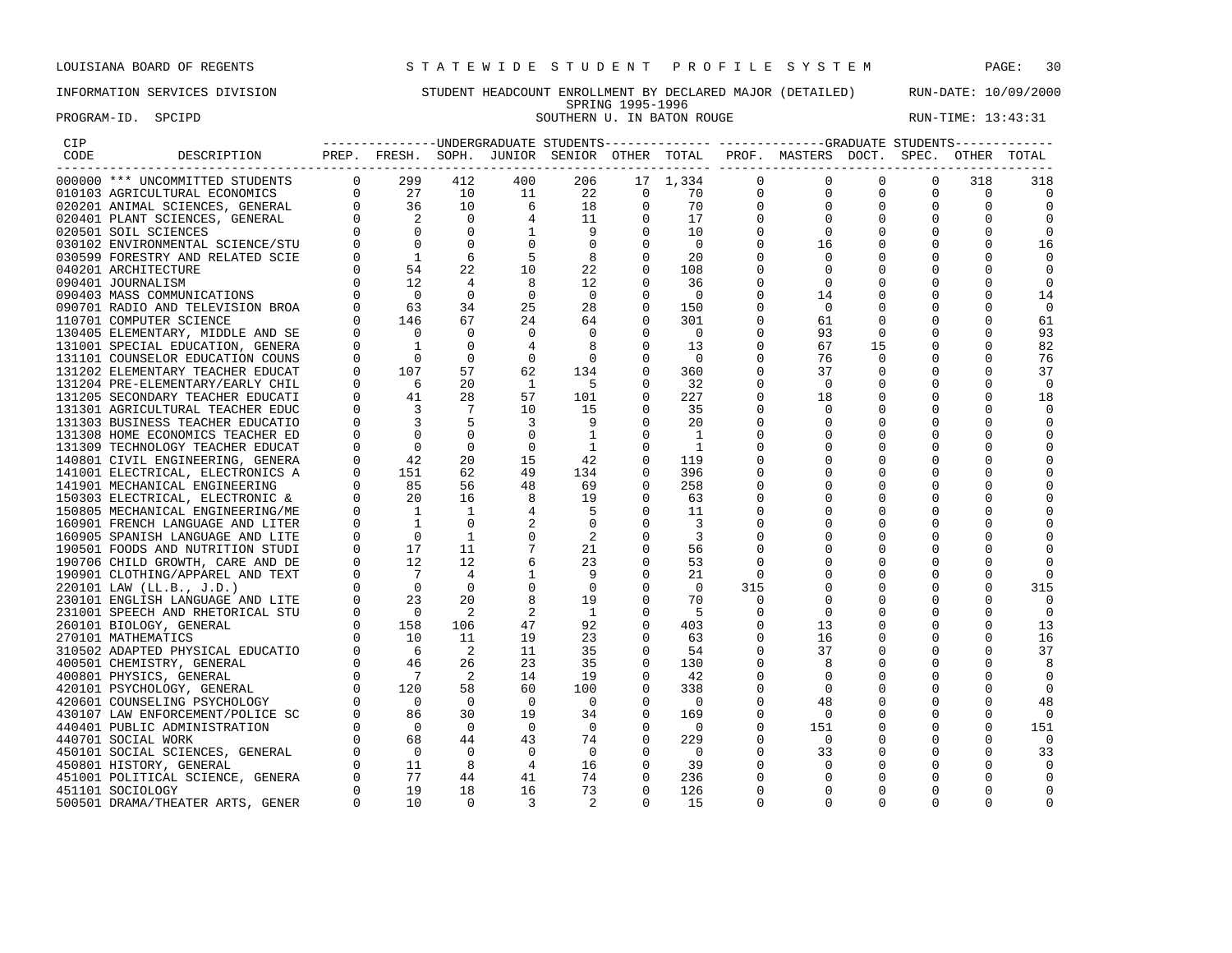# INFORMATION SERVICES DIVISION STUDENT HEADCOUNT ENROLLMENT BY DECLARED MAJOR (DETAILED) RUN-DATE: 10/09/2000 SPRING 1995-1996 PROGRAM-ID. SPCIPD SOUTHERN U. IN BATON ROUGE RUN-TIME: 13:43:31

| CIP  |                                  |       |        |             | UNDERGRADUATE STUDENTS- |               |          |       |       |         |       | -GRADUATE STUDENTS- |       |       |
|------|----------------------------------|-------|--------|-------------|-------------------------|---------------|----------|-------|-------|---------|-------|---------------------|-------|-------|
| CODE | DESCRIPTION                      | PREP. | FRESH. | SOPH.       |                         | JUNIOR SENIOR | OTHER    | TOTAL | PROF. | MASTERS | DOCT. | SPEC.               | OTHER | TOTAL |
|      | 500701 ART, GENERAL              |       |        |             |                         | 10            |          |       |       |         |       |                     |       |       |
|      | 500901 MUSIC, GENERAL            |       |        |             |                         |               |          |       |       |         |       |                     |       |       |
|      | 500903 MUSIC - GENERAL PERFORMAN |       | 42     | 10          |                         |               |          | 61    |       |         |       |                     |       |       |
|      | 510204 SPEECH-LANGUAGE PATHOLOGY |       | 12     | 14          |                         | 58            |          | 105   |       |         |       |                     |       |       |
|      | 511102 PRE-MEDICINE STUDIES      |       |        |             |                         |               |          |       |       |         |       |                     |       |       |
|      | 511599 MENTAL HEALTH SERVICES, O |       |        |             |                         |               |          |       |       |         |       |                     |       |       |
|      | 511601 NURSING (R.N. TRAINING)   |       | 431    | 214         | 105                     | 260           | $\Omega$ | 1,010 |       |         |       |                     |       |       |
|      | 511605 NURSING, FAMILY PRACTICE  |       |        |             |                         |               |          |       |       |         |       |                     |       | 42    |
|      | 512399 REHABILITATION/THERAPEUTI |       |        |             | 25                      | 129           |          | 166   |       |         |       |                     |       |       |
|      | 520201 BUSINESS ADMINISTRATION A |       | 238    | 82          | 29                      | 75            |          | 424   |       |         |       |                     |       |       |
|      | 520301 ACCOUNTING                |       | 162    | 88          | 54                      | 126           |          | 430   |       | 16      |       |                     |       | l 6   |
|      | 520601 BUSINESS/MANAGERIAL ECONO |       | 22     |             |                         | 21            |          | 54    |       |         |       |                     |       |       |
|      | 521401 BUSINESS MARKETING AND MA |       | 78     | 41          | 27                      | 57            |          | 203   |       |         |       |                     |       |       |
|      | TOTAL STUDENTS                   |       |        | 2,780 1,716 | 1,359                   | 2,339         | 17       | 8,211 | 315   | 799     | 15    |                     | 318   | 1,447 |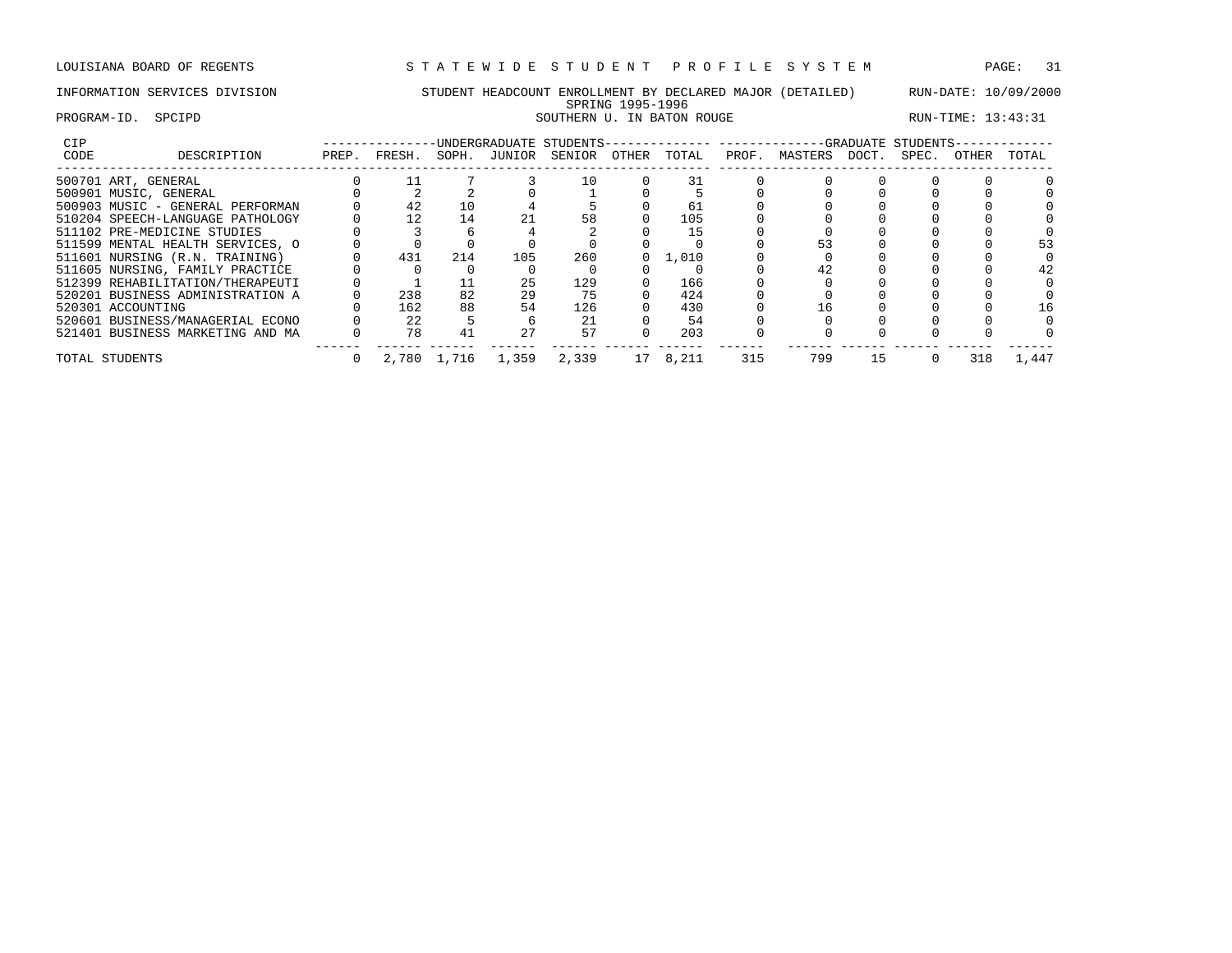PROGRAM-ID. SPCIPD SOUTHERN U. IN NEW ORLEANS RUN-TIME: 13:43:31

### INFORMATION SERVICES DIVISION STUDENT HEADCOUNT ENROLLMENT BY DECLARED MAJOR (DETAILED) RUN-DATE: 10/09/2000 SPRING 1995-1996

| CIP<br>DESCRIPTION<br>CODE       |          |                |                     | --------------UNDERGRADUATE STUDENTS----- |                 |                                                      |                 |          | PREP. FRESH. SOPH. JUNIOR SENIOR OTHER TOTAL PROF. MASTERS DOCT. SPEC. OTHER TOTAL |          |          |          |     |
|----------------------------------|----------|----------------|---------------------|-------------------------------------------|-----------------|------------------------------------------------------|-----------------|----------|------------------------------------------------------------------------------------|----------|----------|----------|-----|
| 000000 *** UNCOMMITTED STUDENTS  |          | $0 \t 1, 167$  | 577                 | 392                                       | 373             |                                                      | 27 2,536        |          |                                                                                    |          |          |          |     |
| 090401 JOURNALISM                |          |                | $0 \qquad \qquad 2$ |                                           | 1 9             |                                                      | $0$ 12          | $\Omega$ |                                                                                    |          |          |          |     |
| 110701 COMPUTER SCIENCE          |          | $\overline{0}$ | 10                  | 11                                        | 41              | $\mathbf{1}$                                         | 64              | $\Omega$ |                                                                                    |          |          |          |     |
| 131012 EDUCATION OF THE SPEECH I |          |                | $\Omega$            | $\overline{1}$                            | $5^{\circ}$     | $\Omega$                                             | 7               | $\Omega$ |                                                                                    |          |          |          |     |
| 131202 ELEMENTARY TEACHER EDUCAT |          |                |                     | 28                                        | 133             | 172                                                  | 338             |          |                                                                                    |          |          |          |     |
| 131303 BUSINESS TEACHER EDUCATIO |          |                |                     | <sup>1</sup>                              | 8               | $\overline{7}$                                       | 16              |          |                                                                                    |          | $\Omega$ |          |     |
| 131305 ENGLISH TEACHER EDUCATION |          |                |                     |                                           | 14              |                                                      | 22              |          |                                                                                    |          |          |          |     |
| 131311 MATHEMATICS TEACHER EDUCA |          |                |                     |                                           | 14              |                                                      | 18              |          |                                                                                    |          |          |          |     |
| 131312 MUSIC TEACHER EDUCATION   |          |                |                     |                                           | 2               |                                                      | $\overline{4}$  |          |                                                                                    |          |          |          |     |
| 131314 PHYSICAL EDUCATION TEACHI |          |                |                     |                                           | 12              | $\mathbf{1}$                                         | 13              |          |                                                                                    | $\Omega$ |          |          |     |
| 131316 SCIENCE TEACHER EDUCATION |          |                |                     |                                           |                 |                                                      | $7\phantom{.0}$ |          |                                                                                    |          |          |          |     |
| 131318 SOCIAL STUDIES TEACHER ED |          |                |                     |                                           |                 |                                                      | 18              |          |                                                                                    |          |          |          |     |
| 131330 SPANISH LANGUAGE TEACHER  |          |                |                     |                                           |                 |                                                      | $\overline{1}$  |          |                                                                                    |          |          |          |     |
| 140804 TRANSPORTATION AND HIGHWA |          |                |                     |                                           |                 |                                                      |                 |          |                                                                                    |          |          |          |     |
| 150101 ARCHITECTURAL ENGINEERING |          |                |                     |                                           |                 |                                                      |                 |          |                                                                                    |          |          |          |     |
| 150303 ELECTRICAL, ELECTRONIC &  |          |                |                     |                                           | 13              | $\Omega$                                             | 25              |          |                                                                                    |          |          |          |     |
| 150603 INDUSTRIAL/MANUFACTURING  |          |                | $\Omega$            |                                           | 2               | $\Omega$                                             | 2               |          |                                                                                    |          |          |          |     |
| 230101 ENGLISH LANGUAGE AND LITE |          |                | $\Omega$            |                                           |                 |                                                      | 11              |          |                                                                                    |          |          |          |     |
| 260101 BIOLOGY, GENERAL          |          |                | 11                  | 30                                        | 60              | 11                                                   | 113             |          |                                                                                    |          | $\Omega$ |          |     |
| 270101 MATHEMATICS               |          |                |                     |                                           | 12              | 2                                                    | 18              |          |                                                                                    |          |          |          |     |
| 400501 CHEMISTRY, GENERAL        |          |                |                     |                                           | 2               |                                                      | 9               |          |                                                                                    |          |          |          |     |
| 400801 PHYSICS, GENERAL          |          |                | 2                   |                                           | 5               | $\Omega$                                             |                 |          |                                                                                    |          |          |          |     |
| 420101 PSYCHOLOGY, GENERAL       |          | $\Omega$       | 6                   | 22                                        | 73              |                                                      | 105             |          |                                                                                    |          |          |          |     |
| 430104 CRIMINAL JUSTICE STUDIES  |          |                | 23                  | 21                                        | 67              |                                                      | 116             |          |                                                                                    |          |          |          |     |
| 440701 SOCIAL WORK               |          |                | 15                  | 20                                        | 94              |                                                      | 136             |          | 308                                                                                |          |          |          | 308 |
| 450801 HISTORY, GENERAL          |          |                | $\Omega$            | 4                                         | $7\phantom{.0}$ | $\cap$                                               | 11              | $\Omega$ |                                                                                    |          |          |          |     |
| 451001 POLITICAL SCIENCE, GENERA |          |                |                     |                                           | 18              |                                                      | 22              |          |                                                                                    |          |          |          |     |
| 451101 SOCIOLOGY                 |          |                |                     |                                           | 14              |                                                      | 23              |          |                                                                                    |          |          |          |     |
| 451201 URBAN AFFAIRS/STUDIES     |          |                |                     |                                           | $\Omega$        | 12                                                   | 13              |          |                                                                                    |          |          |          |     |
| 500701 ART, GENERAL              |          | $\Omega$       |                     |                                           |                 | $\overline{1}$                                       | 6               |          |                                                                                    |          |          |          |     |
| 511501 ALCOHOL/DRUG ABUSE COUNSE |          | 12             |                     |                                           | 21              |                                                      | 51              |          |                                                                                    |          |          |          |     |
| 520201 BUSINESS ADMINISTRATION A |          | $\overline{1}$ | 13                  | 38                                        | 115             | 14                                                   | 181             |          |                                                                                    |          | $\Omega$ |          |     |
| 520301 ACCOUNTING                |          |                | 2                   | 7                                         | 61              | $\overline{4}$                                       | 76              |          |                                                                                    | $\Omega$ | $\Omega$ |          |     |
| 520401 ADMINISTRATIVE ASSISTANT/ |          |                |                     |                                           | 18              |                                                      |                 | $\Omega$ |                                                                                    |          |          |          |     |
| 520601 BUSINESS/MANAGERIAL ECONO | $\Omega$ | $\cap$         | $\Omega$            | $\Omega$                                  | $\overline{4}$  | $\begin{array}{ccc} 1 & & 23 \\ 2 & & 6 \end{array}$ |                 | $\Omega$ |                                                                                    |          | $\Omega$ |          |     |
| TOTAL STUDENTS                   | $\Omega$ | 1,191          | 688                 | 610                                       | 1,227           |                                                      | 300 4,016       | $\Omega$ | 308                                                                                | $\Omega$ | $\Omega$ | $\Omega$ | 308 |